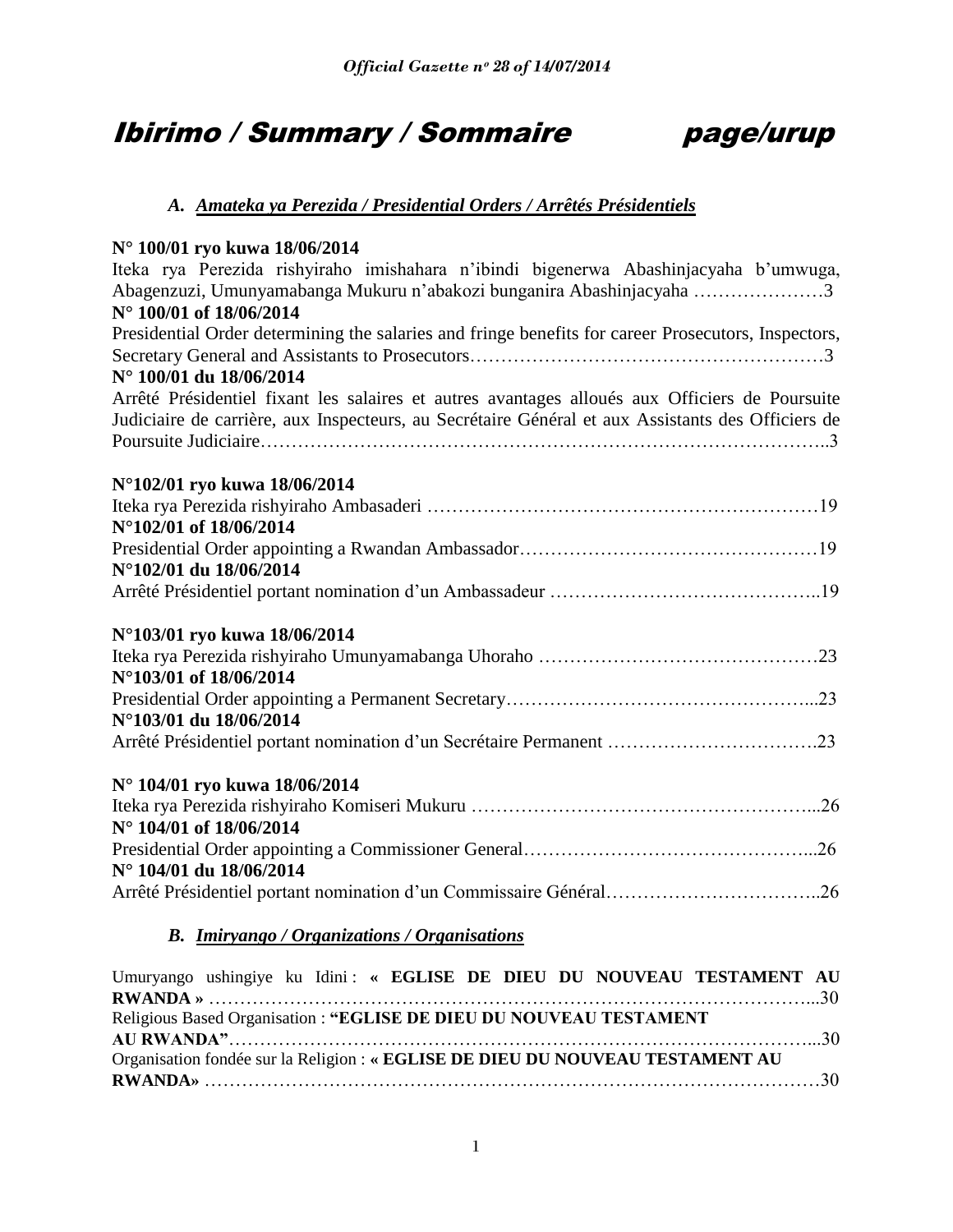# *C. Amakoperative / Cooperatives /Coopératives*

| $\overline{\phantom{0}}$ |  |
|--------------------------|--|
| $\overline{a}$           |  |
| $\overline{\phantom{0}}$ |  |
| $\overline{\phantom{0}}$ |  |
|                          |  |
| $\overline{\phantom{0}}$ |  |
| $\overline{a}$           |  |
|                          |  |
|                          |  |
|                          |  |
| $\overline{\phantom{0}}$ |  |
| $\overline{a}$           |  |
| $\overline{a}$           |  |
| $\overline{\phantom{0}}$ |  |
| $\overline{\phantom{a}}$ |  |
| $\overline{\phantom{a}}$ |  |
| $\overline{\phantom{0}}$ |  |
|                          |  |
| $\overline{\phantom{0}}$ |  |
| $\overline{\phantom{0}}$ |  |
| $\overline{\phantom{a}}$ |  |
| $\overline{\phantom{0}}$ |  |
| $\overline{a}$           |  |
| $\overline{\phantom{0}}$ |  |
| $\overline{\phantom{0}}$ |  |
| $\overline{\phantom{0}}$ |  |
|                          |  |
| $\overline{\phantom{0}}$ |  |
| $\overline{\phantom{0}}$ |  |
| $\overline{\phantom{0}}$ |  |
| $\overline{\phantom{0}}$ |  |
|                          |  |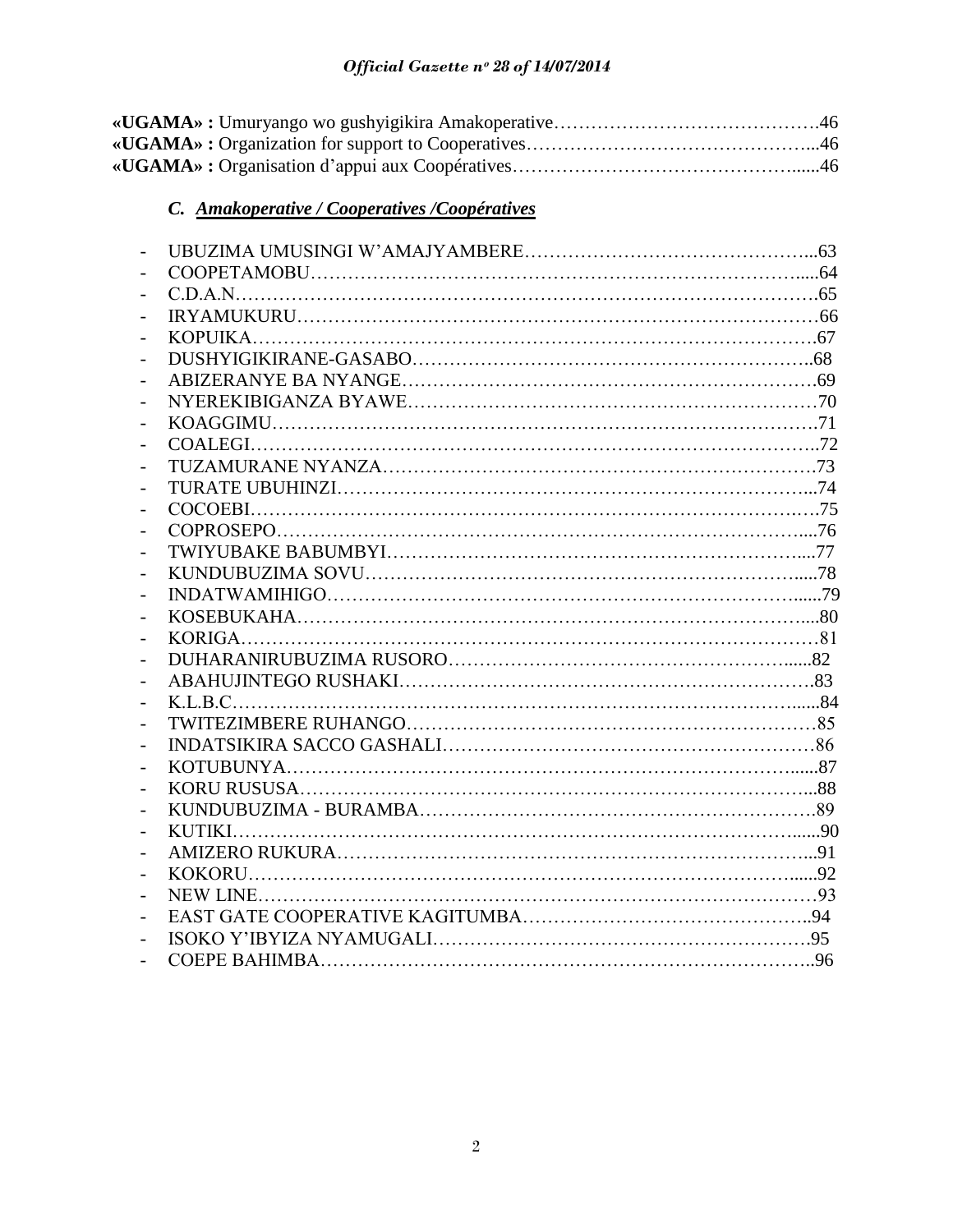**ITEKA RYA PEREZIDA N° 100/01 RYO PRESIDENTIAL ORDER N° 100/01 OF ARRETE PRESIDENTIEL N° 100/01 DU KUWA 18/06/2014 RISHYIRAHO 18/06/2014 DETERMINING THE SALARIES 18/06/2014 FIXANT LES SALAIRES ET IMISHAHARA N'IBINDI BIGENERWA AND FRINGE BENEFITS FOR CAREER AUTRES AVANTAGES ALLOUES AUX ABASHINJACYAHA ABAGENZUZI, UMUNYAMABANGA SECRETARY GENERAL AND ASSISTANTS DE CARRIERE, AUX INSPECTEURS, AU MUKURU N"ABAKOZI BUNGANIRA TO PROSECUTORS ABASHINJACYAHA B'UMWUGA, PROSECUTORS, INSPECTORS, OFFICIERS DE POURSUITE JUDICIAIRE SECRETAIRE GENERAL ET AUX ASSISTANTS DES OFFICIERS DE POURSUITE JUDICIAIRE**

#### **ISHAKIRO**

#### **TABLE OF CONTENTS**

# **TABLE DES MATIERES**

| <b>UMUTWE</b><br><b>INGINGO</b><br><b>MBERE:</b><br>WA<br><b>RUSANGE</b>                                                                                                                                                                                           | <b>CHAPTER ONE: GENERAL PROVISIONS</b>                                                                                                              | <b>DISPOSITIONS</b><br><b>CHAPITRE</b><br><b>PREMIER:</b><br><b>GENERALES</b>                                                                                                                                                                                            |
|--------------------------------------------------------------------------------------------------------------------------------------------------------------------------------------------------------------------------------------------------------------------|-----------------------------------------------------------------------------------------------------------------------------------------------------|--------------------------------------------------------------------------------------------------------------------------------------------------------------------------------------------------------------------------------------------------------------------------|
| Ingingo ya mbere: Icyo iri teka rigamije                                                                                                                                                                                                                           | <b>Article One: Purpose of this Order</b>                                                                                                           | Article premier: Objet du présent arrêté                                                                                                                                                                                                                                 |
| Ingingo ya 2: Abo iri teka rireba                                                                                                                                                                                                                                  | <b>Article 2: Scope of this Order</b>                                                                                                               | Article 2: Champ d'application du présent<br>arrêté                                                                                                                                                                                                                      |
| <b>UMUSHAHARA</b><br><b>UMUTWE</b><br><b>WA</b><br>$\mathbf{II}$ :<br><b>UGENERWA</b><br><b>ABASHINJACYAHA</b><br><b>B'UMWUGA,</b><br><b>ABAGENZUZI,</b><br><b>UMUNYAMABANGA</b><br><b>MUKURU</b><br><b>BUNGANIRA</b><br><b>N'ABAKOZI</b><br><b>ABASHINJACYAHA</b> | <b>CHAPTER II: SALARIES</b><br><b>FOR CAREER</b><br><b>INSPECTORS,</b><br>PROSECUTORS,<br>SECRETARY GENERAL AND ASSISTANTS<br><b>TO PROSECUTORS</b> | <b>CHAPITRE II: SALAIRES ALLOUES AUX</b><br>OFFICIERS DE POURSUITE JUDICIAIRE<br>DE CARRIERE, AUX INSPECTEURS, AU<br><b>SECRETAIRE</b><br><b>GENERAL</b><br>ET<br><b>AUX</b><br>DE<br><b>OFFICIERS</b><br><b>ASSISTANTS</b><br><b>DES</b><br><b>POURSUITE JUDICIAIRE</b> |
| Ingingo ya 3: Igenwa ry'Umushahara                                                                                                                                                                                                                                 | <b>Article 3: Determination of the Salary</b>                                                                                                       | <b>Article 3: Détermination du salaire</b>                                                                                                                                                                                                                               |
| Ingingo ya 4: Umushahara mbumbe                                                                                                                                                                                                                                    | <b>Article 4: Gross salary</b>                                                                                                                      | Article 4 : Salaire brut                                                                                                                                                                                                                                                 |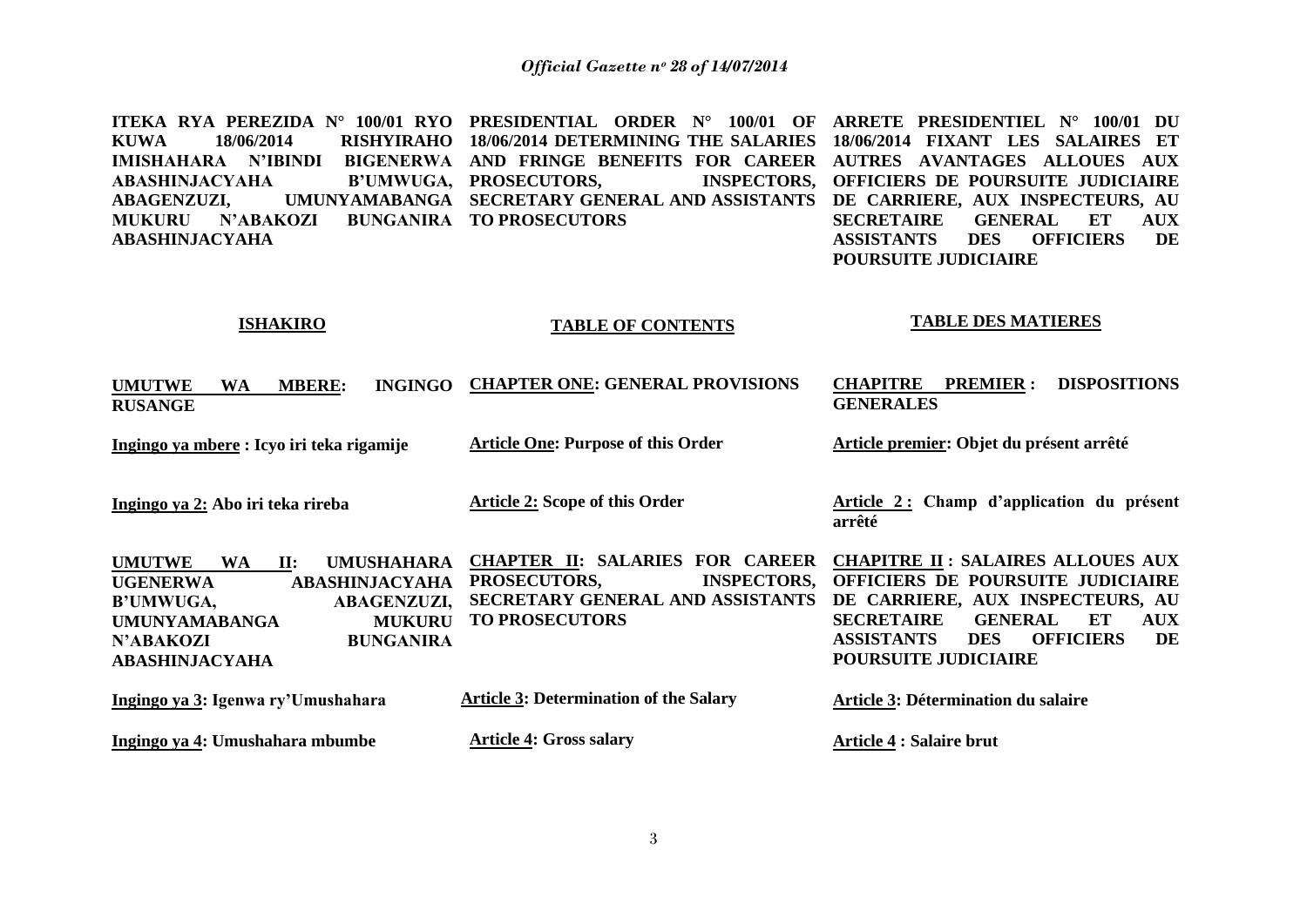| UMUTWE WA III: IBINDI BIGENERWA<br><b>ABASHINJACYAHA</b><br><b>B'UMWUGA,</b><br><b>UMUNYAMABANGA</b><br><b>ABAGENZUZI,</b><br><b>N'ABAKOZI</b><br><b>BUNGANIRA</b><br><b>MUKURU</b><br><b>ABASHINJACYAHA</b> | <b>CHAPTER III: FRINGE BENEFITS FOR</b><br>CAREER PROSECUTORS, INSPECTORS,<br>SECRETARY GENERAL AND ASSITANTS<br><b>TO PROSECUTORS</b>        | <b>CHAPITRE III: AUTRES AVANTAGES</b><br><b>AUX</b><br><b>ALLOUES</b><br><b>OFFICIERS</b><br>DE<br>POURSUITE JUDICIAIRE DE CARRIERE,<br>AUX INSPECTEURS, AU SECRETAIRE<br>GENERAL ET AUX ASSISTANTS DES<br><b>OFFICIERS DE POURSUITE JUDICIAIRE</b> |
|--------------------------------------------------------------------------------------------------------------------------------------------------------------------------------------------------------------|-----------------------------------------------------------------------------------------------------------------------------------------------|-----------------------------------------------------------------------------------------------------------------------------------------------------------------------------------------------------------------------------------------------------|
| Icyiciro cya mbere:<br><b>Ibindi</b><br>bigenerwa<br>Abashinjacyaha<br>b'umwuga<br>n'Abakozi<br>bunganira Abashinjacyaha                                                                                     | Section One: Fringe benefits for career<br><b>Prosecutors and Assistants to Prosecutors</b>                                                   | Section première : Autres avantages alloués<br>aux Officiers de Poursuite Judiciaire de<br>carrière et Assistants<br>Officiers de<br>aux<br><b>Poursuite Judiciaire</b>                                                                             |
| G/1.IV<br>rw'imirimo<br>ku<br>rwego<br>rwa<br>Abashinjacyaha bo ku Rwego rw'Igihugu                                                                                                                          | Ingingo ya 5: Abashinjacyaha b'umwuga bari Article 5: Career Prosecutors on level G/1.IV:<br><b>National Prosecutors</b>                      | Article 5: Officiers de Poursuite Judiciaire de<br>carrière aux postes de niveau G/1.IV :<br><b>Procureurs Nationaux</b>                                                                                                                            |
| rw'imirimo<br>$H/2.III$ :<br>rwego<br>rwa<br>ku<br>Abashinjacyaha bayobora Ubushinjacyaha ku<br><b>Rwego Rwisumbuye</b>                                                                                      | Ingingo ya 6: Abashinjacyaha b' umwuga bari Article 6: Career Prosecutors on level H/2.III:<br><b>Chief Prosecutors at Intermediate level</b> | Article 6: Officiers de Poursuite Judiciaire aux<br>postes de niveaux H/2.III: Procureurs en Chef<br>au Niveau de Grande Instance                                                                                                                   |
| 7:<br>Ingingo<br>Umukozi<br>wunganira<br>ya<br>Abashinjacyaha uri ku rwego rw'imirimo rwa<br>'3': Umukozi ukuriye abandi wunganira<br>Abashinjacyaha bo ku rwego rw'lgihugu                                  | Article 7: Assistant to Prosecutor on level '3':<br><b>Chief Assistant to National Prosecutors</b>                                            | Article 7: Assistant au Procureurs au poste de<br>niveau '3': Assistant en Chef aux Procureurs<br><b>Nationaux</b>                                                                                                                                  |
| Ingingo ya 8: Abashinjacyaha bo ku Rwego<br>Rwisumbuye n' Abashinjacyaha bo ku rwego<br>rw'Ibanze                                                                                                            | Article 8: Prosecutors at Intermediate level and<br><b>Prosecutors at Primary Level</b>                                                       | Article 8: Procureurs au niveau de Grande<br>Instance et Procureurs au niveau de Base                                                                                                                                                               |
| 2:<br><b>Ibindi</b><br>bigenerwa<br><b>Icyiciro</b><br>cva<br>Umunyamabanga Mukuru n'Abagenzuzi                                                                                                              | Section 2: Fringe benefits for the Secretary<br><b>General and Inspectors</b>                                                                 | Section 2: Autres avantages alloués au<br>Secrétaire Général et aux Inspecteurs                                                                                                                                                                     |
| ku rwego rw' imirimo rwa F                                                                                                                                                                                   | Ingingo ya 9: Umunyamabanga Mukuru uri Article 9: Secretary General positioned on level<br>F                                                  | Article 9: Secrétaire Général au poste de<br>niveau F                                                                                                                                                                                               |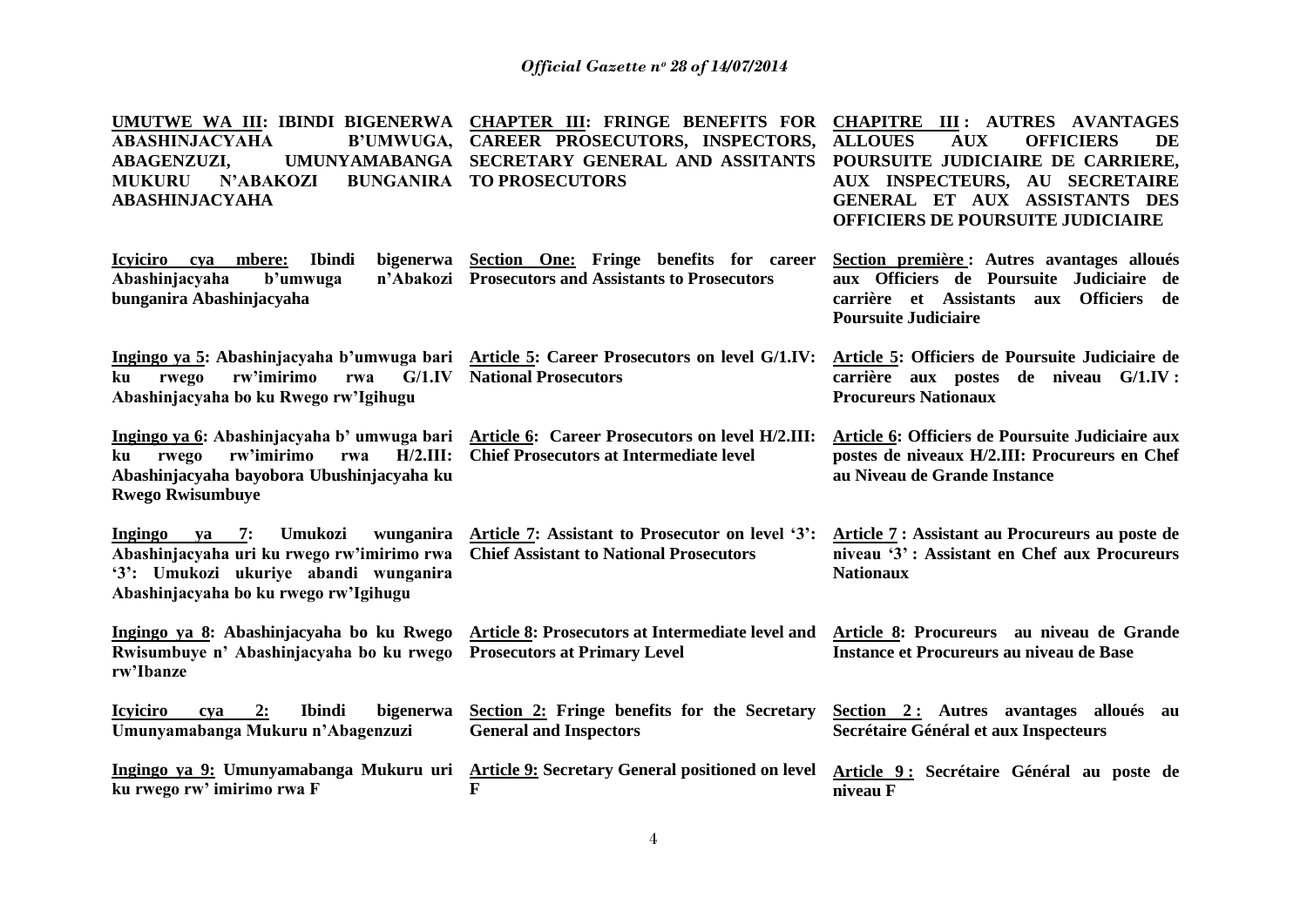| rwego rw' imirimo rwa F n'Abagenzuzi bari Inspectors positioned on level G/1.IV<br>ku rwego rw'imirimo rwa G/1.IV             | Ingingo ya 10: Umugenzuzi Mukuru uri ku Article 10: Inspector General on level F and | Article 10 : Inspecteur Général au poste de<br>niveau F et Inspecteurs aux postes de niveau<br>G/1.IV |  |  |
|-------------------------------------------------------------------------------------------------------------------------------|--------------------------------------------------------------------------------------|-------------------------------------------------------------------------------------------------------|--|--|
| <b>UMUTWE</b><br><b>UBURYO</b><br><b>BWO</b><br><b>WA</b><br>IV:<br><b>INGENDO</b><br><b>KOROHEREZWA</b><br><b>N'UBUTUMWA</b> | <b>CHAPTER</b><br><b>TRANSPORT</b><br>IV:<br><b>FACILITATION AND MISSIONS</b>        | <b>CHAPITRE</b><br>$\mathbf{IV}$ :<br><b>FACILITATION</b><br>DE<br><b>TRANSPORT DE MISSIONS</b>       |  |  |
| Ingingo ya 11: Uburyo bwo koroherezwa Article 11: Transport facilitation<br>ingendo                                           |                                                                                      | <b>Article 11 : Facilitation de transport</b>                                                         |  |  |
| Ingingo ya 12: Ubutumwa imbere mu gihugu                                                                                      | <b>Article 12: Official Mission within the Country</b>                               | Article 12 : Mission officielle à l'intérieur du<br><b>Pays</b>                                       |  |  |
| Ingingo ya 13 : Indamunite z'urugendo<br>rw'imodoka                                                                           | <b>Article 13: Mileage allowances</b>                                                | Article 13 : Indemnités kilométriques                                                                 |  |  |
| Ingingo ya 14: Ubutumwa mu mahanga                                                                                            | <b>Article 14: Official Mission abroad</b>                                           | Article 14: Missions officielles à l'étranger                                                         |  |  |
| <b>UMUTWE WA VI: INGINGO ZISOZA</b>                                                                                           | <b>CHAPTER VI: FINAL PROVISIONS</b>                                                  | <b>CHAPITRE VI: DISPOSITIONS FINALES</b>                                                              |  |  |
| Ingingo ya 15: Abashinzwe kubahiriza iri teka                                                                                 | Article 15: Authorities responsible for the<br>implementation of this Order          | Article 15: Autorités chargées de l'exécution du<br>présent arrêté                                    |  |  |
| Ingingo<br><b>16:</b><br>Ivanwaho<br>ry'ingingo<br>ya<br>zinyuranyije n'iri teka                                              | <b>Article 16: Repealing provision</b>                                               | <b>Article 16: Disposition abrogatoire</b>                                                            |  |  |
| Ingingo ya<br><b>17:</b><br><b>Igihe</b><br>iteka<br>ritangira<br>gukurikizwa                                                 | <b>Article 17: Commencement</b>                                                      | Article 17: Entrée en vigueur                                                                         |  |  |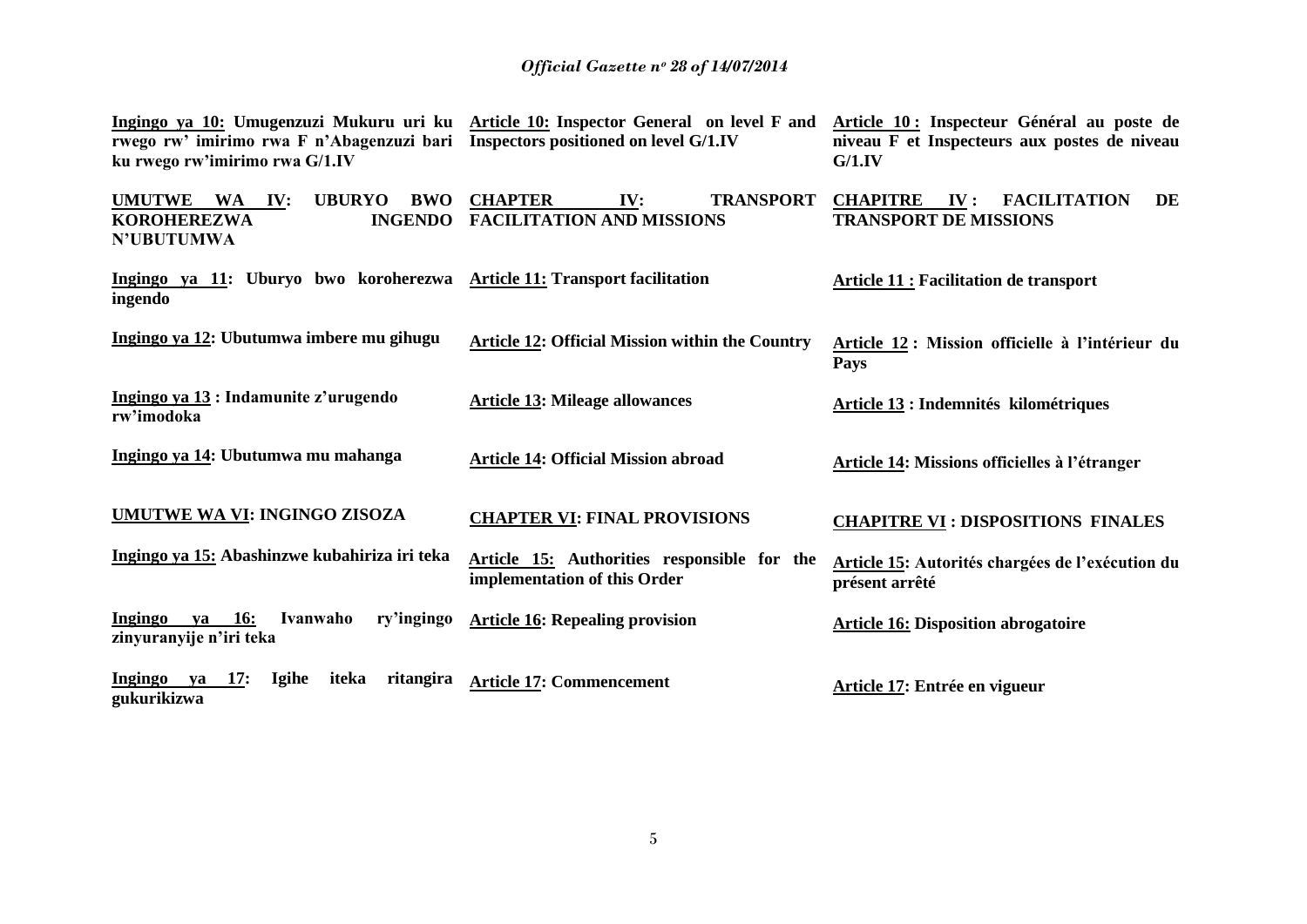**ITEKA RYA PEREZIDA N°100/01 RYO PRESIDENTIAL ORDER N°100/01 OF KUWA 18/06/2014 RISHYIRAHO 18/06/2014 DETERMINING THE SALARIES IMISHAHARA N'IBINDI BIGENERWA AND FRINGE BENEFITS FOR CAREER AUTRES AVANTAGES ALLOUES AUX ABASHINJACYAHA ABAGENZUZI, UMUNYAMABANGA SECRETARY GENERAL AND ASSISTANTS DE CARRIERE, AUX INSPECTEURS, AU MUKURU N"ABAKOZI BUNGANIRA TO PROSECUTORS ABASHINJACYAHA B'UMWUGA, PROSECUTORS, INSPECTORS, ARRETE PRESIDENTIEL N°100/01 DU 18/06/2014 FIXANT LES SALAIRES ET OFFICIERS DE POURSUITE JUDICIAIRE SECRETAIRE GENERAL ET AUX ASSISTANTS DES OFFICIERS DE POURSUITE JUDICIAIRE**

**Twebwe, KAGAME Paul,**

Perezida wa Repubulika;

**We, KAGAME Paul,** President of the Republic; **Nous, KAGAME Paul,**  Président de la République;

Dushingiye ku Itegeko Nshinga rya Repubulika y"u Rwanda ryo ku wa 04 Kamena 2003 nk"uko ryavuguruwe kugeza ubu, cyane cyane mu ngingo zaryo, iya 37, iya 112, iya 113, iya 120, iya 121 n"iya 201 ;

Dushingiye ku Itegeko n° 44 bis/2011 ryo ku wa 26/11/2011 rigena sitati y"Abashinjacyaha n"abandi Bakozi bo mu Bushinjacyaha Bukuru, cyane cyane mu ngingo yaryo ya 81 ;

Dusubiye ku Iteka rya Perezida n° 38/01 ryo ku wa 07/09/2012 rishyiraho imishahara n"ibindi bigenerwa Abashinjacyaha b"umwuga, Abagenzuzi, Umunyamabanga Mukuru n"Abakozi bunganira Abashinjacyaha;

Bisabwe na Minisitiri w"Abakozi ba Leta On proposal by the Minister of Public Service and n"Umurimo ;

Pursuant to the Constitution of the Republic of Rwanda of 04 June 2003 as amended to date, especially in Articles 37, 112, 113, 120, 121 and 201;

Pursuant to Law n° 44 bis/2011 of 26/11/2011 governing the statute of Prosecutors and other staff of the National Public Prosecution Authority, especially in Article 81 ;

Having reviewed Presidential Order n° 38/01 of 07/09/2012 establishing the salaries and fringe benefits for career Prosecutors, Inspectors, Secretary General and Assistants to Prosecutors;

Labour;

Vu la Constitution de la République du Rwanda du 04 juin 2003, telle que révisée à ce jour, spécialement en ses articles 37, 112, 113, 120, 121 et 201;

Vu la Loi n° 44 bis/2011 du 26/11/2011 portant statut des Officiers de poursuite judiciaire et des autres membres du personnel de l"Organe National de Poursuite Judiciaire, spécialement en son Article 81 ;

Revu l"Arrêté Présidentiel n° 38/01 du 07/09/2012 fixant les salaires et autres avantages alloués aux Officiers de poursuite judiciaire, aux Inspecteurs, au Secrétaire Général et aux Assistants des Officiers de poursuite judiciaire ;

Sur proposition du Ministre de la Fonction Publique et du Travail ;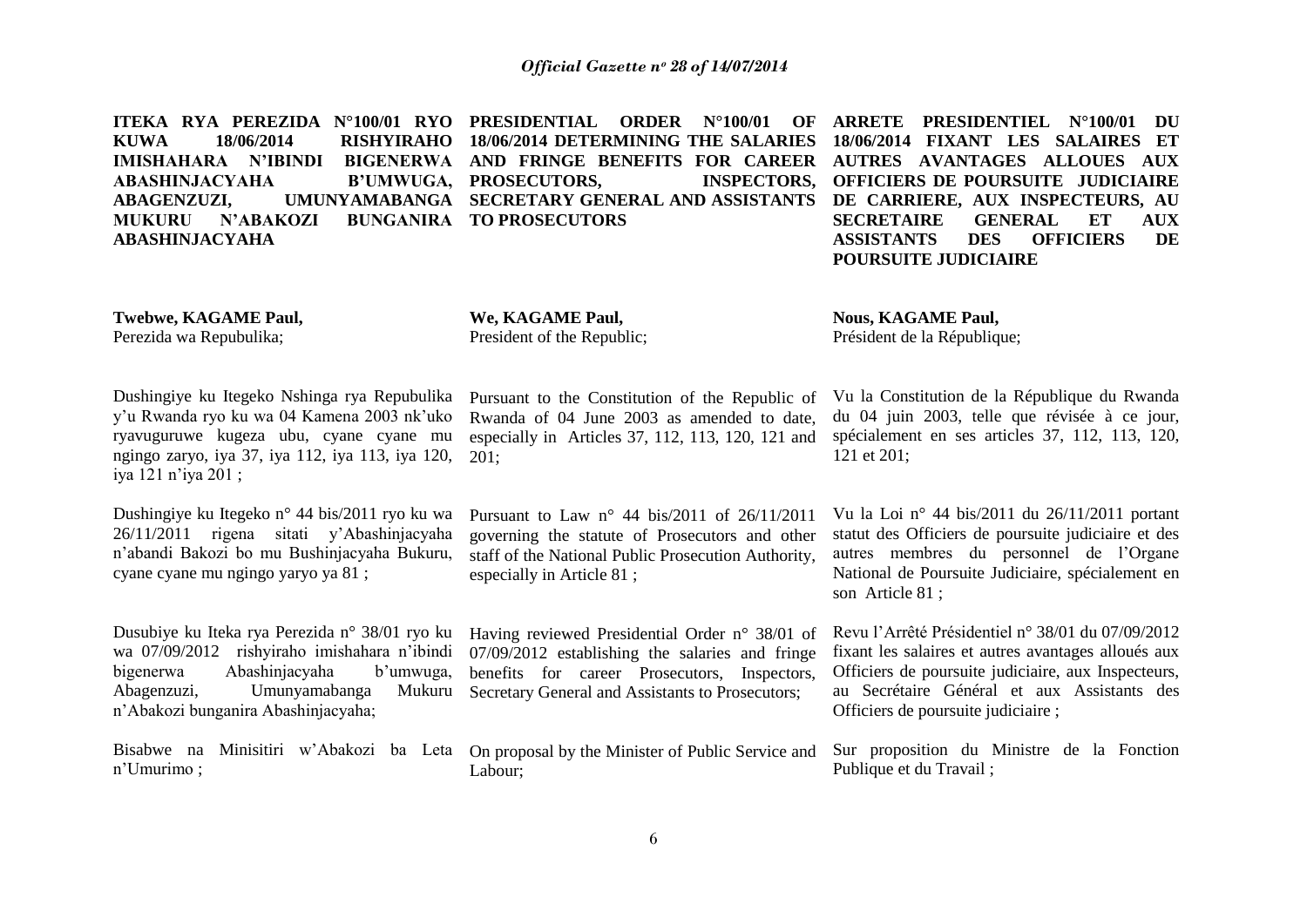24/02/2014 imaze kubisuzuma no kubyemeza;

Inama y'Abaminisitiri yateranye ku wa After consideration and adoption by the Cabinet, Après examen et adoption par le Conseil des in its session of 24/02/2014;

Ministres en sa séance du 24/02/2014;

#### **TWATEGETSE KANDI DUTEGETSE:**

#### **HAVE ORDERED AND HEREBY ORDER:**

#### **UMUTWE WA MBERE: INGINGO CHAPTER ONE: GENERAL PROVISIONS RUSANGE**

#### **Ingingo ya mbere : Icyo iri teka rigamije**

# **Article One: Purpose of this Order**

Iri teka rishyiraho imishahara n"ibindi bigenerwa Abashinjacyaha b"umwuga, Abagenzuzi, Umunyamabanga Mukuru n"Abakozi bunganira Abashinjacyaha.

### **Ingingo ya 2: Abo iri teka rireba**

Iri teka rireba Abashinjacyaha b"umwuga uretse Umushinjacyaha Mukuru n"Umushinjacyaha Mukuru Wungirije. Rireba kandi Abagenzuzi, Umunyamabanga Mukuru n"Abakozi bunganira Abashinjacyaha mu Bushinjacyaha Bukuru.

This Order determines the salaries and fringe benefits for career Prosecutors, Inspectors, Secretary General and Assistants to Prosecutors.

#### **Article 2: Scope of this Order**

This Order shall apply to career Prosecutors except the Prosecutor General and the Deputy Prosecutor General. It shall also apply to Inspectors, Secretary General and Assistants to Prosecutors of the National Public Prosecution Authority.

### **GENERALES**

**CHAPITRE PREMIER : DISPOSITIONS** 

**AVONS ARRETE ET ARRETONS :**

#### **Article premier: Objet du présent arrêté**

Le présent arrêté fixe les salaires et autres avantages alloués aux Officiers de Poursuite Judiciaire de carrière, aux Inspecteurs, au Secrétaire Général et aux Assistants des Officiers de Poursuite Judiciaire.

## **Article 2 : Champ d"application du présent arrêté**

Le présent arrêté s'applique aux Officiers de Poursuite Judiciaire de carrière à l'exception du Procureur Général et du Procureur Général Adjoint. Il s"applique aussi aux Inspecteurs, au Secrétaire Général et aux Assistants des Officiers de Poursuite Judiciaire au sein de l"Organe National de Poursuite Judiciaire.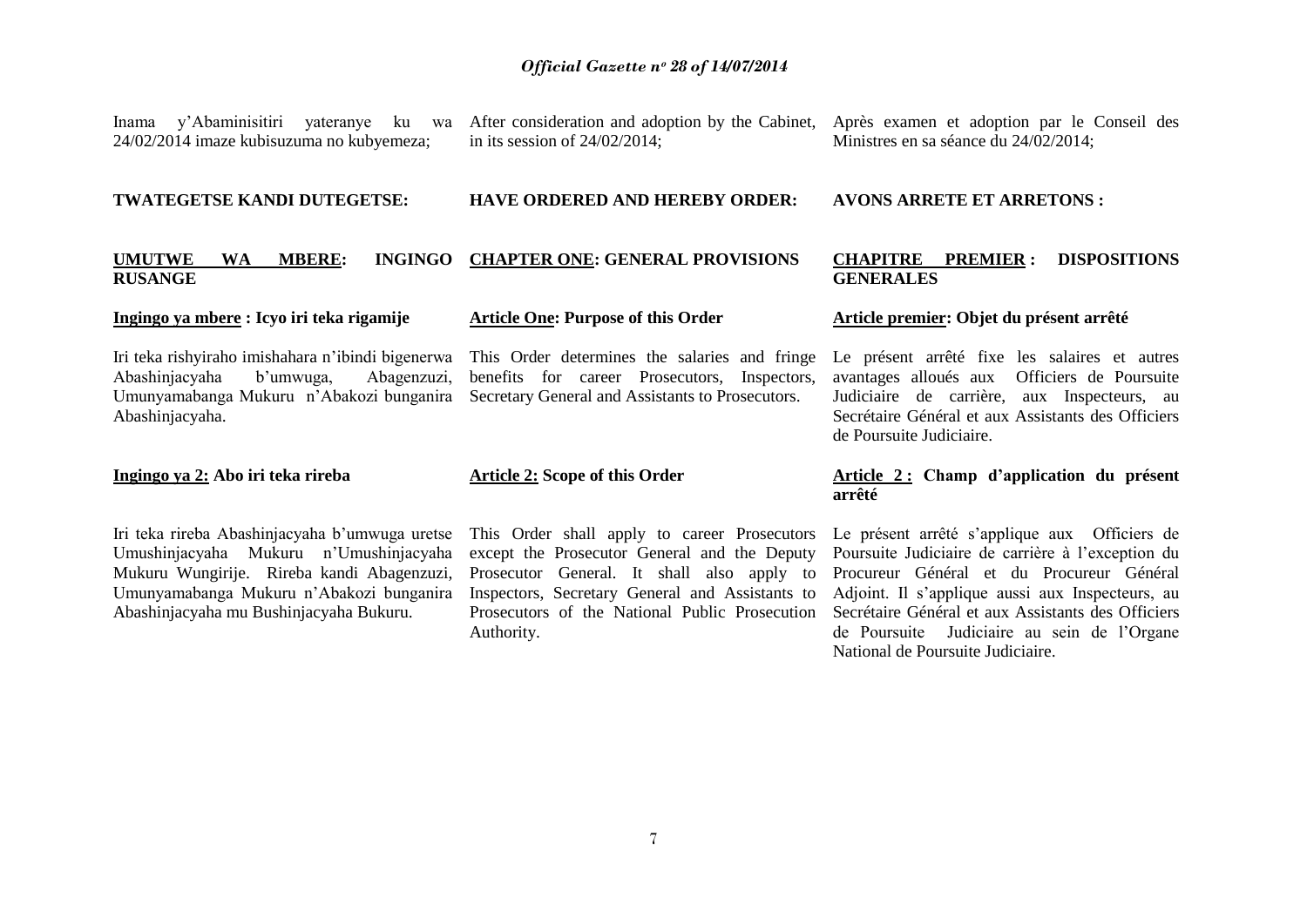|                      |                  | UMUTWE WA II: UMUSHAHARA CHAPTER II: SALARIES FOR CAREER CHAPITRE II: SALAIRES ALLOUES AUX |                             |                                               |
|----------------------|------------------|--------------------------------------------------------------------------------------------|-----------------------------|-----------------------------------------------|
| UGENERWA             |                  | ABASHINJACYAHA PROSECUTORS,                                                                |                             | INSPECTORS, OFFICIERS DE POURSUITE JUDICIAIRE |
| B'UMWUGA,            |                  | ABAGENZUZI, SECRETARY GENERAL                                                              |                             | AND DE CARRIERE, AUX INSPECTEURS, AU          |
| <b>UMUNYAMABANGA</b> |                  | MUKURU ASSISTANTS TO PROSECUTORS                                                           |                             | SECRETAIRE GENERAL ET AUX                     |
| N'ABAKOZI            | <b>BUNGANIRA</b> |                                                                                            | ASSISTANTS DES OFFICIERS    | DE                                            |
| ABASHINJACYAHA       |                  |                                                                                            | <b>POURSUITE JUDICIAIRE</b> |                                               |

#### **Ingingo ya 3: Igenwa ry"Umushahara**

Umushahara ugenwa hashingiwe ku rutonde rw"imirimo kandi hakurikijwe amahame ngenderwaho mu gutegura imishahara ku Bashinjacyaha b"umwuga, Abagenzuzi, Umunyamabanga Mukuru n"Abakozi bunganira Assistants to Prosecutors. Abashinjacyaha.

Urwego, umubare fatizo, agaciro k'umubare fatizo n"umushahara mbumbe bigendana na buri murimo ku Bashinjacyaha b'umwuga, Abagenzuzi, Umunyamabanga Mukuru n"Abakozi bunganira Abashinjacyaha biri ku mugereka w"iri teka.

#### **Ingingo ya 4: Umushahara mbumbe**

Umushahara mbumbe wa buri kwezi ugenerwa Umushinjacyaha w"umwuga, Umugenzuzi, Umunyamabanga Mukuru n"Umukozi wunganira Abashinjacyaha ukubiyemo iby"ingenzi bikurikira:

- 1° umushahara fatizo;
- 2° indamunite z"icumbi;
- 3° indamunite z"urugendo;

**Article 3: Determination of the Salary**

The salary shall be determined basing on job classification in accordance with the general principles on salary fixation for the career Prosecutors, Inspectors, Secretary General and

A level, an index, an index value and a gross salary corresponding to each job for career Prosecutors, Inspectors, Secretary General and Assistants to Prosecutors are annexed to this Order.

# **Article 4: Gross salary**

The monthly gross salary of a career Prosecutor, an Inspector, a Secretary General and that of an Assistant to Prosecutors, shall be composed mainly of the following:

- 1° basic salary;
- 2° housing allowances;
- 3° transport allowances;

# **OFFICIERS DE POURSUITE JUDICIAIRE DE CARRIERE, AUX INSPECTEURS, AU SECRETAIRE GENERAL ET AUX ASSISTANTS DES OFFICIERS DE**

#### **Article 3: Détermination du salaire**

Le salaire est déterminé suivant la classification générale des emplois et conformément aux principes généraux des fixations des salaires pour les Officiers de Poursuite Judiciaire de carrière, les Inspecteurs, le Secrétaire Général et les Assistants des Officiers de Poursuite Judiciaire.

Le niveau, l"indice, la valeur du point d"indice et le salaire brut correspondant à chaque emploi pour les Officiers de Poursuite Judiciaire de carrière, les Inspecteurs, le Secrétaire General et les Assistants des Officiers de Poursuite Judiciaire, sont en annexe du présent arrêté.

# **Article 4 : Salaire brut**

Le salaire brut mensuel d'un Officier de Poursuite Judiciaire de carrière, d"Inspecteur, d"un Secrétaire Général et d"un Assistant des Officiers de Poursuite Judiciaire comprend principalement :

- 1° le salaire de base;
- 2° l"indemnité de logement ;
- 3° l"indemnité de transport ;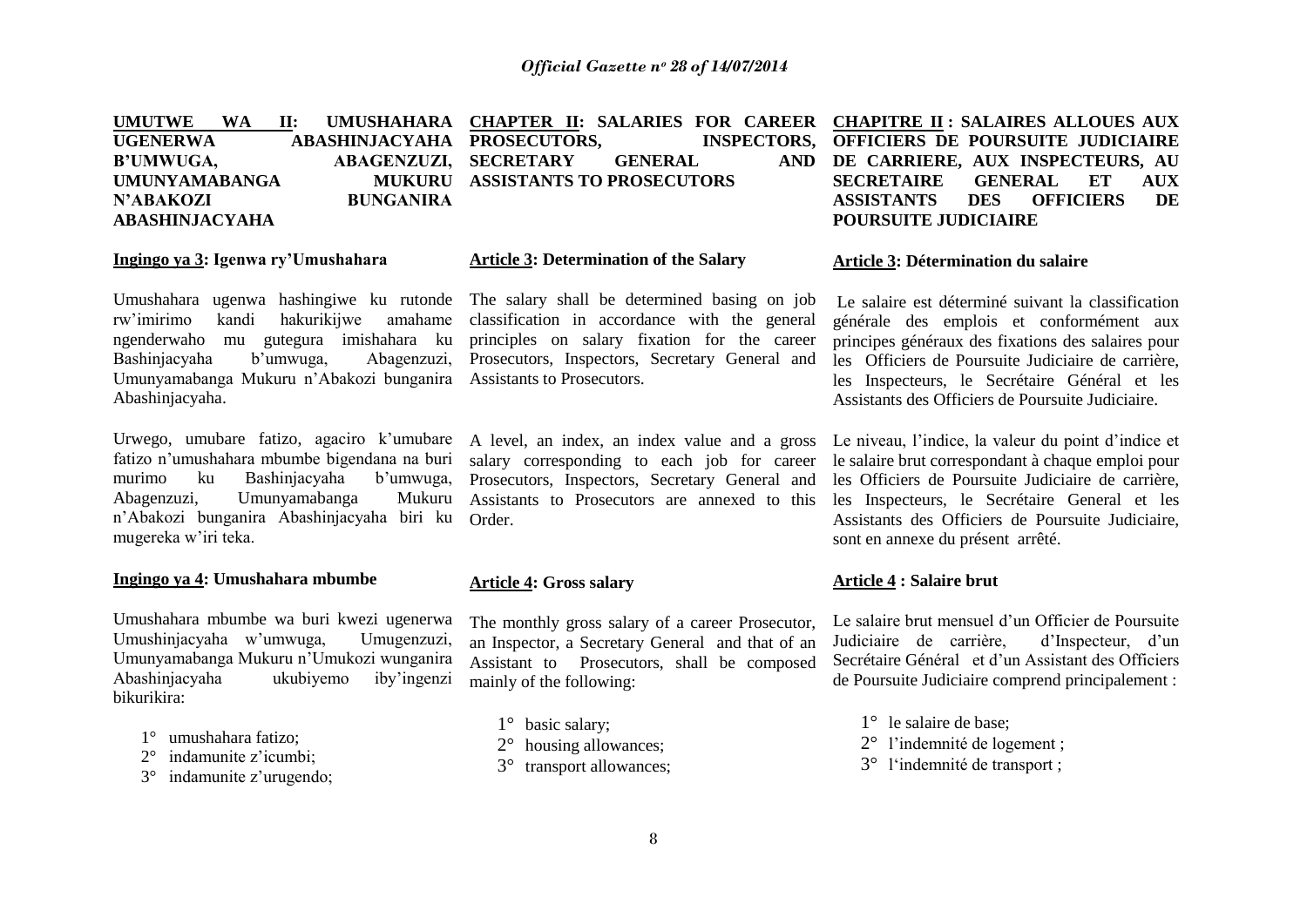|             |  | 4° inkunga ya Leta mu bwiteganyirize |
|-------------|--|--------------------------------------|
| bw'umukozi; |  |                                      |

5° inkunga ya Leta yo kuvuza umukozi.

Indamunite z"urugendo zivugwa mu gace ka 3º k"igika cya mbere cy"iyi ngingo ntizigenerwa Abashinjacyaha b" umwuga, Abagenzuzi, Umunyamabanga Mukuru n" Abakozi bunganira Abashinjacyaha bari ku nzego za F, G/1.IV na H/2.III boroherezwa ingendo hakurikijwe amabwiriza ya Minisitiri ufite gutwara abantu n"ibintu mu nshingano ze.

**UMUTWE WA III: IBINDI BIGENERWA ABASHINJACYAHA B"UMWUGA, ABAGENZUZI, UMUNYAMABANGA MUKURU N"ABAKOZI BUNGANIRA ABASHINJACYAHA**

**Icyiciro cya mbere: Ibindi bigenerwa**  Abashiniacyaha b'umwuga **bunganira Abashinjacyaha**

**Ingingo ya 5: Abashinjacyaha b"umwuga bari ku rwego rw"imirimo rwa G/1.IV Abashinjacyaha bo ku Rwego rw"Igihugu**

Abashinjacyaha b"umwuga bari ku rwego rw"imirimo rwa G/1.IV bagenerwa amafaranga ibihumbi mirongo irindwi y"u Rwanda (70.000 4° state contribution for social security;

5° State contribution for medical care.

The transport allowances provided in part 3º of Paragraph One of this Article shall not be granted to career Prosecutors, Inspectors, Secretary General and Assistants to Prosecutors on levels F, G/1.IV and H/2.III whose transport is facilitated according to the Instructions of the Minister in charge of transport.

**CHAPTER III: FRINGE BENEFITS FOR CAREER PROSECUTORS, INSPECTORS, SECRETARY GENERAL AND ASSITANTS TO PROSECUTORS**

**Section One: Fringe benefits for career Prosecutors and Assistants to Prosecutors**

**Article 5: Career Prosecutors on level G/1.IV: National Prosecutors**

Career Prosecutors on level G/1.IV shall be entitled to a mobile phone communication allowance of seventy thousand Rwandan francs

- 4° la contribution de l"Etat à la sécurité sociale ;
- 5° la contribution de l"Etat aux soins médicaux.

L"indemnité de transport prévue au point 3º de l'alinéa premier du présent article n'est pas allouée aux Officiers de Poursuite Judiciaire de carrière, aux Inspecteurs, au Secrétaire Général et aux Assistants des Officiers de Poursuite Judiciaire aux postes F, G/1.IV et H/2.III pour lesquels le transport est facilité conformément aux instructions du Ministre ayant le transport dans ses attributions.

**CHAPITRE III : AUTRES AVANTAGES ALLOUES AUX OFFICIERS DE POURSUITE JUDICIAIRE DE CARRIERE, AUX INSPECTEURS, AU SECRETAIRE GENERAL ET AUX ASSISTANTS DES OFFICIERS DE POURSUITE JUDICIAIRE**

**Section première : Autres avantages alloués aux Officiers de Poursuite Judiciaire de carrière et Assistants aux Officiers de Poursuite Judiciaire**

**Article 5: Officiers de Poursuite Judiciaire de carrière aux postes de niveau G/1.IV : Procureurs Nationaux**

Les Officiers de Poursuite Judiciaire de carrière aux postes de niveau G/1.IV bénéficient les frais de communication par téléphone portable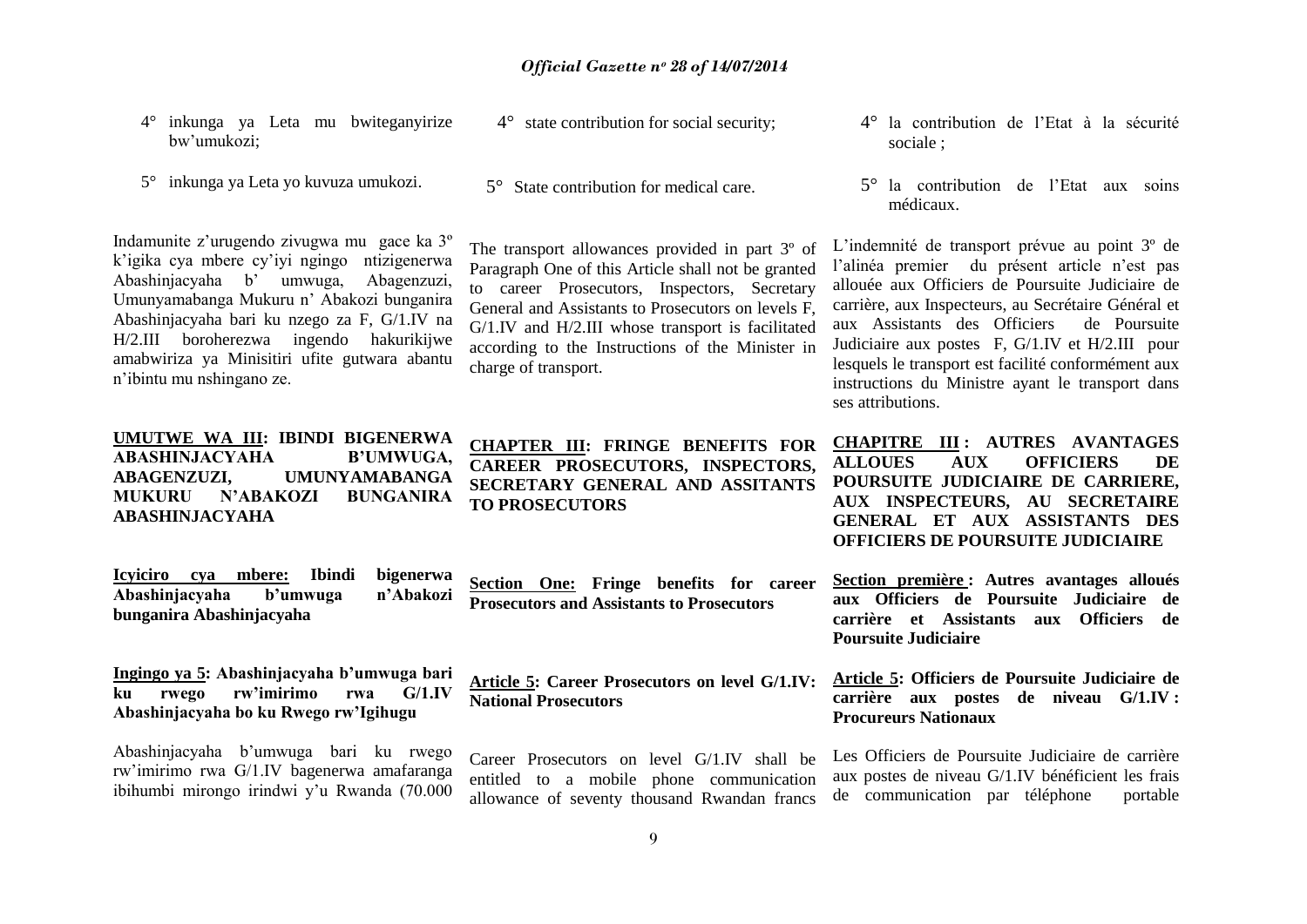| Frw) buri kwezi yo kwishyura itumanaho rya (Rwf 70,000) per month for each;<br>telefoni igendanwa buri wese;                                                                                                                                             |                                                                                                                                                                                                         | équivalent à soixante-dix mille francs rwandais<br>(70.000 Frw) par mois pour chacun;                                                                                                                              |
|----------------------------------------------------------------------------------------------------------------------------------------------------------------------------------------------------------------------------------------------------------|---------------------------------------------------------------------------------------------------------------------------------------------------------------------------------------------------------|--------------------------------------------------------------------------------------------------------------------------------------------------------------------------------------------------------------------|
| Abashinjacyaha bo ku rwego rw'lgihugu<br>badakorera ku cyicaro cy'Ubushinjinjacyaha<br>Bukuru bagenerwa inyongera y'amafaranga yo<br>kwishyura itumanaho rya telefoni yo mu biro<br>angana n'ibihumbi makumyabiri y'u Rwanda<br>(20.000 frw) buri kwezi. | National Prosecutors, who are not based at the<br>Head office, shall also be entitled to an office<br>telephone communication allowance of twenty<br>thousand Rwandan francs (Rwf 20,000) per<br>month. | Les Procureurs Nationaux, qui ne sont pas basés<br>au siège reçoivent en plus les frais de<br>téléphone de<br>communication<br>par<br>bureau<br>équivalent à vingt mille francs rwandais (20.000<br>Frw) par mois. |
| Ingingo ya 6: Abashinjacyaha b' umwuga bari<br>rw'imirimo<br>$H/2.III$ :<br>rwego<br>ku<br>rwa<br>Abashinjacyaha bayobora Ubushinjacyaha ku<br><b>Rwego Rwisumbuye</b>                                                                                   | Article 6: Career Prosecutors on level H/2.III:<br><b>Chief Prosecutors at Intermediate level</b>                                                                                                       | Article 6: Officiers de Poursuite Judiciaire aux<br>postes de niveaux H/2.III: Procureurs en Chef<br>au Niveau de Grande Instance                                                                                  |
| Abashinjacyaha bayobora Ubushinjacyaha ku<br>Rwego Rwisumbuye bagenerwa amafaranga<br>y'itumanaho rya telefoni igendanwa angana<br>n'ibihumbi mirongo itanu (50.000 Frw) buri<br>kwezi kuri buri wese.                                                   | Chief Prosecutors at intermediate level shall each<br>be entitled to a mobile phone communication<br>allowance of fifty thousand Rwandan francs (Rwf<br>50,000) per month.                              | Les Procureurs en Chef au niveau de Grande<br>Instance bénéficient chacun des frais de<br>communication par téléphone portable équivalant<br>à cinquante mille francs rwandais (50.000 Frw)<br>par mois.           |
| Umukozi<br>Ingingo ya 7:<br>wunganira<br>Abashinjacyaha uri ku rwego rw'imirimo rwa<br>'3': Umukozi ukuriye abandi wunganira<br>Abashinjacyaha bo ku rwego rw'Igihugu                                                                                    | Article 7: Assistant to Prosecutor on level '3':<br><b>Chief Assistant to National Prosecutors</b>                                                                                                      | Article 7: Assistant au Procureurs au poste de<br>niveau '3': Assistant en Chef aux Procureurs<br><b>Nationaux</b>                                                                                                 |
| Umukozi<br>ukuriye<br>abandi<br>wunganira<br>Abashinjacyaha bo ku rwego<br>rw'Igihugu<br>agenerwa amafaranga y'itumanaho rya telefoni<br>igendanwa angana n'ibihumbi mirongo irindwi<br>y'u Rwanda (70.000Frw) buri kwezi;                               | The Chief Assistant to National Prosecutors shall<br>be entitled to a mobile phone communication<br>allowance of seventy thousand Rwandan francs<br>(Rwf 70, 000) per month;                            | L'Assistant en Chef aux Procureurs Nationaux<br>bénéficie les frais de téléphone portable<br>équivalent à soixante-dix mille francs rwandais<br>$(70.000$ Frws) par mois;                                          |
| Leta imworohereza ingendo mu buryo bumwe<br>n'Umuyobozi uri ku rwego rwa "3" mu Butegetsi<br>Bwite bwa Leta hakurikijwe amabwiriza ya                                                                                                                    | The Government shall facilitate his/her transport<br>as done for a Director in the Central Government<br>on level "3", in accordance with Instructions of<br>the Minister in charge of public service.  | L'Etat lui facilite le transport dans la même<br>manière que le directeur au<br>sein<br>de<br>l'administration centrale au poste de niveau "3",<br>conformément aux instructions du Ministre ayant                 |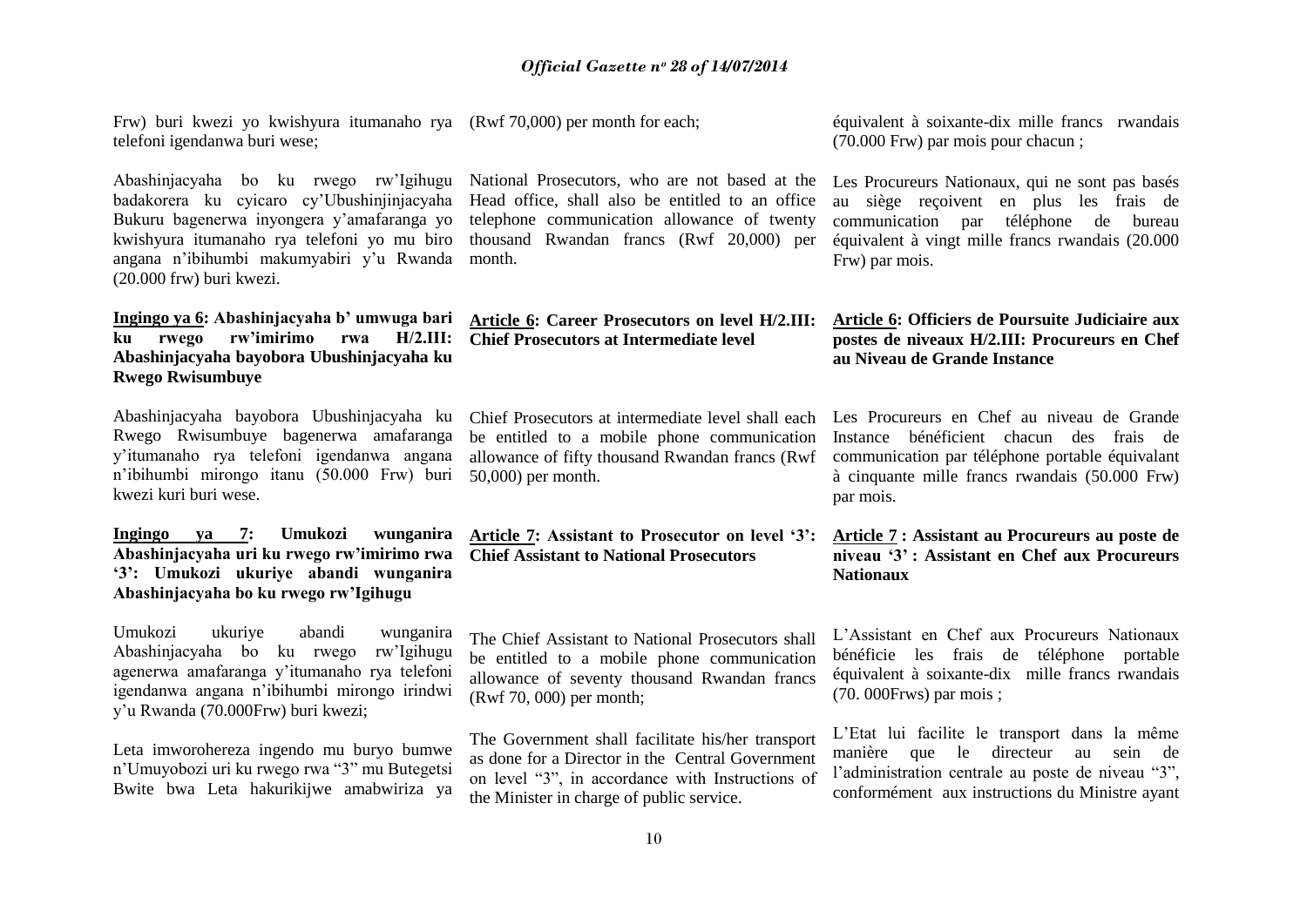Minisitiri ufite abakozi ba Leta mu nshingano ze.

## **Article 8: Prosecutors at Intermediate level and Prosecutors at Primary Level**

The Prosecutor at Intermediate level and the Prosecutor at Primary level shall be entitled to use a modern group system of communication not expensive and available in the Country, paid by the National Public Prosecution Authority.

# **Section 2: Fringe benefits for the Secretary General and Inspectors**

# **Article 9: Secretary General positioned on level F**

The Secretary General of the National Public Prosecution Authority shall be entitled to an office telephone communication allowance of one hundred thousand Rwandan francs (Rwf 100,000) and a mobile phone communication allowance of one hundred thousand Rwandan francs (Rwf 100,000) per month;

He/she shall also be entitled to an office entertainment allowance of two hundred thousand Rwandan francs (Rwf 200,000) per month payable at the concerned institution"s bank account.

la fonction publique dans ses attributions.

# **Article 8: Procureurs au niveau de Grande Instance et Procureurs au niveau de Base**

Le Procureur au niveau de Grande Instance et le Procureur au niveau de Base bénéficient chacun d"un accès au moyen de communication en groupe moderne et moins cher utilisable au Pays, payé par l"Organe National de Poursuite Judiciaire.

### **Section 2 : Autres avantages alloués au Secrétaire Général et aux Inspecteurs**

# **Article 9 : Secrétaire Général au poste de niveau F**

Le Secrétaire Général au sein de l"Organe Nationale de Poursuite Judiciaire bénéficie des frais de communication par téléphone et fax de bureau équivalant à cent mille francs Rwandais (100.000 Frw) et de téléphone portable équivalant à cent mille francs rwandais (100.000 Frw) par mois;

Il bénéficie en plus des frais de représentation au service équivalant à deux cent mille francs rwandais (200.000 Frw) chaque mois payable au compte bancaire de l"institution concernée.

#### **Ingingo ya 8: Abashinjacyaha bo ku Rwego Rwisumbuye n"Abashinjacyaha bo ku rwego rw"Ibanze**

Ubushinjacyaha bwishyurira Umushinjacyaha wo ku Rwego Rwisumbuye n"Umushinjacyaha wo ku rwego rw"Ibanze itumanaho n"abo bakorana hakoreshejwe uburyo bugezweho kandi buhendutse bukoreshwa mu Gihugu.

# **Icyiciro cya 2: Ibindi bigenerwa Umunyamabanga Mukuru n"Abagenzuzi**

**Ingingo ya 9: Umunyamabanga Mukuru uri ku rwego rw" imirimo rwa F**

Umunyamabanga Mukuru mu Bushinjacyaha Bukuru agenerwa amafaranga y"itumanaho rya telefoni, fax byo mu biro angana n"ibihumbi ijana y"u Rwanda (100.000 Frw) n"irya telefone igendanwa angana n"ibihumbi ijana y"u Rwanda (100.000 Frw) buri kwezi;

Agenerwa kandi amafaranga yo kwakira abashyitsi mu kazi angana n"ibihumbi magana abiri y"u Rwanda (200.000 Frw) buri kwezi anyura kuri konti y"urwego bireba.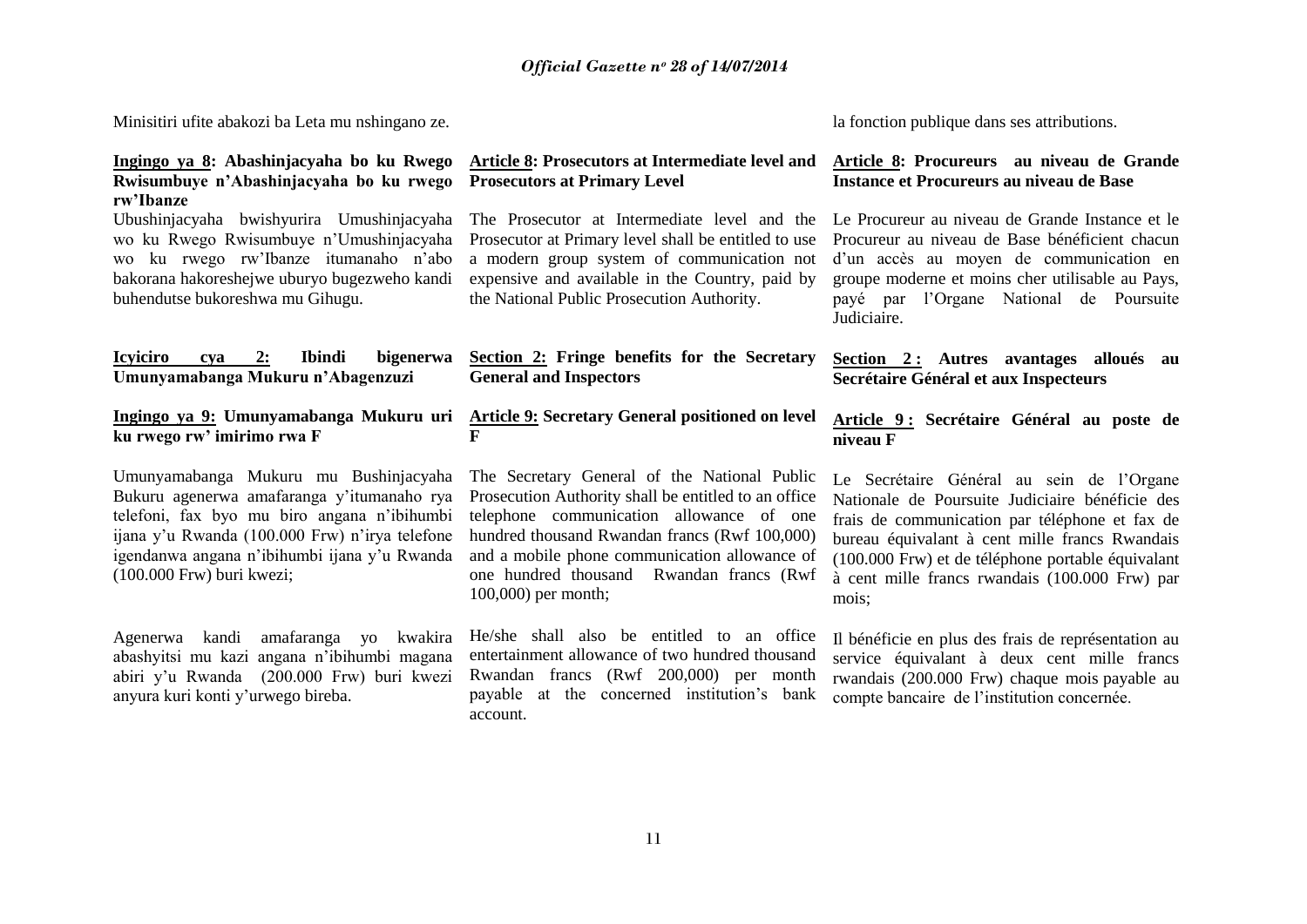**rwego rw"imirimo rwa F n"Abagenzuzi bari Inspectors positioned on level G/1.IV ku rwego rw"imirimo rwa G/1.IV**

Umugenzuzi Mukuru w"Ubushinjacyaha Bukuru agenerwa amafaranga y"itumanaho rya telefoni igendanwa angana n"ibihumbi ijana y"u Rwanda (100.000 Frw) buri kwezi.

Umugenzuzi w"Ubushinjacyaha Bukuru agenerwa Amafaranga y"itumanaho rya telefoni igendanwa angana n"ibihumbi mirongo irindwi y"u Rwanda (70.000 Frw) buri kwezi.

**Ingingo ya 10: Umugenzuzi Mukuru uri ku Article 10: Inspector General on level F and** 

Inspector General of the National Public Prosecution Authority shall be entitled to a mobile phone communication allowance of one hundred thousand Rwandan francs (Rwf 100.000 ) per month.

Inspectors of the National Public Prosecution Authority shall be entitled to a mobile phone communication allowance of seventy thousand Rwandan francs (Rwf 70,000) per month.

**Article 10 : Inspecteur Général au poste de niveau F et Inspecteurs aux postes de niveau G/1.IV**

L"Inspecteur Général de l"Organe National de Poursuite Judiciaire bénéficie des frais de communication par téléphone portable équivalent à cent mille francs rwandais (100.000 Frw) par mois.

L"Inspecteur de l"Organe National de Poursuite Judiciaire bénéficie des frais de communication par téléphone portable équivalent à soixante-dix mille francs rwandais (70.000 Frw) par mois.

#### **UMUTWE WA IV: UBURYO BWO KOROHEREZWA INGENDO N"UBUTUMWA CHAPTER IV: TRANSPORT FACILITATION AND MISSIONS CHAPITRE IV : FACILITATION DE TRANSPORT ET MISSIONS**

#### **Ingingo ya 11: Uburyo bwo koroherezwa ingendo Article 11: Transport facilitation**

Uburyo bwo korohereza ingendo Abashinjacyaha b"Umwuga, Abagenzuzi n"Umunyamabanga Mukuru bavugwa mu ngingo iya 5 iya 6, iya 9 n"iya 10 z"iri teka bugenwa n"Amabwiriza ya Minisitiri ufite gutwara abantu n"ibintu mu nshingano ze.

#### **Ingingo ya 12: Ubutumwa imbere mu gihugu**

Ubutumwa bw"Abashinjacyaha b"Umwuga, Abagenzuzi, Umunyamabanga Mukuru n"Abakozi bunganira Abashinjacyaha bagiye mu

Modalities to facilitate transport to career Prosecutors, Inspectors and Secretary General referred to in Articles 5, 6, 9 and 10 of this Order shall be determined by Instructions of the Minister in charge of transport.

#### **Article 11 : Facilitation de transport**

Les modalités de faciliter le transport aux Officiers de Poursuite Judicaire de carrière, aux Inspecteurs et au Secrétaire Général visés aux articles 5, 6, 9 et 10 du présent arrêté sont déterminés par les instructions du Ministre ayant le transport dans ses attributions.

#### **Article 12: Official Mission within the Country Article 12 : Mission à l"intérieur de Pays**

The missions of the career Prosecutors, Inspectors, Secretary General and Assistants to Prosecutors within the Country shall be in

Les missions des Officiers de Poursuite Judicaire de carrière, les Inspecteurs, le Secrétaire Général et les Assistants des Officiers de Poursuite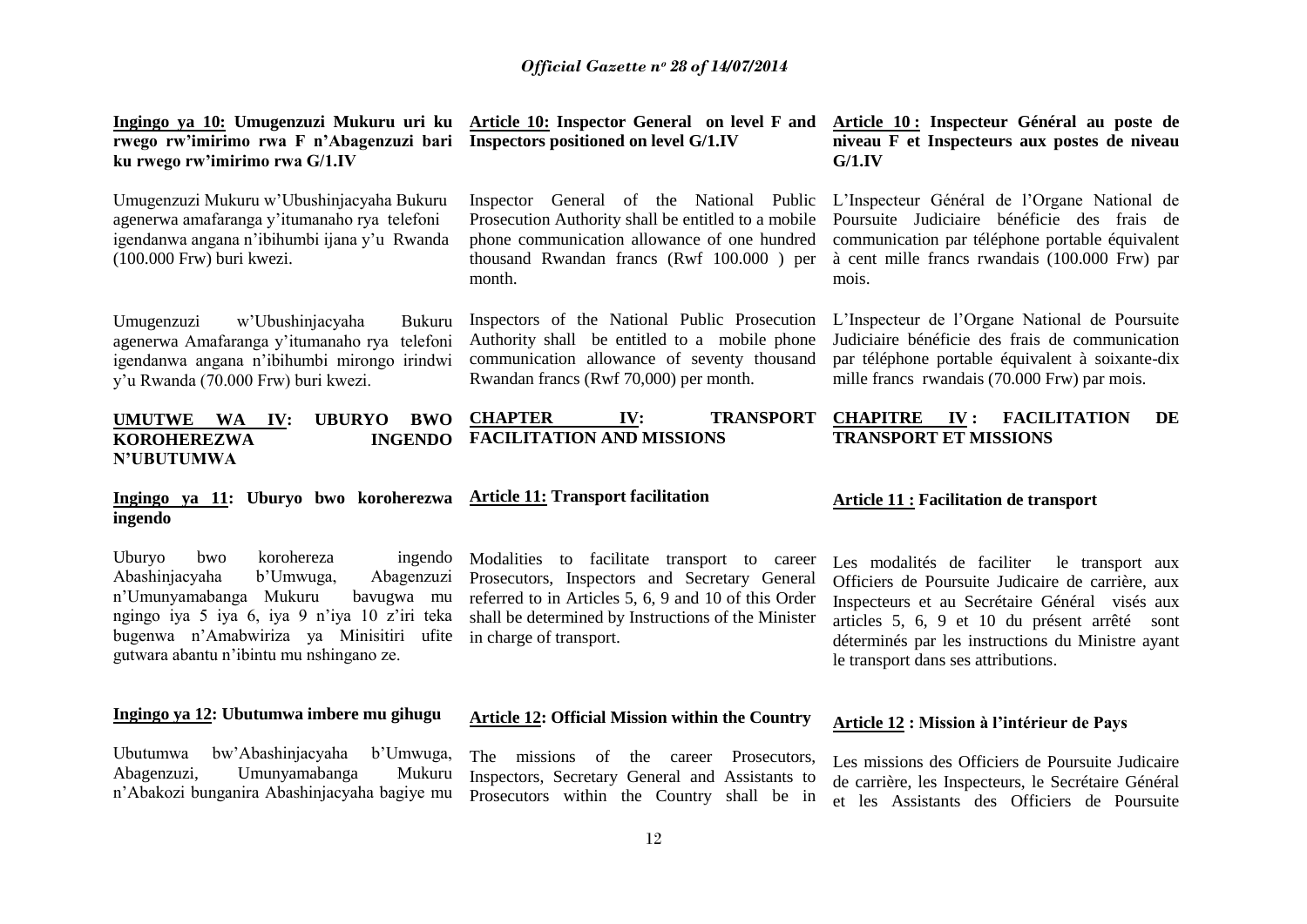butumwa imbere mu Gihugu bukurikiza conformity with the Presidential Order regulating ibiteganywa mu iteka rya Perezida rishyiraho amabwiriza agenga ubutumwa bw"abakozi ba Country. Leta imbere mu Gihugu.

# **Ingingo ya 13: Indamunite z"urugendo rw"imodoka**

Iyo Abashinjacyaha b"Umwuga, Abagenzuzi, Umunyamabanga Mukuru n"Abakozi bunganira Abashinjacyaha bari ku nzego z"imirimo za F, G/1.IV na H/2.III bagiye mu butumwa bw"imbere mu gihugu bakoresheje imodoka zabo, Leta ibagenera indamunite z'urugendo hakurikijwe ibiteganywa n"amabwiriza ya Minisitiri ufite gutwara abantu n"ibintu mu nshingano ze.

#### **Ingingo ya 14: Ubutumwa mu mahanga**

Amafaranga y"ubutumwa mu mahanga ku Bashinjacyaha b"umwuga, Abagenzuzi, Umunyamabanga Mukuru n"Abakozi bunganira Abashinjacyaha agenwa hakurikijwe ibiteganywa n"iteka rya Perezida rishyiraho amabwiriza agenga ubutumwa mu mahanga.

#### **UMUTWE WA VI: INGINGO ZISOZA**

**Ingingo ya 15: Abashinzwe kubahiriza iri teka**

Minisitiri w"Intebe, Minisitiri w"Abakozi ba Leta n"Umurimo, Minisitiri w"Imari n"Igenamigambi Civil Servants in Official Missions within the

#### **Article 13: Mileage allowances**

When the career Prosecutors, Inspectors, Secretary General and Assistants to Prosecutors on levels F, H/1.IV and G/2.III use their own vehicles on official mission within the country, the Government shall grant to each mileage allowances specified in the relevant Instructions of the Minister in charge of transport

#### **Article 14 : Official Mission abroad**

Per diem for official missions abroad for the career Prosecutors, Inspectors, Secretary General and Assistants to Prosecutors shall be calculated in accordance with the provisions of the Presidential Order regulating official missions abroad.

# **CHAPTER VI: FINAL PROVISIONS**

# **Article 15: Authorities responsible for the implementation of this Order**

The Prime Minister, the Minister of Public Service and Labour, the Minister of Finance and

Judiciaire, à l"intérieur du Pays, se conforment à l"arrêté présidentiel portant réglementation des missions officielles des agents de l"Etat à l'intérieur du pays.

#### **Article 13 : Indemnités kilométriques**

Lorsque les Officiers de Poursuite Judicaire de carrière, les Inspecteurs, le Secrétaire Général et les Assistants des Officiers de Poursuite Judiciaire aux postes de niveau F, G/1.IV et H/2.III utilisent leurs propres véhicules en mission officielle à l"intérieur du pays, l"Etat leur accorde une indemnité kilométrique conformément aux instructions du Ministre ayant le transport dans ses attributions.

#### **Article 14: Missions officielles à l"étranger**

Les frais de mission à l'étranger accordés aux Officiers de Poursuite Judicaire de carrière, aux Inspecteurs, au Secrétaire Général et aux Assistants des Officiers de Poursuite Judiciaire sont calculés conformément aux dispositions de l"arrêté présidentiel portant réglementation des missions officielles à l"étranger.

#### **CHAPITRE VI : DISPOSITIONS FINALES**

# **Article 15: Autorités chargées de l"exécution du présent arrêté**

Le Premier Ministre, le Ministre de la Fonction Publique et du Travail, le Ministre des Finances et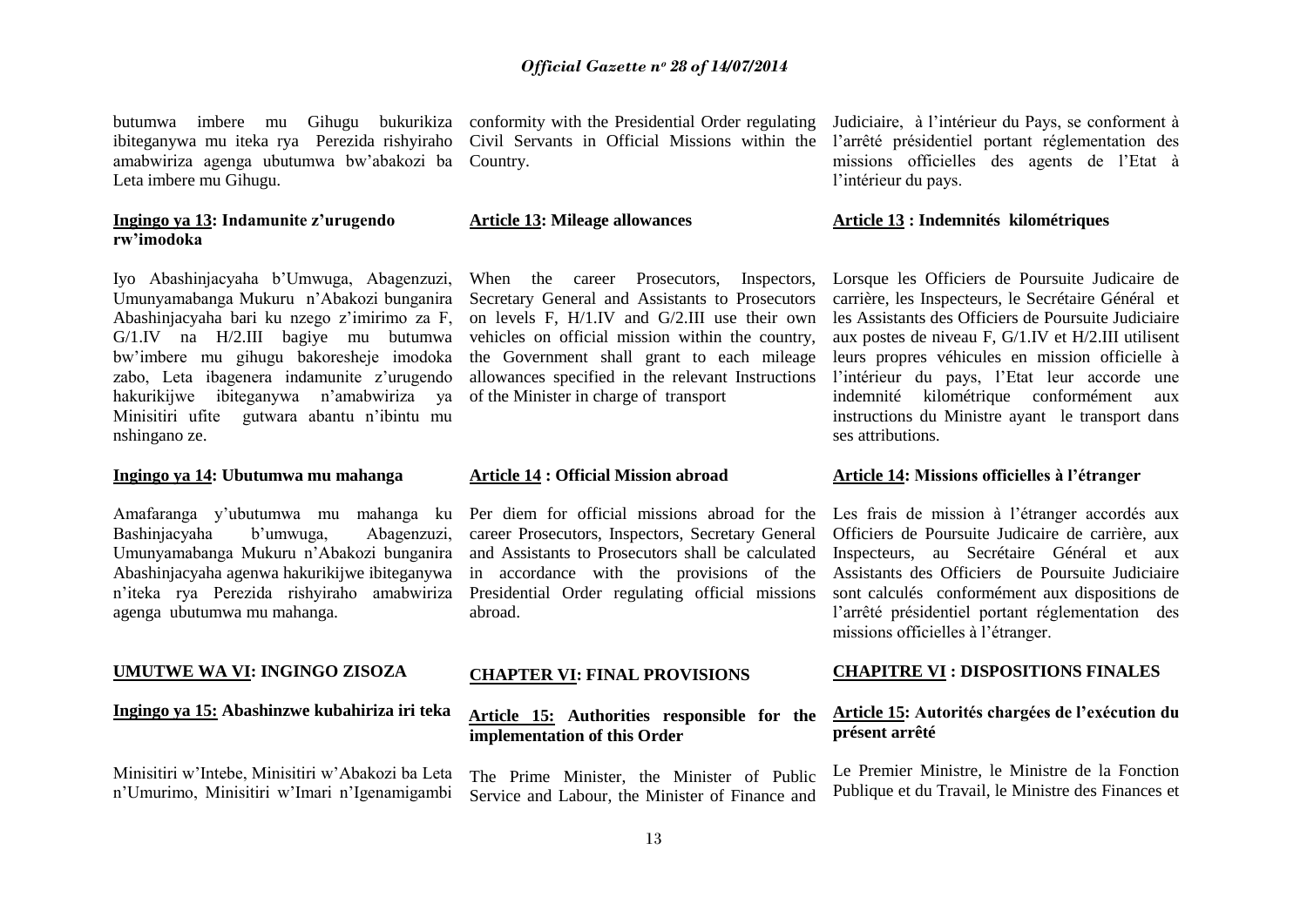| na Minisitiri w' Ibikorwa Remezo basabwe<br>kubahiriza iri teka.                                                                                                                                                                                                                                                            | Economic Planning<br>Minister<br>and the<br>of<br>Infrastructure<br>with<br>entrusted<br>the<br>are<br>implementation of this Order.                                                                                                                                           | de la Planification Economique et le Ministre des<br>Infrastructures sont chargés de l'exécution du<br>présent arrêté.                                                                                                                                                                                                                                 |  |  |
|-----------------------------------------------------------------------------------------------------------------------------------------------------------------------------------------------------------------------------------------------------------------------------------------------------------------------------|--------------------------------------------------------------------------------------------------------------------------------------------------------------------------------------------------------------------------------------------------------------------------------|--------------------------------------------------------------------------------------------------------------------------------------------------------------------------------------------------------------------------------------------------------------------------------------------------------------------------------------------------------|--|--|
| ry'ingingo<br>Ivanwaho<br>ya 16:<br>Ingingo<br>zinyuranyije n'iri teka                                                                                                                                                                                                                                                      | <b>Article 16: Repealing provision</b>                                                                                                                                                                                                                                         | <b>Article 16: Disposition abrogatoire</b>                                                                                                                                                                                                                                                                                                             |  |  |
| Iteka rya Perezida n° 38/01 ryo ku wa<br>rishyiraho<br>imishahara<br>n'ibindi<br>07/09/2012<br>Abashinjacyaha<br>b'umwuga,<br>bigenerwa<br>Abagenzuzi,<br>Umunyamabanga<br>Mukuru<br>n'Abakozi bunganira Abashinjacyaha kimwe n'<br>ngingo zose z'amateka abanziriza iri<br>izindi<br>kandi zinyuranyije na ryo bivanyweho. | Presidential Order $n^{\circ}$ 38/01 of 07/09/2012<br>establishing the salaries and fringe benefits for<br>career Prosecutors, Inspectors, Secretary General<br>and Assistants to Prosecutors and all other prior<br>provisions contrary to this Order are hereby<br>repealed. | L'Arrête Présidentiel n° 38/01 du 07/09/2012<br>fixant les salaires et autres avantages allouées aux<br>Officiers de poursuite judiciaire, aux Inspecteurs,<br>au Secrétaire Général et aux Assistants des<br>Officiers de poursuite judiciaire ainsi que toutes<br>les autres dispositions antérieures contraires au<br>présent arrêté sont abrogées. |  |  |
| Ingingo ya 17:<br>Igihe<br>iteka<br>ritangira<br>gukurikizwa                                                                                                                                                                                                                                                                | <b>Article 17: Commencement</b>                                                                                                                                                                                                                                                | Article 17: Entrée en vigueur                                                                                                                                                                                                                                                                                                                          |  |  |
| teka ritangira gukurikizwa ku munsi<br>Iri<br>ritangarijweho mu Igazeti ya Leta ya Repubulika<br>y'u Rwanda. Agaciro karyo gahera ku wa<br>01/07/2013.                                                                                                                                                                      | This Order shall come into force on the date of its<br>publication in the Official Gazette of the Republic<br>of Rwanda. It shall take effect as of 01/07/2013.                                                                                                                | Le présent arrêté entre en vigueur le jour de sa<br>publication au Journal Officiel de la République<br>du Rwanda. Il sort ses effets à partir du<br>01/07/2013.                                                                                                                                                                                       |  |  |
| Kigali, ku wa 18/06/2014                                                                                                                                                                                                                                                                                                    | Kigali, on 18/06/2014                                                                                                                                                                                                                                                          | Kigali, le 18/06/2014                                                                                                                                                                                                                                                                                                                                  |  |  |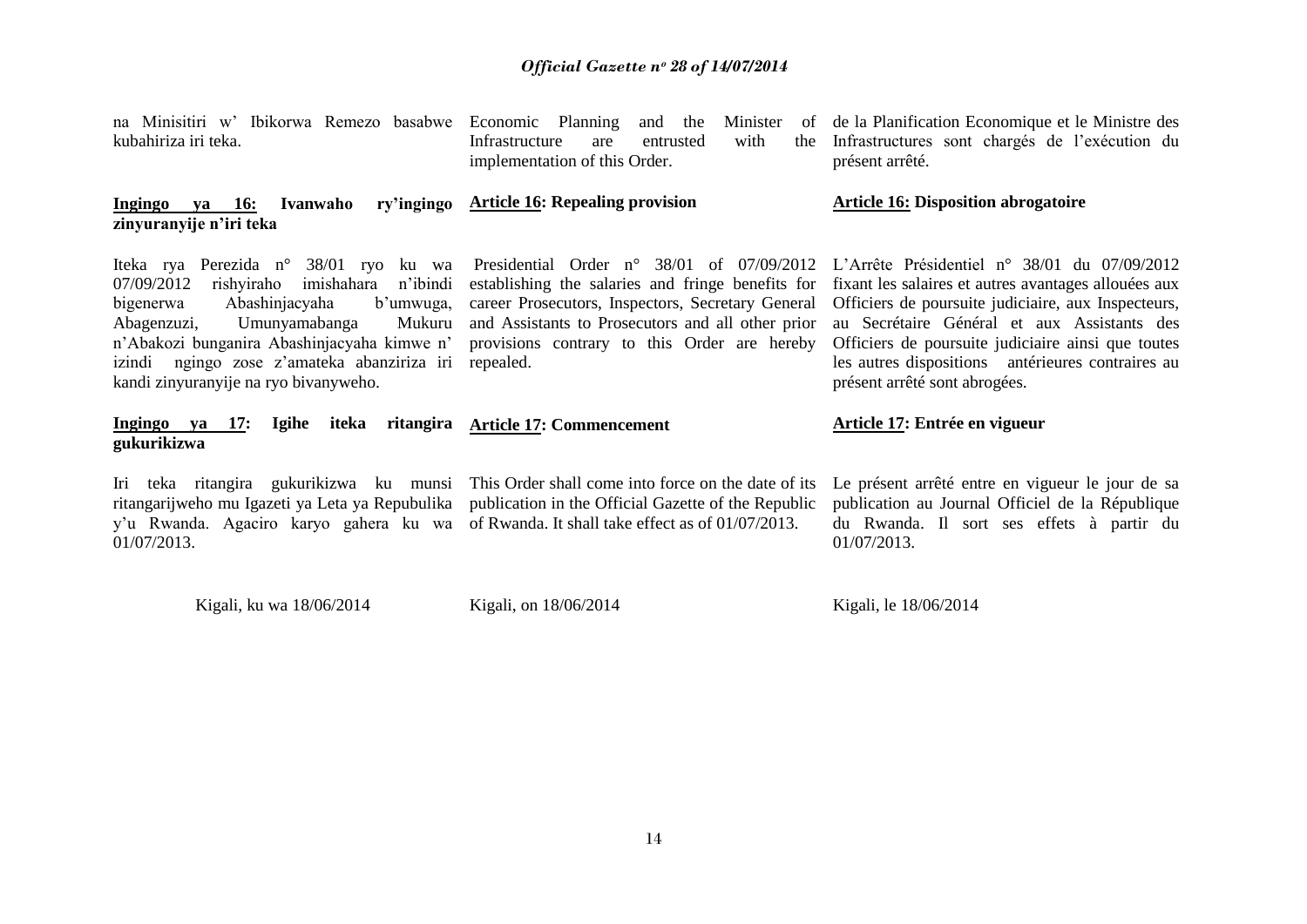**(sé) KAGAME Paul** Perezida wa Repubulika

**(sé) Dr HABUMUREMYI Pierre Damien** Minisitiri w"Intebe

**(sé) KAGAME Paul** President of the Republic

**(sé) Dr HABUMUREMYI Pierre Damien** Prime Minister

**(sé) KAGAME Paul** Président de la République

**(sé) Dr HABUMUREMYI Pierre Damien** Premier Ministre

**Bibonywe kandi bishyizweho Ikirango cya Repubulika:**

**Seen and sealed with the Seal of the Republic:**

**Vu et scellé du Sceau de la République :**

**(sé) BUSINGYE Johnston** Minisitiri w"Ubutabera/Intumwa Nkuru ya Leta

**(sé) BUSINGYE Johnston** Minister of Justice / Attorney General

**(sé) BUSINGYE Johnston** Ministre de la Justice / Garde des Sceaux

15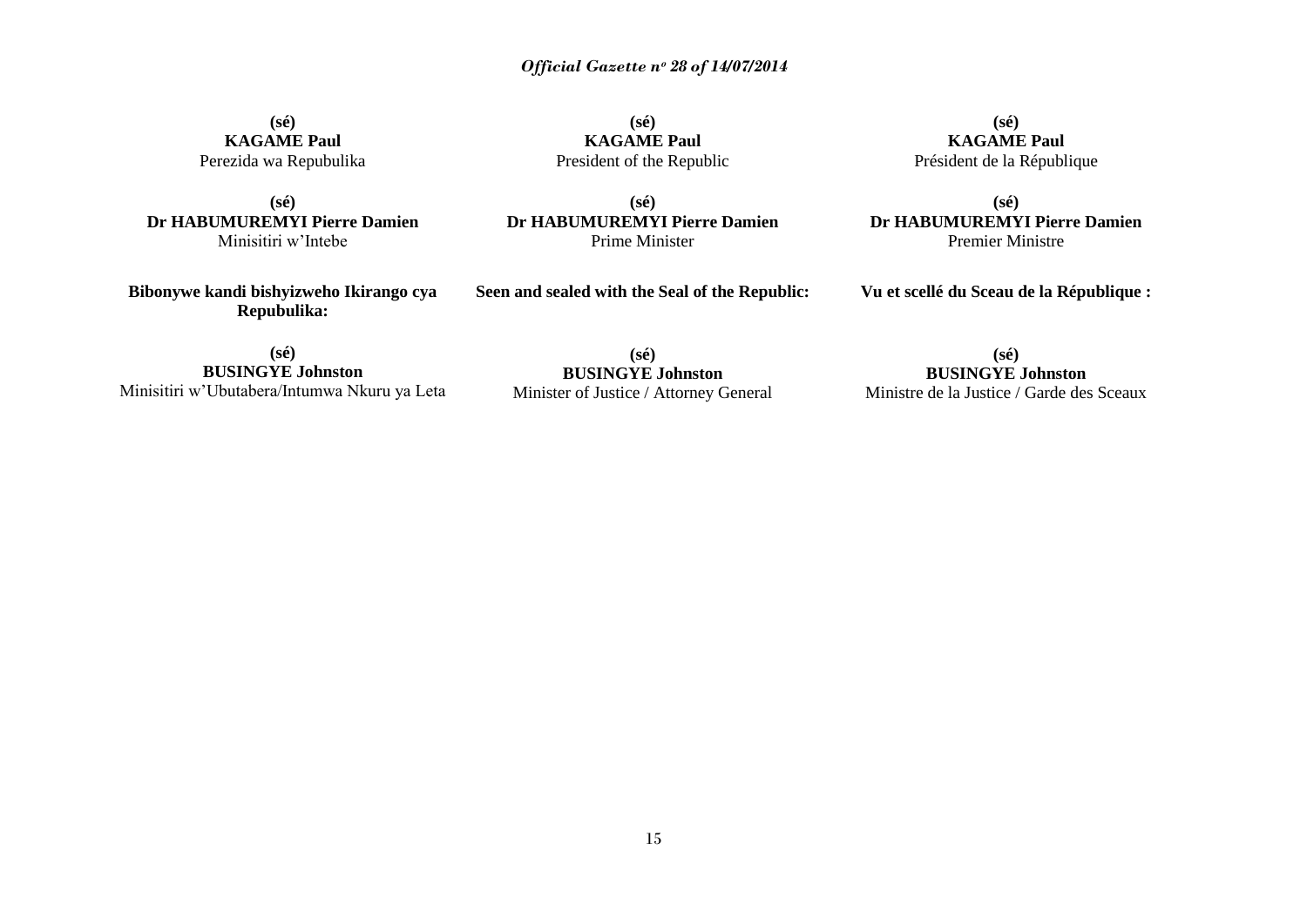**UMUGEREKA W"ITEKA RYA PEREZIDA Nº100/01 RYO KUWA 18/06/2014 Nº100/01 OF 18/06/2014 ESTABLISHING Nº100/01 DU 18/06/2014 FIXANT LES RISHYIRAHO IMISHAHARA N"IBINDI THE SALARIES AND FRINGE BENEFITS SALAIRES ET AUTRES AVANTAGES**  BIGENERWA ABASHINJACYAHA FOR **B"UMWUGA, ABAGENZUZI N"ABAKOZI INSPECTORS AND ASSISTANTS TO POURSUITE JUDICIAIRE DE CARRIERE, BUNGANIRA ABASHINJACYAHA ANNEX TO THE PRESIDENTIAL ORDER ANNEXE A L"ARRETE PRESIDENTIEL**  CAREER PROSECUTORS, ALLOUES **PROSECUTORS AUX OFFICIERS DE AUX INSPECTEURS ET AUX ASSISTANTS DES OFFICIERS DE POURSUITE JUDICIAIRE**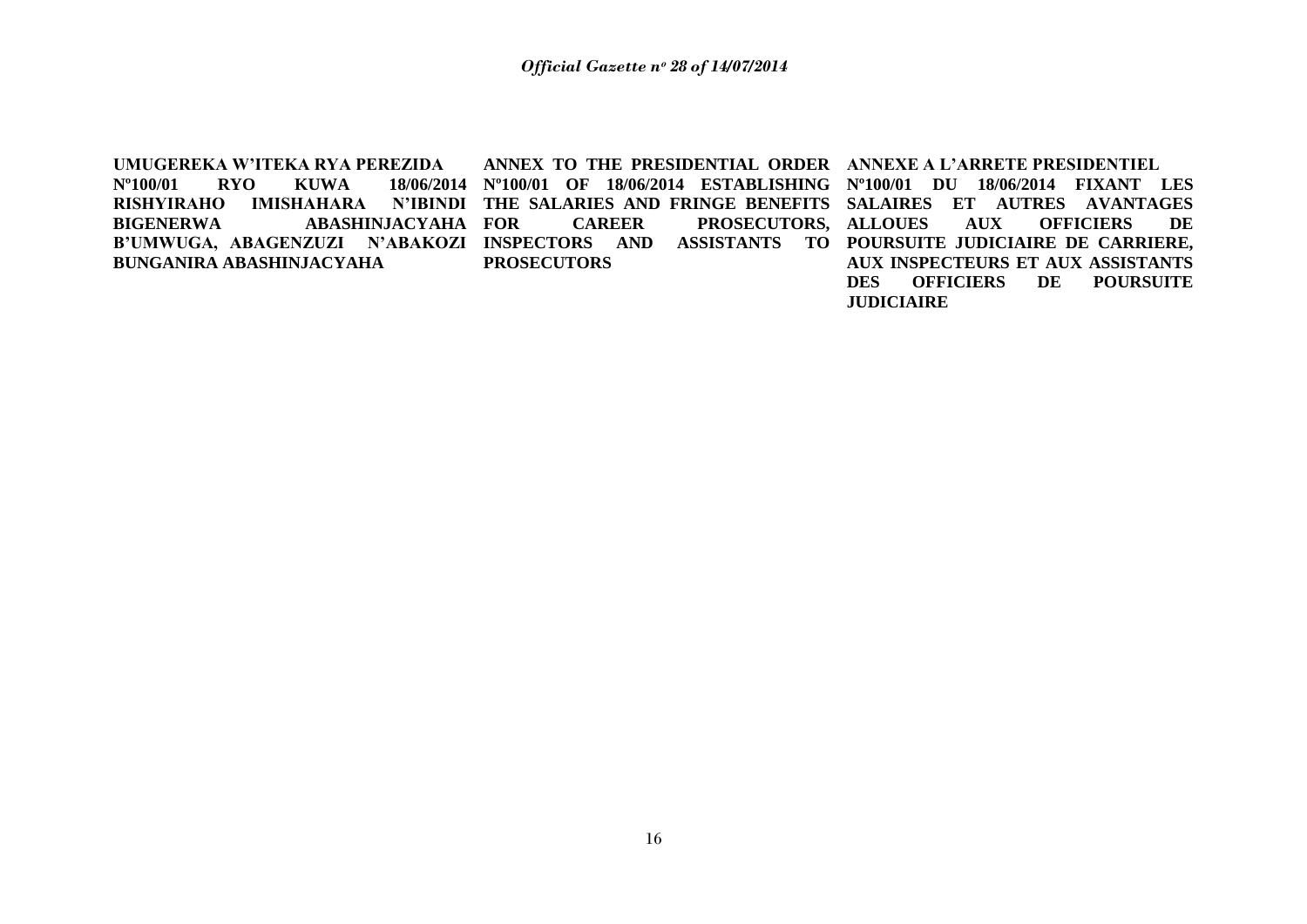| ${\bf N}^{\circ}$ | <b>Job Position</b>                                           | I.V | <b>Level</b> | <b>Inde</b><br>$\mathbf X$ | <b>Gross Salary</b> |
|-------------------|---------------------------------------------------------------|-----|--------------|----------------------------|---------------------|
| $\mathbf{1}$      | <b>Secretary General</b>                                      | 441 | $\mathbf{F}$ | 2869                       | 1,613,167           |
| $\overline{2}$    | <b>Inspector General</b>                                      | 441 | $\mathbf{F}$ | 2869                       | 1,613,167           |
| 3                 | Inspector                                                     | 330 | G/1.IV       | 2608                       | 1,277,376           |
| $\overline{4}$    | Prosecutor at National level                                  | 330 | G/1.IV       | 2608                       | 1,232,193           |
| 5                 | <b>Chief Prosecutor at</b><br><b>Intermediate Level</b>       | 330 | H/2.III      | 1890                       | 892,962             |
| 6                 | <b>Chief Assistant to National</b><br>Prosecutor              | 330 | 3.III        | 1575                       | 744,135             |
| $\overline{7}$    | Prosecutor at Intermediate<br>Level                           | 330 | $3.\Pi$      | 1369                       | 640,545             |
| 8                 | <b>Assistant to the National</b><br>Prosecutor                | 330 | $3.\Pi$      | 1369                       | 640,545             |
| 9                 | Prosecutor at Primary Level                                   | 300 | 4.III        | 1313                       | 558,494             |
| 10                | Chief Assistant to the<br>Prosecutor at Intermediate<br>Level | 300 | $4.\Pi$      | 1141                       | 485,333             |
| 11                | Assistant to the Prosecutor at<br><b>Intermediate Level</b>   | 300 | 5.1          | 951                        | 404,515             |
| 12                | Assistant to the Prosecutor at<br><b>Primary Level</b>        | 300 | 6.11         | 793                        | 337,308             |

# **Salary Structure for Career Prosecutors, Inspectors, Secretary General and Assistants to Prosecutors**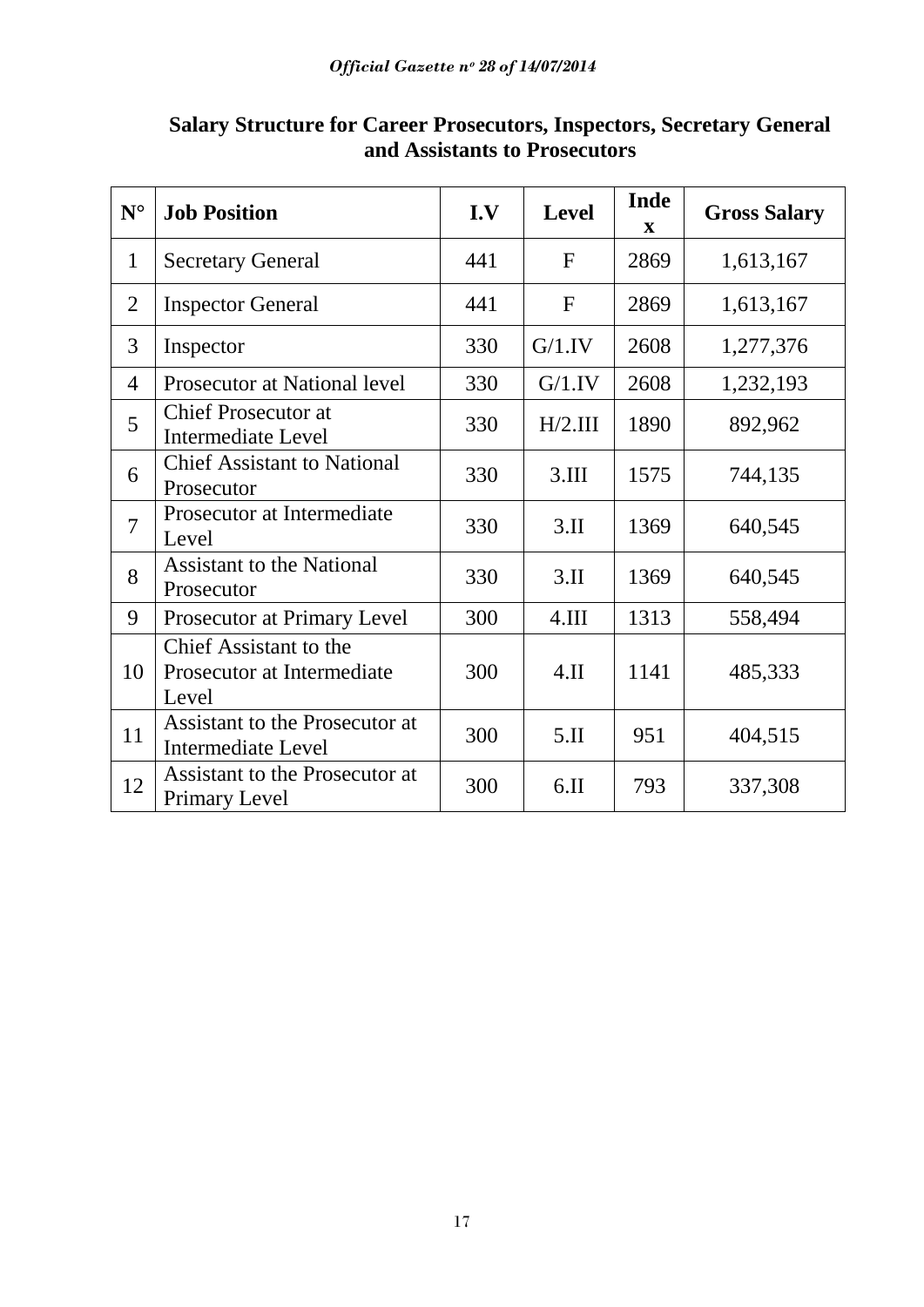**Bibonywe kugira ngo bishyirwe ku mugereka Seen to be annexed to the Presidential Order w"Iteka rya Perezida nº100/01 ryo kuwa nº100/01 of 18/06/2014 establishing the salaries 18/06/2014 rishyiraho imishahara n"ibindi and fringe benefits for career Prosecutors, bigenerwa Abashinjacyaha b"umwuga, Abagenzuzi n"Abakozi bunganira Abashinjacyaha** 

**Inspectors and Assistants to Prosecutors**

**Vu pour être annexé à l"Arrête Présidentiel nº100/01 du 18/06/2014 fixant les salaires et autres avantages allouées aux Officiers de Poursuite Judiciaire de carrière, aux Inspecteurs et aux Assistants des Officiers de Poursuite Judiciaire**

Kigali, ku wa **18/06/2014** 

Kigali, on **18/06/2014**

Kigali, le **18/06/2014** 

(sé) **KAGAME Paul** Perezida wa Repubulika

(sé) **KAGAME Paul** President of the Republic

(sé) **KAGAME Paul** Président de la République

(sé) **Dr. HABUMUREMYI Pierre Damien** Minisitiri w"Intebe

(sé) **Dr. HABUMUREMYI Pierre Damien** Prime Minister

(sé) **Dr. HABUMUREMYI Pierre Damien** Premier Ministre

**Vu et scellé du Sceau de la République :**

**Bibonywe kandi bishyizweho Ikirango cya Repubulika :**

**Seen and sealed with the Seal of the Republic :**

 $(s\acute{e})$ **BUSINGYE Johnston** Minisitiri w"Ubutabera/Intumwa Nkuru ya Leta

(sé) **BUSINGYE Johnston** Minister of Justice/Attorney General

(sé) **BUSINGYE Johnston** Ministre de la Justice/Garde des Sceaux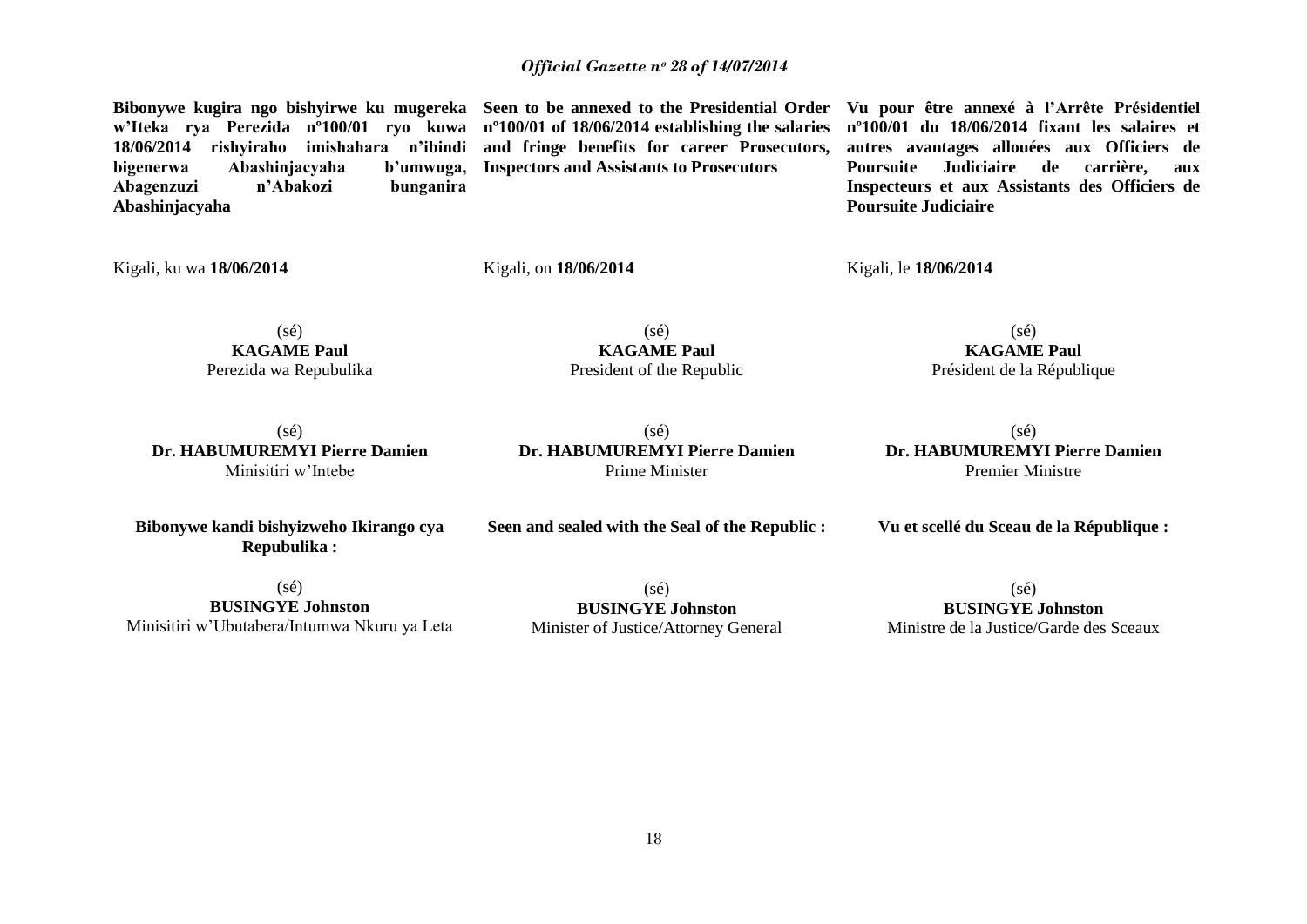#### **ARRETE PRESIDENTIEL N°102/01 DU ITEKA RYA PEREZIDA N°102/01 RYO KU PRESIDENTIAL ORDER N°102/01 OF 18/06/2014 PORTANT NOMINATION D"UN WA 18/06/2014 RISHYIRAHO AMBASADERI 18/06/2014 APPOINTING A RWANDAN AMBASSADEUR AMBASSADOR**

| <b>ISHAKIRO</b>                                                                                  | <b>TABLE DES MATIERES</b>          | <b>TABLE OF CONTENTS</b>                                                                                                   |
|--------------------------------------------------------------------------------------------------|------------------------------------|----------------------------------------------------------------------------------------------------------------------------|
| Ingingo ya mbere: Ishyirwaho                                                                     | <b>Article premier: Nomination</b> | <b>Article One: Appointment</b>                                                                                            |
| Ingingo 2: Abashinzwe kubahiriza iri teka                                                        | présent arrêté                     | Article 2: Autorités chargées de l'exécution du Article 2: Authorities responsible for the<br>implementation of this Order |
| Ingingo ya 3: Ivanwaho ry'ingingo zinyuranyije Article 3 : Disposition abrogatoire<br>n'iri teka |                                    | <b>Article 3: Repealing provision</b>                                                                                      |
| Ingingo ya 4: Igihe iteka ritangira gukurikizwa                                                  | Article 4 : Entrée en vigueur      | <b>Article 4 : Commencement</b>                                                                                            |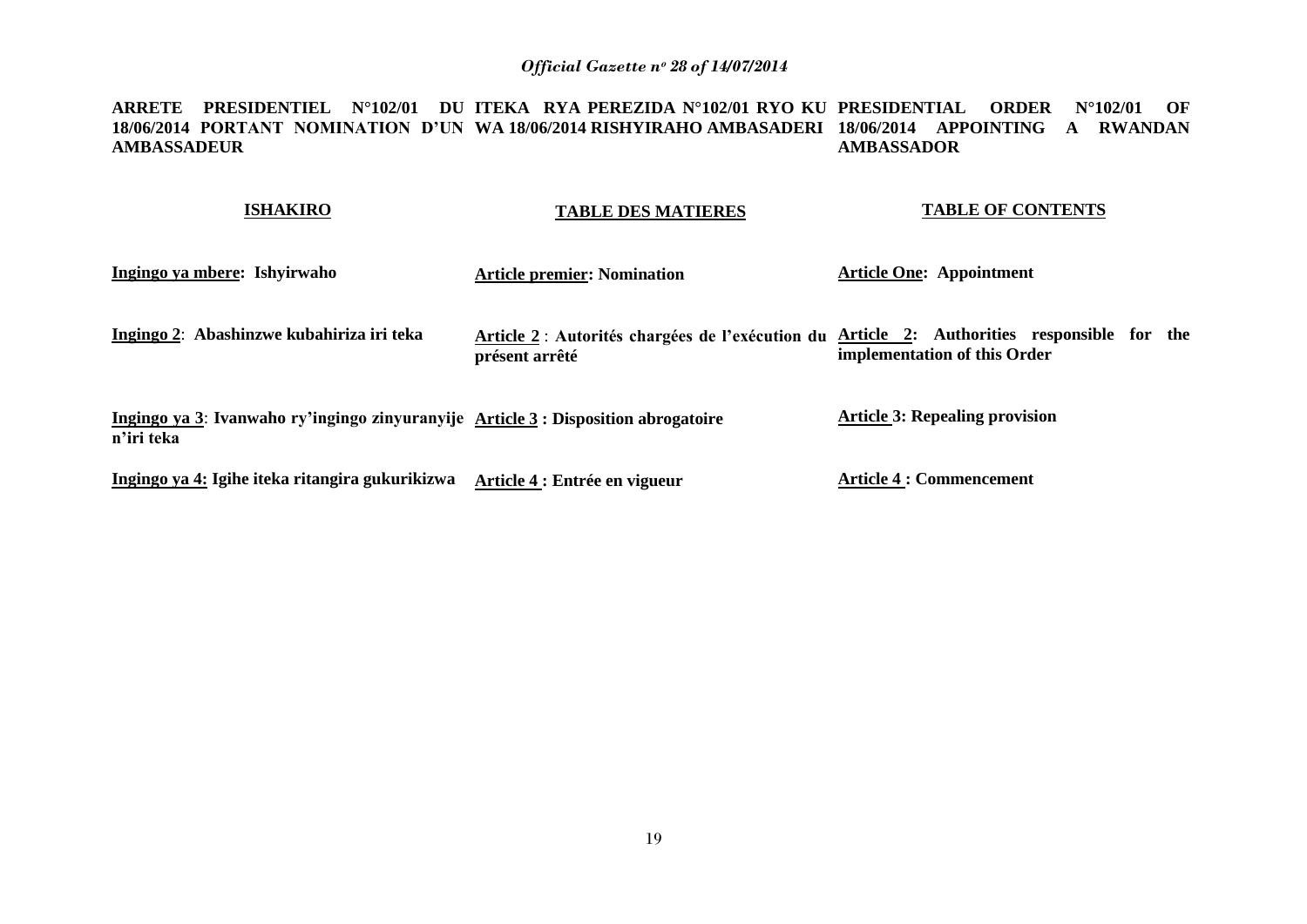| ITEKA $\overline{RY}$ A PEREZIDA $N^{\circ}102/01$ RYO KU $\overline{PRESIDENTIAL}$ |              | <b>ORDER</b> $N^{\circ}102/01$ OF ARRETE PRESIDENTIEL $N^{\circ}102/01$<br>DU |
|-------------------------------------------------------------------------------------|--------------|-------------------------------------------------------------------------------|
| WA 18/06/2014 RISHYIRAHO AMBASADERI 18/06/2014                                      | APPOINTING A | <b>RWANDAN</b> 18/06/2014 PORTANT NOMINATION D'UN                             |
|                                                                                     | AMBASSADOR   | AMBASSADEUR                                                                   |
|                                                                                     |              |                                                                               |
|                                                                                     |              |                                                                               |

| <b>Twebwe, KAGAME Paul,</b><br>Perezida wa Repubulika;                                                                                                                                   | We, KAGAME Paul,<br>President of the Republic;                                                                                                   | <b>Nous, KAGAME Paul,</b><br>Président de la République ;                                                                                         |
|------------------------------------------------------------------------------------------------------------------------------------------------------------------------------------------|--------------------------------------------------------------------------------------------------------------------------------------------------|---------------------------------------------------------------------------------------------------------------------------------------------------|
| Dushingiye ku Itegeko Nshinga rya Repubulika<br>y'u Rwanda ryo kuwa 04 Kamena 2003, nk'uko<br>ryavuguruwe kugeza ubu, cyane cyane mu ngingo<br>zaryo, iya 88, iya 89, iya 112 n'iya 113; | Pursuant to the Constitution of the Republic of<br>Rwanda of 04 June 2003 as amended to date,<br>especially in Articles 88, 89, 112 and 113;     | Vu la Constitution de la République du Rwanda<br>du 04 juin 2003 telle que révisée à ce jour,<br>spécialement en ses articles 88, 89, 112 et 113; |
| Dushingiye ku Itegeko n° 86/2013 ryo ku wa<br>11/09/2013 rishyiraho sitati rusange igenga<br>abakozi ba Leta, cyane cyane mu ngingo zaryo iya<br>4, iya 6, n'iya 8;                      | Pursuant to Law $n^{\circ}$ 86/2013 of 11/09/2013<br>establishing the General Statutes for Public<br>Service, especially in Articles 4, 6 and 8; | Vu la Loi nº 86/2013 du 11/09/2013 portant statut<br>général de la fonction publique, spécialement en<br>ses articles 4, 6 et 8;                  |
| Bisabwe na Minisitiri w'Ububanyi n'Amahanga<br>n'Ubutwererane;                                                                                                                           | On proposal by the Minister of Foreign Affairs and<br>Cooperation;                                                                               | Sur proposition du Ministre<br>Affaires<br>des<br>Etrangères et de la Coopération;                                                                |
| Inama y'Abaminisitiri yateranye ku wa 24/02/2014<br>imaze kubisuzuma no kubyemeza;                                                                                                       | After consideration and approval by the Cabinet in Après examen et adoption par le Conseil des<br>its session of $24/02/2014$ ;                  | Ministres en sa séance du 24/02/2014;                                                                                                             |
| Bimaze kwemezwa na Sena mu nama yayo<br>y'Inteko Rusange yo ku wa 05/03/2014;                                                                                                            | After approval by Senate in its Plenary Session of Après adoption par le Sénat en sa Séance Plénière<br>05/03/2014;                              | du 05/03/2014;                                                                                                                                    |
| <b>TWATEGETSE KANDI DUTEGETSE:</b>                                                                                                                                                       | <b>HAVE ORDERED AND HEREBY ORDERS:</b>                                                                                                           | <b>AVONS ARRETE ET ARRETONS:</b>                                                                                                                  |
| Ingingo ya mbere: Ishyirwaho                                                                                                                                                             | <b>Article One: Appointment</b>                                                                                                                  | <b>Article premier: Nomination</b>                                                                                                                |
| Liyetona Jenerali KAYONGA Charles agizwe<br>Ambasaderi w'u Rwanda mu Bushinwa.                                                                                                           | Lieutenant General KAYONGA Charles is<br>appointed the Rwandan Ambassador to China.                                                              | Lieutenant Général KAYONGA Charles est<br>nommé Ambassadeur du Rwanda en Chine.                                                                   |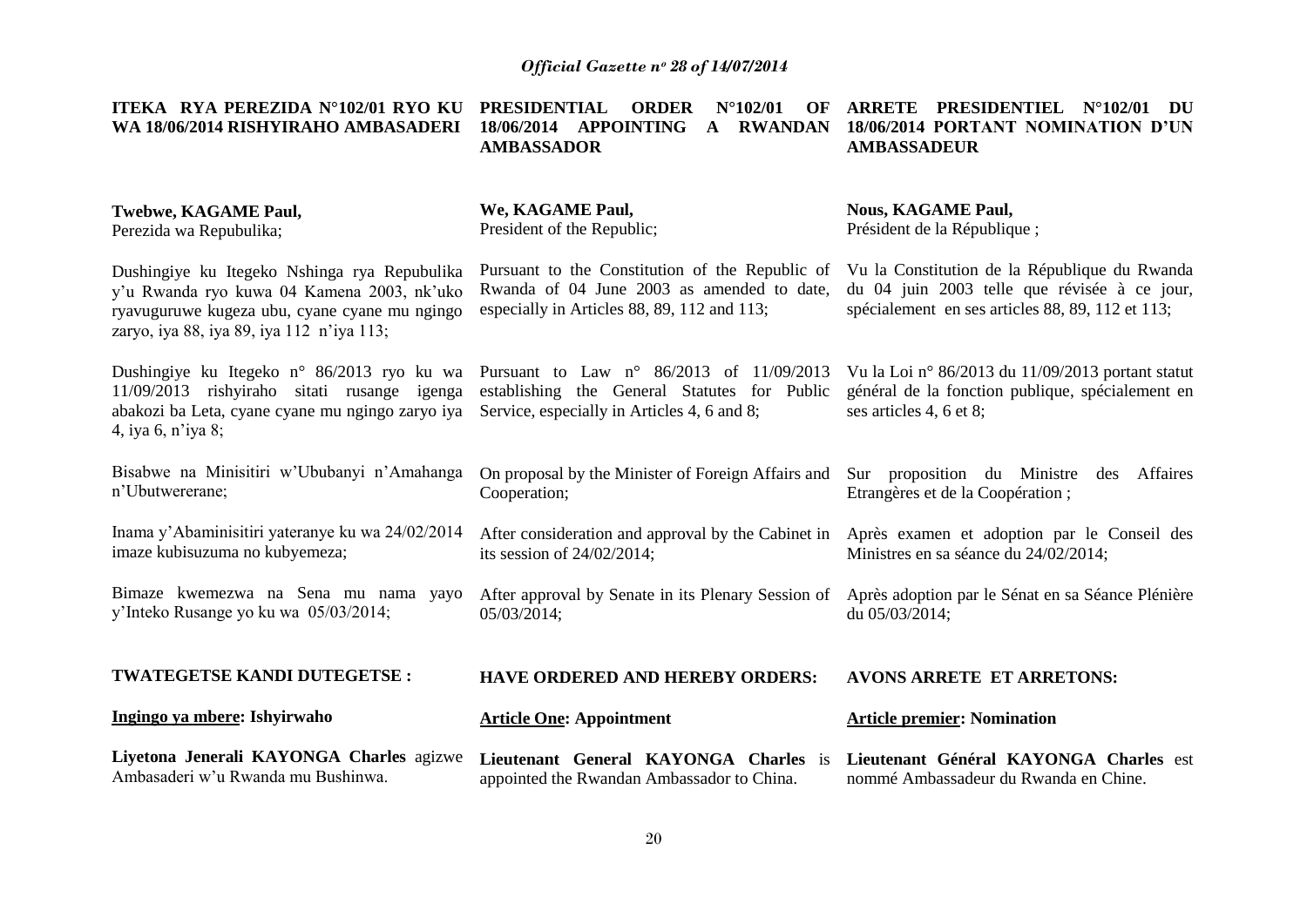| Ingingo ya 2: Abashinzwe kubahiriza iri<br>teka                                                                                                                                 | Article 2: Authorities responsible for the Article 2: Autorités chargées de l'exécution de<br>implementation of this Order                                                      | la présent arrêté                                                                                                                                                                          |
|---------------------------------------------------------------------------------------------------------------------------------------------------------------------------------|---------------------------------------------------------------------------------------------------------------------------------------------------------------------------------|--------------------------------------------------------------------------------------------------------------------------------------------------------------------------------------------|
| Minisitiri<br>w'Intebe.<br>Minisitiri<br>w'Ububanyi<br>Minisitiri<br>n'Amahanga<br>n'Ubutwererane<br>na<br>n'Umurimo<br>w'Abakozi<br>basabwe<br>ba Leta<br>kubahiriza iri teka. | The Prime Minister, the Minister of Foreign<br>Affairs and Cooperation and the Minister of Public<br>Service and Labour are entrusted with the<br>implementation of this Order. | Le Premier Ministre, le Ministre des Affaires<br>Etrangères et de la Coopération et le Ministre de<br>la Fonction Publique et du Travail sont chargés de<br>l'exécution du présent arrêté. |
| Ingingo ya 3: Ivanwaho ry'ingingo zinyuranyije Article 3: Repealing Provision<br>n'iri teka                                                                                     |                                                                                                                                                                                 | <b>Article 3: Disposition abrogatoire</b>                                                                                                                                                  |
| Ingingo<br>abanziriza<br>z'amateka<br>kandi<br>1r1<br>zinyuranyije na ryo zivanyweho.                                                                                           | All prior legal provisions contrary to this Order are<br>hereby repealed.                                                                                                       | Toutes les dispositions antérieures contraires au<br>présent arrêté sont abrogées.                                                                                                         |
| Ingingo ya 4: Igihe iteka ritangira gukurikizwa                                                                                                                                 | <b>Article 4: Commencement</b>                                                                                                                                                  | Article 4: Entrée en vigueur                                                                                                                                                               |
| Iri teka ritangira<br>gukurikizwa<br>ku<br>munsi<br>rishyiriweho umukono. Agaciro karyo gahera ku<br>wa 24/02/2014.                                                             | This Order shall come into force on the date of its<br>signature. It takes effect as of 24/02/2014.                                                                             | Le présent arrêté entre en vigueur le jour de sa<br>signature. Il sort ses effets à partir du 24/02/2014.                                                                                  |

Kigali, ku wa 18/06/2014

Kigali, on 18/06/2014

Kigali, le 18/06/2014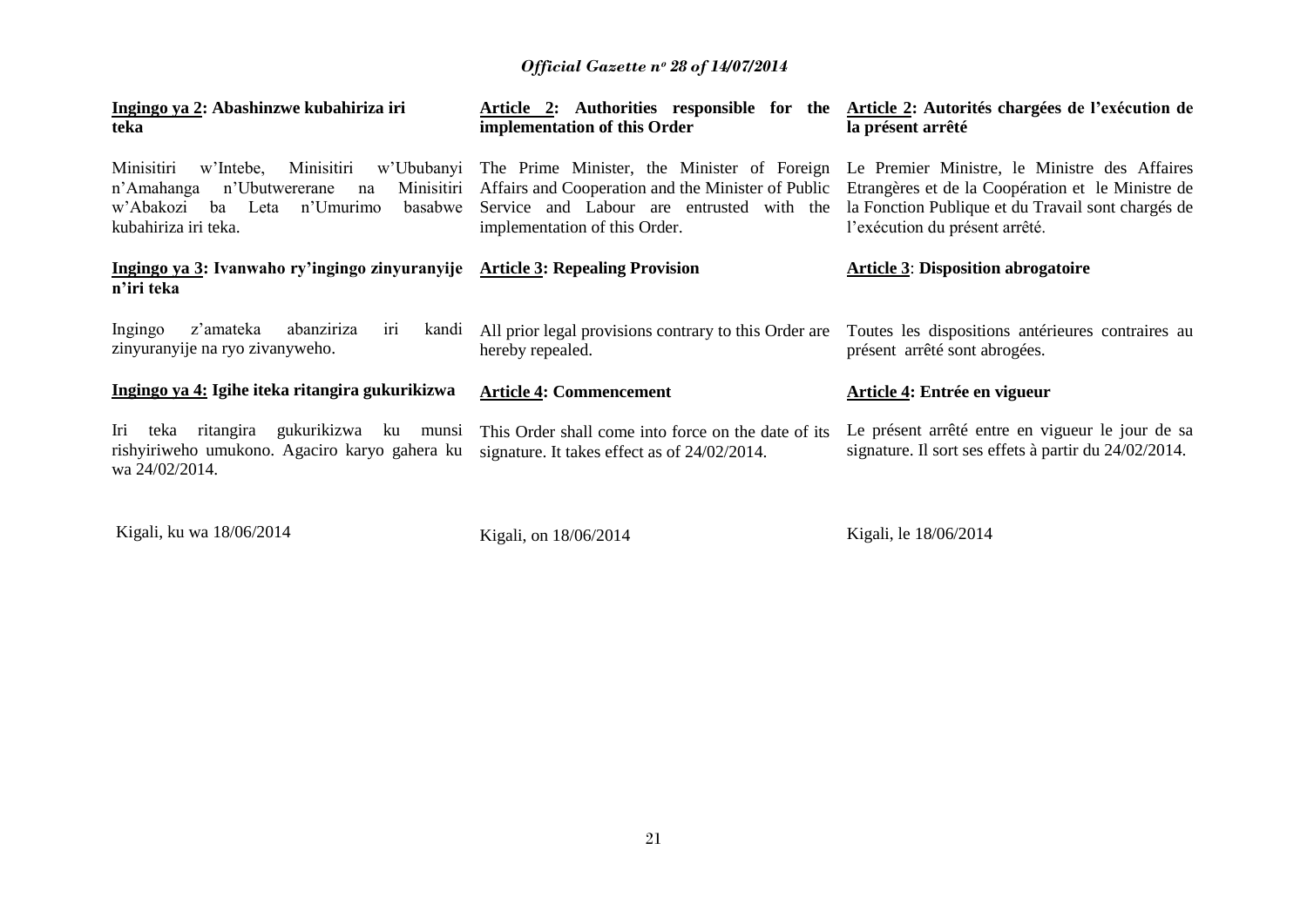**(sé) KAGAME Paul** Perezida wa Repubulika

**(sé) Dr. HABUMUREMYI Pierre Damien** Minisitiri w"Intebe

**Bibonywe kandi bishyizweho Ikirango cya Repubulika:**

**(sé) KAGAME Paul** President of the Republic

**(sé) Dr. HABUMUREMYI Pierre Damien** Prime Minister

> **Seen and sealed with the Seal of the Republic:**

**(sé) KAGAME Paul** Président de la République

**(sé) Dr. HABUMUREMYI Pierre Damien** Premier Ministre

**Vu et scellé du Sceau de la République:**

**(sé) BUSINGYE Johnston** Minisitiri w"Ubutabera / Intumwa Nkuru ya Leta

**(sé) BUSINGYE Johnston** Minister of Justice / Attorney General

**(sé) BUSINGYE Johnston** Ministre de la Justice / Garde des Sceaux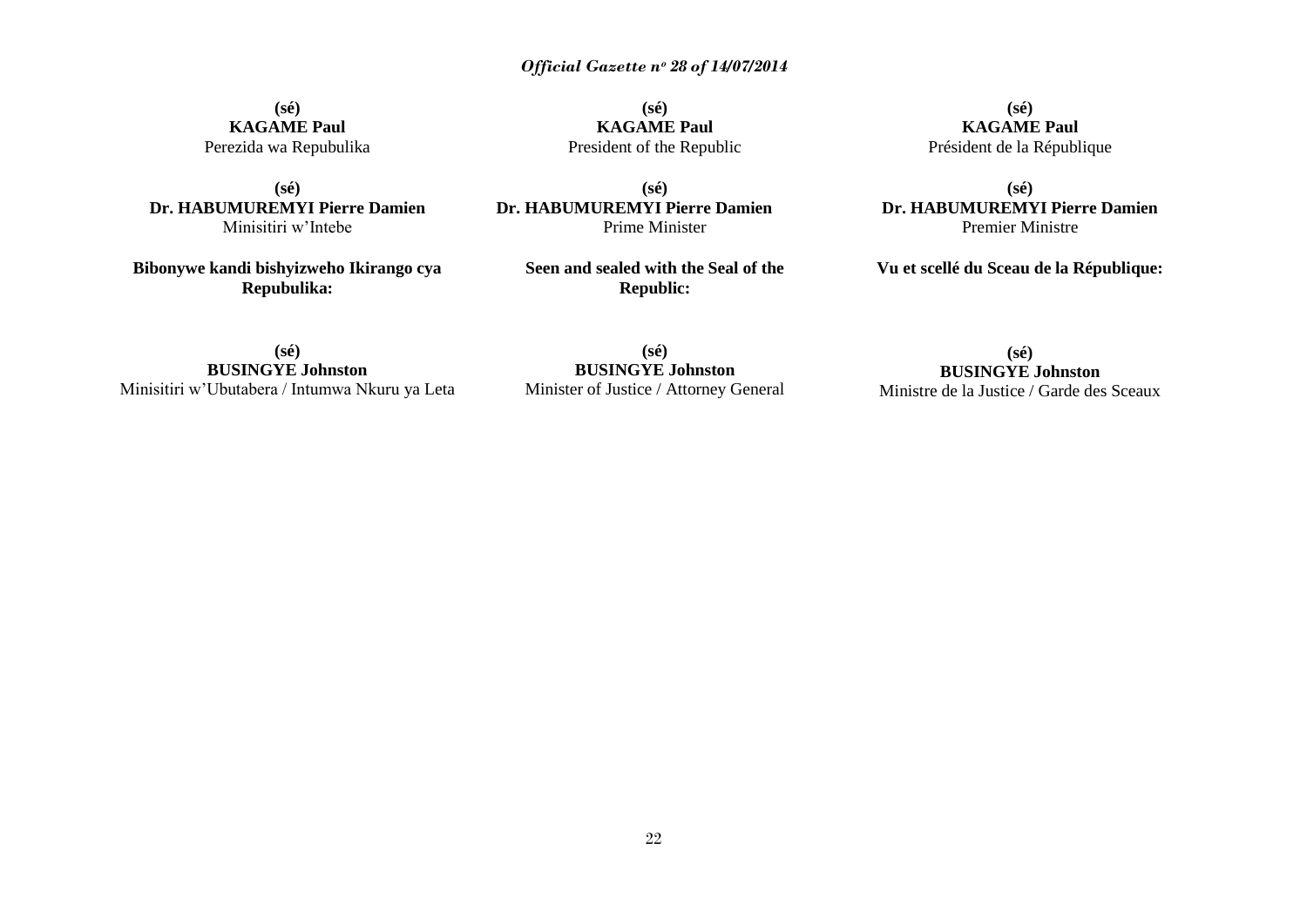**ITEKA RYA PEREZIDA N°103/01 RYO PRESIDENTIAL ORDER N°103/01 OF ARRETE PRESIDENTIEL N°103/01 DU KUWA 18/06/2014 RISHYIRAHO 18/06/2014 APPOINTING A PERMANENT 18/06/2014 PORTANT NOMINATION D"UN UMUNYAMABANGA UHORAHO SECRETARY SECRETAIRE PERMANENT** 

# **ISHAKIRO**

# **TABLE OF CONTENTS**

**TABLE DES MATIERES**

| <b>Article One: Appointment</b>                                                                                            | <b>Article premier: Nomination</b>                                            |
|----------------------------------------------------------------------------------------------------------------------------|-------------------------------------------------------------------------------|
| Article 2: Authorities responsible for the Article 2: Autorités chargées de l'exécution du<br>implementation of this Order | présent arrêté                                                                |
|                                                                                                                            | <b>Article 3: Disposition abrogatoire</b>                                     |
|                                                                                                                            | Ingingo ya 3: Ivanwaho ry'ingingo zinyuranyije Article 3: Repealing provision |

**Ingingo ya 4: Igihe iteka ritangira gukurikizwa Article 4: Commencement**

**Article 4: Entrée en vigueur**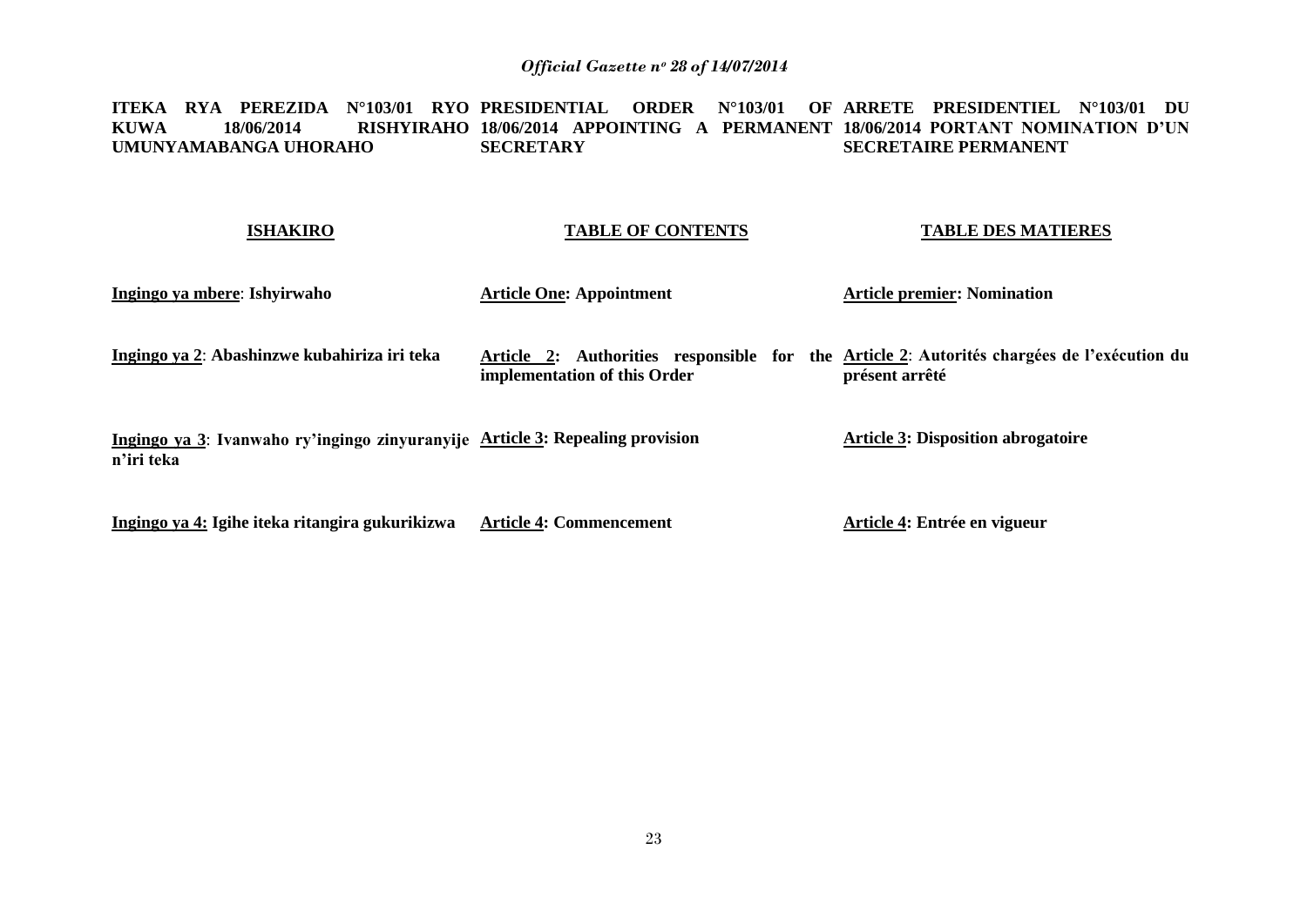#### **ITEKA RYA PEREZIDA N°103/01 RYO PRESIDENTIAL ORDER N°103/01 OF KUWA 18/06/2014 RISHYIRAHO 18/06/2014 APPOINTING A PERMANENT 18/06/2014 PORTANT NOMINATION D"UN UMUNYAMABANGA UHORAHO SECRETARY ARRETE PRESIDENTIEL N°103/01 DU SECRETAIRE PERMANENT**

| Twebwe, KAGAME Paul,<br>Perezida wa Repubulika;                                                                                                                                                                                                                                                                                                                                                                           | We, KAGAME Paul,<br>President of the Republic; | <b>Nous, KAGAME Paul,</b><br>Président de la République; |  |
|---------------------------------------------------------------------------------------------------------------------------------------------------------------------------------------------------------------------------------------------------------------------------------------------------------------------------------------------------------------------------------------------------------------------------|------------------------------------------------|----------------------------------------------------------|--|
| Dushingiye ku Itegeko Nshinga rya Repubulika y'u Pursuant to the Constitution of the Republic of Vu la Constitution de la République du Rwanda<br>Rwanda ryo kuwa 04 Kamena 2003 nk'uko Rwanda of 04 June 2003 as amended to date, du 04 juin 2003 telle que révisée à ce jour,<br>ryavuguruwe kugeza ubu, cyane cyane mu ngingo especially in Articles 88, 89, 112 and 113;<br>zaryo, iya 88, iya 89, iya 112 n'iya 113; |                                                | spécialement en ses articles 88, 89, 112 et 113;         |  |
| Dushingiye ku Itegeko n° 86/2013 ryo ku wa Pursuant to Law n° 86/2013 of 11/09/2013 Vu la Loi n° 86/2013 du 11/09/2013 portant statut<br>11/09/2013 rishyiraho sitati rusange igenga abakozi establishing the General Statutes for Public général de la fonction publique, spécialement en<br>ba Leta, cyane cyane mu ngingo zaryo, iya 4, iya 6 Service, especially in Articles 4, 6, and 8;<br>$n$ 'iya 8;              |                                                | ses articles 4, 6, et 8;                                 |  |

Bisabwe na Minisitiri w'Ububanyi n'Amahanga On proposal by the Minister of Foreign Affairs and Sur proposition du Ministre des Affaires n"Ubutwererane; Cooperation; Etrangères et de la Coopération ;

Inama y'Abaminisitiri yateranye ku wa 24/02/2014, After consideration and approval by the Cabinet in Après examen et adoption par le Conseil des imaze kubisuzuma no kubyemeza; its session of 24/02/2014; Ministres en sa séance du 24/02/2014;

**TWATEGETSE KANDI DUTEGETSE: HAVE ORDERED AND HEREBY ORDER: AVONS ARRETE ET ARRETONS:**

| Ingingo ya mbere: Ishyirwaho |      | <b>Article One: Appointment</b>                                                       | <b>Article premier: Nomination</b> |  |
|------------------------------|------|---------------------------------------------------------------------------------------|------------------------------------|--|
| Bwana<br>NSANGANIRA          | Tony | agizwe Mr. NSANGANIRA Tony is hereby appointed Monsieur NSANGANIRA Tony est nommé     |                                    |  |
| Umunyamabanga Uhoraho        | muri | Minisiteri Permanent Secretary in the Ministry of Agriculture Secrétaire Permanent au | Ministère de                       |  |
| y'Ubuhinzi n'Ubworozi.       |      | and Animal Resources.                                                                 | l'Agriculture et de l'Elevage.     |  |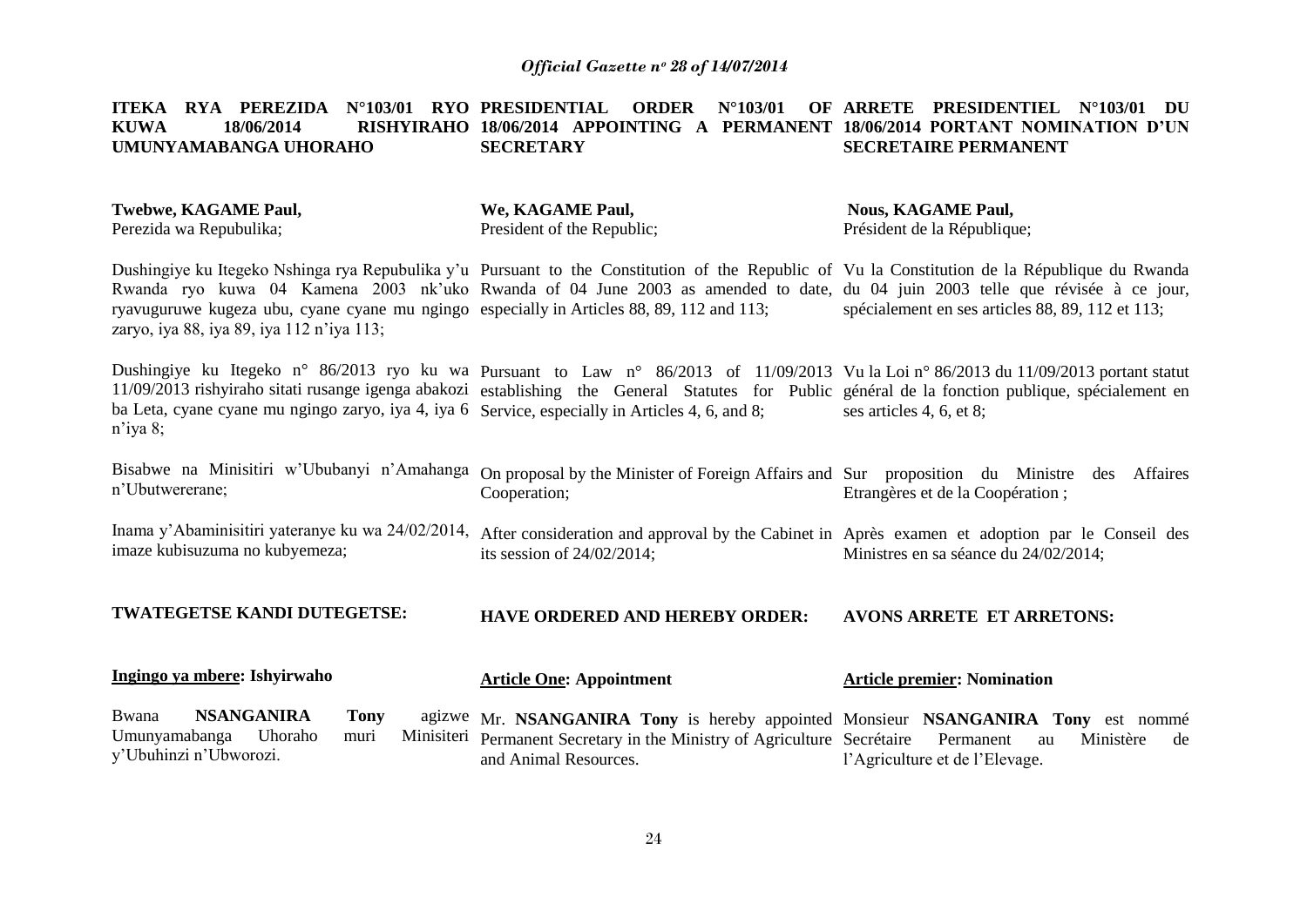| Ingingo ya 2: Abashinzwe kubahiriza iri teka                                                                                                                                                                            | Article 2: Authorities responsible for the Article 2: Autorités chargées de l'exécution du<br>implementation of this Order                                                                                                                    | présent arrêté                                                                                                                                   |
|-------------------------------------------------------------------------------------------------------------------------------------------------------------------------------------------------------------------------|-----------------------------------------------------------------------------------------------------------------------------------------------------------------------------------------------------------------------------------------------|--------------------------------------------------------------------------------------------------------------------------------------------------|
| Minisitiri<br>Minisitiri<br>w'Intebe,<br>n'Ubworozi na Minisitiri w'Abakozi ba Leta Animal Resources and the Minister of Public et de l'Elevage et le Ministre de la Fonction<br>n'Umurimo basabwe kubahiriza iri teka. | w'Ubuhinzi The Prime Minister, Minister of Agriculture and Le Premier Ministre, le Ministre de l'Agriculture<br>Service and Labour are entrusted with the Publique et du Travail sont chargés de l'exécution<br>implementation of this Order. | du présent arrêté.                                                                                                                               |
| Ingingo ya 3: Ivanwaho ry'ingingo zinyuranyije<br>n'iri teka                                                                                                                                                            | <b>Article 3: Repealing Provision</b>                                                                                                                                                                                                         | <b>Article 3: Disposition abrogatoire</b>                                                                                                        |
| Ingingo z'amateka abanziriza iri kandi zinyuranyije<br>na ryo zivanyweho.                                                                                                                                               | All prior legal provisions contrary to this Order are Toutes les dispositions antérieures contraires au<br>hereby repealed.                                                                                                                   | présent arrêté sont abrogées.                                                                                                                    |
| Ingingo ya 4: Igihe iteka ritangira gukurikizwa                                                                                                                                                                         | <b>Article 4: Commencement</b>                                                                                                                                                                                                                | Article 4: Entrée en vigueur                                                                                                                     |
| gukurikizwa ku<br>Iri<br>ritangira<br>teka<br>rishyiriweho umukono. Agaciro karyo gahera ku wa signature. It takes effect as of 24/02/2014.<br>24/02/2014.                                                              | munsi This Order shall come into force on the date of its Le présent arrêté entre en vigueur le jour de sa                                                                                                                                    | signature. Il sort ses effets à partir du 24/02/2014.                                                                                            |
| Kigali, ku wa 18/06/2014                                                                                                                                                                                                | Kigali, on 18/06/2014                                                                                                                                                                                                                         | Kigali, le 18/06/2014                                                                                                                            |
| $(s\acute{e})$<br><b>KAGAME Paul</b><br>Perezida wa Repubulika<br>$(s\acute{e})$<br>Dr. HABUMUREMYI Pierre Damien<br>Minisitiri w'Intebe                                                                                | $(s\acute{e})$<br><b>KAGAME Paul</b><br>President of the Republic<br>$(s\acute{e})$<br>Dr. HABUMUREMYI Pierre Damien<br>Prime Minister                                                                                                        | $(s\acute{e})$<br><b>KAGAME Paul</b><br>Président de la République<br>$(s\acute{e})$<br>Dr. HABUMUREMYI Pierre Damien<br><b>Premier Ministre</b> |
| Bibonywe kandi bishyizweho Ikirango cya                                                                                                                                                                                 | Seen and sealed with the Seal of the                                                                                                                                                                                                          | Vu et scellé du Sceau de la République:                                                                                                          |

**(sé) BUSINGYE Johnston** Minisitiri w"Ubutabera / Intumwa Nkuru ya Leta

**Repubulika:**

**(sé) BUSINGYE Johnston** Minister of Justice /Attorney General

**Republic:**

**(sé) BUSINGYE Johnston** Ministre de la Justice / Garde des Sceaux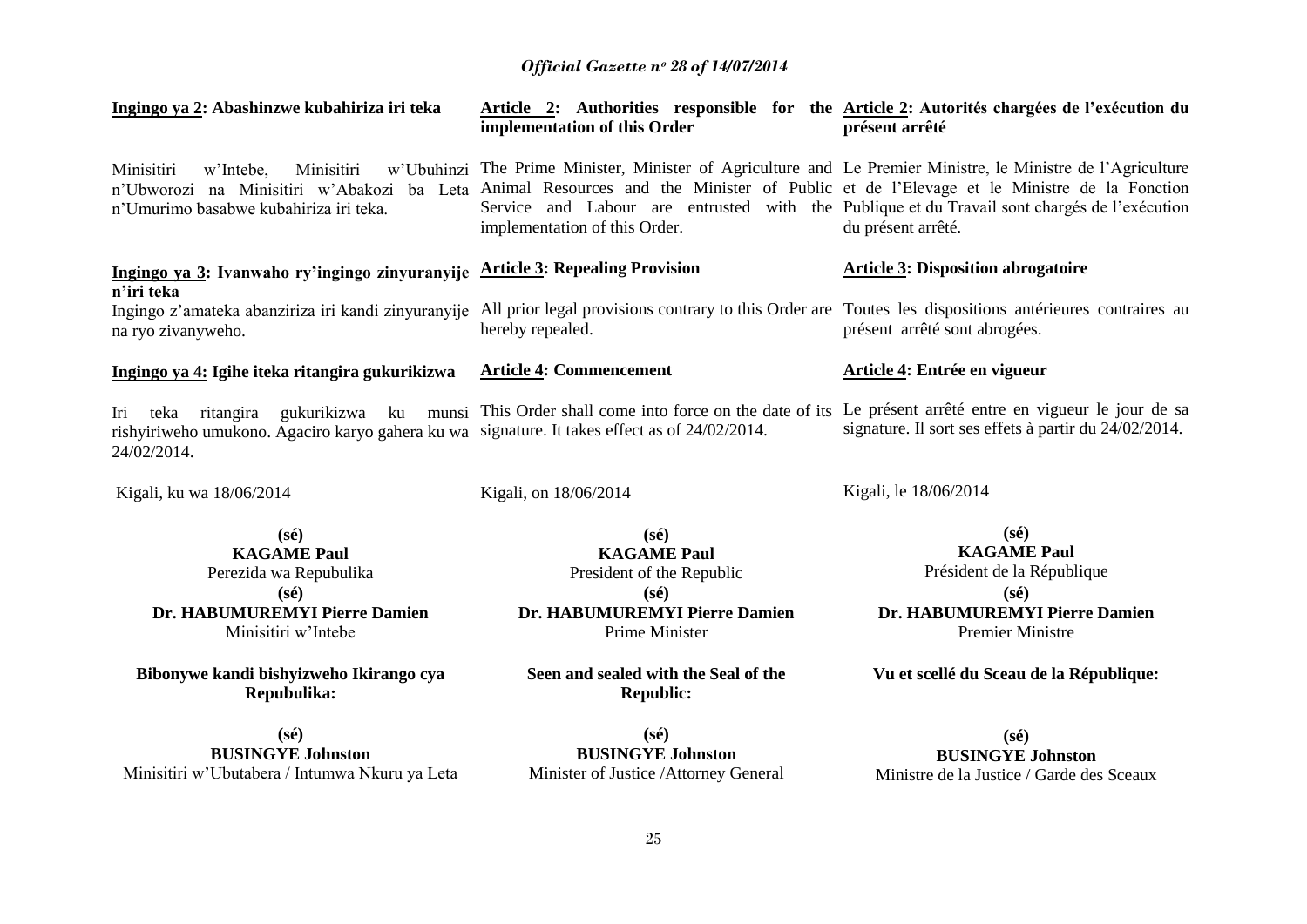#### **ITEKA RYA PEREZIDA N°104/01 RYO PRESIDENTIAL ORDER N°104/01 KUWA 18/06/2014 RISHYIRAHO KOMISERI MUKURU OF18/06/2014 APPOINTING A COMMISSIONER GENERAL ARRETE PRESIDENTIEL N°104/01 DU 18/06/2014 PORTANT NOMINATION D"UN COMMISSAIRE GENERAL**

#### **ISHAKIRO TABLE OF CONTENTS TABLE DES MATIERES**

| Ingingo ya mbere: Ishyirwaho                                                                | <b>Article One: Appointment</b> | <b>Article premier: Nomination</b>                                                                           |
|---------------------------------------------------------------------------------------------|---------------------------------|--------------------------------------------------------------------------------------------------------------|
| Ingingo ya 2 : Abashinzwe kubahiriza iri teka                                               | implementation of this Order    | Article 2: Authorities responsible for the Article 2: Autorités chargées de l'exécution du<br>présent arrêté |
| Ingingo ya 3: Ivanwaho ry'ingingo zinyuranyije Article 3: Repealing provision<br>n'iri teka |                                 | <b>Article 3: Disposition abrogatoire</b>                                                                    |
| Ingingo ya 4: Igihe iteka ritangira gukurikizwa                                             | <b>Article 4: Commencement</b>  | Article 4: Entrée en vigueur                                                                                 |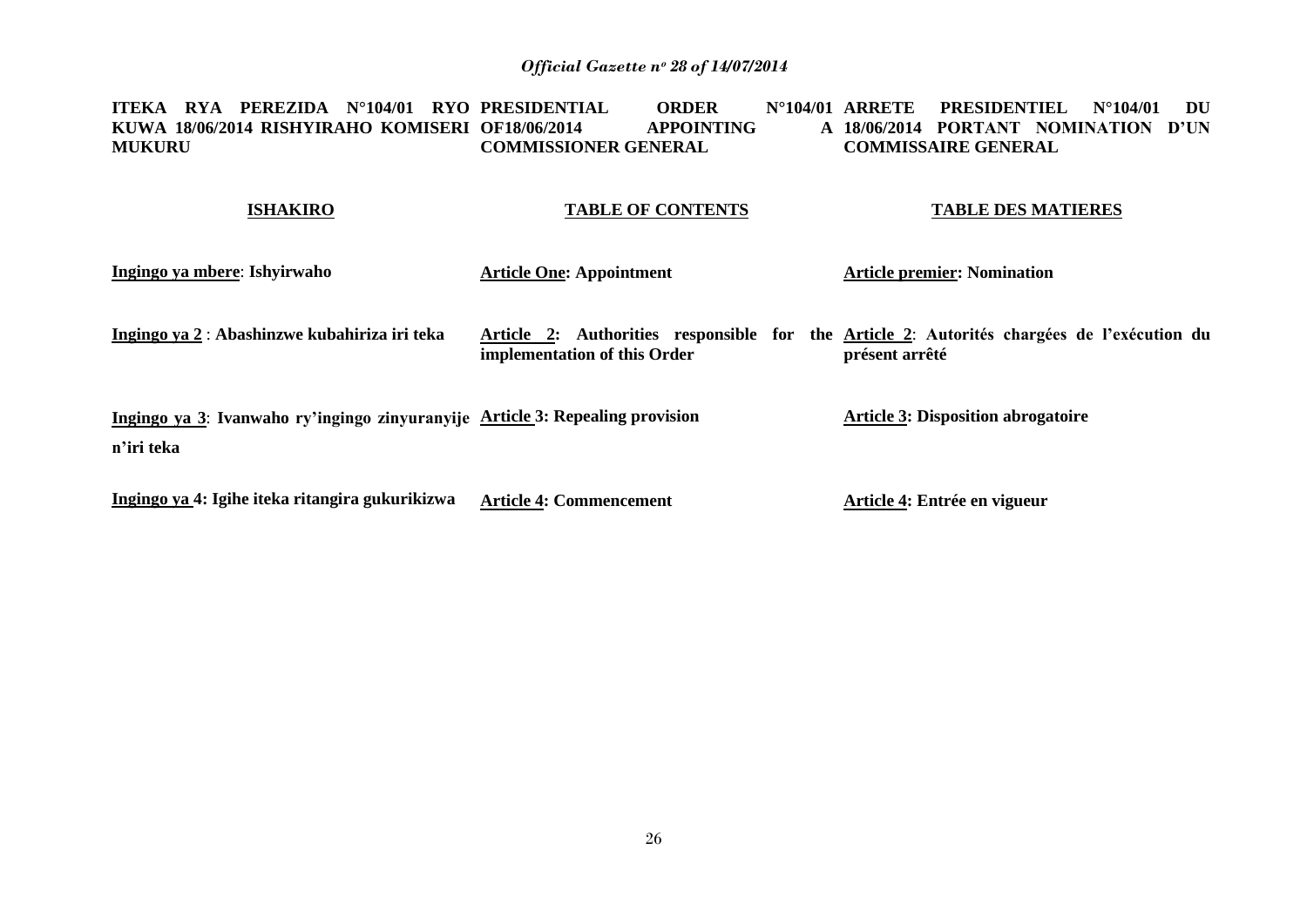| ITEKA RYA PEREZIDA N°104/01 RYO<br>KUWA 18/06/2014 RISHYIRAHO KOMISERI<br><b>MUKURU</b>                                                                                                           | <b>PRESIDENTIAL</b><br>ORDER $N^{\circ}104/01$<br>OF<br>18/06/2014<br><b>APPOINTING</b><br>A<br><b>COMMISSIONER GENERAL</b>                                                            | <b>ARRETE</b><br><b>PRESIDENTIEL</b><br>$N^{\circ}104/01$<br>DU<br>18/06/2014 PORTANT NOMINATION D'UN<br><b>COMMISSAIRE GENERAL</b>                                                      |
|---------------------------------------------------------------------------------------------------------------------------------------------------------------------------------------------------|----------------------------------------------------------------------------------------------------------------------------------------------------------------------------------------|------------------------------------------------------------------------------------------------------------------------------------------------------------------------------------------|
| <b>Twebwe, KAGAME Paul,</b><br>Perezida wa Repubulika;                                                                                                                                            | We, KAGAME Paul,<br>President of the Republic;                                                                                                                                         | <b>Nous, KAGAME Paul,</b><br>Président de la République;                                                                                                                                 |
| Dushingiye ku Itegeko Nshinga rya Repubulika<br>y'u Rwanda ryo kuwa 04 Kamena 2003, nk'uko<br>ryavuguruwe kugeza ubu, cyane cyane mu ngingo<br>zaryo, iya 88, iya 89, iya 113, iya 121 n'iya 201; | Pursuant to the Constitution of the Republic of<br>Rwanda of 04 June 2003, as amended to date,<br>especially in Articles 88, 89, 113, 121 and 201;                                     | Vu la Constitution de la République du Rwanda du<br>04 juin 2003 telle que révisée à ce jour,<br>spécialement en ses articles 88, 89, 113, 121 et 201;                                   |
| Dushingiye ku Itegeko n° 86/2013 ryo kuwa<br>11/09/2013 rishyiraho sitati rusange igenga<br>abakozi ba Leta, cyane cyane mu ngingo zaryo, iya<br>4, iya 6, iya 7 n'iya 8;                         | Pursuant to Law n° 86/2013 of 11/09/2013<br>establishing the General Statutes for Public<br>Service, especially in Articles 4, 6, 7 and 8;                                             | Vu la Loi nº 86/2013 du 11/09/2013 portant statut<br>général de la fonction publique, spécialement en ses<br>articles 4, 6, 7 et 8;                                                      |
| Dushingiye ku Itegeko n° 08/2009 ryo kuwa<br>27/04/2009<br>imikorere<br>rigena<br>imiterere,<br>n'inshingano by'Ikigo<br>cy'Imisoro n'Amahoro<br>(RRA), cyane cyane mu ngingo yaryo ya 20;        | Pursuant to Law $n^{\circ}$ 08/2009 of 27/04/2009<br>determining the organization, functioning and<br>responsibilities of Rwanda Revenue Authority<br>(RRA), especially in Article 20; | Vu la Loi nº 08/2009 du 27/04/2009 portant<br>organisation, fonctionnement et attributions de<br>l'Office<br>Rwandais<br>des<br>Recettes<br>$(RRA)$ ,<br>spécialement en son article 20; |
| Bisabwe na Minisitiri w'Imari n'Igenamigambi;                                                                                                                                                     | On proposal by the Minister of Finance and<br>Economic Planning;                                                                                                                       | Sur proposition du Ministre des Finances et de la<br>Planification Economique;                                                                                                           |
| Inama y'Abaminisitiri yateranye kuwa 24/02/2014<br>imaze kubisuzuma no kubyemeza;<br>Bimaze kwemezwa na Sena mu nama yayo<br>y'Inteko Rusange yo kuwa 05/03/2014;                                 | After consideration and approval by the Cabinet in<br>its session of $24/02/2014$ ;<br>After approval by Senate in its Plenary Session of<br>05/03/2014;                               | Après examen et adoption par le Conseil des<br>Ministres en sa séance du 24/02/2014;<br>Après adoption par le Sénat en sa Séance Plénière<br>du $05/03/2014$ ;                           |
| <b>TWATEGETSE KANDI DUTEGETSE:</b>                                                                                                                                                                | <b>HAVE ODERED AND HEREBY ORDERS:</b>                                                                                                                                                  | <b>AVONS ARRETE ET ARRETONS:</b>                                                                                                                                                         |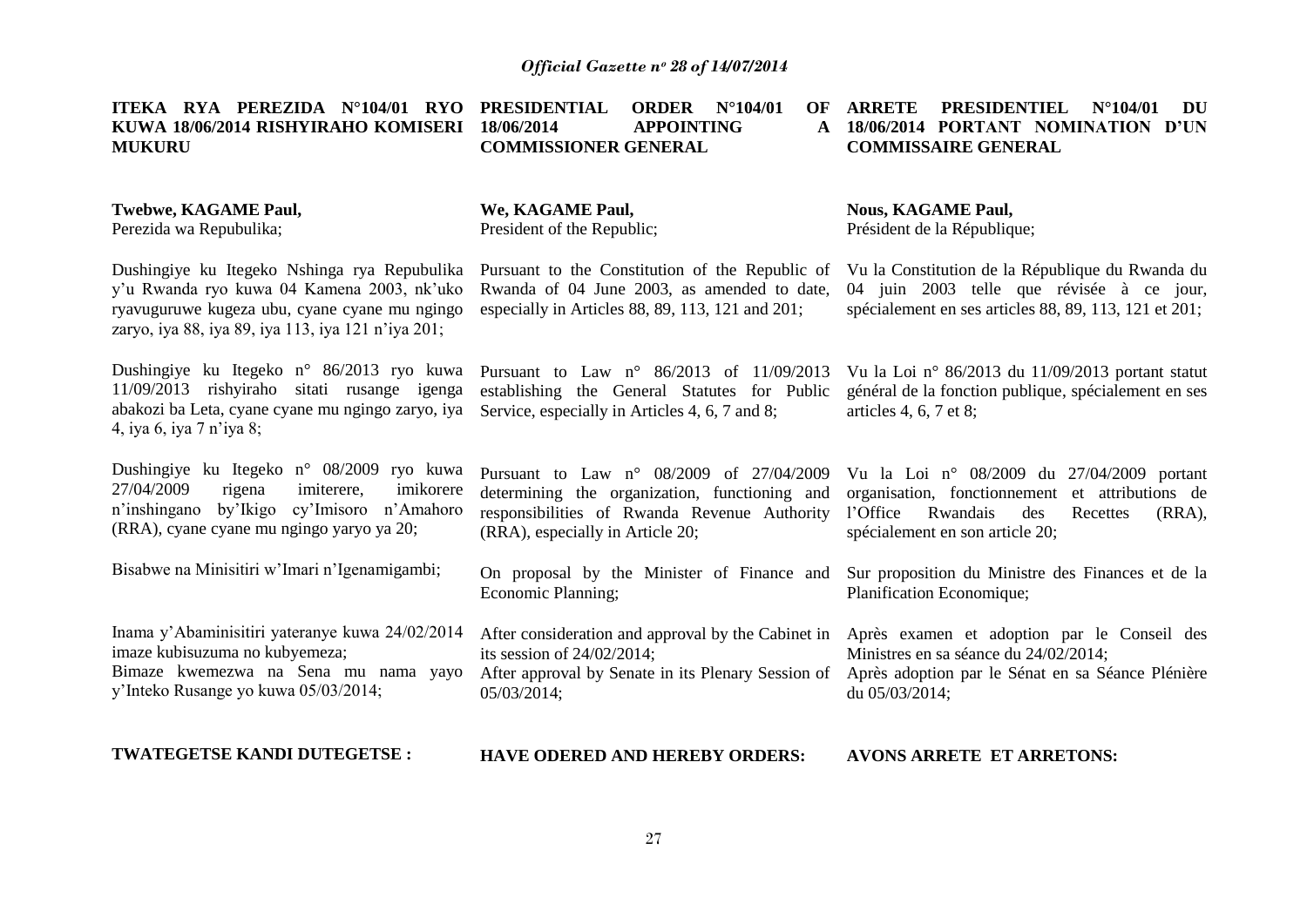**Article premier: Nomination**

**Article One: Appointment** 

**Ingingo ya mbere: Ishyirwaho**

| Bwana TUSABE Richard agizwe Komiseri<br>Mukuru w'Ikigo cy'Imisoro n'Amahoro (RRA).                                                              | Mr. TUSABE Richard is hereby appointed<br>Commissioner General of<br>Rwanda Revenue<br>Authority (RRA).                                                                       | <b>TUSABE</b><br><b>Richard</b><br>Monsieur<br>nommé<br>est<br>Commissaire Général de l'Office Rwandais des<br>Recettes (RRA).                                                               |
|-------------------------------------------------------------------------------------------------------------------------------------------------|-------------------------------------------------------------------------------------------------------------------------------------------------------------------------------|----------------------------------------------------------------------------------------------------------------------------------------------------------------------------------------------|
| Ingingo ya 2: Abashinzwe kubahiriza iri<br>teka                                                                                                 | <b>Article 2: Authorities responsible for the</b><br>implementation of this Order                                                                                             | Article 2: Autorités chargées de l'exécution du<br>présent arrêté                                                                                                                            |
| Minisitiri w'Intebe, Minisitiri w'Abakozi ba<br>n'Umurimo<br>Minisitiri<br>w'Imari<br>na<br>Leta<br>n'Igenamigambi basabwe kubahiriza iri teka. | The Prime Minister, the Minister of Public Service<br>and Labour and the Minister of Finance and<br>Economic Planning are entrusted with the<br>implementation of this Order. | Le Premier Ministre, le Ministre de la Fonction<br>Publique et du Travail et le Ministre des Finances et<br>de la Planification Economique sont chargés de<br>l'exécution du présent arrêté. |
| Ingingo ya 3: Ivanwaho ry'ingingo zinyuranyije<br>n'iri teka                                                                                    | <b>Article 3: Repealing Provision</b>                                                                                                                                         | <b>Article 3: Disposition abrogatoire</b>                                                                                                                                                    |
| abanziriza<br>Ingingo<br>kandi<br>z'amateka<br>iri<br>zinyuranyije na ryo zivanyweho.                                                           | All prior legal provisions contrary to this Order are<br>hereby repealed.                                                                                                     | Toutes les dispositions antérieures contraires au<br>présent arrêté sont abrogées.                                                                                                           |
| Ingingo ya 4: Igihe iteka ritangira gukurikizwa                                                                                                 | <b>Article 4: Commencement</b>                                                                                                                                                | Article 4 : Entrée en vigueur                                                                                                                                                                |
| gukurikizwa<br>teka<br>ritangira<br>ku<br>Iri<br>munsi<br>rishyiriweho umukono. Agaciro karyo<br>gahera<br>kuwa 24/02/2014.                     | This Order shall come into force on the date of its<br>signature. It takes effect as of 24/02/2014.                                                                           | Le présent arrêté entre en vigueur le jour de sa<br>signature. Il sort ses effets à partir du 24/02/2014.                                                                                    |
| Kigali, kuwa 18/06/2014                                                                                                                         | Kigali, on 18/06/2014                                                                                                                                                         | Kigali, le 18/06/2014                                                                                                                                                                        |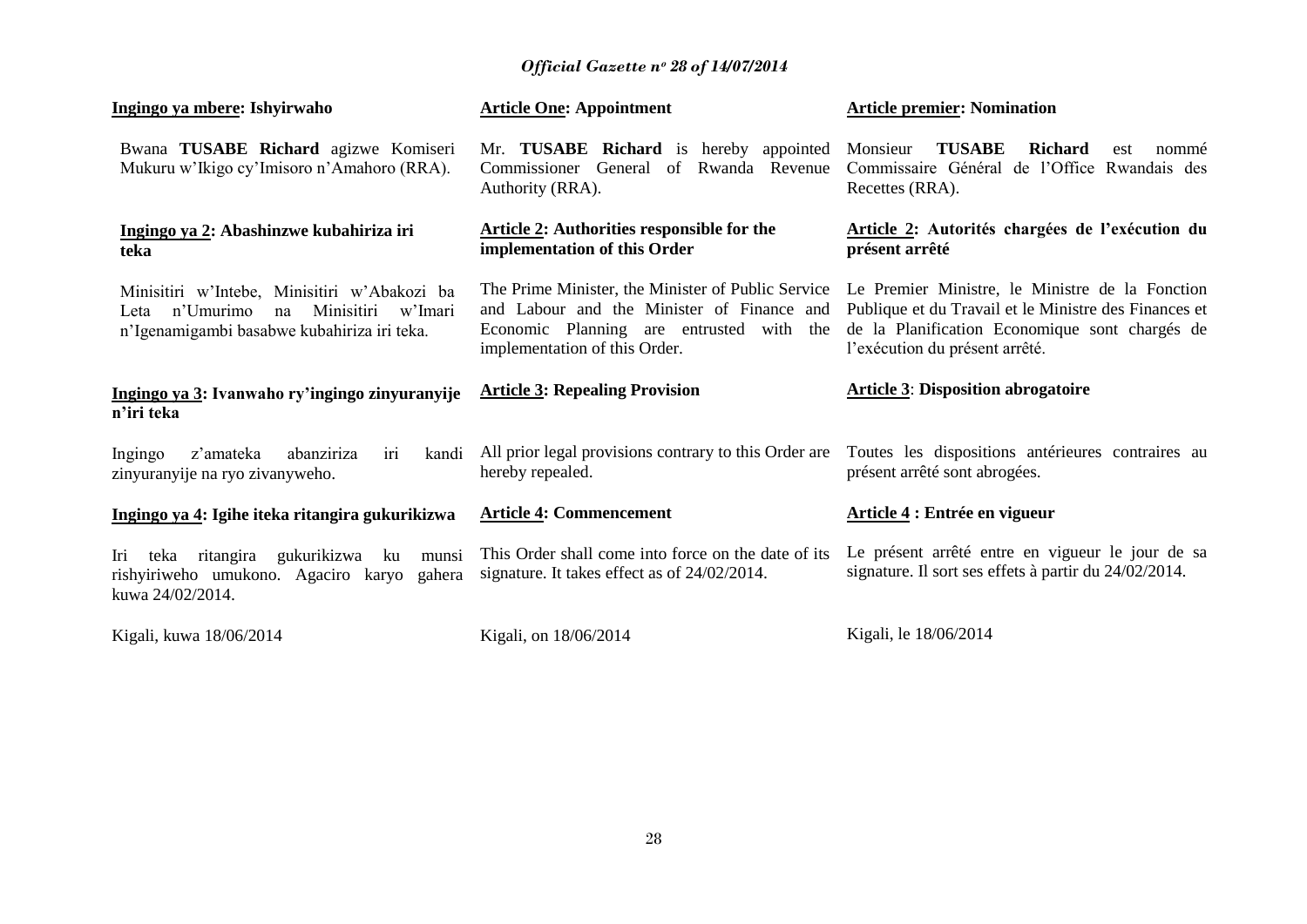**(sé) KAGAME Paul** Perezida wa Repubulika

**(sé) Dr HABUMUREMYI Pierre Damien** Minisitiri w"Intebe

**Bibonywe kandi bishyizweho Ikirango cya Repubulika:**

**(sé) BUSINGYE Johnston** Minisitiri w"Ubutabera / Intumwa Nkuru ya Leta

**(sé) KAGAME Paul** President of the Republic

**(sé) Dr HABUMUREMYI Pierre Damien** Prime Minister

**Seen and sealed with the Seal of the Republic:**

**(sé) BUSINGYE Johnston** Minister of Justice / Attorney General

**(sé) KAGAME Paul** Président de la République

**(sé) Dr HABUMUREMYI Pierre Damien** Premier Ministre

**Vu et scellé du Sceau de la République:**

# **(sé)**

**BUSINGYE Johnston**

Ministre de la Justice / Garde des Sceaux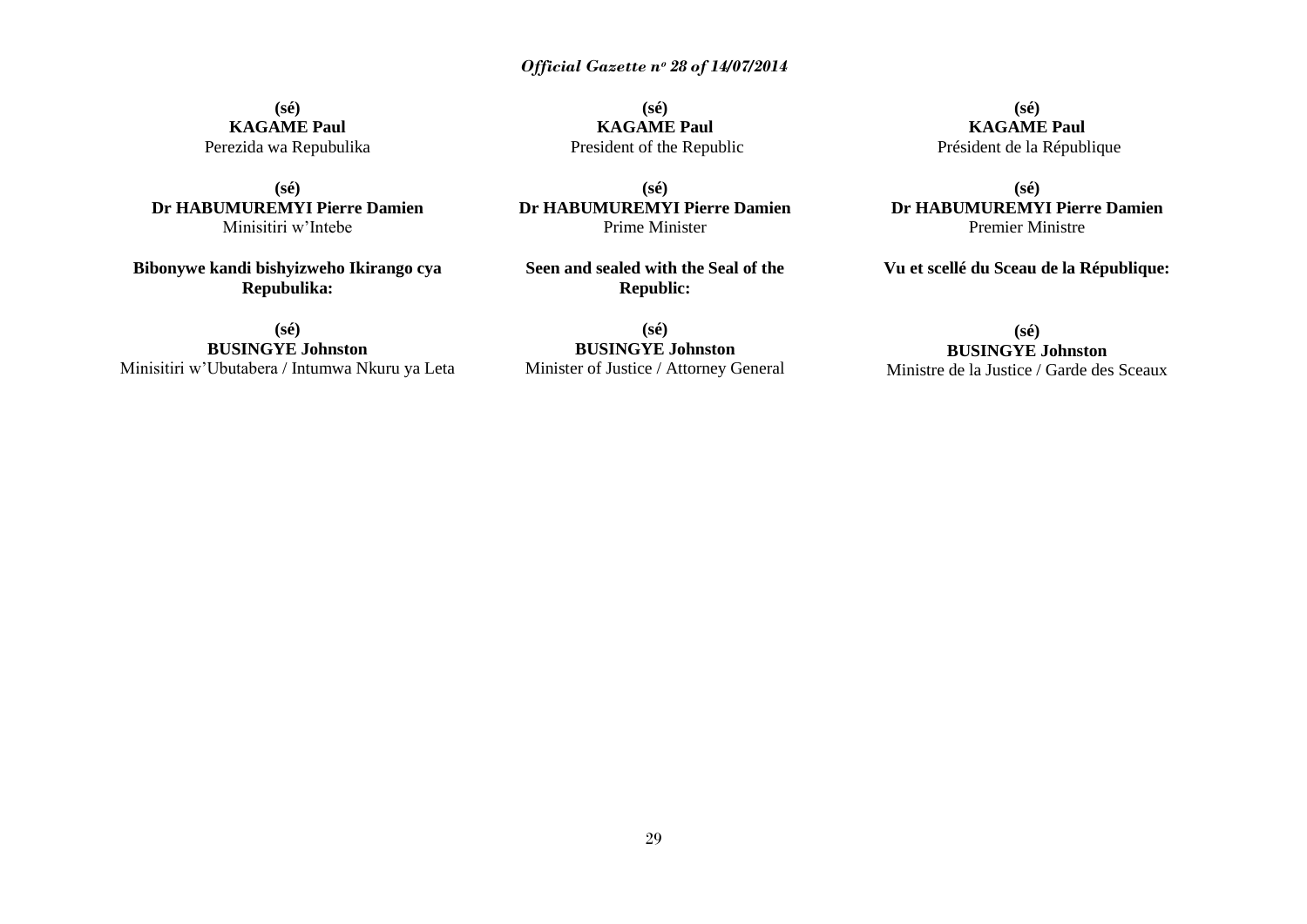| AMATEGEKOSHINGIRO Y'UMURYANGO STATUS DE L'ORGANISATION «EGLISE STATUTES<br><b>NOUVEAU</b><br>«EGLISE<br>DIEU<br>DU<br>DE<br><b>TESTAMENT AU RWANDA »</b> | DE DIEU DU NOUVEAU TESTAMENT AU "EGLISE<br><b>RWANDA</b>                     | <b>THE</b><br>$\Omega$<br><b>ORGANIZATION</b><br>DU<br><b>NOUVEAU</b><br>DE<br>DIEU<br><b>TESTAMENT AU RWANDA"</b>                                                                                                                                                     |
|----------------------------------------------------------------------------------------------------------------------------------------------------------|------------------------------------------------------------------------------|------------------------------------------------------------------------------------------------------------------------------------------------------------------------------------------------------------------------------------------------------------------------|
| UMURYANGO USHINGIYE KU IDINI                                                                                                                             | <b>ORGANISATION</b><br><b>FONDEE</b><br><b>SUR</b><br>LA.<br><b>RELIGION</b> | <b>RELIGIOUS BASED ORGANISATION</b>                                                                                                                                                                                                                                    |
| <b>NOUVEAU</b><br><b>DIEU</b><br>DU<br><b>EGLISE</b><br>DE<br><b>TESTAMENT</b>                                                                           | DIEU<br><b>NOUVEAU</b><br><b>EGLISE</b><br>DE<br>DU<br><b>TESTAMENT</b>      | <b>EGLISE</b><br><b>NOUVEAU</b><br><b>DIEU</b><br>DE<br>DU<br><b>TESTAMENT</b>                                                                                                                                                                                         |
| <b>AMATEGEKO SHINGIRO</b>                                                                                                                                | <b>STATUTS</b>                                                               | <b>STATUTES</b>                                                                                                                                                                                                                                                        |
| <b>IRIBURIRO</b>                                                                                                                                         | <b>PREAMBULE</b>                                                             | <b>PREAMBULE</b>                                                                                                                                                                                                                                                       |
|                                                                                                                                                          |                                                                              | Inteko rusange ya Eglise de Dieu du Nouveau Assemblée Générale de l'Eglise de Dieu du The general assembly of Eglise de Dieu du Nouveau<br>Tectoment ou Durande EDNTD x reterenius: Nouveau Tectoment ou Dwande «FDNTD » Tectoment ou Durande «EDNTD » isined together |

Testament au Rwanda « E.D.N.T.R. » yateraniye i Kigali ku cyicaro gikuru cyayo kiri mu Murenge wa Gatenga Akarere ka Kicukiro Umujyi wa Kigali muri Repebulika y"u Rwanda taliki ya 17/02/2013 yemeje amategeko shingiro y"uwo muryango mu buryo bukurikira :

# **UMUTWE WA 1**: **IZINA, ICYICARO, INTEGO, AHO UMURYANGO UKORERA, IGIHE UZAMARA N"ABAGENERWABIKORWA**

#### **Ingingo ya 1: Izina**

Hashinzwe umuryango witwa Eglise de Dieu du Nouveau Testament au Rwanda », E.D.N.T.R mu magambo ahinnye, ugengwa n"aya mategeko shingiro n"itegeko N°06/2012 ryo kuwa 17/02/2012 rigena imitunganyirize n"imikorere by"imiryango ishingiye ku idini

Nouveau Testament au Rwanda « E.D.N.T.R. » réunie à Kigali à son siège social dans le Secteur GATENGA dans le District de KICUKIRO dans la Ville de KIGALI dans le République du RWANDA, le 17/02/2013 a adopté les statuts de ladite organisation comme suis :

# **CHAPITRE 1 : DENOMINATION, SIEGE, MISSION & OBJECTIFS, CHAMPS D"ACTIVITES, DUREE ET BENEFICIAIRES**

## **Article 1: De la dénomination**

Il est créé une organisation dénommée Eglise de Dieu du Nouveau Testament au Rwanda E.D.N.T.R en sigle, régie par les présents statuts et la loi N°06/2012 du 17/02/2012 portant organisation et fonctionnement des organisations fondées sur la religion

Testament au Rwanda « E.D.N.T.R. » joined together in Kigali at its Head offices in the Sector of Gatenga, DISTRICT of KICUKIRO, in KIGALI City, Republic of RWANDA. On  $17<sup>th</sup>$  February 2013 adopted the statutes of mentioned organization as follows:

# **CHAPTER 1: NAME, HEAD OFFICE, MISSION & OBJECTIVES, SCOPE OF ACTIVITIES, DURATION AND BENEFICIARIES**

#### **Article 1: Name**

It is hereby created an organization named Eglise de Dieu du Nouveau Testament au Rwanda » E.D.N.T.R in short governed by these statutes and the law  $N^{\circ}$  06/2012 of 17<sup>th</sup> February 2013 determining organization and functioning of religious-based organizations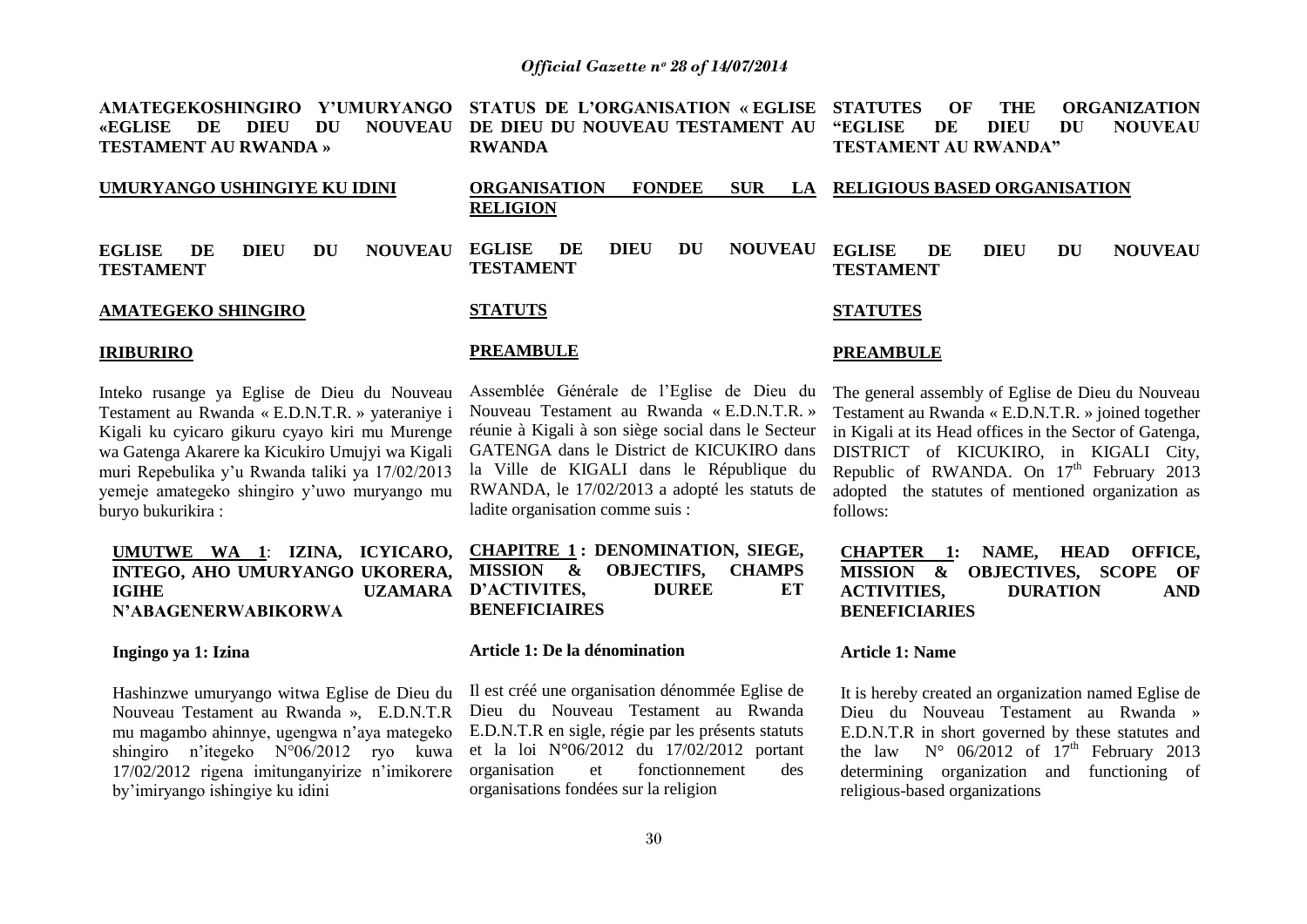#### .**Ingingo ya 2: Icyicaro**

Icyicaro cya Eglise de Dieu du Nouveau Testament kiri mu murenge wa GATENGA, Akarere ka KICUKIRO, mu MUJYI WA KIGALI, muri Repubulika y"u RWANDA B.P 2377 KIGALI. Icyicaro cyaryo gishobora kwimurirwa ahandi ahariho hose byemejwe na 2/3 by"abagize Inteko Rusange.

#### **Ingingo ya 3: Intego**

E.D.N.T.R ifite intego nyamukuru yo kwamamaza ubutumwa bwiza bwa Yesu Kristo nk"uko biri muri Bibilia Yera. Umuryango kandi wihaye izindi ntego zikurikira:

- Guteza imbere uburezi mu Rwanda,
- Kwita ku mibereho myiza y"abaturage;
- Kwita ku rubyiruko no ku majyambere yarwo,

- Guteza imbere itangazamakuru (Radio, televiziyo)

- Umuryango ushobora gukora n"ibindi bikorwa hakurikijwe ibyo abagenerwabikorwa bawo bakeneye

#### **Ingingo ya 4: Aho umuryango ukorera**

E.D.N.T.R. izakorera mu ntara no mu turere twose tw' u Rwanda

### **Ingingo ya 5: Igihe uzamara**

Umuryango uzamara igihe kitagenwe

#### **Article 2 : Du siège**

.

Le siège social de l"Eglise de Dieu du Nouveau Testament au Rwanda est fixe dans le Secteur GATENGA dans le District de KICUKIRO dans la Ville de KIGALI dans le République du RWANDA, B.P. 2377 KIGALI. Toutefois, ce siège peut être transféré toute outre localité du pays par la décision de 2/3 des membres de l"Assemblée Générale

### **Article 3 : De la mission & des objectifs**

**L"**E.D.N.T.R a pour mission principale de proclamer la bonne nouvelle de Jésus Christ telle qu"elle est contenue dans la Sainte Bible. En plus de cette mission, l'E.D.N.T.R s'est dotée des objectifs suivants :

- promouvoir l"éducation au Rwanda\
- promouvoir le bien-être social ;
- encadrer la jeunesse et œuvrer pour son développement ;
- promouvoir les medias (Radio, T.V.R etc.);
- L'organisation pourra se livrer à toutes activités quelconques selon les besoins de ses bénéficiaires

#### **Article 4 : Du champ d"activités**

L"organisation exercera ses activités dans toutes les provinces et districts du Rwanda.

#### **Article 5 : De la durée**

L"organisation est créée pour une durée indéterminée.

#### **Article 2: Head office**

The registered Head office of Eglise de Dieu du Nouveau Testament is established in the Sector of Gatenga, DISTRICT of KICUKIRO, in KIGALI City, Republic of RWANDA. P.o. Box 2377 Kigali. However the Head office can be transferred at any other location of the country upon decision of 2/3 of members present at the General assembly.

#### **Article 3: Mission & objectives**

E.D.N.T.R has as main mission to proclaim the Good News of Jesus Christ as it is contained in the Holly Bible.

In addition to this mission, E.D.N.T.R has adopted the following objectives:

- To promote education in Rwanda
- To promote social welfare
- To foster youth development
- To promote media (Radio, Television, etc)
- The organization will do any activity interesting needs of its beneficiaries

# **Article 4 : Area of activity**

EDNTR extends its activities in all the provinces and districts of Rwanda.

#### **Article 5 : Duration**

The organization is created for an undetermined period.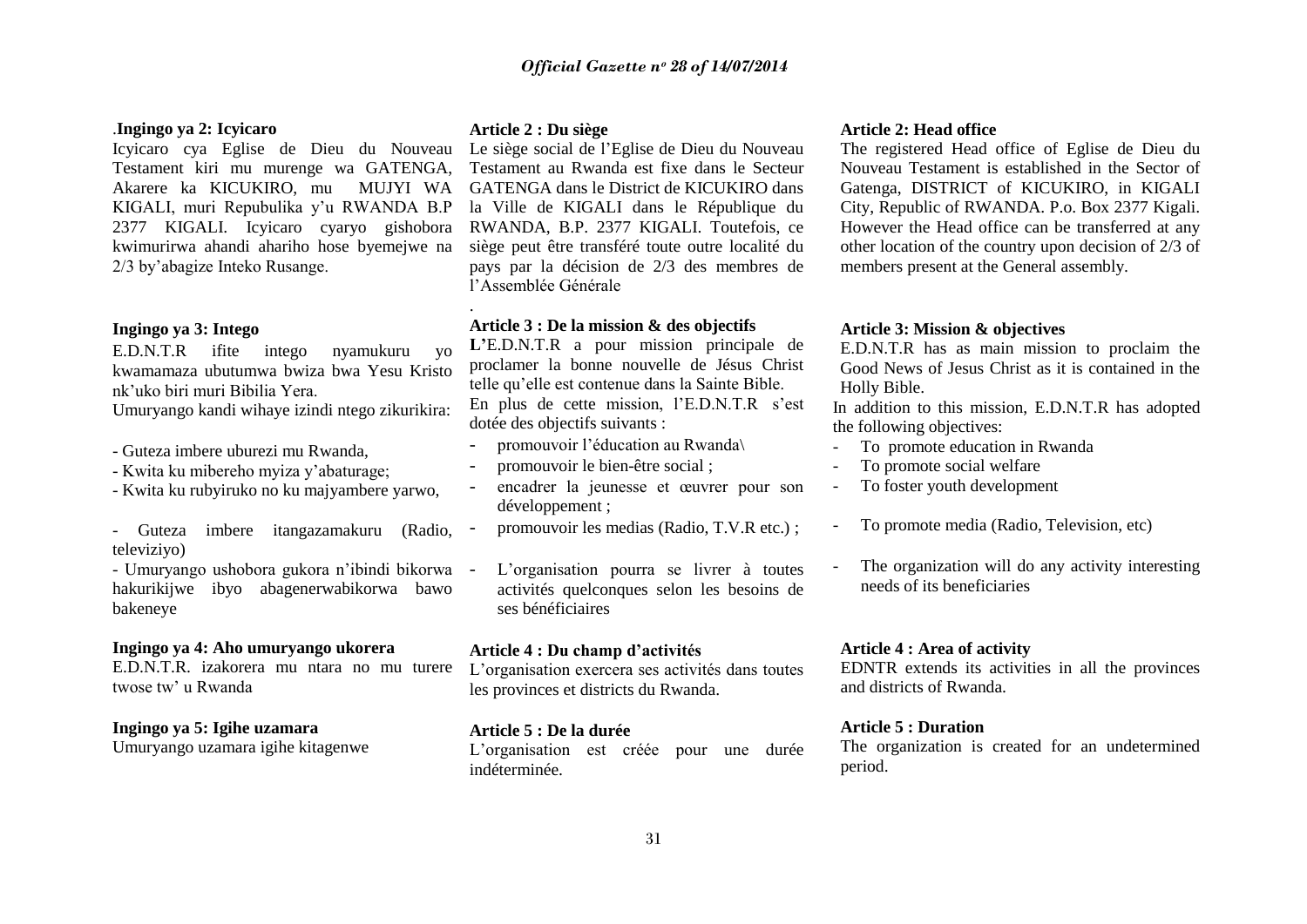### **Ingingo ya 6 : Abagenerwabikorwa**

Abagenerwabikorwa ba E.D.N.T.R ni abanyamuryango bayo by"umwihariko n"abanyarwanda bose muri rusange

#### **UMUTWE WA II: UMUTUNGO**

# **Ingingo ya 7:**

"E.D.N.T.R. » ishyira mu bikorwa intego yihaye ikoresheje umutungo wimukanwa n"utimukanwa ifite ubu kimwe n"uwo ushobora kubona. Inkomoko y"umutungo:

- Imisanzu y"abanyetorero
- Amaturo n"ibyacumi
- Ubwitange bw"Umutima ukunze
- impano z"abagiraneza n"abaterankunga n"imirage.

#### **UMUTWE WA III : ABANYAMURYANGO**

## **Ingingo ya 8:**

E.D.N.T.R. igizwe n"abanyamuryango bayishinze, abazakirwa hakurikijwe uburyo n"ibyangombwa bisabwa bivugwa mu mategeko ngengamikorere n"abanyamuryango b"icyubahiro.

Abanyamuryango bawushinze n"abawinjiramo ni abanyamuryango nyakuri

# **Ingingo ya 9:**

Kugirango umuntu abe umunyamuryango agomba:

- kuba yarakiriye Yesu nk"Umwami n"Umukiza we;

# **Article 6 : Des bénéficiaires**

Les bénéficiaires d"E.D.N.T.R. sont ses membres en particulier et tous les Rwandais en général.

# **CHAPITRE II : DU PATRIMOINE**

#### **Article 7 :**

L"EDNTR, pour atteindre ses objectifs se sert du patrimoine mobilier et immobilier qu"elle dispose ou qu"elle se procura.

Ce patrimoine provient :

- Des cotisations des membres
- des dimes et offrandes
- Des dons volontiers des membres
- Des dons des partenaires et des sponsors et des legs.

# **CHAPITRE III : DES MEMBRES**

#### **Article 8:**

Les membres de l"EDNTR sont ceux qui ont fondé l"organisation et les membres adhérant selon les conditions contenues dans le règlement d"ordre intérieur.

L"EDNTR dispose aussi des membres d"honneur. Des membres fondateurs et les membres adhérant sont les membres effectifs.

# **Article 9:**

Pour être membre de l"EDNTR on doit:

- Avoir reçu Jésus Christ comme son sauveur ;

#### **Article 6 : Beneficiaries**

Beneficiaries of E.D.N.T.R are its members in particular and all Rwandans in general

#### **CHAPTER II : PATRIMONY**

#### **Article 7:**

In order to reach its objectives, EDNTR can acquire assets and premises coming from:

- contribution of members
- Tithes and Offerings
- Voluntarily gifts of members
- Gifts from partners, donors and Legacies.

### **CHAPTER III: MEMBERS**

#### **Article 8:**

The members of EDNTR are founder members and other regular members who join the organisation according to internal regulations.

EDNTR has also honorary members. The founder members and joining members are effective members.

# **Article 9:**

To be member of EDNTR, one must:

- Receive Jesus Christ as savior;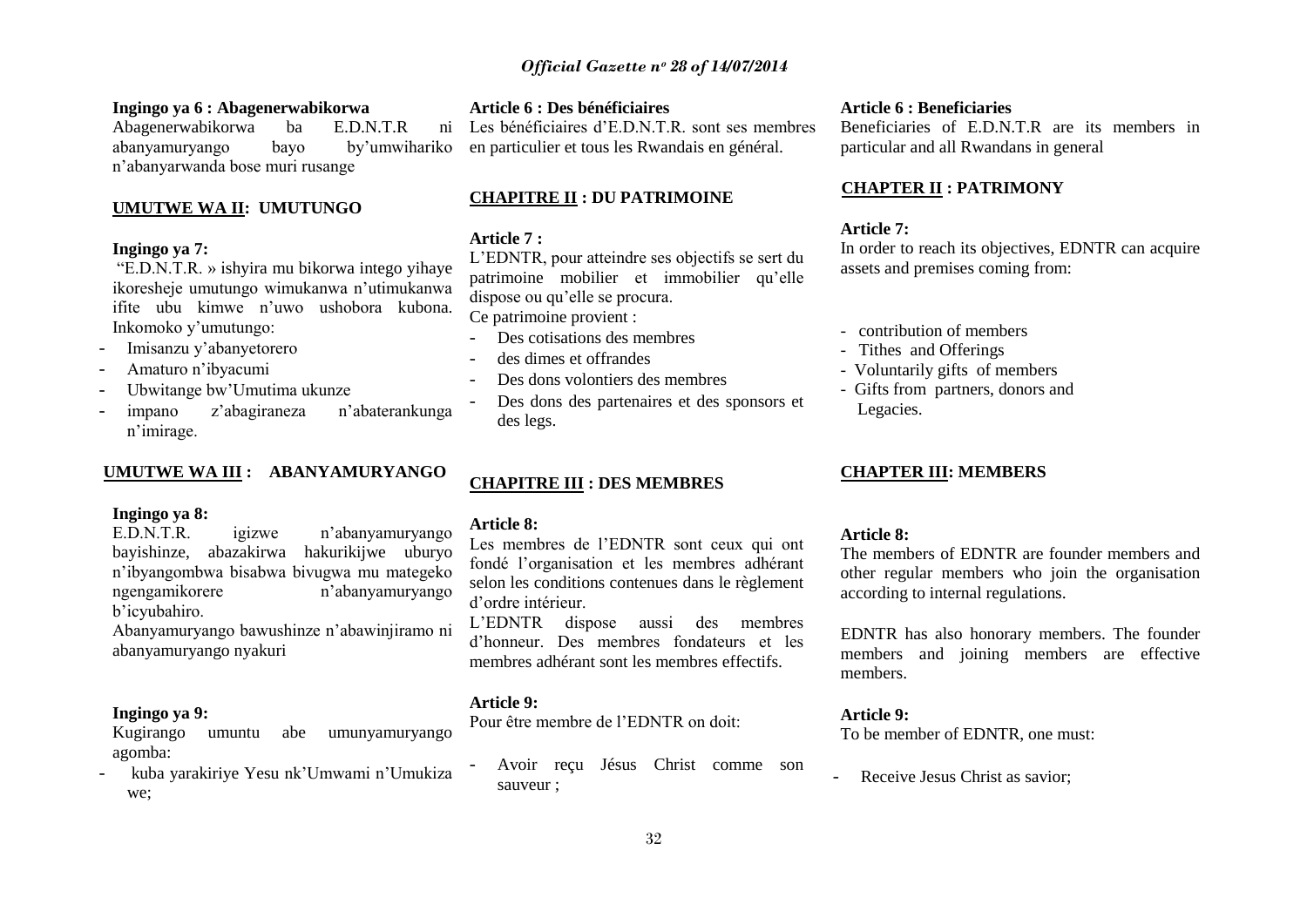Chapelle, Paroisse, Région et le comité exécutif au niveau national. Les compétences et l'administration de ces organes sont décrites dans le règlement d"ordre intérieur.

L"organisation a également les organes de base

# *Official Gazette nᵒ 28 of 14/07/2014*

- kubatizwa mu mazi menshi, mu Izina rya Yesu;
- kwemera ko azubahiriza amategeko n"imyizerere bigenga E.D.N.T.R.

#### **Ingingo ya 10 :**

Umuntu areka kuba umunyetorero iyo :

- Apfuye
- Asezeye ku bwende bwe akabyemererwa n"Inteko Rusange
- Yirukwanwe n"inteko rusange. Impamvu zituma umuntu yirukanwa n"inteko rusange zisobanuwe mu mategeko ngengamikorere.

# **UMUTWE WA IV : INZEGO**

**Ingingo ya 11:**

Inzego nkuru z" Itorero:

- Inteko Rusange
- Komite Nyobozi
- Inama Njyanama
- Inama Nkemurampaka
- Inama Ngenzuzi

Umuryango ufite kandi inzego z"ibanze z"ibanze zikurikira:

- Umudugudu
- Paruwasi
- Ururembo

Imikorere y"izo nzego isobanutse neza mu mategeko ngengomikorere y"Itorero.

- Avoir été baptisé par immersion au nom de Jésus Christ ;
- Reconnaitre qu'il va respecter les statuts et la doctrine qui régissent l'EDNTR.

#### **Article 10 :**

La qualité de membre se perd :

- par la mort,
- par la démission volontaire acceptée par l"assemblée Générale ;
- par l'exclusion prononcée par l'Assemble Générale. Les raisons d"exclusion d"un membre sont citées dans le règlement d"ordre intérieur.

#### **CHAPITRE IV : DES ORGANES**

#### **Article 11:**

suivants:

Les organes supérieurs de l'Organisation sont :

- Assemblée générale
- Comité exécutif
- Conseil national
- Comité de résolution des conflits
- Comité d'audit
- Be baptized by immersion in the Name of Jesus Christ;
- Commit to respect the doctrine and statutes of EDNTR.

#### **Article 10**:

Membership of EDNTR ends by:

- Death
- Voluntary resignation approved by the General Assembly
- Exclusion done by the general

 Assembly. Reasons of exclusion are listed in the internal regulations.

#### **CHAPTER IV: ORGANS**

#### **Article 11:**

The ruling organs of the Organization are:

- The General Assembly
- The Executive Committee
- The Nation Council
- The conflict resolution committee
- The Auditing Committee

The organization has following grassroots organs

- The local church
- The parish
- The region

The competence and administration of those organs are defined by the internal Regulations.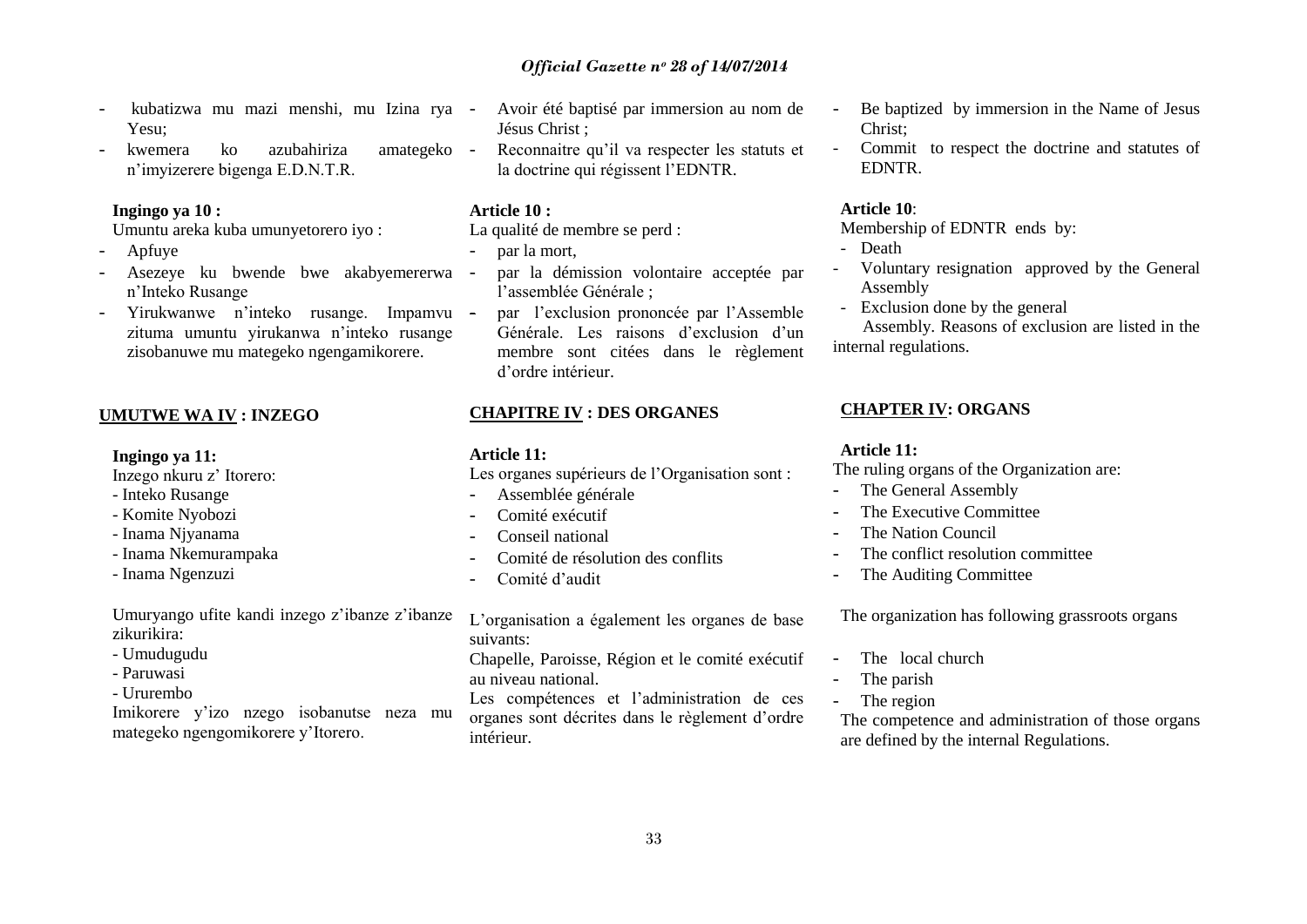#### **Ingingo ya 12:**

Inteko Rusange nirwo rwego rw"ikirenga rwa E.D.N.T.R. Igizwe n"abahagarariye abanyamuryango nyakuri ari bo: Abagize Komite Nyobozi ku rwego rw"igihugu, buri Mushumba w"Ururembo n"umwe mu Bajyanama be, buri Mushumba wa Paruwasi n"umwe mu Bajyanama Pasteur de la paroisse et son conseiller. be.

## **Ingingo ya 13**:

Umujyanama ujyana n"Umushumba w"ururembo mu nteko Rusange atorwa n"Inama y"Ururembo naho ujyana n"Umushumba wa Paruwasi agatorwa n"Inama ya Paruwasi.

# **Ingingo ya 14:**

Inteko Rusange itumizwa kandi ikayoborwa n"Umuvugizi

bitashoboka uwo murimo ugakorwa n"Umuvugizi wungirije, Iyo umuvugizi n"umusimbura we badahari cyangwa banze kuyitumiza 1/3 by"abagize Inteko barayitumiza bakitoramo uyiyobora n"umwanditsi.

#### **Ingingo ya 15:**

Bisabwe na 1/3 cy"abagize Inteko Rusange, cyangwa na Komite Nyobozi, Umuvugizi atumiza Inteko Rusange idasanzwe. Inteko rusange idasanzwe iterana mu buryo bumwe n"ubw"Inteko Rusange isanzwe, yiga gusa ibiri ku murongo w"ibyigwa.

#### **Article 12:**

L"Assemblée Générale est l"organe suprême de l"E.D.N.T. Elle est constituée par les représentants des membres effectifs à savoir : les membres du comité exécutif, chaque représentant régional et son conseiller, chaque

#### **Article 13:**

Un conseiller qui accompagne le représentant régional dans l"assemblée générale est élu par le conseil de la région et celui qui accompagne le pasteur de la paroisse est élu par le conseil de la paroisse.

#### **Article 14:**

L"Assemblée Générale est convoquée et présidée par le représentant légal. En cas d"empêchement, cette compétence revient au représentant légal suppléant. Quand tous sont empêchés ou refusent de convoquer et de diriger l"Assemblée générale, 1/3 des membres de l"Assemblée Générale la convoque et élisent entre eux le président et le secrétaire de la session.

#### **Article 15:**

**A** la demande d"un 1/3 des membres de l"Assemblées générale ou de ceux du comité exécutif, le représentant légal convoque une assemblée générale extraordinaire. L"assemblée Générale extraordinaire siège de la même façon que l"assemblée générale ordinaire mais se base seulement sur l"ordre du jour.

#### **Article 12:**

The General assembly is the supreme organ of E.D.N.T.R. It is composed by representatives of effective members who are:

Members of the Executive Committee, the regional overseer and his advisor, the parish Pastor and his advisor.

#### **Article 13:**

The advisors who attend the General Assembly with the regional representative and the parish pastor are respectively elected by the regional council and the parish council.

#### **Article 14:**

The General Assembly is convened and chaired by the Legal Representative. In case of unavailability, the competence is given to the deputy Legal Representative. If both are not available or are not willing to convene the General Assembly, 1/3 of regular members can convene the meeting and choose among them a chairman and a secretary of the session.

#### **Article 15:**

Upon request of 1/3 of members of the General Assembly or of the Executive Committee, the Legal Representative convenes the extraordinary session of the General Assembly, which will study only the items on agenda.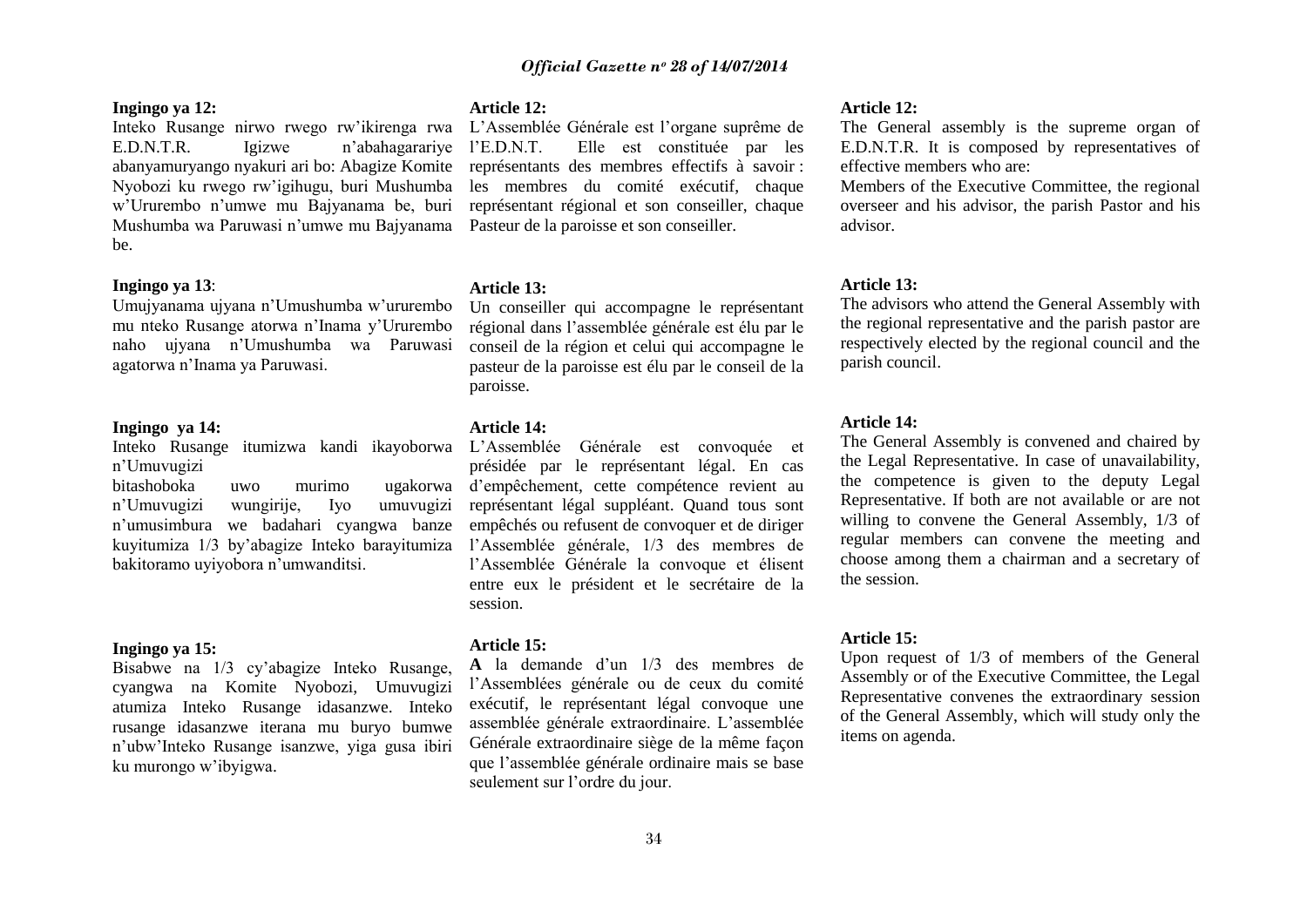### **Ingingo ya 16:**

Inteko Rusange yaratumijwe hakurikijwe amategeko y"Umuryango, igihe cyo guterana cyagera hakabura n"umwe mu bateganywa n"amategeko wo kuyiyobora kandi abayitabiriye bageze kuri

2/3, icyo gihe bitoramo uyiyobora.

#### **Ingingo ya 17:**

Umunyamabanga Mukuru ni we Mwanditsi w"Inteko Rusange, iyo atabonetse abagize Inteko Rusange bitoramo Umwanditsi.

#### **Ingingo ya 18:**

Inteko Rusange isanzwe itumizwa rimwe mu mwaka. Urwandiko ruyitumira rugaragaza ahantu, umunsi n"isaha izateraniraho kandi rugaherekezwa n"ibiteganijwe ku murongo w"ibyigwa. Ubwo butumire bugera ku batumirwa nibura hasigaye igihe cy"ukwezi ngo inteko rusange iterane. Inteko Rusange yiga ku biri ku murongo w"ibyigwa gusa. Icyakora iyo isanze hari ikibazo kindi cyihutirwa icyo gihe isaba ko hazaba inama idasanzwe.

#### **Ingingo ya 19:**

Ibyemezo by"Inteko Rusange bifatwa ku bwiganze busesuye bw"abayigize bose. Inteko Rusange iterana ku buryo bwemewe iyo hari nibura 2/3 by"abayigize.

# **Article 16:**

Si l"Assemblée générale a été convoquée dans les voies légales et que le jour de sa session, il manque ceux qui sont autorisées par les présents statuts pour la présider alors que les participants atteignent les 2/3 des membres de l"Assemblée générale, ces derniers élisent entre eux celui qui préside la session.

#### **Article 17:**

Le secrétaire générale est le rapporteur de l"Assemblée général. Quand il est empêché les membres de l"Assemblée générale choisissent entre eux le rapporteur.

#### **Article 18 :**

L"Assemblée Générale siège une fois par an dans sa session ordinaire. L"invitation qui la convoque fait indiquer l"endroit, la date et l"heur de sa session. Cette invitation montre également l"ordre du jour et doit parvenir aux membres de l"Assemblée générale au moins un mois avant sa session. L"Assemblée générale étudie et traite seulement ce qui est prévue sur l"ordre du jour. Cependant, quand il surgit un autre problème urgent à étudier l"Assemblée générale réclame la session extraordinaire.

#### **Article 19:**

Les décisions de l"Assemblée générale sont prises à la majorité des membres présents. La session de l"Assemblée générale est valable quand les participants atteignent 2/3 des membres qui la composent.

#### **Article 16:**

If the General Assembly is convened according to legal requirements and those authorized to chair it are absent, the attending participants can choose a chairperson and run the meeting provided their number exceed 2/3 of regular members of the General Assembly.

#### **Article 17:**

The General Secretary is the reporter of the General Assembly. When he/she is absent, the participants choose another reporter among them.

#### **Article 18:**

The General Assembly meets once every year in its ordinary session. The invitation to the meeting contains the venue, the date and the time of the meeting. The invitation which contains also the agenda have to be sent to delegates ate least one month before the meeting. The General Assembly discusses only issues contained in the agenda. However, if another urgent problem arises, the General Assembly requests an extraordinary session.

#### **Article 19:**

The decisions of the General Assembly are made by simple majority of participating delegates. The decisions are valid when 2/3 of delegates are present.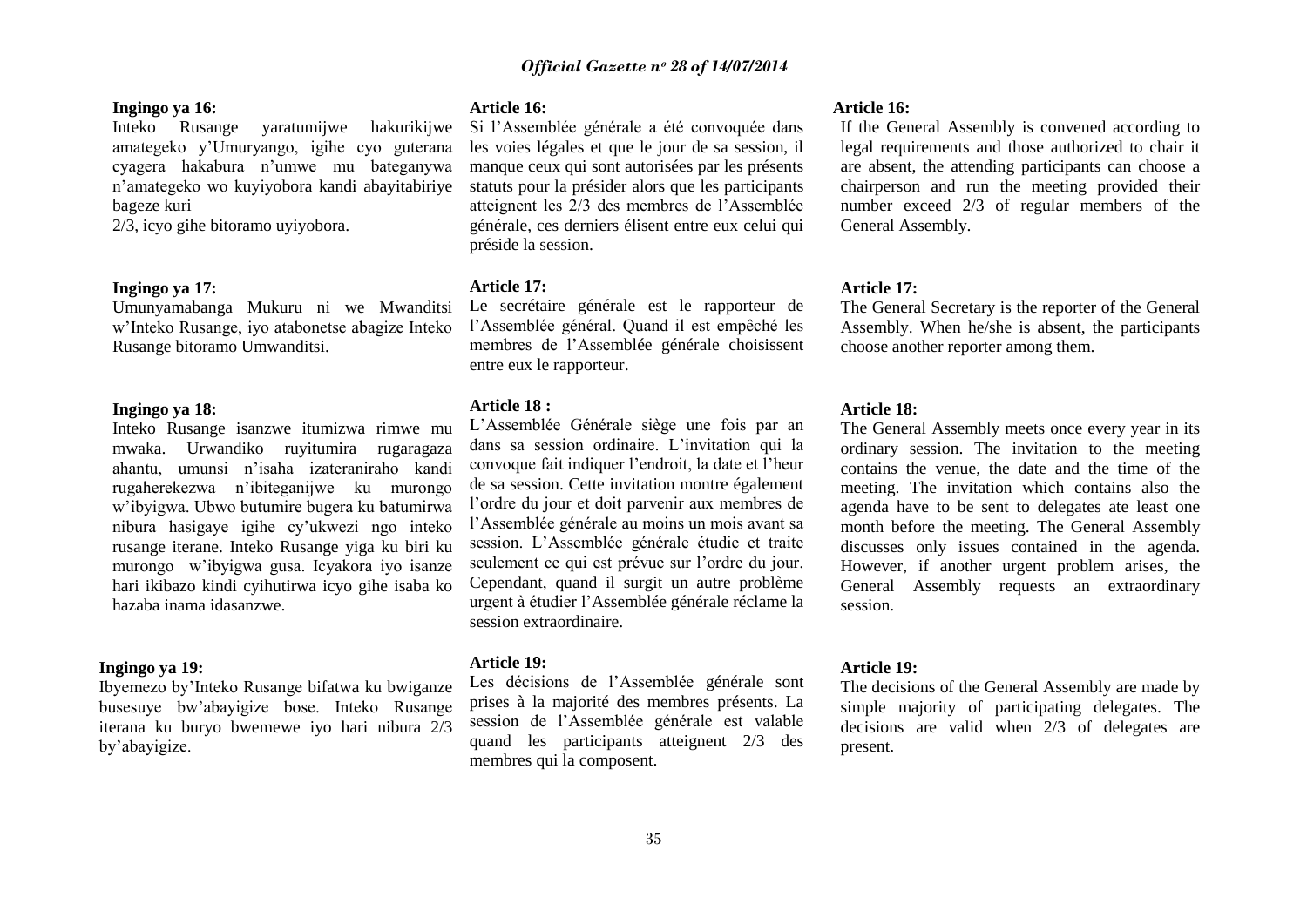# **Ingingo ya 20:**

Inteko Rusange ishinzwe:

- Kwemeza no guhindura amategeko shingiro n"amategeko yihariye;
- Gushyira no kuvanaho abahagarariye umuryango n"ababungirije;
- Kwemeza ibyo umuryango uzakora:
- Kwemeza, guhagarika cyangwa kwirukana umunyamuryango
- Kwemeza buri mwaka Ingengo y"Imari n"imicungire y"amafaranga n"undi mutungo w"umuryango;
- Gusesa Itorero;
- Kwemeza impano n'indagano.

#### **Ingingo ya 21:**

Komite Nyobozi igizwe na Perezida, Visi Perezida, Umunyamabanga, Umubitsi, Ushinzwe Ivugabutumwa, Ushinzwe Iterambere n"Imibereho myiza, n"Uhagarariye Abari n"Abategarugori n"Uhagarariye Urubyiruko, batorwa n"ibyiciro byabo mu nzego

zose.

#### **Ingingo ya 22:**

Perezida, Visi Perezida, Umunyamabanga, n"Ushinzwe Ivugabutumwa batorwa n"Inteko rusange mu Bapasitori ba EDNTR babifitiye ubushobozi.

#### **Article 20:**

L"assemblée générale est compétent pour :

- Amender et approuver les statuts et règlements d"ordre Intérieur ;
- Elire ou révoquer, discréditer les représentants de l"EDNTR et leurs suppléants ;
- Approuver le plan d"action de l'organisation;
- Approuver l"adhésion, la suspension et l'exclusion d'un membre :
- Approuver le budget annuel et les modalités de gestion des frais et autres patrimoines de l'organisation ;
- Dissoudre l'organisation;
- Approuver des dons et legs.

#### **Article 21:**

Les membres du comité exécutif sont : Président, Vice-Président, Secrétaire General, Trésorier, le Commissaire à l"évangélisation, Commissaire au développement et aux affaires sociales, commissaire

à la promotion féminine et commissaire à la Jeunesse.

Le commissaire à la promotion féminine et à la Jeunesse sont élus par leurs collègues à tous les échelons.

#### **Article 22:**

Le Président, le Vice-président, le Secrétaire et le commissaire à l"évangélisation sont élus par l"Assemblée générale parmi les Pasteurs de EDNTR qui en ont la capacité.

#### **Article 20:**

The General Assembly is competent for :

- Approving and modify statutes and internal regulations
- Electing and sacking the Legal and Deputy Legal representatives
- Approving the action plan of the organization
- Approve the adhesion, suspension and exclusion of a member
- Approve the annual budget, the management policies, contributions and other liabilities of the organization
- Dissolving the organization
- Approve gifts and legacies.

# **Article 21:**

The members of the executive Committee are: the President, the Vice President, the General Secretary, the Treasurer, the Evangelism Commissioner, the Development and Social Affairs Commissioner, the Women and Youth promotion commissioners

The women and Youth promotion Commissioners are elected by their peers at all levels.

#### **Article 22:**

The president, the Vice president, the General Secretary and the Evangelism Commissioner are elected by the General Assembly among skilled pastors of EDNTR.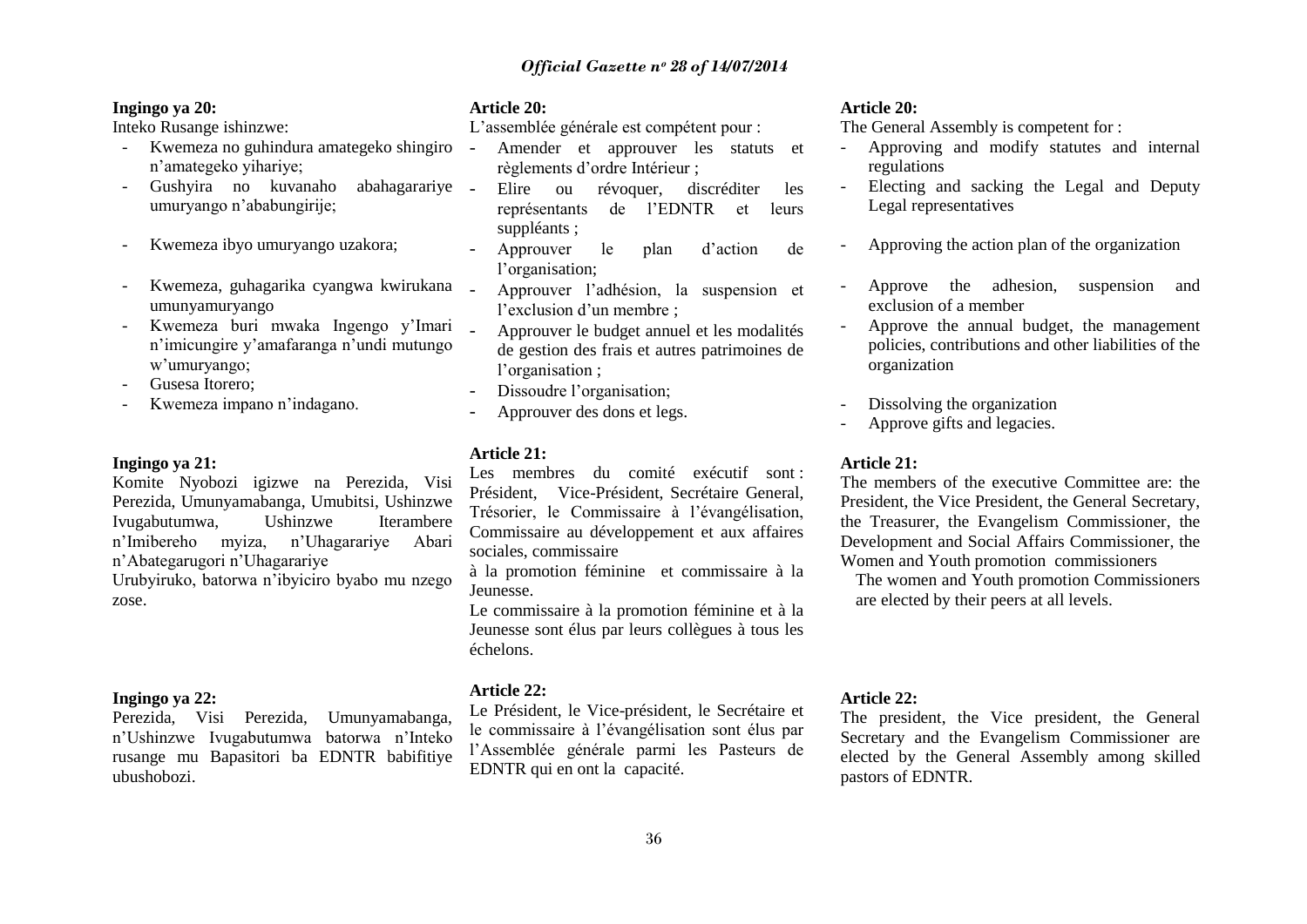Batorerwa manda y"imyaka 5 ishobora kongerwa. Imirimo yabo, uko bajyaho n""uko bavaho bivugwa mu mategeko ngenga mikorere.

#### **Ingingo ya 23:**

Perezida ni we Muvugizi w"Umuryango, Visi Perezida akaba uwungirije Umuvugizi.

**Ingingo ya 24:** Abari n'Abategarugori n"Uhagarariye urubyiruko batorwa n"abahagarariye inzego zabo. Imirimo yabo, uko bajyaho n"uko bavaho bivugwa mu mategeko ngenga mikorere y"umuryango.

#### **Ingingo ya 25:**

Inama Njyanama igizwe n"abagize Komite Nyobozi ku rwego rw"igihugu hiyongereyeho Abashumba bose b"Indembo(Regions) zigize E.D.N.T.R. Itumizwa kandi ikayoborwa n"Umuvugizi w"Umuryango. Iyo Umuvugizi atabonetse uyu murimo ukorwa n"Umuvugizi wungirije. Iyo bombi batabonetse bikorwa n"umunyamabanga. Iterana hari 2/3 by"abayigize, ibyemezo bikagira agaciro bifashwe na 2/3 by"abayijemo.

Ils sont élus pour un mandat de 5 ans renouvelable. Leurs

attributions, élection et discréditions sont prévues dans le règlement d"ordre intérieur.

#### **Article 23:**

**Le** président est le représentant Légal de l"organisation alors que le Vice-président est le représentant Légal suppléant.

#### **Article 24:**

Le commissaire à la promotion féminine et le commissaire à la Jeunesse sont élus par leurs représentants des institutions de base. Leurs attributions, leurs élections et leurs élections sont contenues dans le règlement d"ordre intérieur de l"organisation.

#### **Article 25 :**

Les membres du conseil national sont les membres du comité exécutif plus les représentants régionaux de l"Eglise de Dieu du Nouveau Testament au Rwanda «EDNTR». Le Conseil National est convoquée et préside par le Représentant Légal de l"Eglise ou du représentant légal Suppléant en cas d"empêchements du représentant légal. Quand les deux sont empêchés, cette responsabilité est assumée par le secrétaire général. Sa session est valable quand les participants atteignent les 2/3 des membres qui le constituent et ses décisions sont valables quand elles sont prises par 2/3 des membres présents.

They are elected for a period of five years renewable. Their attributions, election and replacement are defined by the internal regulations.

#### **Article 23:**

The president is also the Legal Representative of the organization, and the Vice president is the Deputy Legal Representative.

#### **Article 24:**

The Women Commissioner and Youth Commissioner are elected by their representatives at grassroots organs level. Their attributions, election and end of office modalities are defined by the internal regulations of the organization.

#### **Article 25:**

The members of National Council are the members of the Executive Committee and the regional overseers of Eglise de Dieu du Nouveau Testament. The National Council is convened and chaired by the Legal Representative of the organisation. If he is absent, the competence is given to the Deputy legal Representative. If both of them are not available, the competence is given to the General Secretary. The decisions of the National Council are valid when 2/3 of its members are present, and they are made by majority of 2/3 of participating members.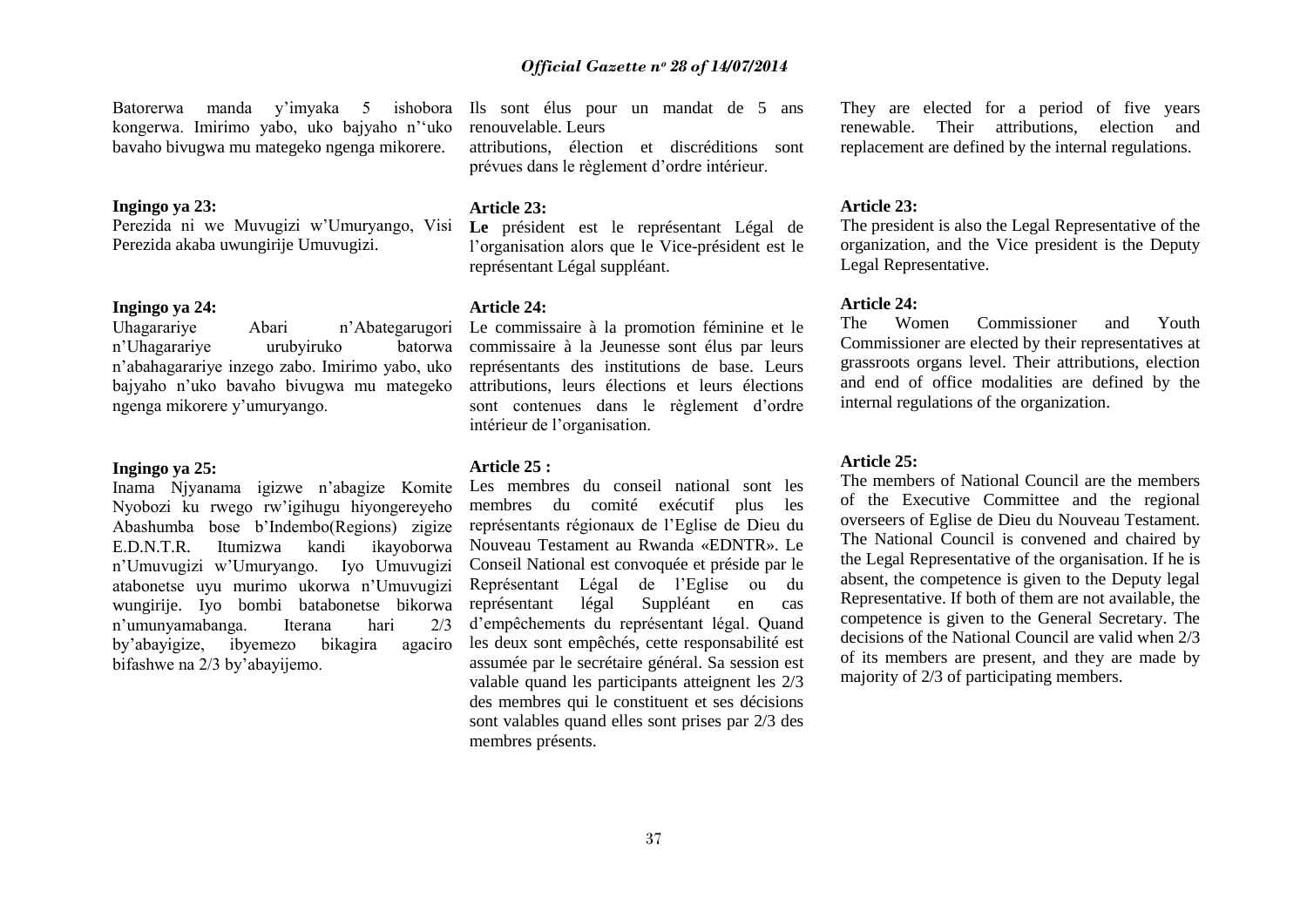#### **Ingingo ya 26:**

Inama nkemurampaka ya E.D.N.T.R igizwe na Perezida, Abavisiperezida 2 n"Abajyanama 2 batorwa n"Inteko Rusange. Bashinzwe gukemura amakimbirane yose avutse mu muryango cyangwa hagati y"inzego zawo.

Iyo ubwo buryo bunaniranye, uruhande rubyifuje rushyikiriza ikirego urukiko rw'u Rwanda rubifitiye ububasha.

Batorerwa manda y"imyaka ine (4) ishobora kwongerwa.

#### **Ingingo ya 27:**

Inama Ngenzuzi igizwe na Perezida, Visi Perezida n"Umwanditsi. Batorerwa manda y"imyaka 4 n"Inteko rusange bashobora kuba abapasitori ba EDNTR babifitiye ubushobozi cyangwa abalayiki, ishobora kwongerwa inshuro imwe muri iyo myanya. Inama ngenzuzi itanga raporo mu nteko rusange ku mikoreshereze y"umutungo w"umuryango. Ishinzwe kugira inama Komite Nyobozi k'urwego rw'Igihugu n"Abashumba b"Indembo ku miyoborere n"ikoreshwa ry"umutungo w"Itorero, iterana rimwe mu mwaka n"igihe cyose bisabwe na Komite Nyobozi.

#### **Ingingo ya 28:**

Kugira ngo umuntu abe umuyobozi muri EDNTR agomba:

- Kuba ari inyangamugayo
- Kuba ari umwizera w"intangarugero

#### **Article 26:**

Le comité de résolution des conflits de l"Eglise de Dieu du Nouveau Testament au Rwanda, «E.D.N.T.R» est constitué par le Président, deux vice-présidents et deux conseillers. Ils sont élus par l"Assemblée générale pour résoudre tout litige qui surgit au sein de l"organisation ou entre les organes de cette dernière.

A défaut de règlement par cet organe, la partie intéressée peut soumettre le litige à la juridiction rwandaise compétente.

. Ils sont élus pour un mandat de quatre ans renouvelable.

#### **Article 27:**

Le comité d"audit est constitué par le président, le vice-président et le secrétaire. Ils sont élus pour un mandat de 4 ans renouvelable par l"Assemblée générale parmi les Pasteurs ou les laïcs de l"Eglise de Dieu du Nouveau Testament, «EDNTR» qui en ont la capacité.

Le comité d"audit soumet le rapport des modalités de gestion des biens de l"Eglise à l"Assemblée générale. Le comité d"audit est le conseiller du comité exécutif et des représentants régionaux en matière d"administration et de gestion des comptes de l"EDNTR.

Le comité de gestion siège une fois par an ou à la demande du comité exécutif.

## **Article 28:**

Pour être dirigeant au sein de l"EDNTR il faut :

- Etre une personne intègre
- Etre un membre Eglise local

#### **Article 26:**

The conflict resolution Committee of EDNTR is composed by the president, two Vice Presidents and two advisors elected by the General Assembly to resolve any conflict that arises in the organization or among its organs.

In case that procedure fails, the concerned party may file a case to the competent court of Rwanda.. They are elected for a period of 4 years renewable.

#### **Article 27:**

The Auditing Committee is composed by the President, the Vice President and the Secretary. They are elected by the General Assembly for a period of 4 years renewable, among pastors and lay members who are capable. The Auditing committee proposes the management modalities of assets and liabilities of the organization, submit them to the General Assembly for approval. The auditing committee serves as counselor to the Executive Committee and regional overseers in matters of management and accounts of EDNTR.

The auditing committee meets once a year or any time upon request of Executive Committee.

#### **Article 28**

To be a leader in EDNTR, the person must:

- Be a person of integrity
- Be a member local church
- Be of a majority age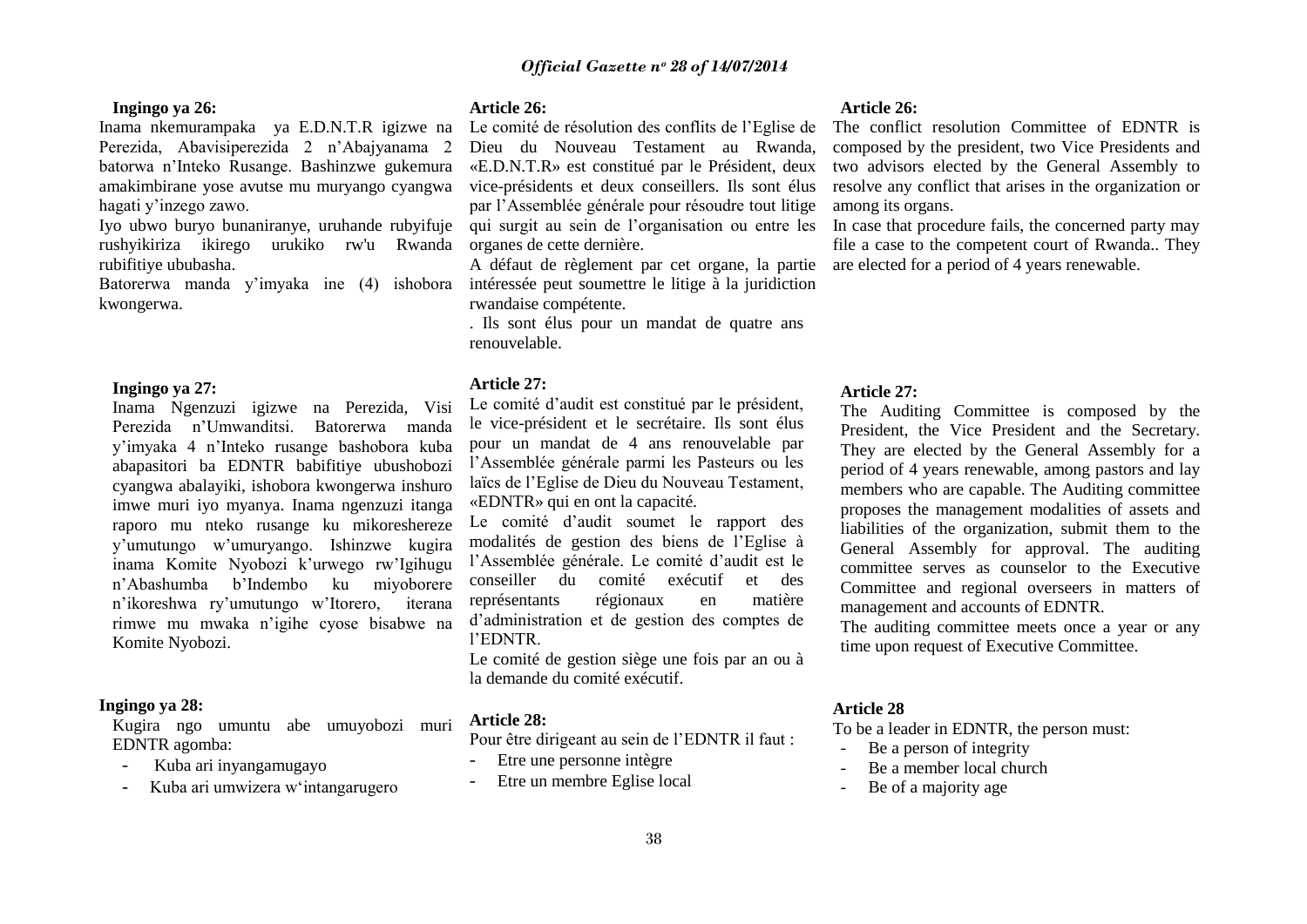- Kuba afite imyaka y"ubukure
- Kuba atarahamwe n"icyaha cya jenocide, cyangwa icy"ingengabitekerezo ya jenocide, icy"ivangura n"icyo gukurura amacakubiri,
- Kuba atarakatiwe ku buryo budasubirwaho igihano cy"iremezo cy"igifungo kingana cyangwa kirenze amezi atandatu, kitarahanagurwa n"imbabazi, itegeko cyangwa ihanagurwabusembwa.

#### **Ingingo ya 29:**

Umuntu atakaza ubuyobozi iyo agaragaweho ibi bikurikira:

-Kugira imyifatire mibi inyuranye n"ijambo ry"Imana

-Kutubahiriza inshingano yahawe -Kutaba inyangamugayo -Kutagira ubupfura -Kutumvira ubuyobozi -Guteza cyangwa gushyigikira imvururu n"amacakubiri -Kutubahiriza gahunda z"umuryango -Kumena amabanga y"akazi.

# **UMUTWE WA V : ISESWA WAJYA**

#### **Ingingo ya 30:**

E.D.N.T.R iishobora guseswa byemejwe na 2/3 by"abagize Inteko Rusange. Iyo Nteko Rusange akaba ari nayo yemeza undi muryango bihuje

- Avoir atteint l"âge de la majorité
- N"avoir pas été condamnée pour crime de génocide, d"idéologie de génocide, de discrimination et de divisionnisme
- N"avoir pas été définitivement condamne à une peine principale d"emprisonnement supérieure ou égale a six moi qui n'a pas été rayée par l"amnistie ou la réhabilitation.

#### **Article 29 :**

La position de dirigeant se perd dans les cas suivants:

-Mauvais comportements et caractères contrairement d"éthiques chrétiennes (paroles de Dieu) -Irresponsabilités -Manque d'intégrité -Malhonnêteté -Désobéissances à la direction -Causer ou supporter des grèves, manque d'unité ou divisionnisme -Non-respect aux programmes de l"organisation. -Dévoiler les secrets de l"organisation.

### **RY"UMURYANGO N"AHO UMUTUNGO L"ORGANISATION ET DE CHAPITRE V: DE LA DISSOLUTION DE L"AFFECTATION DU PATRIMOINE**

#### **Article 30:**

L"organisation Eglise de Dieu du Nouveau Testament «EDNTR» peut être dissoute sur décision prononcée par 2/3 des membres qui

- Have not been sentenced of the crime of genocide ideology, discrimination and sectarianism
- Have not been definitively sentences to a main penalty of imprisonment of not less than six month which is not crossed by amnesty or rehabilitation.

#### **Article 29 :**

The position of leadership is lost in following cases:

-Bad behaviors & character against the Christian ethics (word of God)

-Irresponsibility -Lack of integrity -Dishonesty

-Disobedience to the leadership -Causing or supporting discord, disunity or division -Failure to fulfill organization's programs -Breaking organization's secrets.

#### **CHAPTER V : DISSOLVEMENT OF THE ORGANIZATION AND ALLOCATION OF ASSETS AND LIABILITIES**

#### **Article 30:**

The organisation Eglise de Dieu du Nouveau Testament can be dissolved when it is decided by 2/3 of the General Assembly members. The General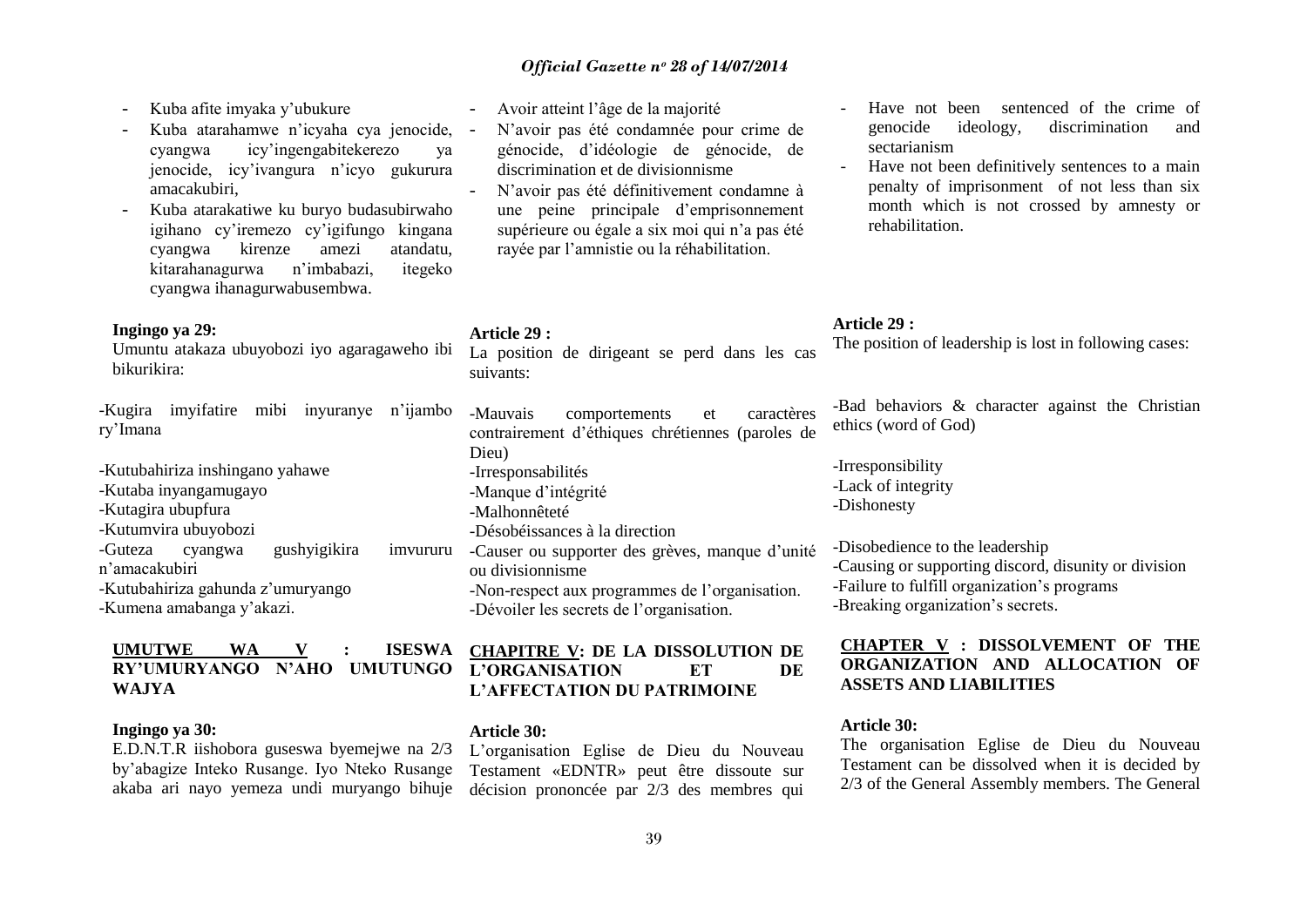kwishyura imyenda yose ryaba rifite.

#### **UMUTWE WA VI: INGINGO ZISOZA :**

#### **Ingingo ya 31:**

Aya mategeko niyo agize status nshya za E.D.N.T.R asimbuye kandi avanyeho statut yo kuwa 22 Kanama 2011, yari asanzwe agenga umuryango EDNTR.

#### **Ingingo ya 32:**

Ibitagaragara muri aya mategeko shingiro, biboneka mu mategeko ngengamikorere y"umuryango EDNTR. Aya mategeko ashyirwa mu bikorwa amaze gushyirwaho umukono n"abagize Inteko Rusange ya EDNTR bari ku mugereka w"aya mategeko.

Bikorewe i Kigali, kuwa 17 Gashyantare 2013

**Umuvugizi w"Itorero Bishop Ephraim Thomas NYILINKINDI (sé)**

**Umuvugizi Wungirije Rev. Gervais BIZIRAMWABO (sé)**

intego wahabwa umutungo waryo nyuma yo constituent l"Assemblée générale. Cette dernière décide aussi une autre organisation ayant des activités/ objectifs similaires à qui seront données des biens de l"organisation après apurement du passif.

#### **CHAPITRE VI: DES DISPOSITIONS FINALES**

#### **Article 31:**

Les présents statuts constituent les nouveaux statuts de l"Eglise de Dieu du Nouveau Testament au Rwanda, «EDNTR» et ainsi remplace les statuts du 22 Aout 2011 qui régissaient l"organisation.

#### **Article 32:**

Ce qui n"est pas dit dans les présents statuts est contenu dans le règlement d"ordre intérieur. Ces statuts entrent en vigueur le jour de sa signature par les membres de l"Assemblée générale dont la liste est en annexe des présents statuts.

Fait à Kigali, le 17 Février 2013

**Représentant Légal Bishop Ephraim Thomas NYILINKINDI (sé)**

> **Représentant Légal Suppléant Rev. Gervais BIZIRAMWABO (sé)**

Assembly also decides which organisation having the similar objectives and activities can acquire the assets and liabilities of the organisation after payment of all depts.

#### **CHAPTER VI: CLOSING ASSERTIONS**

#### **Article 31:**

The current statutes are the new statutes of the Eglise de Dieu du Nouveau Testament au Rwanda "EDNTR" and replace those of 22 August 2011.

#### **Article 32:**

Every matter not mentioned in these statutes is defined in the internal regulations. The statutes are applicable since the day on which they are signed by the members of the General Assembly whose list is attached to the current document.

Done at Kigali, on 17th February 2013

**The Legal Representative Bishop Ephraim Thomas NYILINKINDI (sé)**

> **Deputy Legal Representative Rev BIZIRAMWABO Gervais (sé)**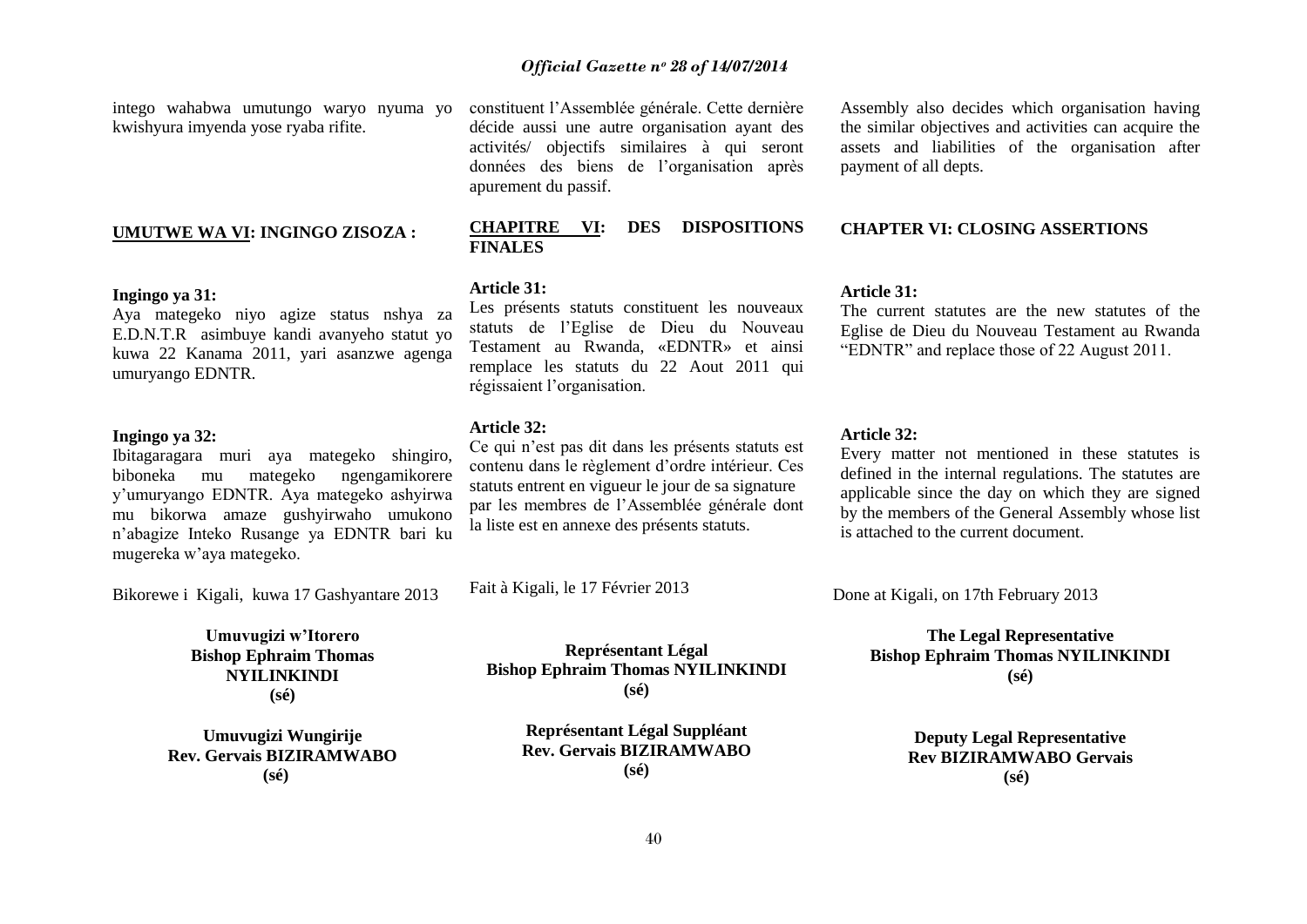## **INAMA Y"INTEKO RUSANGE Y"ITORERO RY"IMANA RY"ISEZERANO RISHYA MU RWANDA YO KWA 17/02/2013**

Inama y"inteko Rusange y"Itorero ry"Imana ry"Isezerano Rishya mu Rwanda yateranye kuri icyi cyumweru tariki ya 17.02.2013 i Gatenga ku cyicaro cy"Itorero iyobowe n"Umuvugizi wayo Bishop Ephraim NYILINKINDI. Inama yatangiye 10h30min hari abayobozi ku rwego rwa za paruwasi, ururembo no ku rwego rw"igihugu by"Itorero ry"Imana ry"Isezerano Rishya mu Rwanda nkuko biteganywa n"amategeko arigenga. Hari hateraniye abayobozi 30.

## **Ingingo ziteganyijwe ku murongo w"ibyigwa :**

- 1. Guhuza itegeko rya EDNTR n"itegeko rigenga amadini mu Rwanda N°06/2012 ryo kuwa 17/02/2012
- 2. Kuzuza Komite Nyobozi na Komite Nkemurampaka
- 3. Ibintu n"ibindi.

Inama yatangijwe kandi inayoborwa n" Umuvugizi w"Itorero ry"Imana ry"Isezerano Rishya mu Rwanda Bishop Ephraim NYILINKINDI. Yatangiye ashimira abayitabiriye. Yakomeje asenga asabira umugisha abitabiriye inama kandi asaba Imana ko yayituyoboramo.

Amaze gusenga Imana Umuvugizi w"Itorero EDNTR yasomye Ijambo ry"Imana riboneka muri Luka 12 :35-48.

## **Ingingo ya 1 :**

Nkuko umuvugizi w"Itorero EDNTR yasobanuye yavuze ko ari ibisanzwe ko Inteko Rusange iterana rimwe mu mwaka, gusa bibaye byiza ko Inteko iterana harebwa uko itegeko rya EDNTR n"itegeko rigenga amadini mu Rwanda byahuzwa.

Kuri iyi ngingo abari mu nama baganiriye ku mategeko agenga umuryango EDNTR mu rwego rwo kuyahuza n"itegeko rigenga amadini mu Rwanda imaze kuyunguranaho ibitekerezo, Inteko yemeje kandi ihuza amategeko shingiro n"itegeko N°06/2012 ryo kuwa 17/02/2012 hongewemo ibyo iryo tegeko risaba

Urugero : - komite nkemurampaka

- Ibisabwa mu kuba umuvugizi n"umuvugizi wungirije

## **Ingingo ya 2 :**

Kuri iyi ngingoinama yasanze hari inzego zituzuye kuberako abari bagize izo nzego batakiri abizera b"Itorero

**Urugero :** Kayitare Vedaste wari ushinzwe ivugabutumwa yagiye muri ADEPR

Rugema Francois wari umubitsi yagiye muri Catholic Church

Kuri iyi ngingo inama yasanze Kayitare Vedaste yikuye mu Itorero EDNTR ajya muri ADEPR abonamo n"imirimo bityo rero inteko yemeje ko Kayitare Vedaste yisezereye mu Itorero rya EDNTR bityo inshingano ze yari afite muri EDNTR zikaba zigomba guhabwa undi, Rugema Francois inama yasabye ko yazandikirwa kugirango yisobanure, hanyuma abone gufatirwa ibyemezo.

## **Kuri candidature y"ushinzwe ivugabutumwa hari:**

- Past Paul KAYUMBA amajwi 10
- Past Anastase MPAKANYE amajwi 1
- Past Rucyaha MUNYAMAHORO amajwi 19

Abatoye bose hamwe bari 30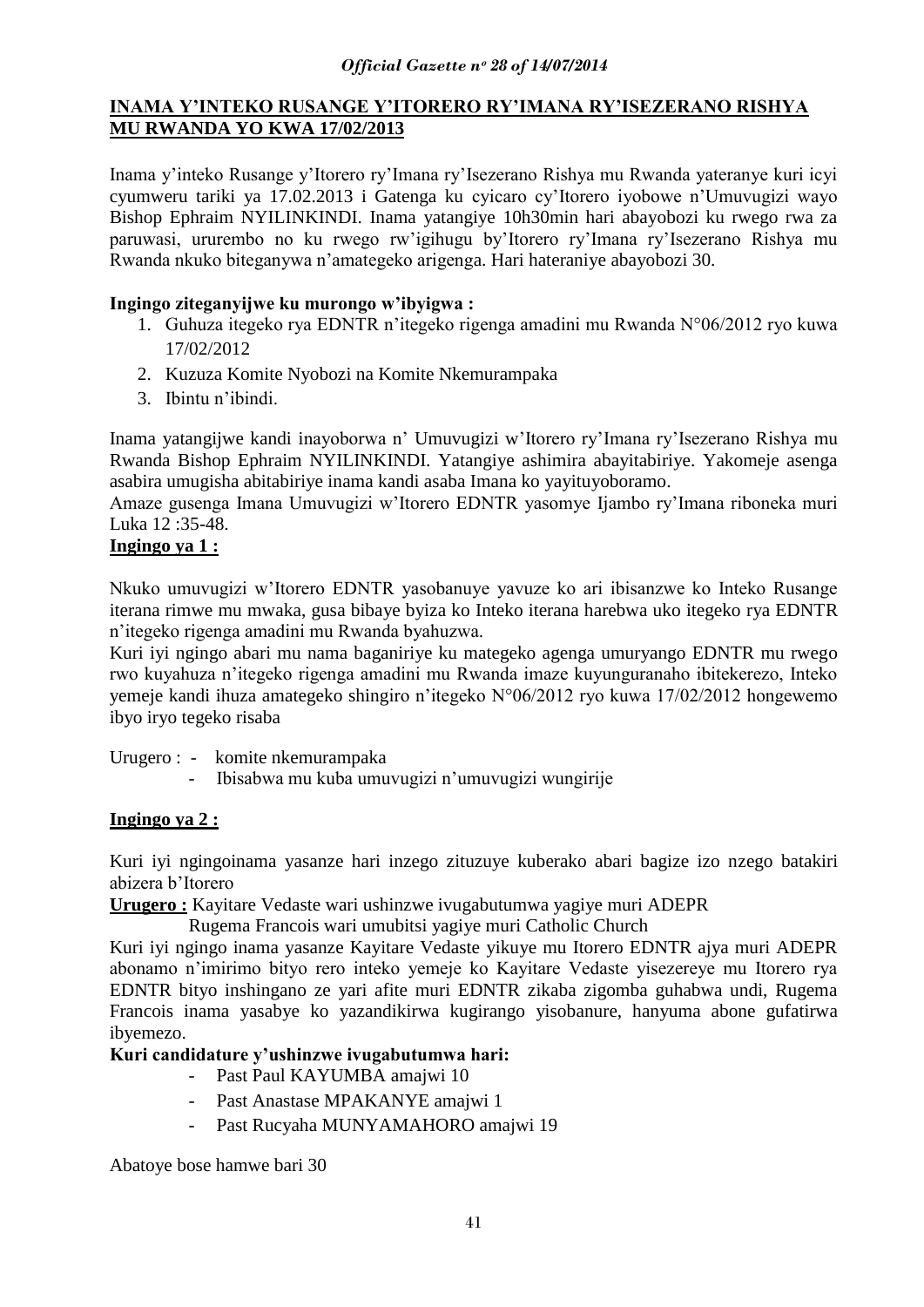Uwatorewe umwanya w"ushinzwe Ivugabutumwa muri EDNTR ni Past Rucyaha MUNYAMAHORO

Inama yanatoye kandi Komite ngenzuzi

## **Kuri candidature hari:**

- Past Theogene NSABIMANA amajwi 6
- Past Paul KAYUMBA amajwi 6
- Past Emmanuel MUNYARUGARAMA amajwi 13
- Past Felix HARINDINTWARI amajwi 5
- Abatowe : Umugenzuzi mukuru Past Emmanuel MUNYARUGARAMA Uwungirije Past Paul KAYUMBA Umwanditsi Past Theogene NSABIMANA

## **Ingingo ya 3 : Ibintu n"ibindi**

Hari abantu bavuye mu Itorero rya Gitarama bagenda kandi banatwaye imitungo y"Itorero abo ni :

Past MARIYABWANA Wellars MUKAKALISA Leonille NSENGIYUMVA Giscard MAFIKILI J.Claude TURINABO Innocent MUKASHAWIGA Madaleine SIMPARINGABO Emmanuel KABARIRA Celestin

Hifujwe ko mu mategeko shingiro yerekana ko abavuye mu Itorero bakurikiranwaho ibyo batwaye na Komite Nkemurampaka nayo yasabwe ko yakwandika yerekana ko itagishoboye gukurikirana abo bantu kuko batakiri mu Itorero bityo bagakurikiranwa n"inzego z"ubuyobozi bwa Leta cyane ko batakiri abayoboke b"itorero.

Inama yanavuze kandi kuri raporo zidatangwa neza ziva muri za Paruwasi na Regiyo ibyo bigatuma umurimo w"Imana udindira mu Itorero ryose ndetse no ku rwego rw"igihugu.

## **Kuri icyo kibazo hafashwe umwanzuro ko:**

- Inzego zose zitanga raporo zigomba kubyubahiriza nkuko amategeko ngenga mikorere y"Itorero abiteganya kandi urwego rutabikoze rukabihanirwa nkuko amategeko abiteganya
- Hagomba gufungurwa compte ku rwego rw"icyicaro gikuru izajya inyuzwaho amafaranga agenerwa itorero ku rwego rw"igihugu kugira ngo byorohereze aba pasiteri ingendo kandi no kuyakorera raporo byorohe
- Umwaka urangiye hazajya harebwa umusaruro wavuyemo.

Inama yarangije imirimo yayo 15h50min, Umuvugizi Bishop NYILINKINDI Ephraim ashimira abitabiriye inama, anabizeza ko gahunda yo guhuza n"itegeko rigenga amadini igiye kwihuta. Inama yarangijwe n"isengesho.

**Perezida w"Inama Umwanditsi** Bishop NYILINKINDI Th. Ephraim NTAWUZIYAREMYE Papias **(sé) (sé)**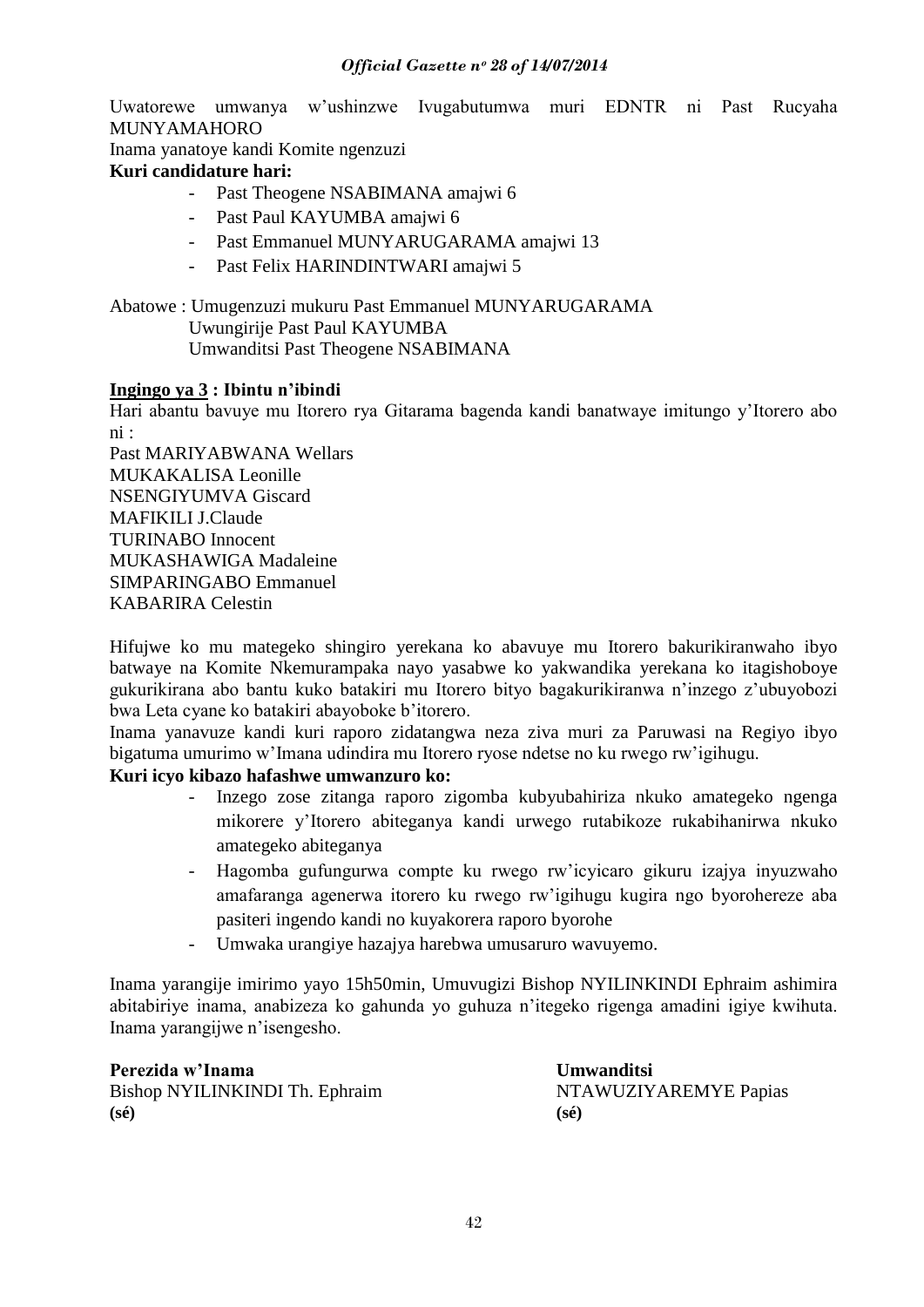## **EGLISE DE DIEU DU NOUVEAU TESTAMENT AU RWANDA URUTONDE RW'ABITABIRIYE INAMA RUSANGE YO KUWA 17/02/2013**

| N <sub>o</sub>  | <b>AMAZINA</b>              | <b>ICYO UKORA MU ITORERO</b> | <b>AKARERE</b>    | <b>INTARA</b>        | $N^{\circ}$ ID   | <b>UMUKONO</b>    |
|-----------------|-----------------------------|------------------------------|-------------------|----------------------|------------------|-------------------|
| $\mathbf{1}$    | NTAWUZIYAREMYE Papias       | Umwanditsi mukuru            | <b>RUSIZI</b>     | <b>OUEST</b>         | 1197380036001079 | $(s\acute{e})$    |
| $\overline{2}$  | <b>NSABIMANA</b> Theogene   | Pasteur regional             | <b>RUBAVU</b>     | <b>OUEST</b>         | 119748004723058  | $(s\acute{e})$    |
| 3               | MURATANGABO Sebatien        | Pasteur                      | <b>GASABO</b>     | <b>KIGALI</b>        | 119528000181165  | $(s\acute{e})$    |
| $\overline{4}$  | <b>KAYITANA</b> Innocent    | Pasteur                      | <b>RUSIZI</b>     | <b>OUEST</b>         | 1195980024578056 | (s <sub>é</sub> ) |
| 5               | <b>MUKANTWARI Therese</b>   | Pasteur                      | <b>RUSIZI</b>     | <b>OUEST</b>         | 1194970009605046 | $(s\acute{e})$    |
| 6               | <b>SEBAGENZI Wellars</b>    | Pasteur                      | <b>NGOMA</b>      | <b>EST</b>           | 1195180046723097 | $(s\acute{e})$    |
| $\overline{7}$  | <b>SIBOMANA Damascene</b>   | Pasteur                      | <b>KIREHE</b>     | <b>EST</b>           | 1107280073225080 | $(s\acute{e})$    |
| 8               | <b>HARINDINTWALI Felix</b>  | Pasteur                      | <b>NYAMASHEKE</b> | <b>OUEST</b>         | 1196580026240025 | $(s\acute{e})$    |
| 9               | AMRI Jean de Dieu           | Evangelist                   | <b>MUHANGA</b>    | <b>SUD</b>           | 1197580017497047 | $(s\acute{e})$    |
| 10              | SABAGIRIRWA J.Pierre        | Pasteur                      | <b>NGORORERO</b>  | <b>OUEST</b>         | 119678003828606  | $(s\acute{e})$    |
| 11              | <b>TWAGIRIMANA Charles</b>  | Pasteur regional             | <b>MUHANGA</b>    | <b>SUD</b>           | 1197280017088005 | $(s\acute{e})$    |
| 12              | <b>KAYUMBA Paul</b>         | Pasteur                      | <b>KICUKIRO</b>   | <b>KIGALI</b>        | 119568002513046  | (s <sub>é</sub> ) |
| 13              | <b>MWITENDE Jean</b>        | Pasteur regional             | <b>RUSIZI</b>     | <b>OUEST</b>         | 1195780018530087 | (sé)              |
| 14              | <b>MBANZIRIZA Gaspard</b>   | Pasteur                      | <b>NYAMASHEKE</b> | <b>OUEST</b>         | 1195980026953081 | $(s\acute{e})$    |
| 15              | <b>MPAKANIYE</b> Anastase   | Pasteur                      | <b>NYABIHU</b>    | <b>NORD</b>          | 1197180032413040 | $(s\acute{e})$    |
| 16              | RUCYAHA MUNYAMAHORO         | Pasteur regional             | <b>HUYE</b>       | <b>SUD</b>           | 1197380028931033 | $(s\acute{e})$    |
| 17              | MUNYARUGARAMA Em            | Pasteur                      | <b>KAMONYI</b>    | <b>SUD</b>           | 1196980008415052 | $(s\acute{e})$    |
| 18              | <b>NSEKUYE Wellars</b>      | Pasteur                      | <b>KAMONYI</b>    | <b>SUD</b>           | 1195680003822004 | $(s\acute{e})$    |
| 19              | <b>TUYISENGE Gregoire</b>   | Mwarimu                      | <b>KAMONYI</b>    | <b>SUD</b>           | 1196680006659065 | $(s\acute{e})$    |
| $\overline{20}$ | <b>GASENGAYIRE Reolade</b>  | Pasteur                      | <b>MUHANGA</b>    | <b>SUD</b>           | 1195980007577057 | $(s\acute{e})$    |
| 21              | NYIRIMANZI Philemon Olivier | Charge de developpement      | <b>HUYE</b>       | $\operatorname{SUB}$ | 1197880034746084 | $(s\acute{e})$    |
| 22              | <b>MUCANUMA Vianney</b>     | Mwarimu                      | <b>MUHANGA</b>    | <b>SUD</b>           | 1198180026888019 | (s <sub>é</sub> ) |
| 23              | <b>RWAMATEFU</b>            | Mwarimu                      | <b>KAMONYI</b>    | <b>SUD</b>           | 119558000325025  | $(s\acute{e})$    |
| 24              | <b>NAMBAJIMANA Thadde</b>   | Umubitsi                     | <b>KAMONYI</b>    | <b>SUD</b>           | 1195680052568076 | $(s\acute{e})$    |
| 25              | MUKAMURENZI Teddy           | Umuyobozi w'abagore          | <b>KICUKIRO</b>   | <b>KIGALI</b>        | 1194870001341068 | $(s\acute{e})$    |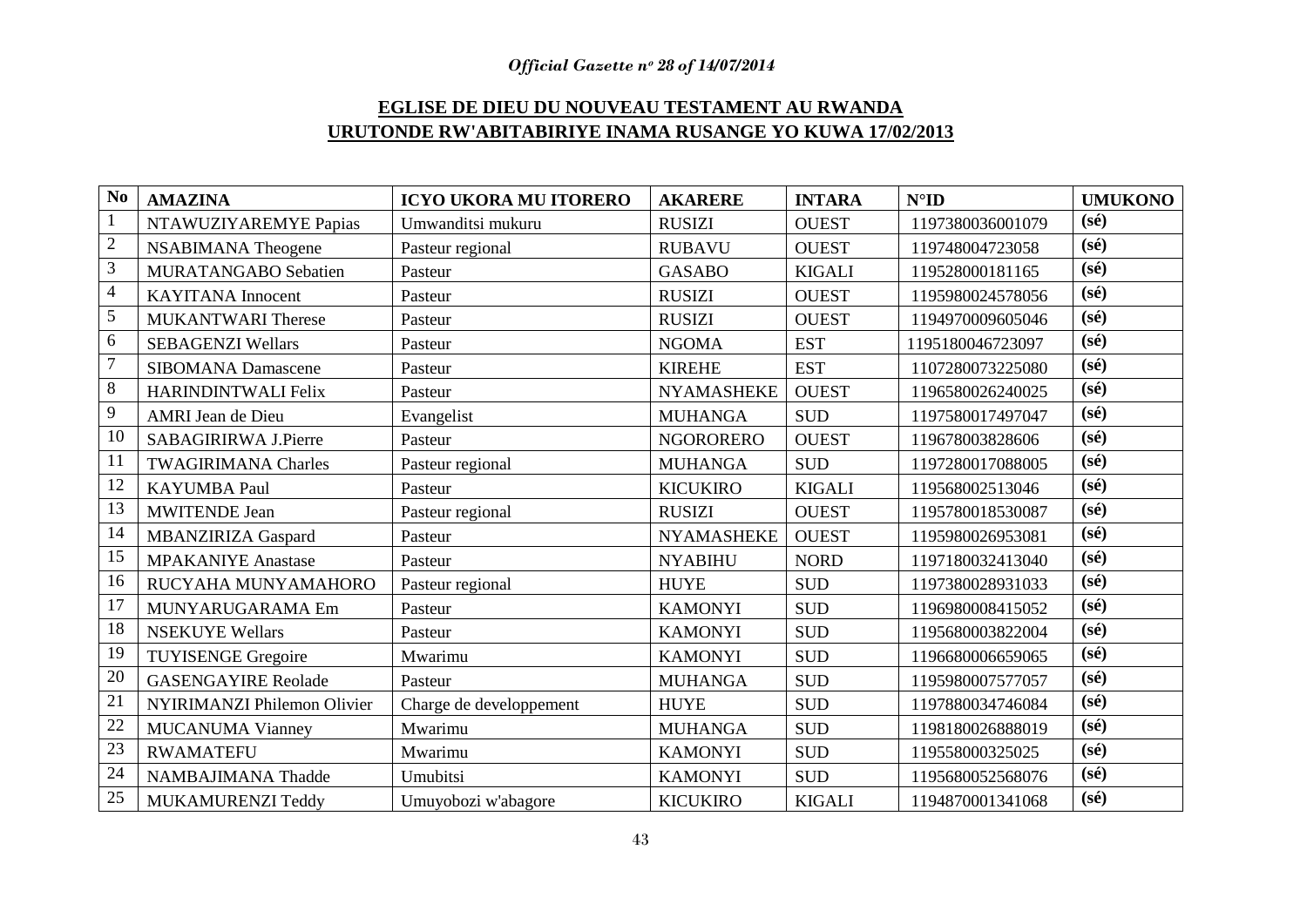| 26 | <b>UWAMUNGU Cyprien</b>    | Umwanditsi                   | <b>KAMONYI</b>  | <b>SUD</b> | 1196480007993062 | $(s\acute{e})$ |
|----|----------------------------|------------------------------|-----------------|------------|------------------|----------------|
|    | HARERIMANA Andre           | Mwarimu                      | <b>KAMONYI</b>  | <b>SUD</b> | 1195580004178038 | $(s\acute{e})$ |
| 28 | Rev BIZIRAMWABO Gervais    | Representant legal suppreant | <b>HUYE</b>     | <b>SUD</b> | 1197380025751061 | $(s\acute{e})$ |
| 29 | Bishop NYILINKINDI Ephraim |                              |                 |            |                  | $(s\acute{e})$ |
|    | Th.                        | Representant legal           | <b>KICUKIRO</b> | KIGALI     | 119448000881175  |                |
| 30 | MUKARUSAGARA Consolee      | Mwarimu                      | <b>KICUKIRO</b> | KIGALI     | 119757009326050  | $(s\acute{e})$ |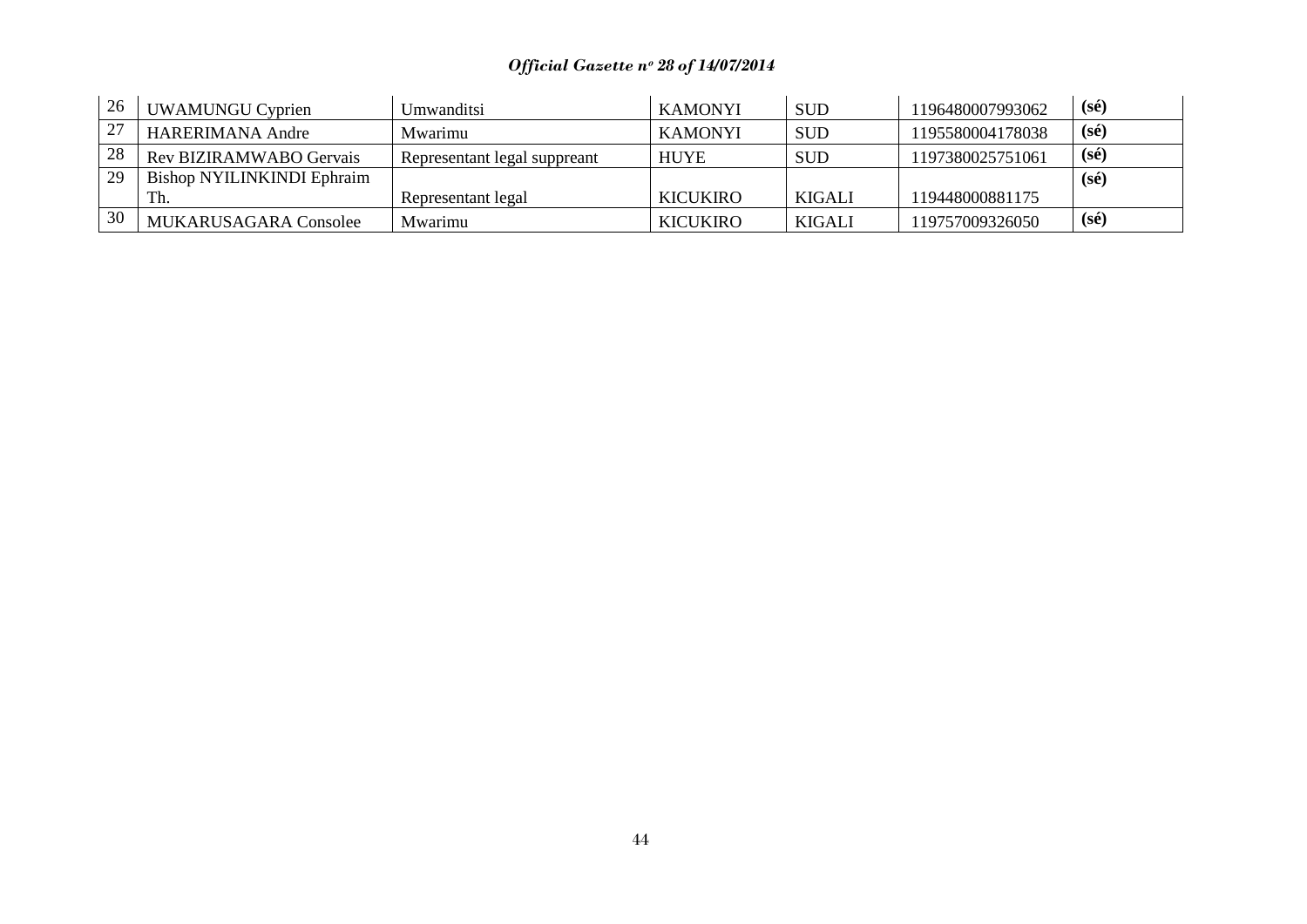## **DÉCLARATION DU REPRÉSENTANT LÉGAL ET REPRÉSENTANT LÉGAL SUPPLÉANT**

Nous, Bishop Ephraïm Thomas NYILINKINDI de nationalité rwandaise résidant dans le Secteur de Gatenga, District de Kicukiro dans la ville de Kigali, Révérend Pasteur Gervais BIZIRAMWABO de nationalité rwandaise résidant dans le secteur Ngoma, District de Huye, dans le province du Sud, déclarons avoir été élu par l"Assemble Générale de l"Eglise de Dieu du Nouveau Testament au Rwanda comme respectivement représentant légal et représentant légal suppléant de la dite organisation

**(sé) (sé)**

**Bishop Ephraïm Thomas NYILINKINDI Gervais BIZIRAMWABO** Représentant Légal Représentant Légal Suppléant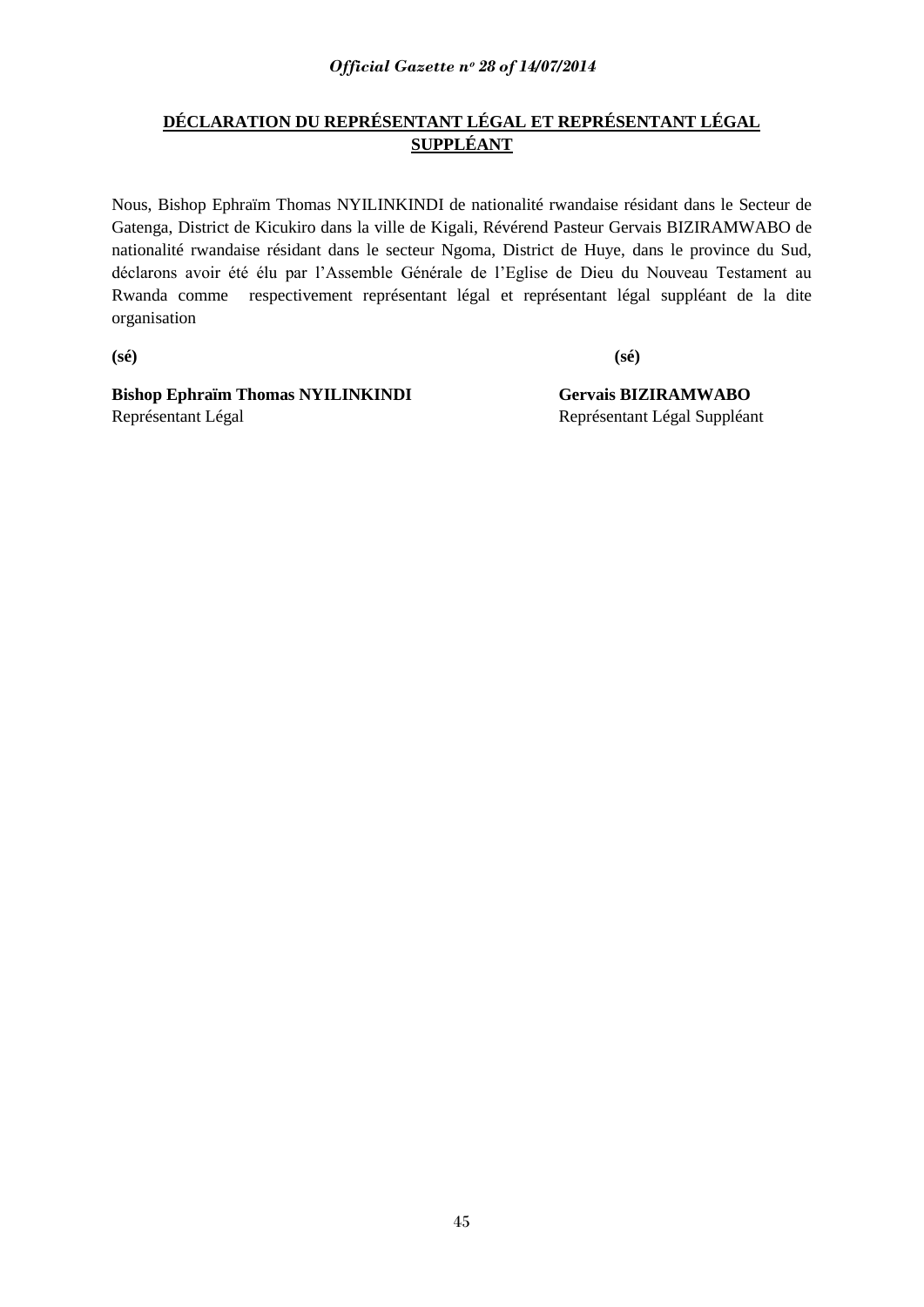**UGAMA/U**MURYANGO WO **G**USHYIGIKIRA **AMA**KOPERATIVE



**B.P. 28 MUHANGA TEL : 0252 562096 – 0252 562097 E-mail : [ugamacsc@rwanda1.com](mailto:ugamacsc@~rwanda1.com) Website : [www.ugamacsc.org.rw](http://www.ugamacsc.org.rw/)**

## **AMATEGEKO AGENGA UMURYANGO UGAMA AHUJWE N"ITEGEKO N°04/2012 RYO KUWA 17/02/2012 RIGENGA IMITUNGANYIRIZE N"IMIKORERE Y"IMIRYANGO NYARWANDA ITARI IYA LETA**

Mutarama 2013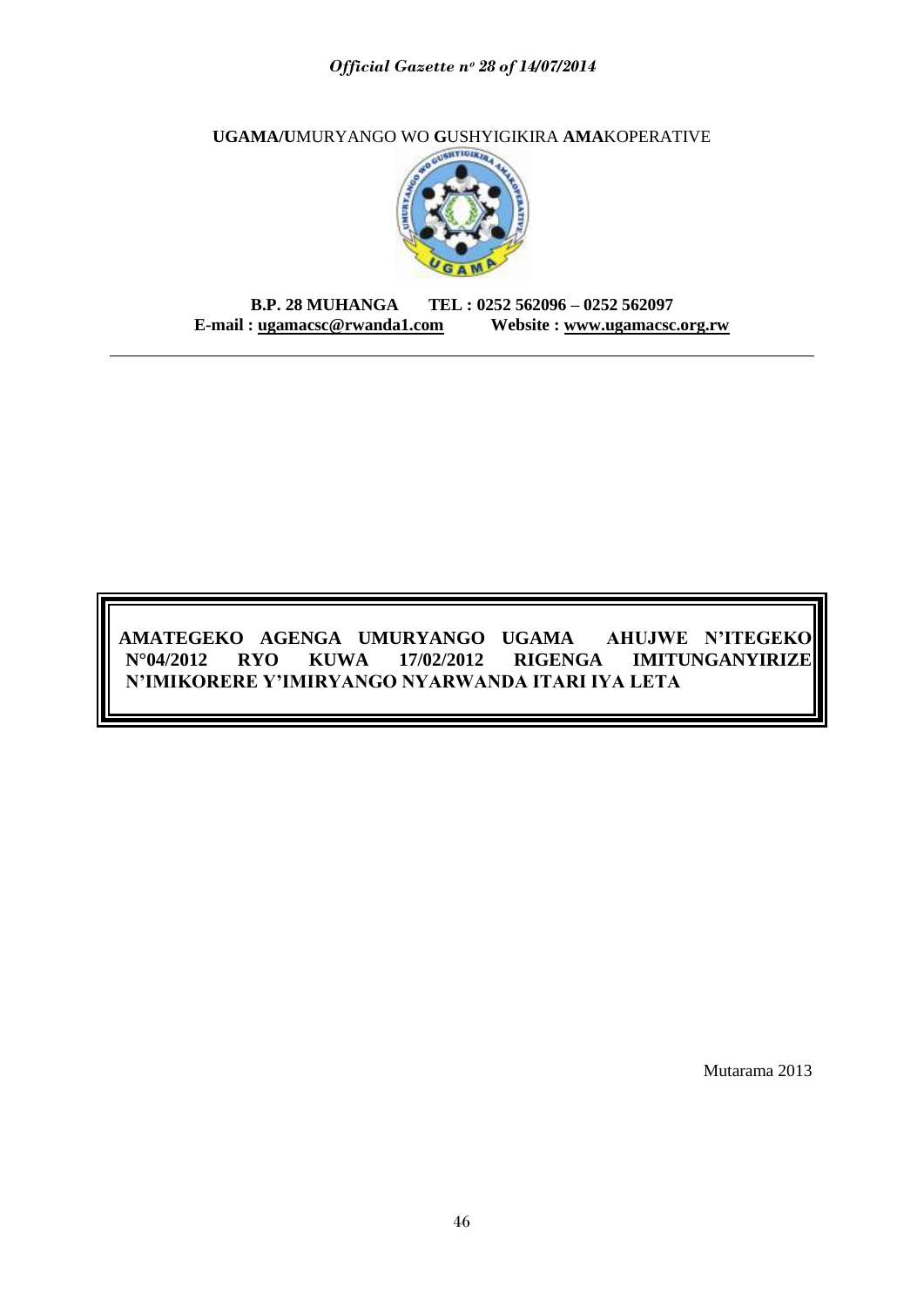|                           | <b>UMURYANGO</b><br><b>WO</b><br>AMAKOPERATIVE,<br><b>MAGAMBO</b><br>MU<br><b>AHINNYE</b> «UGAMA»                                                                                                                                            | GUSHYIGIKIRA ORGANIZATION<br><b>FOR SUPPORT</b><br><b>TO</b><br><b>COOPERATIVES,</b><br>"UGAMA"<br>IN<br><b>ACRONYM</b>                                                                                                                             | ORGANISATION<br><b>D'APPUI</b><br><b>AUX</b><br><b>COOPERATIVES, EN SIGLE « UGAMA »</b>                                                                                                                                                                 |  |  |
|---------------------------|----------------------------------------------------------------------------------------------------------------------------------------------------------------------------------------------------------------------------------------------|-----------------------------------------------------------------------------------------------------------------------------------------------------------------------------------------------------------------------------------------------------|---------------------------------------------------------------------------------------------------------------------------------------------------------------------------------------------------------------------------------------------------------|--|--|
| <b>AMATEGEKO SHINGIRO</b> |                                                                                                                                                                                                                                              | <b>STATUTES</b>                                                                                                                                                                                                                                     | <b>STATUTS</b>                                                                                                                                                                                                                                          |  |  |
|                           | Rusange<br>Idasanzwe<br>y'Umuryango<br>Inama<br>"UGAMA" yateranye ku itariki ya 19 Mutarama<br>2013 i Muhanga;                                                                                                                               | The Extraordinary General Assembly of the L'Assemblée<br>organization"UGAMA"held on January 19 <sup>th</sup> l'Association l'UGAMA tenue en date du 19<br>2013 in Muhanga;                                                                          | Générale<br>Extraordinaire<br>de<br>janvier 2013 à Muhanga;                                                                                                                                                                                             |  |  |
|                           | Ishingiye ku iteka rya Minisitiri n° 477/05 ryo<br>kuwa 22 Ugushyingo 1990 riha "UGAMA"<br>Ubuzima Gatozi bwatanzwe ku itariki ya 1 Mata<br>1990 hakurikijwe itegeko-teka ryo kuwa 25 Mata<br>1962, ryerekeye Imiryango Idaharanira inyungu; | In accordance with the Ministerial order n°<br>477/05 of November $22nd$ , 1990 granting the<br>legal status to the UGAMA obtained on April $1st$ ,<br>1990 in accordance with the edict of April $25th$ ,<br>1962 on the non-profit organizations; | Considérant l'Arrêté Ministériel n° 477/05 du 22<br>Novembre 1990 octroyant à l'UGAMA la<br>personnalité civile obtenue en date du 1 <sup>er</sup> Avril<br>1990 conformément à l'édit du 25 Avril 1962<br>relative aux Associations Sans But Lucratif; |  |  |
|                           | Imaze kubona n'itegeko nº 04/2012 ryo kuwa 17<br>2012 rigena imitunganyirize<br>Gashyantare<br>n'imikorere by'Imiryango Nyarwanda Itari iya<br>Leta;                                                                                         | Considering Law nº 04/2012 of February $17th$ ,<br>2012 governing the organization and functioning<br>of National Non-Governmental Organizations;                                                                                                   | Vu la loi nº 04/2012 du 17 Février 2012 portant<br>organisation et fonctionnement des Organisations<br>Non Gouvernementales Nationales;                                                                                                                 |  |  |
|                           | Ifashe icyemezo cyo kuvugurura amategeko<br>shingiro ya"UGAMA" yemejwe kuwa 16<br>Werurwe 2002 agatangazwa mu igazeti ya Leta n°<br>14 yo kuwa 15 Nyakanga 2003 nk'uko<br>yavuguruwe kugeza ubu.                                             | Decides to amend the statutes of "UGAMA"<br>adopted on March 16 <sup>th</sup> 2002 and published in the<br>Official Gazette n <sup>o</sup> 14 of July $15th$ 2003 as<br>amended up.                                                                 | Décide de modifier les statuts d'"UGAMA"<br>adoptés le 16 mars 2002 et publiés au Journal<br>Officiel n°14 du 15 juillet 2003 tel que amendé<br>jusqu'à ce jour.                                                                                        |  |  |
|                           | <b>INTERURO YA MBERE</b><br>Izina, Inshingano, Igihe uzamara, Imbibi, Intebe<br>n'aho ubarizwa                                                                                                                                               | <b>CHAPTER ONE</b><br>Name, objectives, duration, area, head office and<br>full address                                                                                                                                                             | <b>CHAPITRE PREMIER</b><br>Dénomination, objet, durée, limites, siège social et<br>adresse complète                                                                                                                                                     |  |  |
|                           | Ingingo ya 1:                                                                                                                                                                                                                                | <b>Article 1:</b>                                                                                                                                                                                                                                   | <b>Article 1:</b>                                                                                                                                                                                                                                       |  |  |
|                           |                                                                                                                                                                                                                                              |                                                                                                                                                                                                                                                     | Nk'uko biteganyijwe n'itegeko nº 04/2012 ryo In accordance with Law nº 04/2012 of February Conformément à loi nº 04/2012 du 17 février 2012                                                                                                             |  |  |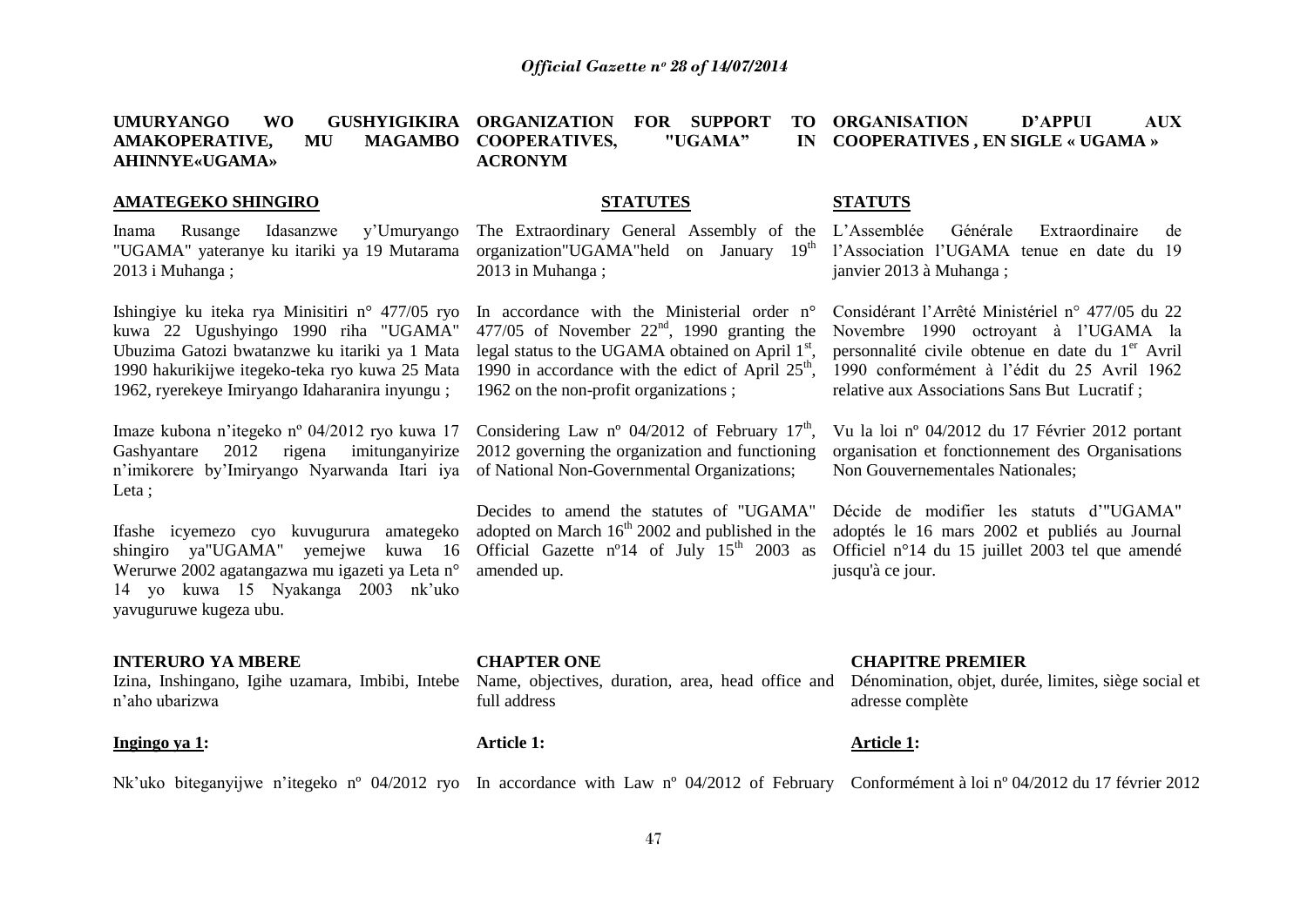kuwa 17 Gashyantare 2012 rigena imitunganyirize n"imikorere by"Imiryango Nyarwanda Itari iya Leta, havuguruwe amategeko shingiro agenga umuryango wo gushyigikira amakoperative witwa mu magambo ahinnye « UGAMA ».

#### **Ingingo ya 2 :**

Uyu muryango wiyemeje gushyigikira amakoperative kugira ngo agire uruhare n"ijambo bidasubizwa inyuma, mu bukungu no mu mibereho y"abaturage.

Uyu muryango ugamije kandi gutera inkunga zinyuranye iyo miryango cyane cyane mu gushaka no kwiga imishinga ibyara inyungu, kuboneza imikorere yayo kugira ngo irusheho gutera imbere no guteza abanyamuryango bayo imbere.

Kugira ngo iyo nshingano igerweho, uyu muryango wihaye intego 3 arizo :

1. gushyigikiraamakoperative, kugira ngo arusheho kongera ubukungu bwayo no kuzamura imibereho y"abaturage ;

2. Gufasha amakoperative kugira ngo abanyamuryango barusheho kuyitabira no kugira uruhare rugaragara mu micungire no mu miyoborere yayo ;

 $17<sup>th</sup>$ . 2012 governing the organization and functioning of National Non-Governmental Organizations, it is revised the statutes of the Organization for support to Cooperatives, named "UGAMA" in acronym.

### **Article 2 :**

This organization has set the goal of supporting cooperatives to have a say in the socio-economic development of the country.

This organization is also committed to help them to identify and study projects economically viable as well as clean up their management for their progress and development of their members.

To achieve this goal, this organization has set three objectives, namely:

- 1. Supporting cooperatives so that they become economically stronger and more involved in improving the living conditions of the population;
- 2. Helping cooperatives so that members are more involved in their management;

portant organisation et fonctionnement des Organisations Non Gouvernementales Nationales, il est révisé les statuts de l"Organisation d"Appui aux Coopératives dénommée « UGAMA » régie par les présents statuts.

#### **Article 2 :**

Cette organisation s'est fixé comme finalité, l"appui aux coopératives afin qu"elles aient un mot à dire dans la vie socio-économique du pays.

Cette organisation s"engage en outre à les aider à identifier et à étudier des projets économiquement rentables ainsi qu"à assainir leur gestion en vue de leur progrès et de l"épanouissement de leurs membres.

Pour atteindre cette finalité, la présente organisation s"est donné trois objectifs, à savoir :

- 1. Appuyer les coopératives afin qu"elles soient économiquement plus fortes et participent davantage à l"amélioration des conditions de vie de la population ;
- 2. Aider les coopératives afin que les membres participent davantage à leur gestion ;
- 3. Gushyigikira inzego z"ubufatanye *3.* Supporting unions of cooperatives and/ or 3. Appuyer les unions des coopératives et/ou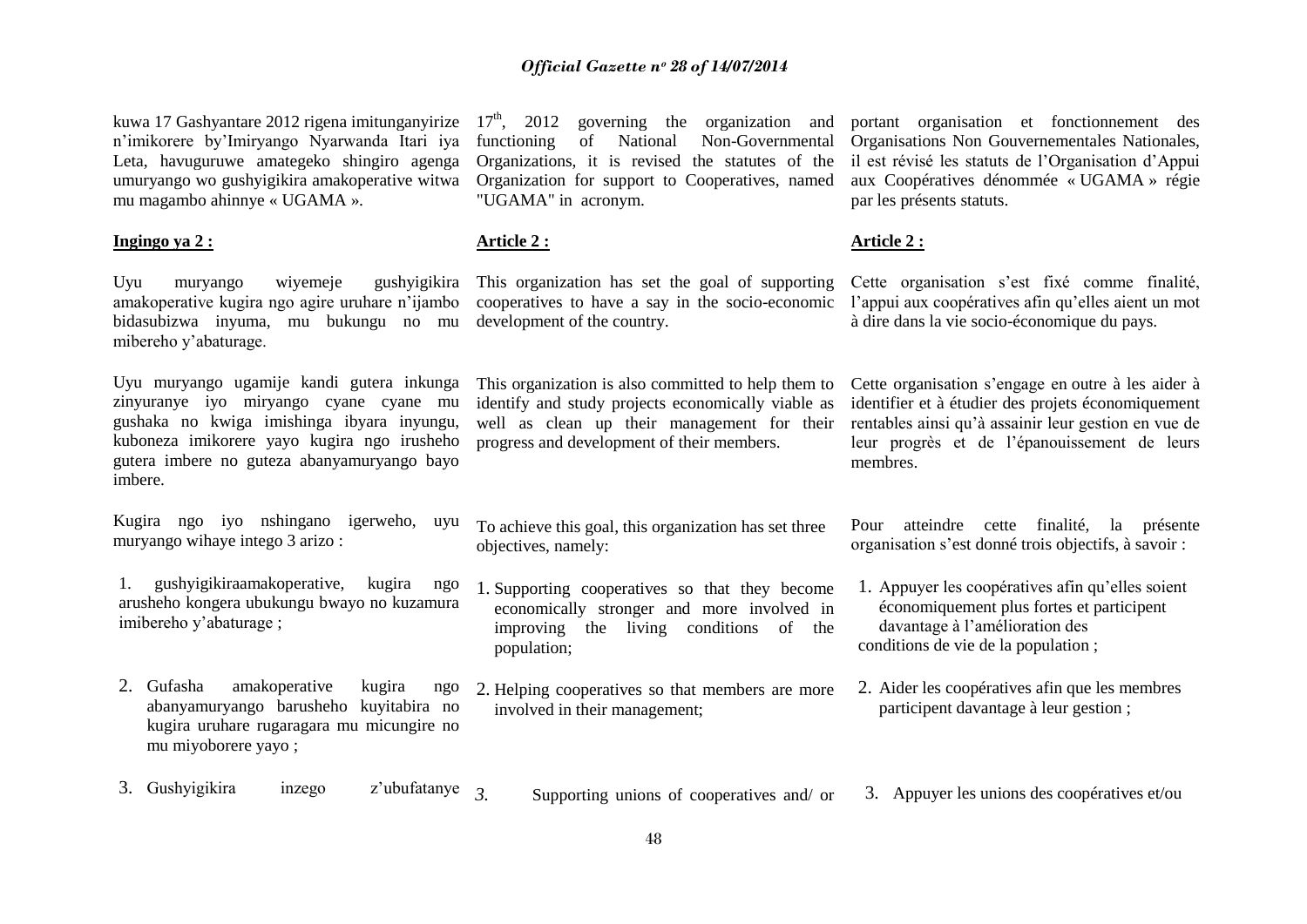bw"amakoperative cyangwa se ubundi bufatanye bw'amakoperative miryango kugira ngo arusheho gukemura ibibazo byayo.

#### **Ingingo ya 3 :**

Igihe Umuryango « UGAMA » ntigiteganyijwe. Gusa ushobora guseswa igihe cyose byemejwe n"Inama Rusange hakurikijwe ibivugwa mu ngingo ya 21 y"aya mategeko.

#### **Ingingo ya 4 :**

Repubulika y"u Rwanda. Ariko ushobora kuzagura amarembo inyuma y"imipaka y"igihugu, byemejwe n"Inama Rusange.

#### **Ingingo ya 5 :**

Gitarama/Umurenge wa Nyamabuye/Akarere ka Muhanga. Gishobora kwimurirwa ahandi mu mbibi za Repubulika y"u Rwanda byemejwe n"Inama Rusange.

#### **INTERURO YA II : Abanyamuryango CHAPTER II : Members CHAPITRE II : Des membres**

#### **Ingingoya 6 :**

Umuryango  $\mathbb{V}$  UGAMA » n'abanyamuryango bawushinze,

any other form of cooperation among cooperatives n'indi for a greater ability to solve their problems.

#### **Article 3 :**

uzamara The organization "UGAMA" is created for an indefinite period. However, it can be dissolved at any time by decision of the General Assembly and in accordance with article 21 of these Statutes.

#### **Article 4 :**

activities within the boundaries of the Republic of dans les limites du territoire de la République du Rwanda. However, it can extend its activities in Rwanda. Néanmoins elle peut étendre ses activités foreign countries if so decided by the General Assembly.

## **Article 5 :**

Icyicaro cy"umuryango kiri mu Kagari ka The headquarters of the organization is based in Gitarama Cell/Nyamabuye Sector/Muhanga District. It can be transferred to any other place within the boundaries of the Republic of Rwanda by decision of the General Assembly.

#### **Article 6 :**

toute autre forme de coopération entre les coopératives en vue d"une plus grande aptitude à résoudre leurs problèmes.

#### **Article 3 :**

L"organisation « UGAMA » est créée pour une durée indéterminée. Mais elle peut être dissoute à tout moment sur décision de l"Assemblée Générale et en conformité avec l"article 21 des présents statuts.

#### **Article 4 :**

Umuryango ukorera imirimo yawo mu mbibi za The organization "UGAMA" carries out its L"organisation «UGAMA » exerce ses activités dans d"autres pays sur décision de l"Assemblée Générale.

#### **Article 5 :**

L"organisation « UGAMA » a son siège social dans la Cellule de Gitarama/Secteur de Nyamabuye/District de Muhanga. Ce Siège peut être transféré vers un autre lieu en République du Rwanda, sur décision de l"Assemblée Générale.

#### **Article 6** :

The membership of the organization "UGAMA" L"organisation « UGAMA » est composée des consists of founder members who have signed the membres fondateurs qui ont apposé leurs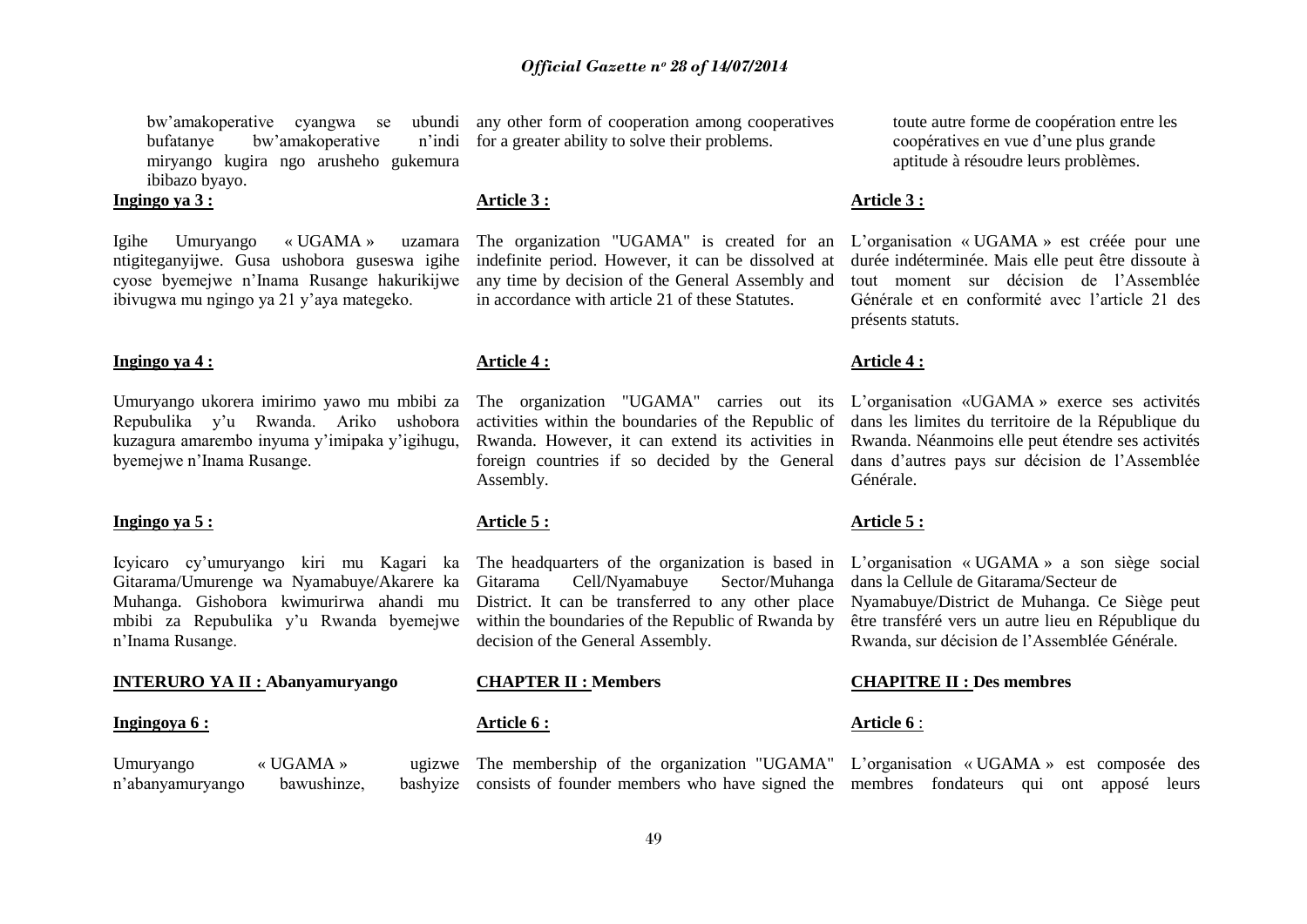umukono kuri aya mategeko n'abandi bose present statutes and adherent members. bawinjiyemo n"abazawinjiramo hakurikijwe amategeko awugenga.

**Ingingo ya 7 :**

Inama Rusange ishobora kwemera abandi The General Assembly can admit new members. banyamuryango. Hemerwa abantu ku giti cyabo cyangwa imiryango itari iya Leta, byujuje ibi bikurikira:

- Kubisaba mu nyandiko
- Kuba abo bantu cyangwa iyo miryango bizwiho gushyigikira amakoperative n"indi miryango itari iya Leta,
- Gushyigikirwa nibura n"abanyamuryango babiri,
- Kwemerwa n"Inama Rusange.

#### **Ingingo ya 8 :**

Umunyamuryango areka kuba we:

- a) Yeguye ku bushake bwe, akabimenyesha mu nyandiko Inama y"Ubutegetsi, nayo ikazabigeza ku Nama Rusange ikurikira;
- b) Asezerewe burundu n"Inama Rusange, icyi cyemezo gifatwa ku bwiganze bwa 2/3 by"abagize Inama;
- c) apfuye;
- d) iyo umuryango usheshwe.

#### **Article 7 :**

May be admitted as adherent member, physical persons or nongovernmental organizations that meet the following conditions:

- Submitting a written application
- To be recognized for supporting cooperatives and organizations,
- To be sponsored by two members,
- To be accepted by the General Assembly.

### **Article 8 :**

Membership is lost:

- a) by voluntary resignation submitted in writing to the Board of Directors. The latter informs the next General Assembly;
- b) by exclusion decided by the General Assembly and voted by a majority of two thirds of the members;
- c) death;
- d) dissolution of the organization.

signatures sur les présents statuts et des membres. adhérents.

#### **Article 7 :**

L"Assemblée Générale peut admettre de nouveaux membres. Peut être admis toutes personnes physiques ou organisations non gouvernementales qui remplissent les conditions ci-après :

- En faire la demande par écrit
- Etre reconnu comme soutenant les coopératives et organisations,
- Etre parrainé par au moins deux membres,
- Etre admis par l"Assemblée Générale.

#### **Article 8**

La qualité de membre se perd:

- a) par démission volontaire adressée par écrit au Conseil d"Administration qui informe la prochaine Assemblée Générale;
- b) par exclusion définitive sur décision de l"Assemblée Générale prise à la majorité de 2/3 des membres;
- c) par décès;
- d) par dissolution de l"organisation.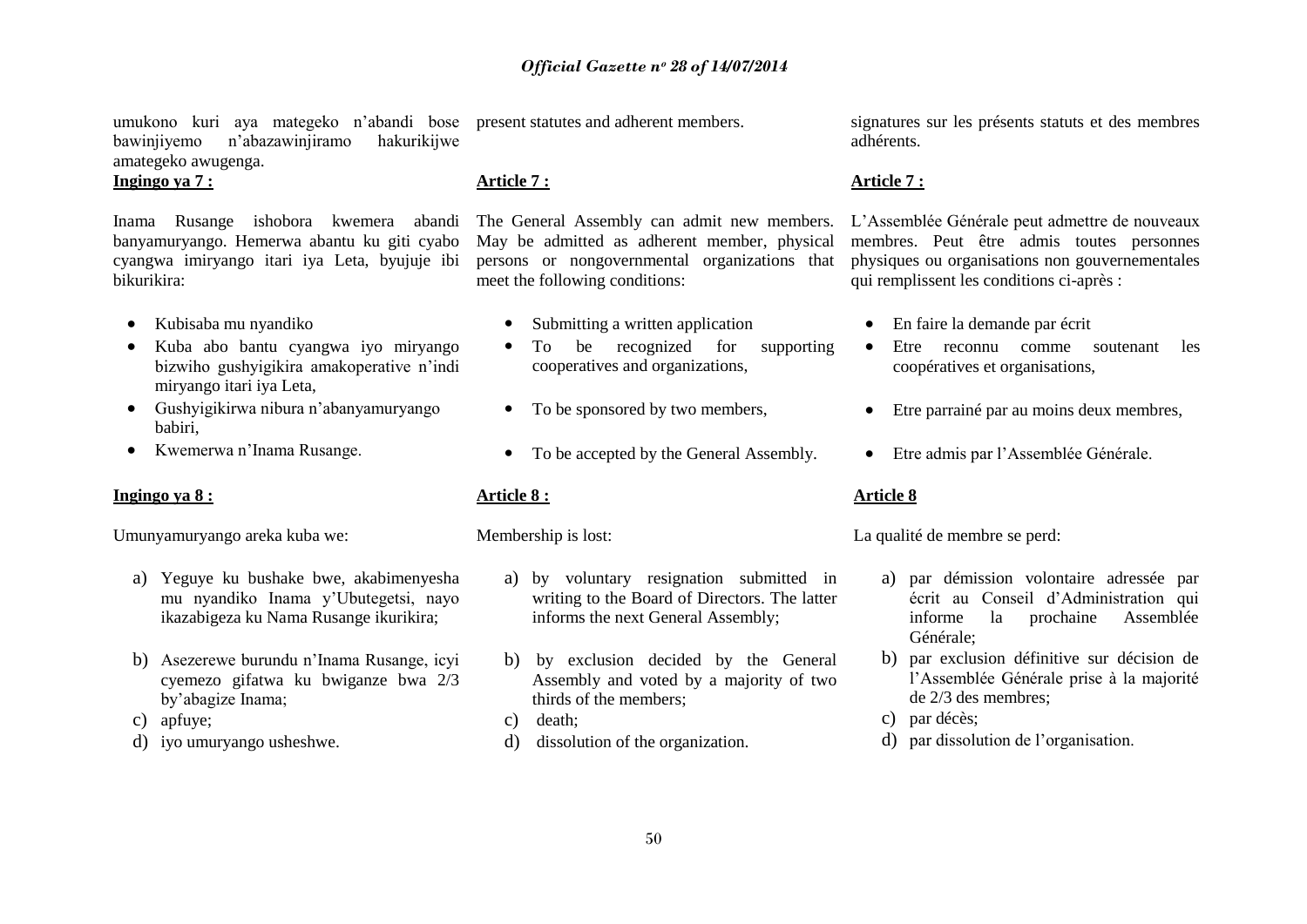#### **INTERURO YA III : Inzego z"umuryango CHAPTER III : Organs of the organization CHAPITRE III : Des organes de l"organisation Ingingo ya 9 :**

Inzego z"umuryango ni :

- 1. Inama Rusange;
- 2. Inama y"Ubutegetsi ;
- 3. Urwego Rushinzwe Ubugenzuzi;
- 4. Urwego rwo gukemura amakimbirane.

#### **Ingingo ya 10 :**

Ni rwo rwego rw"ikirenga rw"umuryango.

### **Ingingo ya 11 :**

Inama Rusange ni yo yonyine ifite ububasha The General Assembly has exclusive jurisdiction to: L'Assemblée Générale est seule compétente pour:  $hwo$ .

- 1. Kugena politiki rusange y"umuryango, harimo n'iv'imicungire v'umutungo n"imari;
- 2. kwemeza no guhindura amategeko agenga umuryango n"andi mategeko y"umwihariko agenga imikorere yawo ;
- 3. guhindura umurongo rusange Umuryango ugenderaho;
- 4. gutora no gukuraho abagize Inama y"Ubutegetsi, Abagenzuzi n"Abagize Urwego rwo Gukemura Amakimbirane;
- 5. gutora no gukuraho abahagararira umuryango imbere y"amategeko;
- 6. kwemeza gahunda y"ibigomba gukorwa

# **Article 9 :**

The bodies of the organization are:

- 1. the General Assembly;
- 2. the Board of Directors;
- 3. Organ in Charge of Control;
- 4. Organ of conflict resolution.

### **Article 10 :**

Inama Rusange igizwe n"abanyamuryango bose. The General Assembly is composed of all members. It is the supreme organ of the organization.

#### **Article 11 :**

- 1. Adoption of the general policies of the organization, including the financial and property management policy;
- 2. adopt and amend the statutes and internal regulations governing the functioning and management of the organization;
- 3. change the policy of the organization;
- 4. elect and dismiss members of the Board of Directors, the Control Organ and the Conflict Resolution Organ;
- 5. elect and dismiss the legal representatives of the organization;
- 6. approve the action plan and the annual

# **Article 9 :**

Les organes de l'organisation sont :

- 1. l"Assemblée Générale ;
- 2. le Conseil d"Administration ;
- 3. Organe Chargé du Contrôle;
- 4. Organe chargé de la résolution des conflits.

#### **Article 10 :**

L"Assemblée Générale est composée de tous les membres. Elle est l"organe suprême de l'organisation.

## **Article 11 :**

- 1. Adoption de la politique générale de l"organisation, y compris la politique de gestion financière et du patrimoine;
- 2. adopter et modifier les statuts et règlement d"ordre intérieur régissant le fonctionnement de l"organisation;
- 3. modifier la politique générale de l'organisation;
- 4. élire et démettre les membres du Conseil d"Administration, l"Organe de Contrôle, l"Organe Chargé de la Résolution des conflits;
- 5. élire et démettre les représentants légaux de l"organisation;
- 6. approuver le programme et le rapport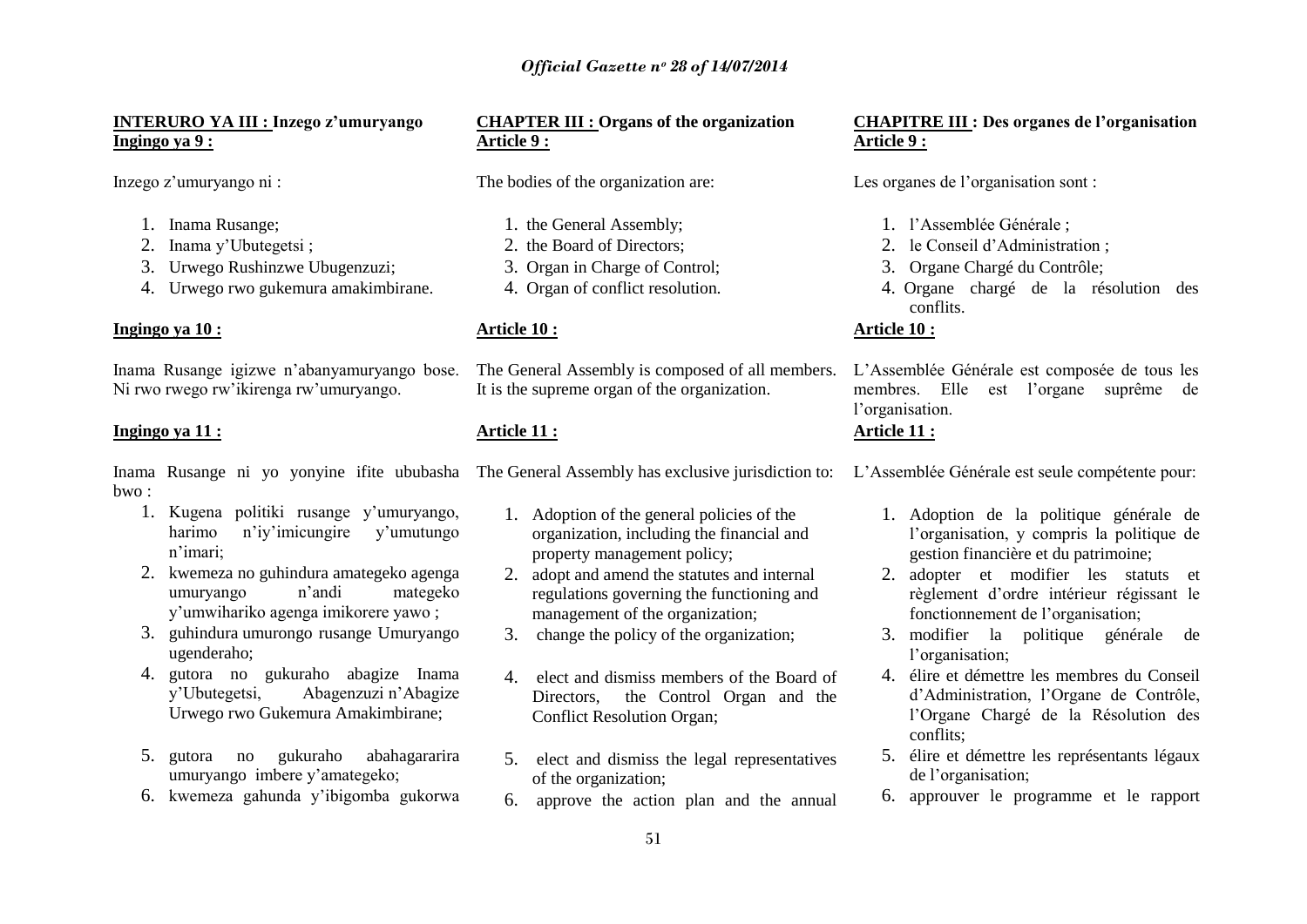buri mwaka kimwe na raporo yaburi mwaka;

- 7. kwemeza ingengo y"imari, imbonerahamwe y"umutungo n"imikoreshereze y"imari ;
- 8. kwemera abanyamuryango bashya ;
- 9. gusezerera abanyamuryango ;
- 10. kwakira impano n"indagano ;
- 11. gusesa umuryango ;
- 12. Inama Rusange iha ububasha bwayo Inama y"Ubutegetsi mu bibazo byerekeye abakozi.

#### **Ingingo ya 12 :**

- Inama Rusange iterana inshuro ebyir*i*mu mwaka. Ishobora guterana mu buryo budasanzwe bisabwe n"Inama y"Ubutegetsi cyangwa kimwe cya gatatu (1/3) cy"abanyamuryango;
- Inama Rusange itumizwa n'uhagarariye umuryango cyangwa n"umusimbura we;
- Ishobora na none gutumirwa n"icyakabiri cy"abanyamuryango bose iyo uhagarariye umuryango cyangwa umwungirije batabonekeye icyarimwe, bagize impamvu cyangwa iyo bifashe. Muri icyo gihe yitoramo uyobora inama n"umwanditsi;
- Invandiko zivitumiza ziriho n'umurongo w"ibyigwa, zohererezwa abanyamuryango inama ishigaje nibura iminsi 15 ngo ibe;

report;

- 7. approve the budget, accounts and financial statements;
- 8. admit new members;
- 9. exclude members of the organization;
- 10. accept gifts and bequests;
- 11. dissolve the organization;
- *12.* General Assembly delegates its powers to the Board of Directors as far as the management of staff is concerned.

#### **Article 12 :**

- may meet in an extraordinary session upon request of the Board of Directors or one third of the members;
- The General Assembly is convened by the legal representative of the organization or his/ her deputy;
- It can also be called by the half of the effective members when the Legal Representative Legal and his/her Deputy are simultaneously absent, unavailable or fail to call the meeting. In this case, it shall elect a chairman and a reporter;
- The invitations, in writing, comprising the agenda, are sent to members at least 15 days prior to the meeting;

annuel;

- 7. approuver le budget, décomptes et états financiers ;
- 8. admettre les nouveaux membres ;
- 9. exclure les membres de l"organisation ;
- 10. Accepter les dons et legs ;
- 11. dissoudrel"organisation ;
- 12. l"Assemblée Générale délègue ses pouvoirs au Conseil d"Administration en matière de gestion du personnel.

#### **Article 12 :**

- The General Assembly meets twice a year. It L'Assemblée Générale se réunit deux fois par an. Elle peut se réunir en session extraordinaire sur demande du Conseil d"Administration ou d"1/3 des membres.
	- L"Assemblée Générale est convoquée par le Représentant Légal de l"organisation ou son suppléant ;
	- Elle peut aussi être convoquée par la moitié des membres effectifs lorsque le Représentant Légal et le Représentant Légal Suppléant sont simultanément absents, empêchés ou s"abstiennent de la convoquer**.** Dans ce cas, elle élit en son sein un Président et un rapporteur.
	- Les convocations, écrits, comportant l"ordre du jour, sont envoyés aux membres au moins 15 jours avant la tenue de la réunion ;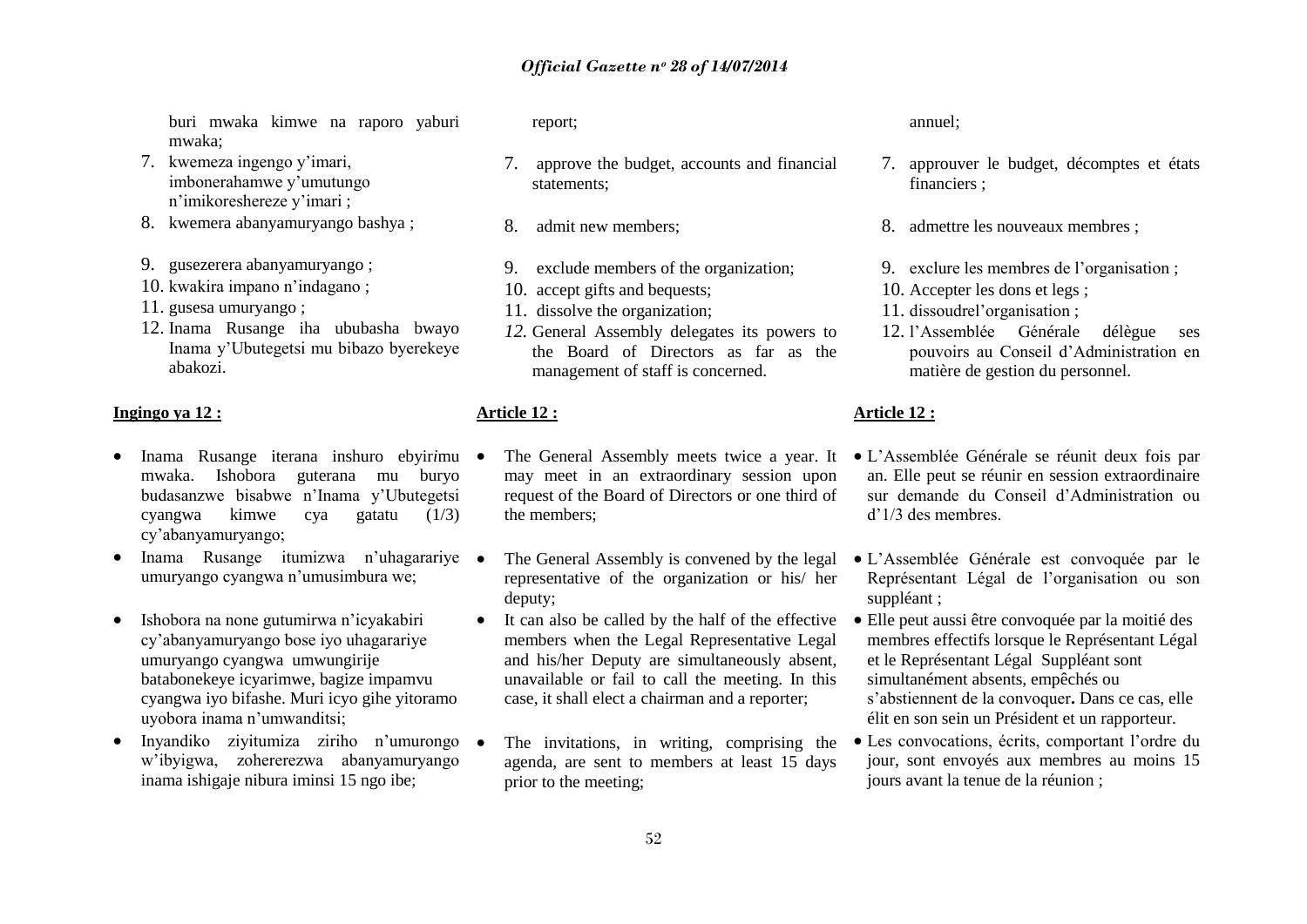- Inama Rusange iterana mu buryo bwemewe iyo habonetse nibura 2/3 by"abanyamuryango bahari n"abahagarariwe. Iyo uwo mubare utagezweho, indi nama itumizwa mu buryo bumwe nk"ubw"iya mbere, noneho igafata ibyemezo hatitawe ku mubare w"abahari cg abahagarariwe;
- Uretse impamvu ziteganijwe n'itegeko rigena imitunganyirize n"imikorere by"imiryango nyarwanda itari iya Leta ndetse n"ibiteganijwe muri aya mategeko shingiro**,**  ibyemezo by"Inama Rusange bifatwa hakurikijwe ubwiganze bw"amajwi y"abanyamuryango bahari cyangwa bahagarariwe. Iyo habaye kungana kw"amajwi, iry"uyoboye inama ryikuba kabiri.

## **Ingingo ya 13 :**

Inama y"Ubutegetsi igizwe na:

- Uhagarariye umuryango;
- Umwungirije umwe;
- Abajyanama.

#### **Ingingo ya 14:**

Rusange hagati y"abanyamuryango nyakuri, kongera gutorwa.

- The General Assembly shall be legally convened in the presence of at least 2/3 of the present and represented members. If the quorum is not realized, the meeting shall be adjourned and shall be recalled if the same conditions, and take decisions, regardless of the number of members present or represented;
- Except when it is expressly provided for by the law governing the organization and functioning of national non governmental organizations and the present Statute, the decisions of the General Assembly are taken by simple majority of members present or represented. The chairperson shall have a casting vote in case of a tie.

#### **Article 13 :**

The Board of Directors consists of:

- The Legal Representative of the organization;
- A Deputy Legal Representative;
- Advisors.

#### **Article 14:**

Abagize Inama y"Ubutegetsi batorwa n"Inama Members of the Board of Directors are electedby the bagatorerwa igihe cy'imyaka itatu. Bashobora the organization for a term of three years renewable. General Assembly among the effective members of

- L"assemblée Générale ne peut se tenir valablement qu"en présence de 2/3 des membres présents et représentés. Si le quorum n"est pas atteint, la réunion est reportée et convoquée dans les mêmes conditions. En ce cas, elle délibère valablement peu importe le nombre de membres présents et représentés ;
- Sauf pour les cas expressément prévus par la loi portant organisation et fonctionnement des organisations non- gouvernementales nationales et les présents statuts, les décisions de l"Assemblée Générale sont prises à la majorité simple des membres présents ou représentés. En cas de partage de voix, la voix du Président de la réunion est prépondérante.

#### **Article 13 :**

Le Conseil d"Administration est composé de :

- Un Représentant Légal de l"organisation ;
- Un Représentant Légal Suppléant;
- Des Conseillers.

#### **Article 14:**

Les membres du Conseil d"Administration sont élus par l"Assemblée Générale parmi les membres de l\organisation pour un mandat de trois ans renouvelable.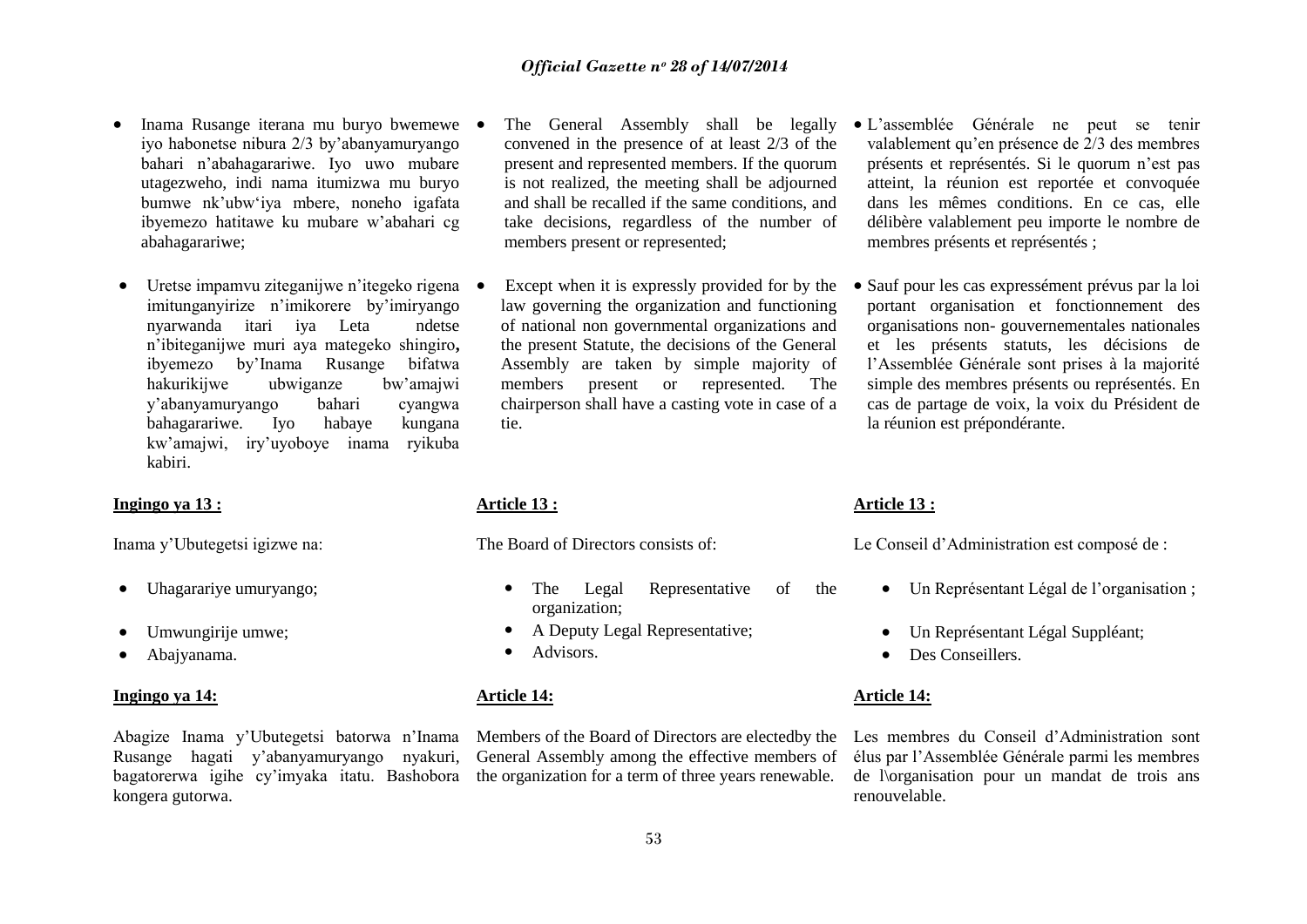Mu matora y"abagize Inama y"Ubutegetsi, imyanya y"uhagarariye umuryango n"umwungirije itorerwa buri mwanya ukwawo. Ku mwanya y"abajyanama, abagize amajwi menshi nibo begukana iyo myanya.

Ntibahemberwa uwo murimo, ariko umuryango ubishyurira amafaranga akenewe gukoreshwa iyo bari mu mirimo yawo.

#### **Ingingo ya 15:**

Inama Rusange ishobora gusezerera mu kazikabo, umwe cyangwa benshi mu bagize Inama y"Ubutegetsi manda yabo itararangira iyo bagaragayehoa makosa abangamiye umuryango. Icyemezo cy"Inama Rusange gifatwa ku bwiganze nibura bwa 2/3 by"abanyamuryango baje mu nama kandi ntigishobora gufatwa abo bireba respect of right of defence. batabanje kwisobanura.

#### **Ingingo ya 16 :**

Inama y"Ubutegetsi :

- 1. Ishyira mu bikorwa ibyemezo n"ibyifuzo by"Inama Rusange, ikaba ari nayo ibibazwa;
- 2. Itegura amategeko y'umwihariko 2. y"umuryango ikayashyikiriza Inama Rusange ngo iyemere ;

During the elections, legal representative and his/her deputy are elected one by one. For advisors, those who obtainthe majority of votes are considered.

They are not remunerated for this function, but the organization bears the necessary expenses incurred by them while carrying out the activities of the organization.

#### **Article 15:**

One or more members of the Board of Directors can be dismissed from their functions before the end of the term of the mandate, whenever it is noticed faults prejudicing the functioning of the organization. The decision is valid when taken by at least 2/3 of the present members and is subjected to

#### **Article 16 :**

The Board of Directors:

- 1. Executes the decisions and recommendations of the General Assembly and it answers before the latter;
	- Drafts the internal regulations of the 2. organization and submit them to the General Assembly for approval;

Lors de l"élection le représentant légal et son suppléant sont élus poste par poste. Pour les conseillers, ceux qui ont obtenus le plus grand nombre de votes passent.

Ils ne sont pas rémunérés pour cette fonction, mais les frais exposés dans l"accomplissement des tâches de l"organisation sont supportés par elle.

#### **Article 15:**

Un ou plusieurs membres du Conseil d"Administration peuvent être démis de leurs fonctions avant la fin du mandate, en cas de faute portant préjudice à l"organisation. Cette décision n"est valide que si elle est prise par au moins 2/3 des membres présents et doit respecter le droit de la défense.

#### **Article 16 :**

Le Conseil d"Administration :

- 1. Exécute les décisions et recommandations de l"Assemblée Générale et est responsable devant elle ;
- 2. Elabore le règlement d"ordre intérieur de l"organisation qu"il soumet à l"Assemblée Générale pour approbation ;
- 3. Ishyiraho kandi ikuraho 3. Engages and dismiss the staff of the 3. Engage et licencie le personnel de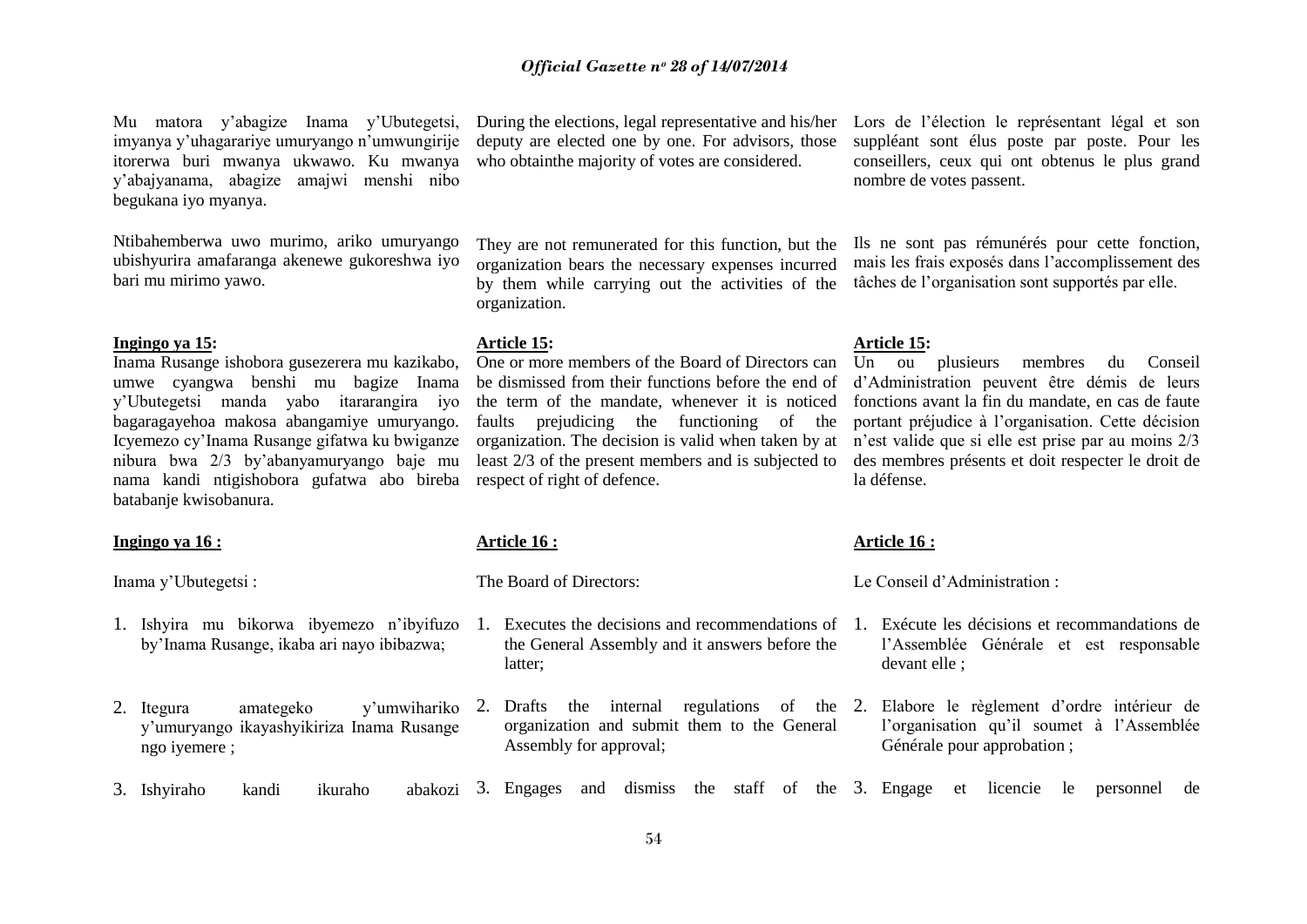b"umuryango;

- 4. Ihindura hagati mu mwaka gahunda yari 4. Modifies the annual plan where this is 4. Modifie le programme annuel lorsque ceci iteganyijwe uwo mwaka, iyo bibaye ngombwa ;
- 5. Ikurikirana ibibazo byose byerekeranye 5. Solve all matters related to the staff; n"abakozi ;
- 6. Isuzumaraporoy"ibikorwan"imikoresherezey"i mariburigihembwe ;
- 7. Ishobora guhindura ingengo y"imari mu mbago zitarenze icumi kuijana (10 %).

#### **Ingingo ya 17 :**

n"igihe bibaye ngombwa.

Ihamagarwa n"umuyobozi bw"umuryango cyangwa umwungirije. Kugira ngo iterane hagomba 2/3 by"abayigize. Ibyemezo bifatwa hakurikijwe ubwiganze bw"amajwi.

#### **Ingingo ya 18 :**

Inama Rusange ishyiraho Urwego rushinzwe Ubugenzuzi buri myaka ibiri (2). Urwo rwego rushinzwe kugenzura umutungo w"umuryango, iyubahirizwa ry"amabwiriza n"ishyirwa mu bikorwa by"ibyemezo by"inzego z"ubuyobozi.

#### **Ingingo ya 19 :**

#### organization;

- necessary;
- 
- statements ;
- to the maximum rate of 10%.

### **Article 17 :**

months and whenever necessary. It is convened by the legal representative or his/her Deputy. To deliberate validly, it must meet two thirds of its members. Decisions are taken by simple majority vote.

### **Article 18 :**

**Article 19 :**

Organ in Charge of Control for a term of two years. It is responsible for controlling the patrimony of the organization, the respect of instructions and implementation of the decisions of administrative organs.

Inama Rusange ishyiraho Urwego rwo gukemura The General Assembly appoints an organ in charge L'Assemblée Générale établit un Organe chargé

#### l'organisation:

- s"avère nécessaire;
- 5. Tranche sur toutes les questions relatives au personnel ;
- 6. Review the annual report and quarter financial 6. Examine le rapport d"activités et états financiers trimestriels ;
- 7. Is proficient to carry out changes to the budget 7. Est compétent pour procéder à des modifications du budget dans les limites de 10%.

#### **Article 17 :**

Inama y"Ubutegetsi iterana rimwe mu mezi atatu The Board of Directors meets once every three Le Conseil d"Administration se réunit une fois tous les trois mois et chaque fois que cela s"avère nécessaire. Il est convoqué par le représentant légal ou son suppléant. Pour délibérer valablement, il doit réunir 2/3 de ses membres. Les décisions sont prises à la majorité simple des voix.

#### **Article 18 :**

The General Assembly elects the members of the L"Assemblée Générale élit les membres de l"Organe de Contrôle pour un mandat de 2 ans. Il est chargé de contrôler le patrimoine de l"organisation, le respect des instructions et l'exécution des décisions prises par ses organes administratifs.

#### **Article 19 :**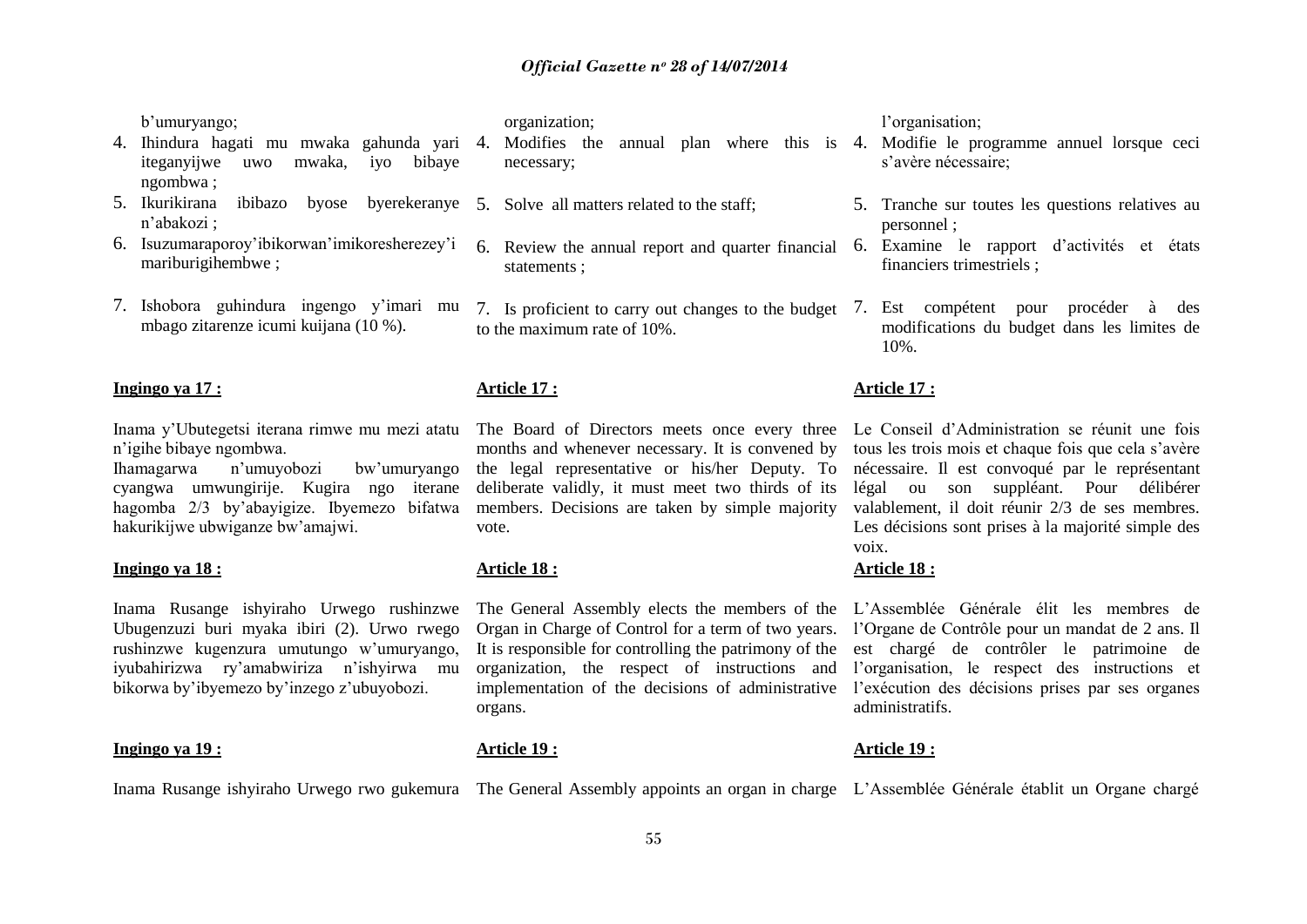bikurikira:

- Guteganya uburyo bwo kwirinda amakimbirane mu muryango no guteganya uburyo azajya akemurwa;
- Guhuza abagiranye ibibazo no gutanga ibisubizo, hagamijwe mbere ya byose kubunga;
- Kwita ku nshingano zindi rwahabwa n"inama rusange cyangwa inama y"ubutegetsi, bijyanye no gukemura amakimbirane.

Urwego rwo gukemura amakimbirane rugizwe n"abantu nibura batatu bashyirwaho kandi bagakurwaho n"Inama Rusange. Batorerwa manda y"imyaka itatu ishobora kongerwa indi nshuro imwe gusa. Gusa, uwahoze agize urwo rwego ashobora kongera gutorwa iyo yirengeje nibura manda imwe atari muri uwo mwanya.

Amakimbirane yose ashobora kuvuka mu muryango cyangwa hagati y"inzego zawo, abanza gukemurwa n"urwego rushinzwe gukemura amakimbirane. Iyo binaniranye, ikibazo gishyikirizwa inkiko zibifitiye ububasha mu Rwanda.

Imikorere y"urwo rwego isobanurwa n"amategeko ngengamikorere.

amakimbirane. Urwo rwego rushinzwe ibi of conflict resolutions. The organ has the following tasks:

- To put in place the strategies of prevention and resolution of conflicts within the organization;
- To facilitate the meeting of litigants and propose them a solution orientated to the conciliation;
- To handle any other cases submitted to the organ by the General Assembly or the Board of Directors related to the conflict resolution.

de la Résolution des Conflits. Cet organe est chargé de:

- Mettre en place des stratégies de prévention et de résolution des conflits au sein de l'organisation;
- Faciliter la rencontre des parties litigantes, et leur proposer des solutions, dans le but ultime de conciliation;
- S'occuper de toutes autres tâches pouvant lui être confiées par l"Assemblée Générale ou le Conseil d" Administration ayant un rapport avec la résolution des conflits.

The Conflict resolution organ is composed at least by 3 members appointed and dismissed by the General Assembly. They are elected for a non renewable mandate of 3 years. However, a former member of the organ can be reelected if at least one mandate has elapsed.

Any dispute that can arise between the members of the organization or among its organs, shall be first resolved by the conflict resolution organ. Failing to that, the case shall be submitted to the competent court in Rwanda.

The mode of functioning of this organ may be determined by the internal regulations.

L"organe de résolution des conflits est composé d"au moins 3 membres nommés et démis par l"Assemblée Générale. Ils sont élus pour un mandat de 3 ans renouvelable une seule fois. Néanmoins, un ancien membre peut se représenter après qu"un ou plusieurs mandats soient écoulés.

Tout litige pouvant naître au sein desmembres de l"organisation ou entre ses différents organes sera résolu par l"Organe de résolution des Conflits. Si cette tentative n"aboutit pas, la question est soumise aux juridictions compétentes au Rwanda.

Le mode de fonctionnement de cet organe seront déterminés par le règlement intérieur.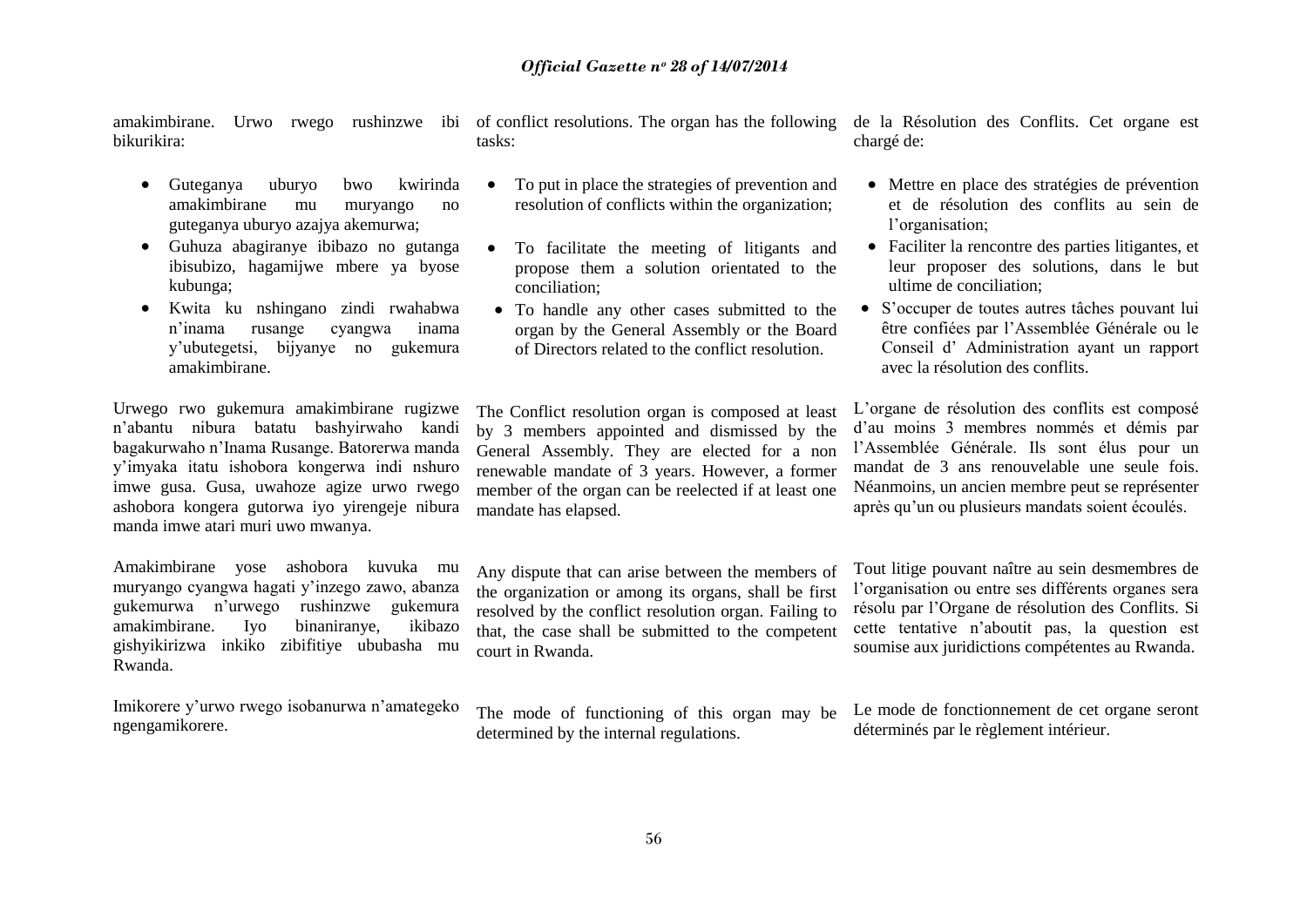#### **INTERURO YA IV Umutungo w"umuryango**

#### **Ingingo ya 20:**

Umutungo w"Umuryango ugizwe na:

- Imisanzu y'abanyamuryango;
- Inyungu zivuye ku mafaranga abikijwe mu mabanki;
- Impano;
- Imirage;
- Imitungo itimukanwa;
- Ibindi byose bikomotse mu nzira zitanyuranyije n"amategeko.

Umutungo w"umuryango ntushobora kugabanywa The assets of the organization cannot be shared abanyamuryango.

#### **INTERURO YA V**

**Ivugururwa ry"amategeko n"iseswa ry"umuryango**

#### **Ingingo ya 21:**

Amategeko y"umuryango ntashobora guhinduka bitemejwe na 2/3 by"abanyamuryango bose bateraniye mu nama Rusange.

#### **Ingingo ya 22:**

Umuryango ntushobora guseswa n"Inama Rusange yahamagariwe iyo mpamvu.

#### **CHAPTER IV Patrimony of the organization**

#### **Article 20:**

The patrimony of the organization consists of:

- Contributions of members:
- Interests on bank deposits;
- Donations:
- Bequests;
- Real estate:
- Other income earned in accordance with the laws.

among members.

**CHAPTER V Modification of the statutes and dissolution of the Modification des statuts et dissolution de organization**

#### **Article 21:**

amended by decision of 2/3 of all members meeting modifiés que sur décision de 2/3 de tous les in the General Assembly.

#### **Article 22:**

Kugira ngo iyo nama ibe hagomba bitatu bya kane convened for that purpose. To hold such an convoquée à cet effet. Pour la tenue d"une telle extraordinary session of the General Assembly

#### **CHAPITRE IV Patrimoine de l"organisation**

#### **Article 20**:

Le patrimoine de l"organisation est constitué:

- Des cotisations des membres:
- Des intérêts sur dépôts dans les banques:
- Des dons;
- Des legs;
- Des biens immobiliers;
- D"autres revenus acquis en conformité avec les lois.

Le patrimoine de l'organisation ne peut être partagé entre les membres.

#### **CHAPITRE V**

**l"organisation**

#### **Article 21:**

The statutes of the organization can only be Les statuts de l'organisation ne peuvent être membres réunis en Assemblée Générale.

#### **Article 22:**

(3/4) by'abanyamuryango. Umuryango useswa Assembly there must be a quorum of three fourths Assemblée, il faut un quorum de trois quarts (3/4) The organization can be dissolved by decision of an L"organisation ne peut être dissoute que sur décision de l"Assemblée Générale spécialement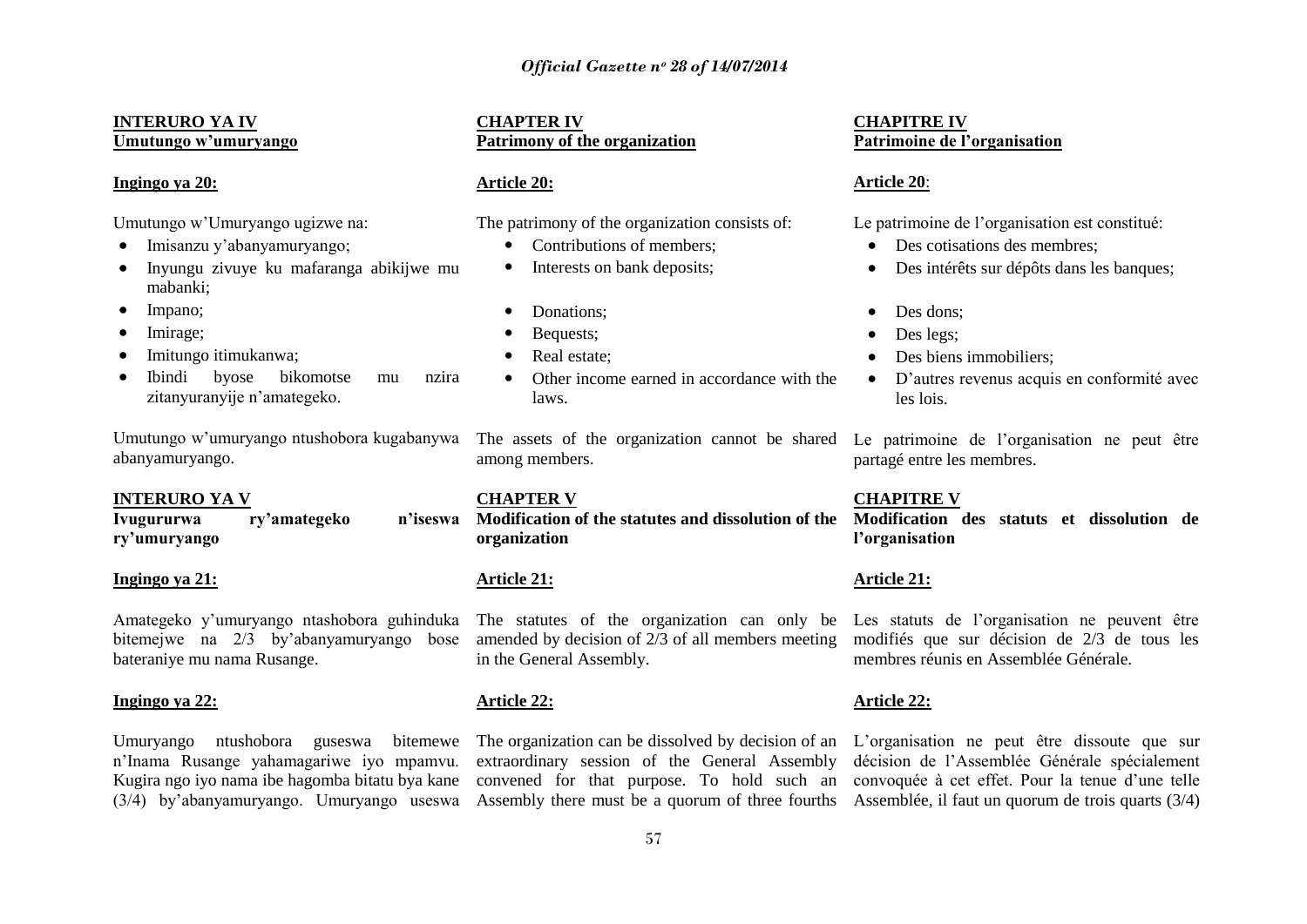by"abanyamuryango bose.

#### **Ingingo ya 23 :**

Iyo umuryango usheshwe, umutungo wawo wegurirwa, hakurikijwe icyemezo cy"Inama rusange, undi muryango ufite intego zimwe n"izawo

#### **Ingingo ya 24 :**

Aya mategeko yateguwe kandi asuzumwa mu rurimi rw"Ikinyarwanda. Haramutse havutse impaka ku bisobanuro by"amagambo, ururimi rw"Ikinyarwanda nirwo ruzitabazwa mu gutanga igisobanuro nyacyo.

#### **Ingingo ya 25 :**

akubiye mu mategeko y"umwihariko.

Ibidateganyijwe n'aya mategeko n"amategeko y"umwihariko, bigengwa n"amategeko y"igihugu n"ayerekeye imiryango nyarwanda itari iya Leta by"umwihariko.

Bikorewe iMuhanga, kuwa 19 Mutarama 2013 Done at Muhanga, January 19<sup>th</sup>, 2013 Fait à Muhanga, le 19 Janvier 2013

organization can only be valid on the decision of two-thirds (2/3) of effective members.

#### **Article 23 :**

In case of dissolution of the organization, its patrimony is handed to another organization with similar objectives by a decision of the General Assembly.

#### **Article 24 :**

The present statutes have been elaborated and discussed in Kinyarwanda. For any conflict concerning the meaning of terms, Kinyarwanda language will be the only to be considered.

#### **Article 25 :**

Amabwiriza y'uko aya mategeko yubahirizwa The implementation of these statutes is specified by the internal regulations of the organization.

> For any provisions not provided for in these statutes and in the internal regulations, it shall be referred to laws and regulations in force in the country and those relating to national non-governmental organizations in particular.

iyo byemejwe na bibiri bya gatatu (2/3) (3/4) of all members. The dissolution of the des membres. La dissolution de l"organisation ne peut être prononcée que sur décision des deux tiers (2/3) des membres effectifs.

#### **Article 23 :**

En cas de dissolution de l"organisation, son patrimoine est dévolu, sur décision de l"Assemblée Générale, à une autre organisation ayant les mêmes objectifs.

#### **INTERURO YA VI : Ingingo zisoza CHAPTER VI : Final provisions CHAPITRE VI : Des dispositions finales**

#### **Article 24 :**

Les présents statuts ont été élaborés et discutés en Kinyarwanda. Pour tout litige concernant le sens des mots, la signification du Kinyarwanda sera la seule à être considérée.

#### **Article 25 :**

Les modalités d'exécution des présents statuts sont précisées dans le règlement d"ordre intérieur de l"organisation.

Pour toutes dispositions non prévues par les présents statuts ni par le règlement d"ordre intérieur, il faudra s'en référer aux lois et règlements en vigueur dans le pays et celles concernant les organisations non gouvernementales nationales en particulier.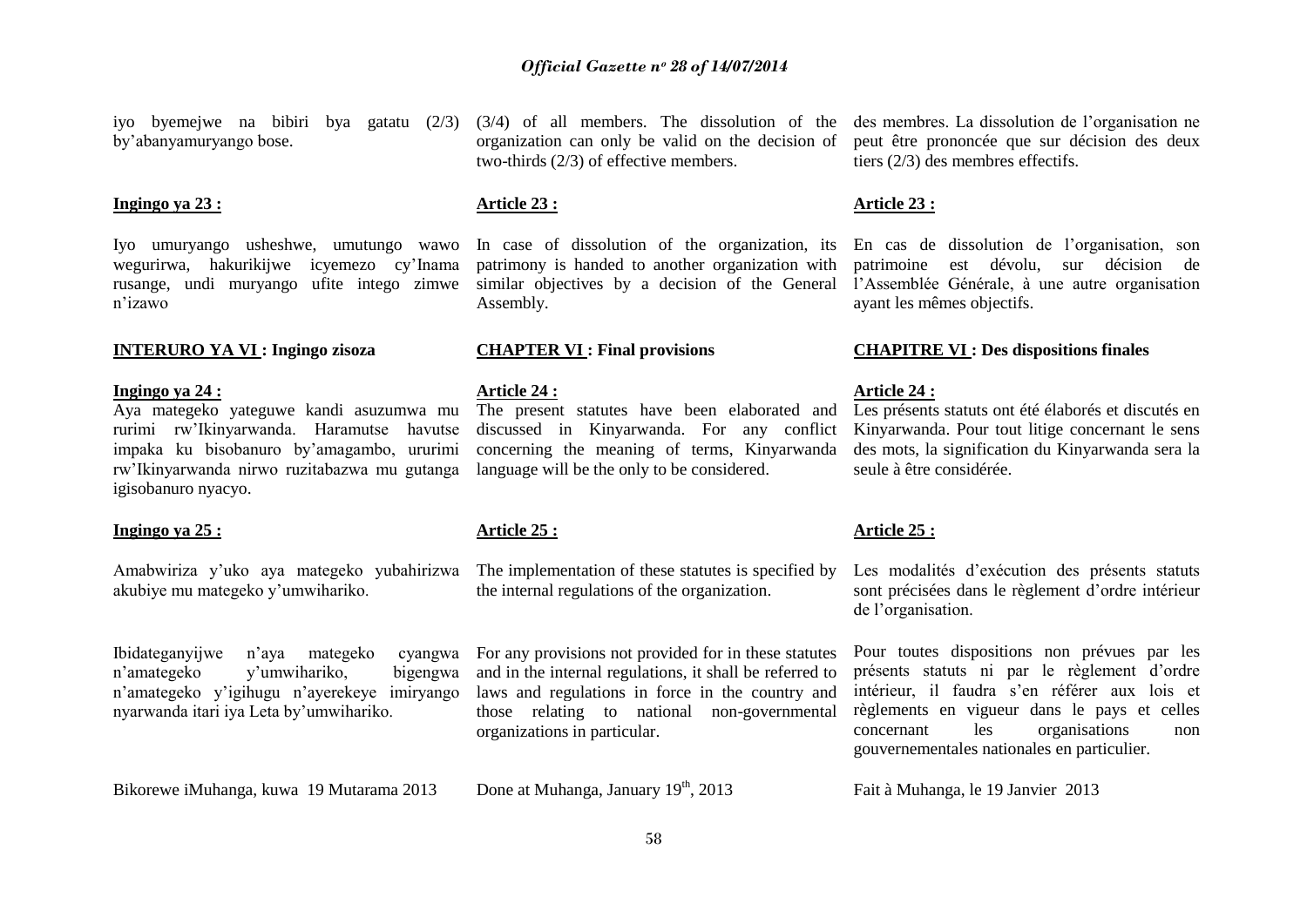## **ABANYAMURYANGO BITABIRIYE INAMA RUSANGE YA UGAMA YO KUWA 19/01/2013**

| $\underline{\mathbf{N}}^\circ$ | <b>AMAZINA</b>                              | <b>UMURIMO AKORA</b>                         | <b>UBWENEGIHUGU</b>    | <b>AHO ATUYE</b>             | $\underline{\mathbf{N}}^\circ$<br>Z'INDANGAMUNTU | <b>UMUKONO</b>              |
|--------------------------------|---------------------------------------------|----------------------------------------------|------------------------|------------------------------|--------------------------------------------------|-----------------------------|
| -1                             | Centre IWACU/ Ihagarariwe<br>na OMAR Adrien |                                              | Umuryango<br>Nyarwanda | Kigali Ville                 | 1196180000746176                                 | $(s\acute{e})$              |
| 2                              | KANTARAMA Césarie                           | Umunyamuryango wa Syndicat<br><b>INGABO</b>  | Umunyarwandakazi       | Muhanga – Province<br>du Sud | 1196170007061044                                 | $(s\acute{e})$              |
| 3                              | RWAMASIRABO Serge                           | Consultant                                   | Umunyarwanda           | Kigali Ville                 | 1194980026832033                                 | $(s\acute{e})$              |
| 4                              | NKULIKIYINKA Théogène                       | Consultant                                   | Umunyarwanda           | Kigali Ville                 | 1196280002484076                                 | $(s\acute{e})$              |
| 5                              | <b>NZAYISENGA Canisius</b>                  | Monitoring and Evaluation<br>Advisor         | Umunyarwanda           | Kigali Ville                 | 1196380004653078                                 | $(s\acute{e})$              |
| 6                              | <b>NSANZINTWALI François</b>                | Umunyamuryango wa Syndicat<br><b>INGABO</b>  | Umunyarwanda           | Kamonyi – Province<br>du Sud | 1195980005991087                                 | $(s\acute{e})$              |
| $\tau$                         | NIYONSENGA Ildephonse                       | Consultant                                   | Umunyarwanda           | Kigali Ville                 | 1196580001467056                                 | $(s\acute{e})$              |
| 8                              | <b>MURIHIRA Gershom</b>                     | Umunyamuryango wa Syndicat<br><b>INGABO</b>  | Umunyarwanda           | Muhanga - Province<br>du Sud | 1193580001707007                                 | (sé)                        |
| 9                              | <b>RUTAGANIRA Dioscore</b>                  | Consultant                                   | Umunyarwanda           | Kigali Ville                 | 1194880000845065                                 | Pas<br>présent<br>dans l'AG |
| 10                             | MUKANDOLI Thérèse                           | Consultante                                  | Umunyarwandakazi       | Ruhango – Province<br>du Sud | 1195370005394050                                 | $(s\acute{e})$              |
| 11                             | NKUBITO Eugène                              | Consultant                                   | Umunyarwanda           | Kigali Ville                 | 1195780000570028                                 | $(s\acute{e})$              |
| 12                             | MUKANKUSI Léonille                          | Umukozi wa CEFOTRAR                          | Umunyarwandakazi       | Kigali Ville                 | 1197170000533065                                 | $(s\acute{e})$              |
| 13                             | MUKESHIMANA Dativa                          | Umuyobozi wa<br><b>DUTERIMBERE</b>           | Umunyarwandakazi       | Kigali Ville                 | 1196870007408046                                 | $(s\acute{e})$              |
| 14                             | NYIRAFURERE Séraphine                       | Umunyamuryango wa COPAR                      | Umunyarwandakazi       | Ruhango - Province du<br>Sud | 1195070004929028                                 | $(s\acute{e})$              |
| 15                             | <b>MPAGAZEHE Manassé</b>                    | Umuyobozi wa Koperative<br><b>IMPABARUTA</b> | Umunyarwanda           | Kamonyi-Province du<br>Sud   | 1195980006720096                                 | Pas<br>présent<br>dans l'AG |
| 16                             | NIZEYIMANA Malachie                         | Umunyamuryango wa<br>Koperative CODEPRAG     | Umunyarwanda           | Kamonyi – Province<br>du Sud | 1197580014978033                                 | $(s\acute{e})$              |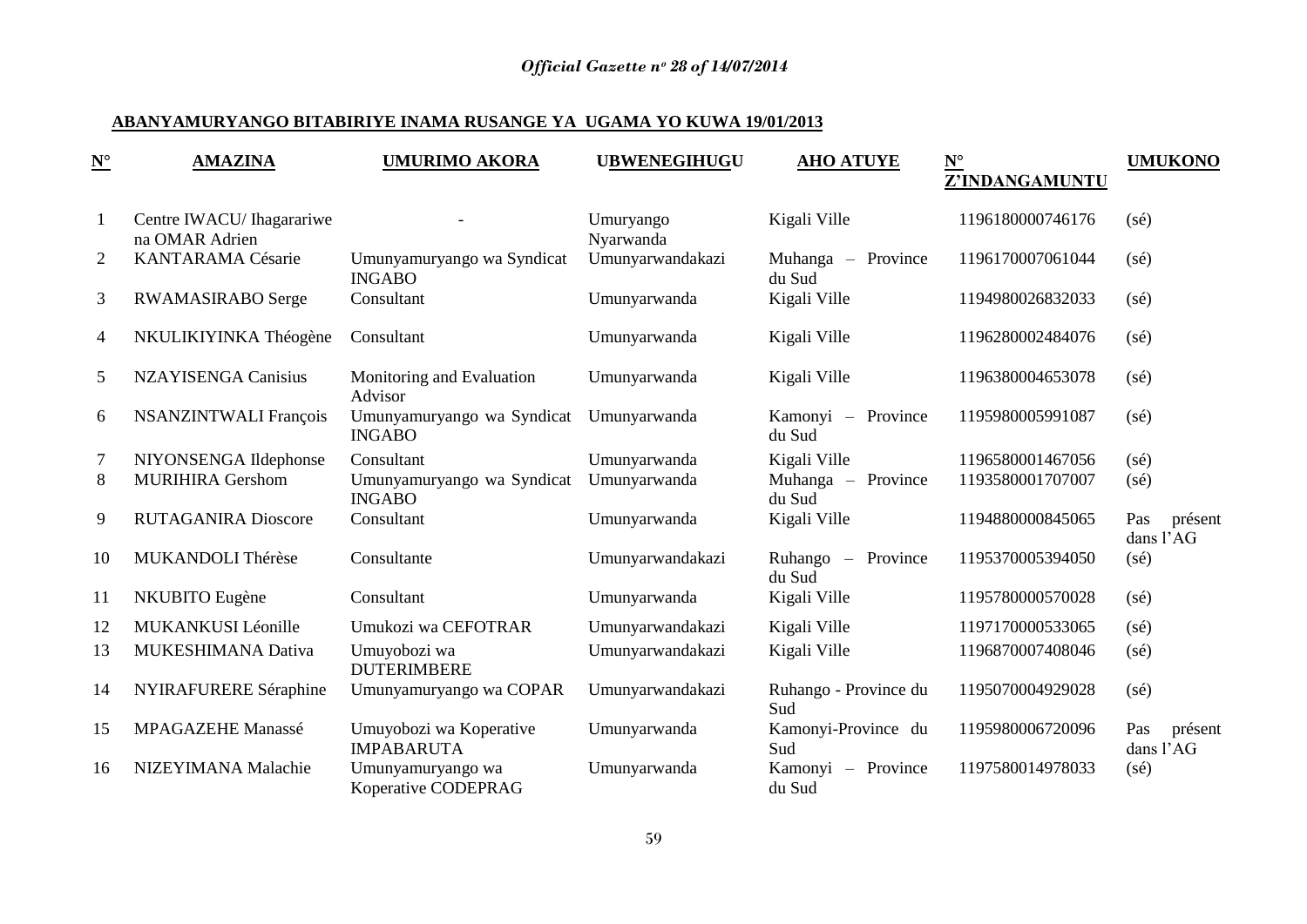**UGAMA/UMURYANGO WO GUSHYIGIKIRA AMAKOPERATIVE** 



**B.P. 28 MUHANGA Tél : 0252 562096 – 0252 562097 Fax : 0252 562251 E-mail : [ugamacsc@rwanda1.com](mailto:ugamacsc@~rwanda1.com) Web site : [www.ugamacsc.org.rw](http://www.ugamacsc.org.rw/) ---------------------------------------------------------------------------------------------------------------------------**

## **INYANDIKO MVUGO Y"INAMA RUSANGE IDASANZWE YA UGAMA YATERANYE KUWA 19 MUTARAMA 2013**

Muhanga, Mutarama 2013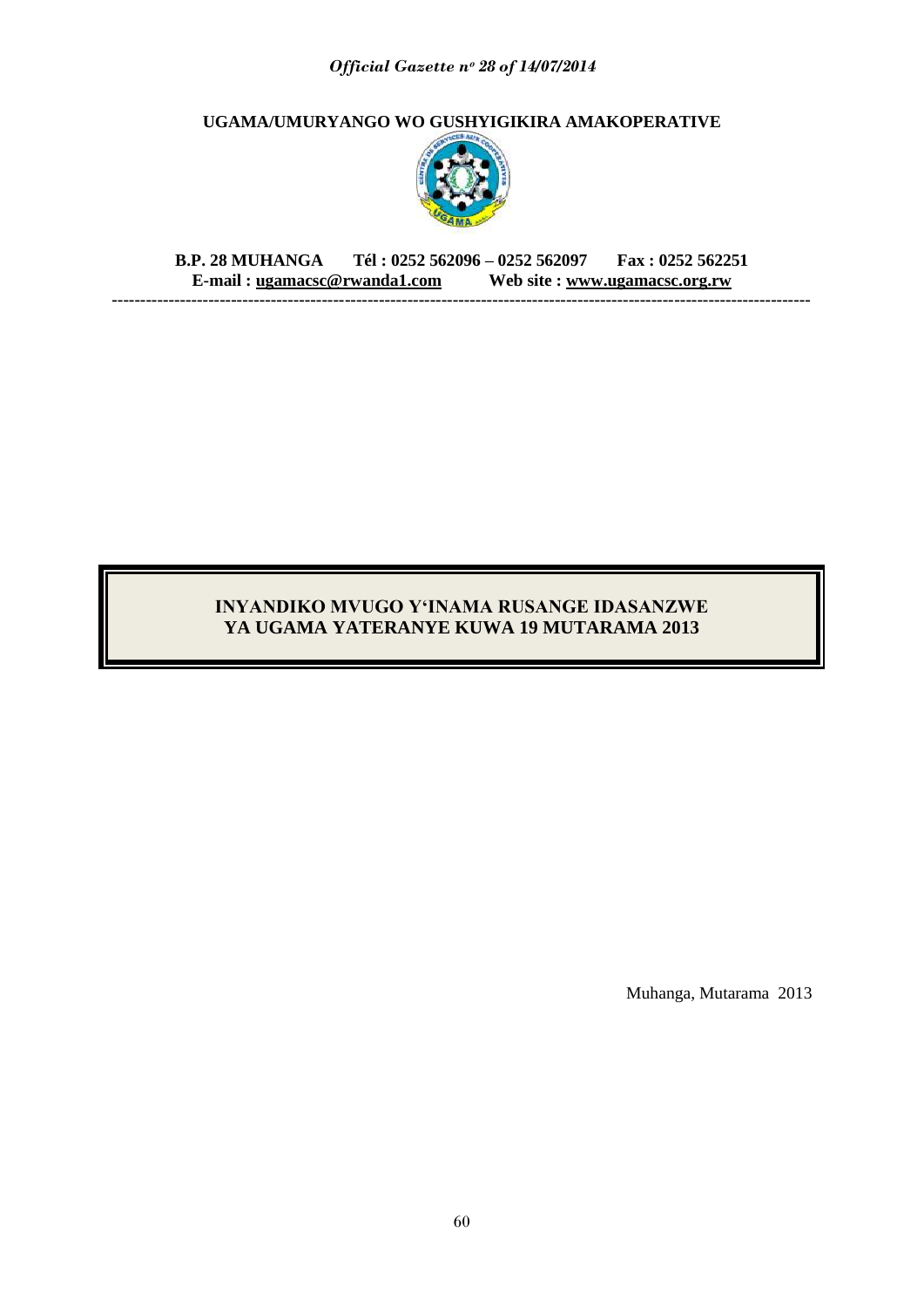## **INYANDIKO MVUGO Y"INAMA RUSANGE IDASANZWE YA UGAMA YATERANYE KUWA 19/1/2013**

Inama Rusange idasanzwe y"Umuryango UGAMA yateraniye i Muhanga, tariki ya 19/01/2013, yatangiye imirimo yayo saa yine iyobowe n"Uhagarariye Umuryango Bwana OMAR Adrien.

## I. **ABITABIRIYE INAMA**

- 1. OMAR Adrien, Perezida w"Inama y"Ubutegetsi
- 2. KANTARAMA Césarie, Visi Perezida
- 3. NKURIKIYINKA Théogène, Umujyanama
- 4. NZAYISENGA Cansisus, Umujyanama
- 5. MUKESHIMANA Dative, Umujyanama
- 6. MUKANKUSI Leonille, Umujyanama
- 7. RWAMASIRABO Serge, Umunyamuryango
- 8. MURIHIRA Guershom, Umunyamuryango
- 9. NSANZINTWARI François, Umunyamuryango
- 10. NKUBITO Eugène, Umunyamuryango
- 11. NIYONSENGA Ildephonse, Umunyamuryango
- 12. NYIRAFURERE Seraphine, Umunyamuryango
- 13. MUKANDOLI Thérèse, Umugenzuzi
- 14. NIZEYIMANA Malachie, Umugenzuzi
- 15. MPAGAZEHE Manassé, Umugenzuzi

## **ABAHAGARARIWE**

- 1. RUTAGANIRA Dioscore, Umunyamuryango
- 2. MPAGAZEHE Manassé, Umugenzuzi

## II. **INGINGO ZARI KU MURONGO W"IBYIGWA**

Ku murongo w"ibyigwa hari ingingo imwe gusa :

 Kuvugurura amategeko agenga Umuryango UGAMA hakurikijwe itegeko n° 04/2012 ryo kuwa 17 Gashyantare 2012 rigena imitunganyirize n"imikorere by"Imiryango Nyarwanda Itari iya Leta,

## **III. UKO INAMA YAGENZE**

Inama yatangijwe n"Uhagarariye Umuryango UGAMA, Bwana OMAR Adrien, ashimira abanyamuryango bitabiriye inama. Yasobanuriye abanyamuryango ko impamvu y"inama idasanzwe ari ukuvugurura amategeko agenga umuryango UGAMA hakurikijwe Itegeko n°04/2012 ryo kuwa 17 Gashyantare 2012 rigena imitunganyirize n"imikorere by"Imiryango Nyarwanda Itari iya Leta.

Abari mu nama basuzumye amategeko y"Umuryango ingingo ku yindi, bajya impaka ku ngingo zigomba guhuzwa n"itegeko rishya. Bafashe icyemezo cyo kuvugurura ingingo zikurikira zigize amategeko shingiro ya UGAMA: 1, 2, 3, 4, 5, 6, 7, 8, 9, 10, 11, 12, 13, 14, 15, 16, 17, 18, 19, 20, 21, 22 na 23, 24 zagiweho impaka maze ku bwumvikane (consesus) bw"abanyamuryango bari mu nama zihuzwa n"itegeko n° 04/2012 ryo kuwa 17 Gashyantare 2012. Itegeko rivuguruye riri ku mugereka w"iyi nyandiko mvugo.

Imirimo y"inama yashojwe saa tanu n"iminota mirongo ine n"itanu (11h45")

Umwanditsi w"inama Umuyobozi w"inama **NDAHIMANA Jean Damascène (sé) OMAR Adrien (sé)**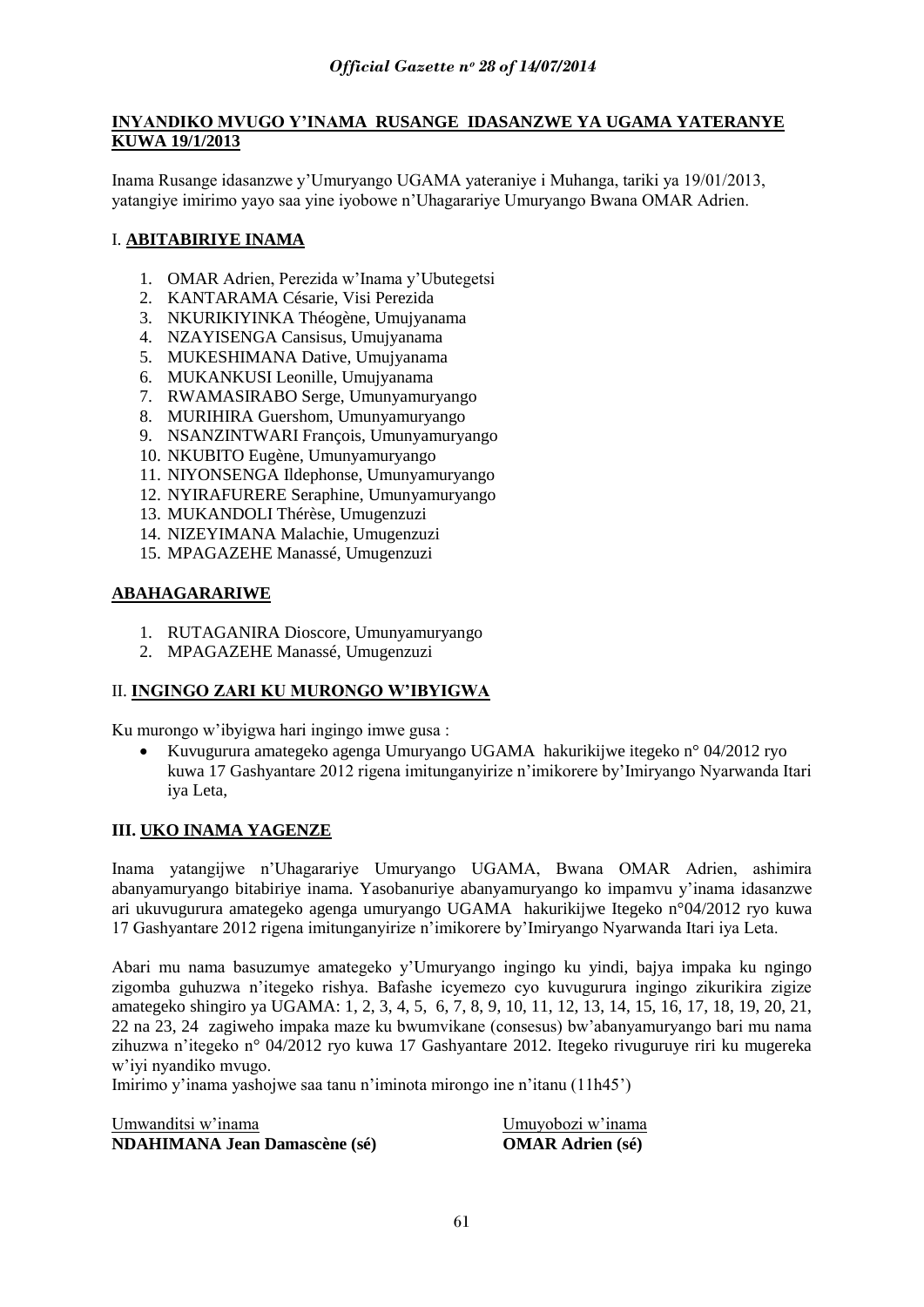## **UGAMA / UMURYANGO WO GUSHYIGIKIRA AMAKOPERATIVE N"AMASHYIRAHAMWE**



## **B.P. 28 MUHANGA Tél : 0252 562096 – 0252 562097 Fax : 0252 562251 E-mail : [ugamacsc@rwanda1.com](mailto:ugamacsc@~rwanda1.com) Web site : [www.ugamacsc.org.rw](http://www.ugamacsc.org.rw/)**

**--------------------------------------------------------------------------------------------------------------**

## **DECLARATION DES REPRESENTANTS LEGAUX**

Nous, soussignés, OMAR Adrien et KANTARAMA Césarie déclarons avoir été élus respectivement, Représentant Légal et Représentante Légale Suppléante de UGAMA par l"Assemblée Générale extraordinaire de ladite Association tenue en date du 19 janvier 2013 au siège de UGAMA sis à Nyamabuye, District de Muhanga, Province du Sud.

| $N^{\circ}$ | NOM ET PRENOM       | <b>SIGNATURE</b> |
|-------------|---------------------|------------------|
|             | 1 OMAR Adrien       | $(s\acute{e})$   |
|             | 2 KANTARAMA Césarie | $(s\acute{e})$   |

Fait à Muhanga, le 19 janvier 2013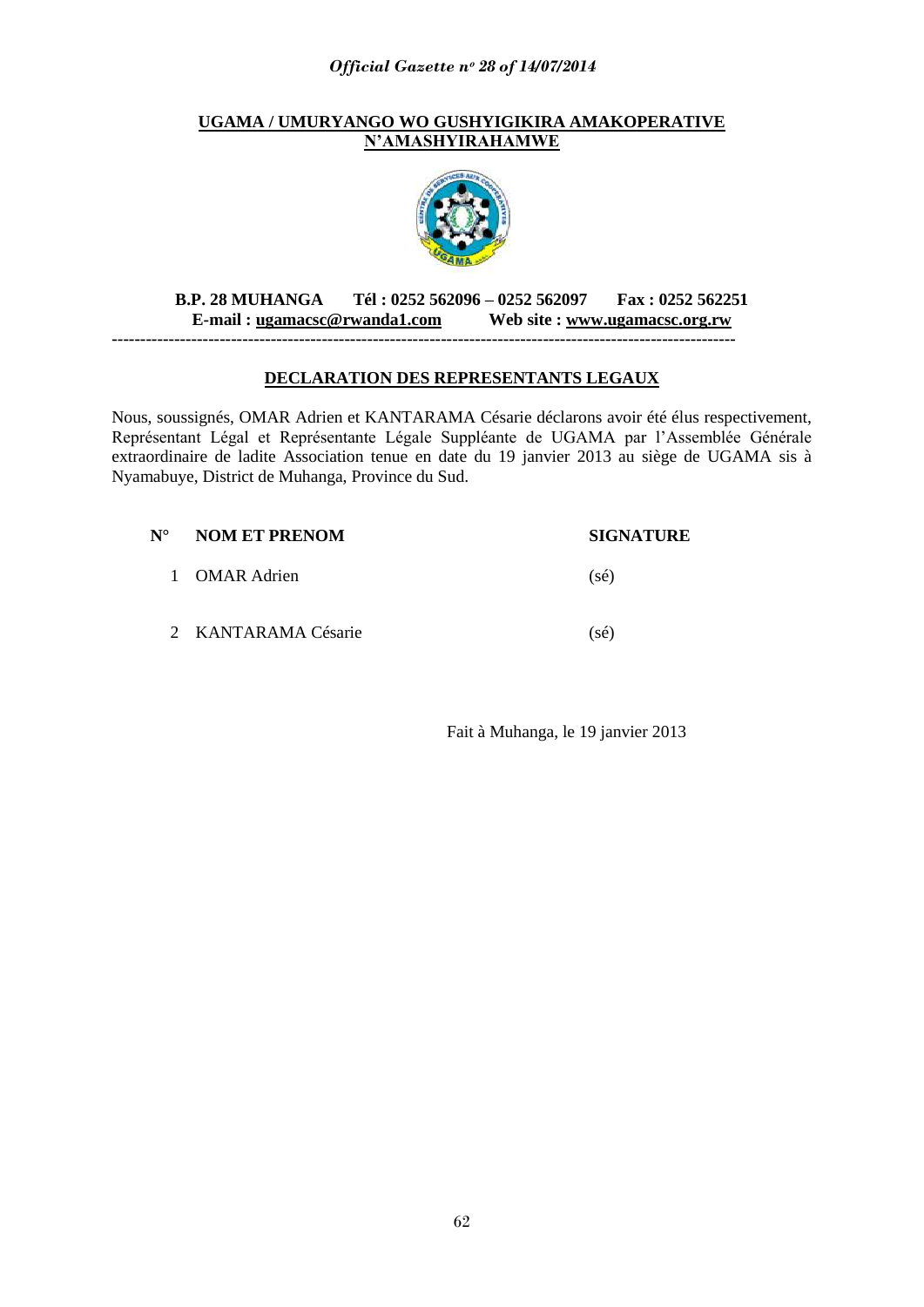#### **ICYEMEZO** *N <sup>O</sup>RCA 1148/2013* **CYO KUWA 19/12/2013 GIHA UBUZIMAGATOZI KOPERATIVE «UBUZIMA UMUSINGI W"AMAJYAMBERE»**

## **Umuyobozi w"Ikigo cy"Igihugu gishinzwe guteza imbere Amakoperative;**

Ashingiye ku Itegeko nº 50/2007 ryo kuwa 18 Nzeri 2007 rigena ishyirwaho, imiterere n"imikorere y"Amakoperative mu Rwanda, nk"uko ryahinduwe kandi ryujujwe kugeza ubu, cyane cyane mu ngingo yaryo ya 23, igika cya 3;

Ashingiye ku Itegeko n°48/2013 ryo kuwa 28/06/2013 rishyiraho Ikigo cy'Igihugu gishinzwe guteza Imbere Amakoperative, cyane cyane mu ngingo yaryo ya 3, igika cya 2;

Abisabwe na Perezida wa Koperative **«UBUZIMA UMUSINGI W"AMAJYAMBERE»**  ifite icyicaro i Gakoni, Umurenge wa Muganza, Akarere ka Rusizi, Intara y"Iburengerazuba;

## **YEMEJE:**

## **Ingingo ya mbere:**

Koperative «**UBUZIMA UMUSINGI W"AMAJYAMBERE»** ifite icyicaro i Gakoni, Umurenge wa Muganza, Akarere ka Rusizi, Intara y"Iburengerazuba, ihawe ubuzimagatozi.

## **Ingingo ya 2:**

Koperative **«UBUZIMA UMUSINGI W"AMAJYAMBERE»** igamije gutanga serivisi zijyanye n"ubujyanama bw"ubuzima no guteza imbere ubuhinzi bw"ibigori. Ntiyemerewe gukora indi mirimo inyuranye n"iyo iherewe ubuzimagatozi, keretse ibanje kubisaba ikanabiherwa uburenganzira.

## **Ingingo ya 3:**

Koperative **«UBUZIMA UMUSINGI W"AMAJYAMBERE»** itegetswe gutangaza iki cyemezo mu Igazeti ya Leta ya Repubulika y"u Rwanda mu gihe kitarenze iminsi mirongo itatu (30) ikimara kugihabwa.

## **Kigali, kuwa 19/12/2013**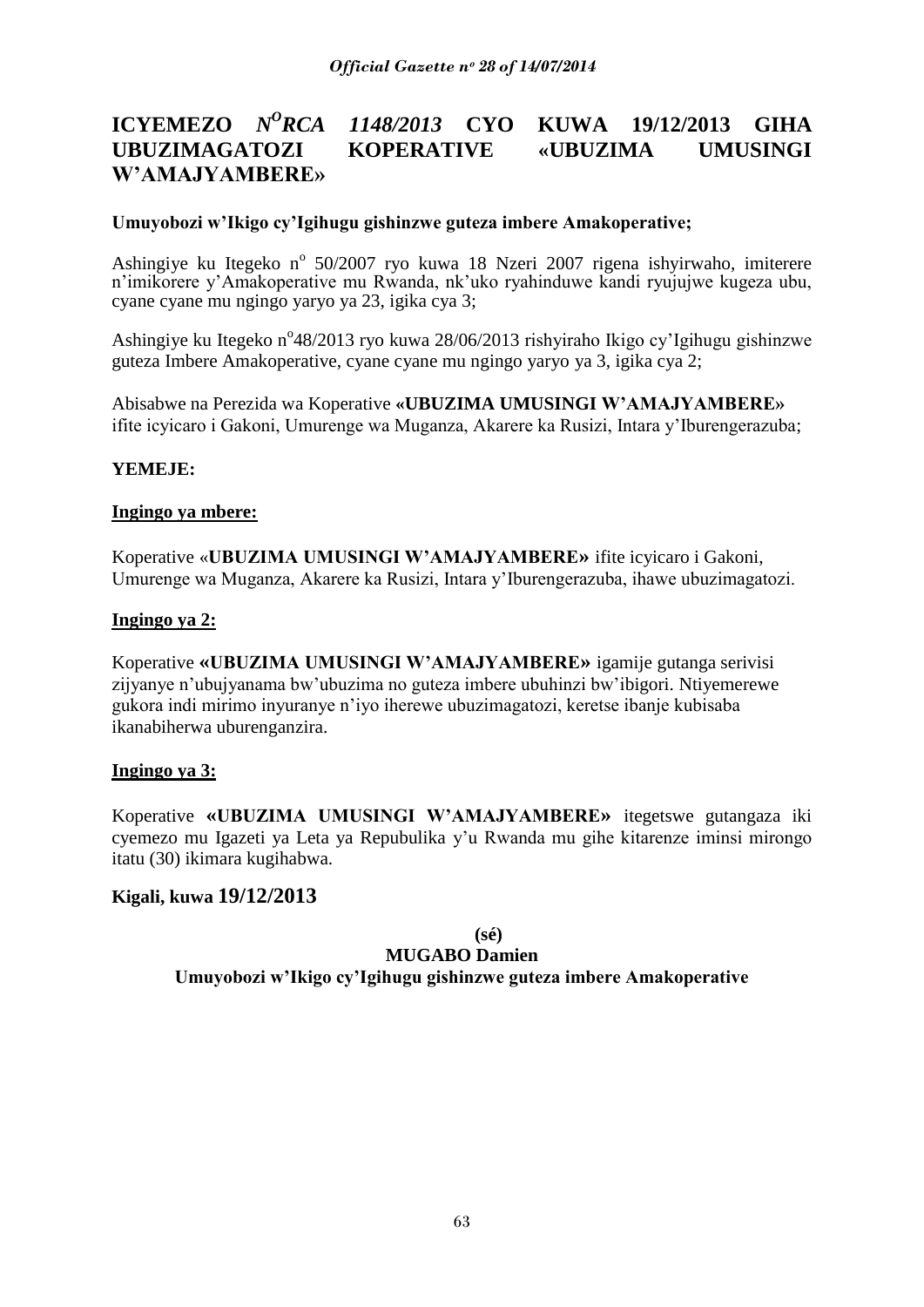# **ICYEMEZO** *N <sup>O</sup>RCA 0336/2013* **CYO KUWA 04/04/2014 GIHA UBUZIMAGATOZI COOPERATIVE DES TAXIMEN-MOTOS DE BUSASAMANA «COOPETAMOBU»**

## **Umuyobozi w"Ikigo cy"Igihugu gishinzwe guteza imbere Amakoperative;**

Ashingiye ku Itegeko nº 50/2007 ryo kuwa 18 Nzeri 2007 rigena ishyirwaho, imiterere n"imikorere y"Amakoperative mu Rwanda, nk"uko ryahinduwe kandi ryujujwe kugeza ubu, cyane cyane mu ngingo yaryo ya 23, igika cya 3;

Ashingiye ku Itegeko n°48/2013 ryo kuwa 28/06/2013 rishyiraho Ikigo cy'Igihugu gishinzwe guteza Imbere Amakoperative, cyane cyane mu ngingo yaryo ya 3, igika cya 2;

Abisabwe na Perezida wa Koperative **«COOPETAMOBU»** ifite icyicaro i Gasiza, Umurenge wa Busasamana, Akarere ka Rubavu, Intara y"Iburengerazuba;

## **YEMEJE:**

## **Ingingo ya mbere:**

Koperative «**COOPETAMOBU»** ifite icyicaro i Gasiza, Umurenge wa Busasamana, Akarere ka Rubavu, Intara y"Iburengerazuba, ihawe ubuzimagatozi.

## **Ingingo ya 2:**

Koperative **«COOPETAMOBU»** igamije gutanga serivisi zijyanye no gutwara abagenzi hakoreshejwe amapikipiki (Motos). Ntiyemerewe gukora indi mirimo inyuranye n"iyo iherewe ubuzimagatozi, keretse ibanje kubisaba ikanabiherwa uburenganzira.

## **Ingingo ya 3:**

Koperative **«COOPETAMOBU»**itegetswe gutangaza iki cyemezo mu Igazeti ya Leta ya Repubulika y"u Rwanda mu gihe kitarenze iminsi mirongo itatu (30) ikimara kugihabwa.

## **Kigali, kuwa 04/04/2014**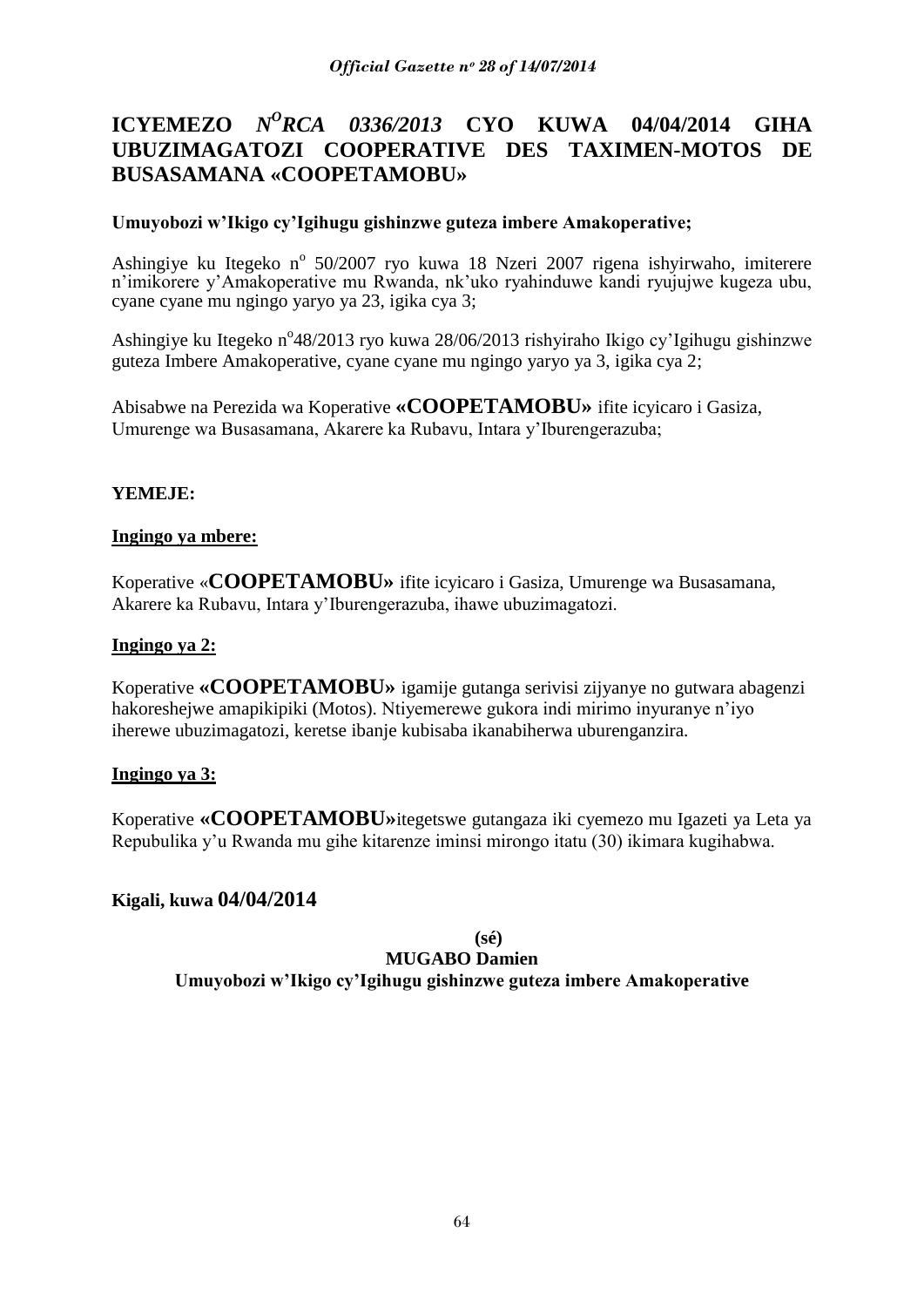#### **ICYEMEZO**  $N^O$ *RCA 0390/2009* CYO *<sup>O</sup>RCA 0390/2009* **CYO KUWA 15/01/2009 GIHA UBUZIMAGATOZI «COOPERATIVE DE DEVELOPPEMENT AGRICOLE NYARUBANDE» ( C.D.A.N)**

## **Umuyobozi w"Ikigo cy"Igihugu gishinzwe guteza imbere Amakoperative;**

Ashingiye ku Itegeko nº 50/2007 ryo kuwa 18 Nzeri 2007 rigena ishyirwaho, imiterere n"imikorere y"Amakoperative mu Rwanda, nk"uko ryahinduwe kandi ryujujwe kugeza ubu, cyane cyane mu ngingo yaryo ya 23, igika cya 3;

Ashingiye ku Itegeko n<sup>o</sup>16/2008 ryo kuwa 11/06/2008 rishyiraho Ikigo cy'Igihugu gishinzwe guteza Imbere Amakoperative, cyane cyane mu ngingo yaryo ya 3, igika cya 2;

Abisabwe na Perezida wa Koperative **«C.D.A.N»** ifite icyicaro i Bushenyi, Umurenge wa Mareba, Akarere ka Bugesera, Intara y"Iburasirazuba, mu rwandiko re rwo kuwa 25/05/2008;

## **YEMEJE:**

## **Ingingo ya mbere:**

Koperative «**C.D.A.N»** ifite icyicaro i Bushenyi, Umurenge wa Mareba, Akarere ka Bugesera, Intara y"Iburasirazuba, ihawe ubuzimagatozi.

## **Ingingo ya 2:**

Koperative **«C.D.A.N»** igamije guteza imbere ubuhinzi bw"imyumbati. Ntiyemerewe gukora indi mirimo inyuranye n"iyo iherewe ubuzimagatozi, keretse ibanje kubisaba ikanabiherwa uburenganzira.

## **Ingingo ya 3:**

Iki cyemezo kigira agaciro guhera umunsi cyatangarijweho mu Igazeti ya Leta ya Repubulika y"u Rwanda.

## **Kigali, kuwa 15/01/2009**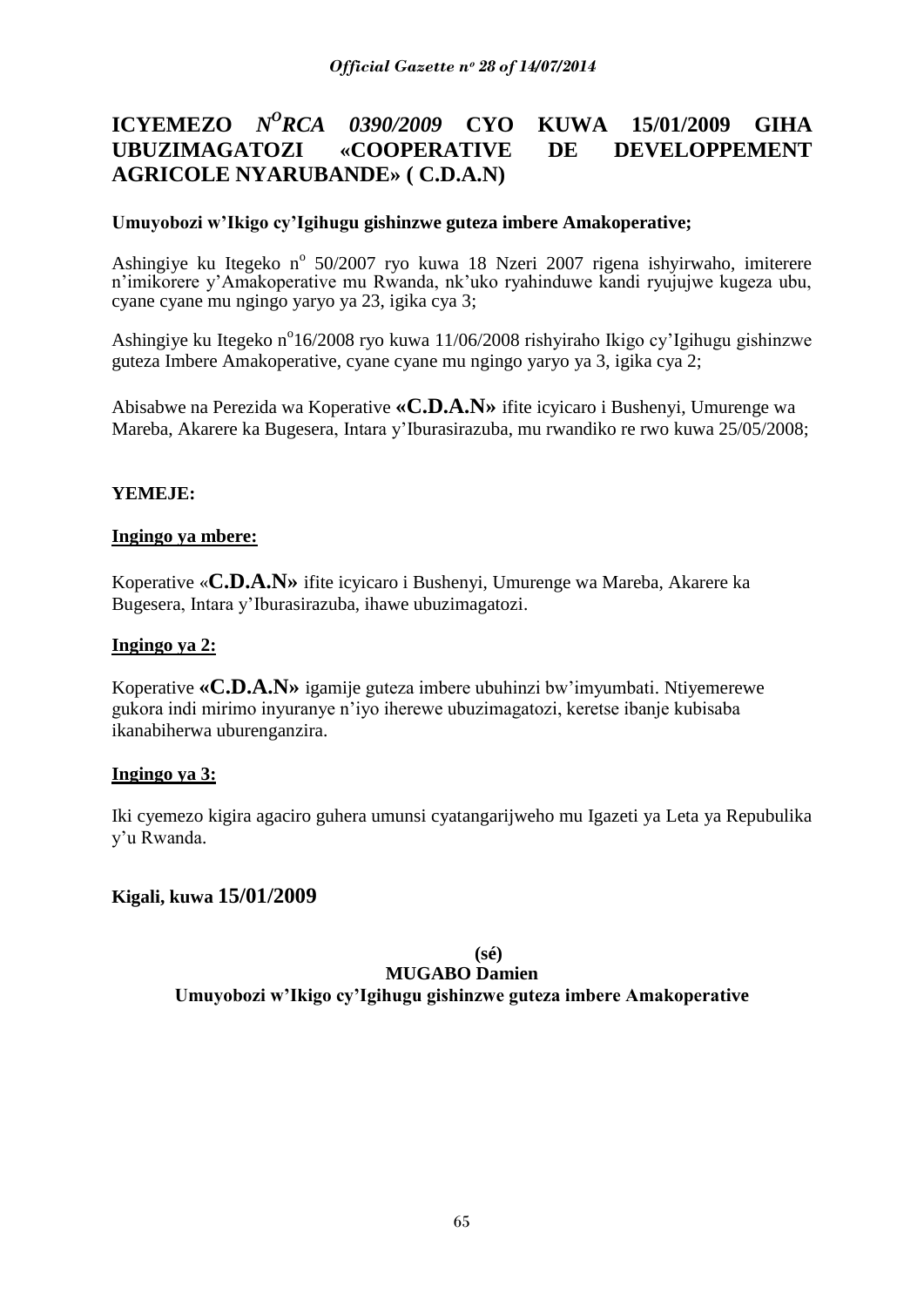# **ICYEMEZO** *N<sup>O</sup>RCA 0213/2013* **CYO KUWA 19/02/2014 GIHA UBUZIMAGATOZI KOPERATIVE «IRYAMUKURU»**

## **Umuyobozi w"Ikigo cy"Igihugu gishinzwe guteza imbere Amakoperative;**

Ashingiye ku Itegeko nº 50/2007 ryo kuwa 18 Nzeri 2007 rigena ishyirwaho, imiterere n"imikorere y"Amakoperative mu Rwanda, nk"uko ryahinduwe kandi ryujujwe kugeza ubu, cyane cyane mu ngingo yaryo ya 23, igika cya 3;

Ashingiye ku Itegeko n°48/2013 ryo kuwa 28/06/2013 rishyiraho Ikigo cy'Igihugu gishinzwe guteza Imbere Amakoperative, cyane cyane mu ngingo yaryo ya 3, igika cya 2;

Abisabwe na Perezida wa Koperative **«IRYAMUKURU»** ifite icyicaro i Binunga, Umurenge wa Gishari, Akarere ka Rwamagana, Intara y"Iburasirazuba;

## **YEMEJE:**

## **Ingingo ya mbere:**

Koperative «**IRYAMUKURU»** ifite icyicaro i Binunga, Umurenge wa Gishari, Akarere ka Rwamagana, Intara y"Iburasirazuba, ihawe ubuzimagatozi.

## **Ingingo ya 2:**

Koperative **«IRYAMUKURU»** igamije guteza imbere ubuhinzi bw"urutoki. Ntiyemerewe gukora indi mirimo inyuranye n"iyo iherewe ubuzimagatozi, keretse ibanje kubisaba ikanabiherwa uburenganzira.

## **Ingingo ya 3:**

Koperative **«IRYAMUKURU»** itegetswe gutangaza iki cyemezo mu Igazeti ya Leta ya Repubulika y"u Rwanda mu gihe kitarenze iminsi mirongo itatu (30) ikimara kugihabwa.

## **Kigali, kuwa 19/02/2014**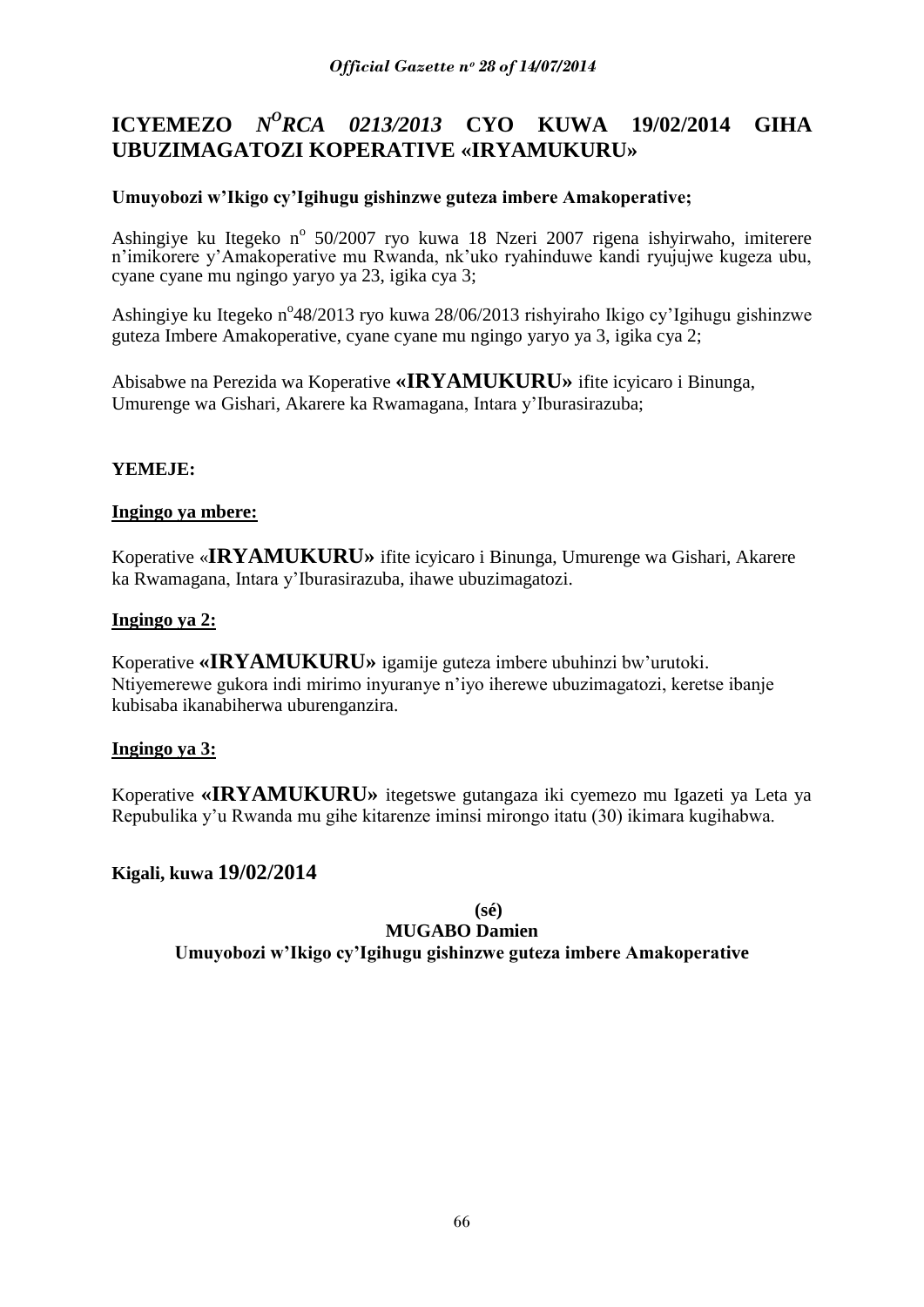# **ICYEMEZO** *N<sup>O</sup>RCA 0303/2014* **CYO KUWA 26/03/2014 GIHA UBUZIMAGATOZI KOPERATIVE YO GUTEZA IMBERE UBUJYANAMA BW"UBUZIMA N"UBWOROZI BW"NGURUBE I KARENGERA «KOPUIKA»**

## **Umuyobozi w"Ikigo cy"Igihugu gishinzwe guteza imbere Amakoperative;**

Ashingiye ku Itegeko nº 50/2007 ryo kuwa 18 Nzeri 2007 rigena ishyirwaho, imiterere n"imikorere y"Amakoperative mu Rwanda, nk"uko ryahinduwe kandi ryujujwe kugeza ubu, cyane cyane mu ngingo yaryo ya 23, igika cya 3;

Ashingiye ku Itegeko n°48/2013 ryo kuwa 28/06/2013 rishyiraho Ikigo cy'Igihugu gishinzwe guteza Imbere Amakoperative, cyane cyane mu ngingo yaryo ya 3, igika cya 2;

Abisabwe na Perezida wa Koperative **«KOPUIKA»** ifite icyicaro mu Kagali ka Karengera, Umurenge wa Kirimbi, Akarere ka Nyamasheke, Intara y"Iburengerazuba;

## **YEMEJE:**

## **Ingingo ya mbere:**

Koperative «**KOPUIKA»** ifite icyicaro mu Kagali ka Karengera, Umurenge wa Kirimbi, Akarere ka Nyamasheke, Intara y"Iburengerazuba, ihawe ubuzimagatozi.

## **Ingingo ya 2:**

Koperative **«KOPUIKA»** igamije gutanga serivisi zijyanye n"ubujyanama bw"ubuzima no guteza imbere ubworozi bw"ingurube. Ntiyemerewe gukora indi mirimo inyuranye n"iyo iherewe umuzimagatozi keretse ibanje kubisaba ikanabiherwa uburenganzira.

## **Ingingo ya 3:**

Koperative **«KOPUIKA»** itegetswe gutangaza iki cyemezo mu Igazeti ya Leta ya Repubulika y"u Rwanda mu gihe kitarenze iminsi mirongo itatu (30) ikimara kugihabwa.

## **Kigali, kuwa 26/03/2014**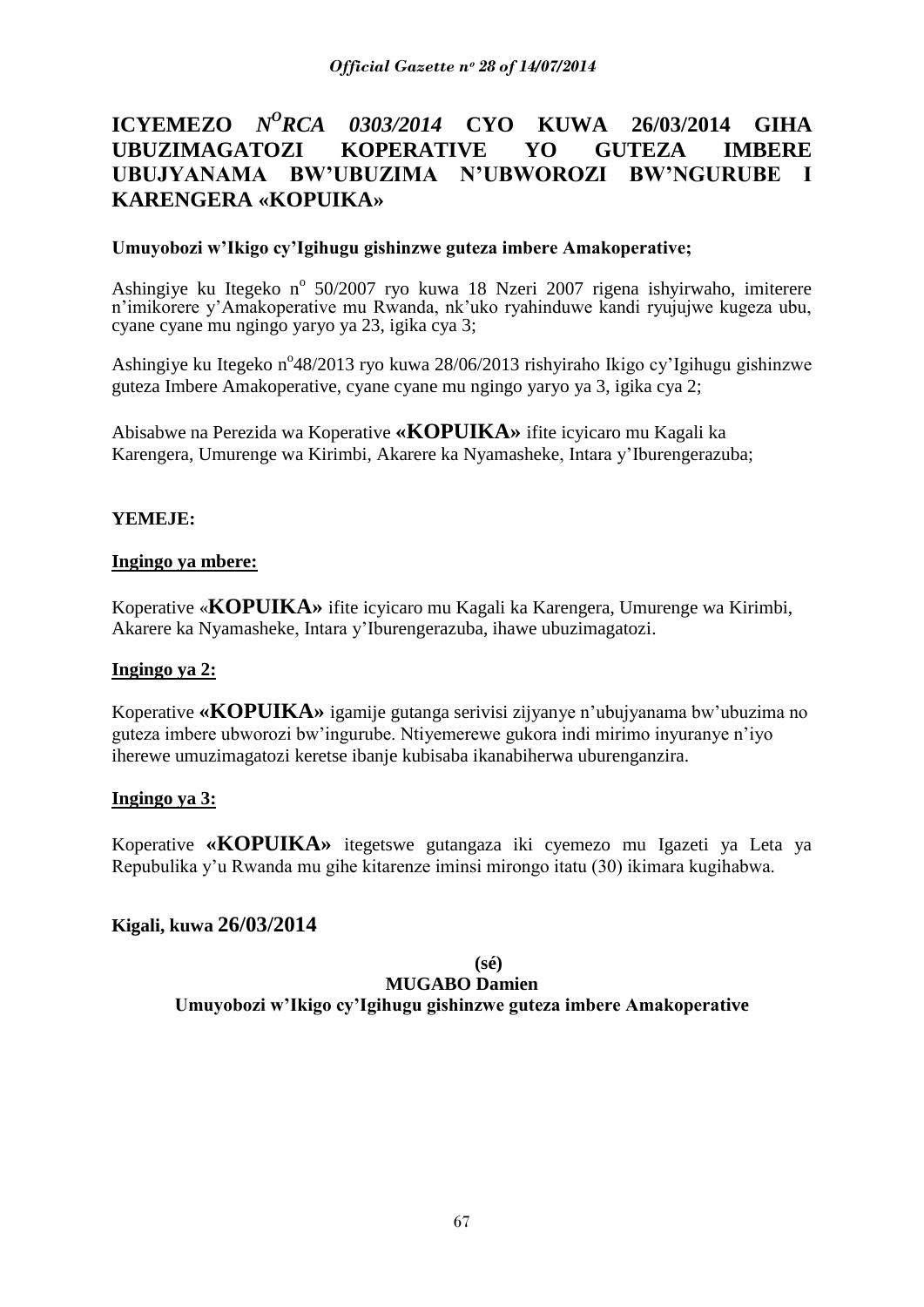# **ICYEMEZO** *N<sup>O</sup>RCA 0286/2014* **CYO KUWA 21/03/2014 GIHA UBUZIMAGATOZI KOPERATIVE «DUSHYIGIKIRANE-GASABO»\**

## **Umuyobozi w"Ikigo cy"Igihugu gishinzwe guteza imbere Amakoperative;**

Ashingiye ku Itegeko nº 50/2007 ryo kuwa 18 Nzeri 2007 rigena ishyirwaho, imiterere n"imikorere y"Amakoperative mu Rwanda, nk"uko ryahinduwe kandi ryujujwe kugeza ubu, cyane cyane mu ngingo yaryo ya 23, igika cya 3;

Ashingiye ku Itegeko n°48/2013 ryo kuwa 28/06/2013 rishyiraho Ikigo cy'Igihugu gishinzwe guteza Imbere Amakoperative, cyane cyane mu ngingo yaryo ya 3, igika cya 2;

Abisabwe na Perezida wa Koperative **«DUSHYIGIKIRANE-GASABO»** ifite icyicaro mu Kagali ka Kamutwa, Umurenge wa Kacyiru, Akarere ka Gasabo, Umujyi wa Kigali;

## **YEMEJE:**

## **Ingingo ya mbere:**

Koperative «**DUSHYIGIKIRANE-GASABO»** ifite icyicaro mu Kagali ka Kamutwa, Umurenge wa Kacyiru, Akarere ka Gasabo, Umujyi wa Kigali, ihawe ubuzimagatozi.

## **Ingingo ya 2:**

Koperative **«DUSHYIGIKIRANE-GASABO»** igamije guteza imbere ubwubatsi bw"amazu yo guturamo. Ntiyemerewe gukora indi mirimo inyuranye n"iyo iherewe umuzimagatozi keretse ibanje kubisaba ikanabiherwa uburenganzira.

## **Ingingo ya 3:**

Koperative **«DUSHYIGIKIRANE-GASABO»** itegetswe gutangaza iki cyemezo mu Igazeti ya Leta ya Repubulika y"u Rwanda mu gihe kitarenze iminsi mirongo itatu (30) ikimara kugihabwa.

## **Kigali, kuwa 21/03/2014**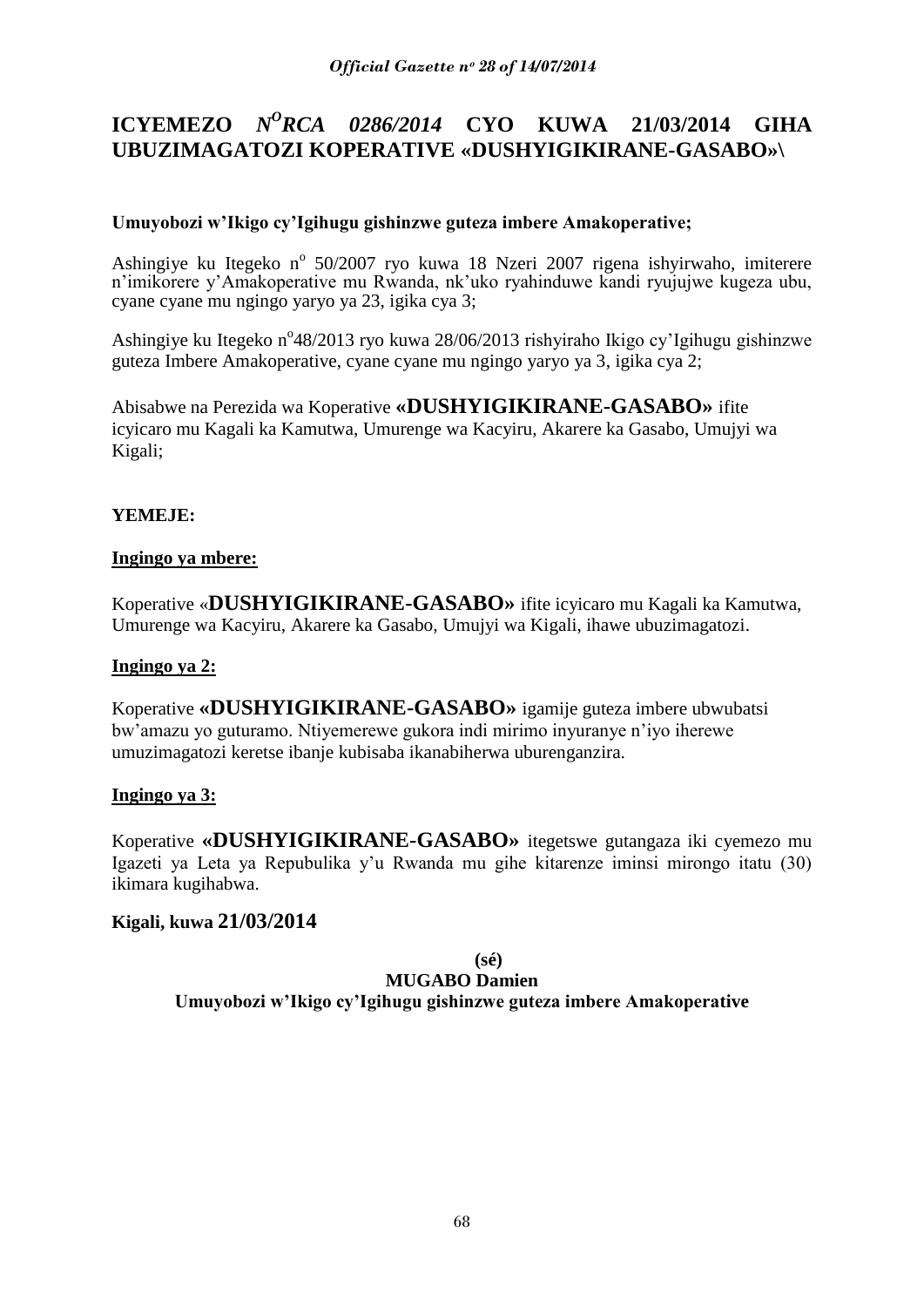#### **ICYEMEZO** *N <sup>O</sup>RCA 182/2012* **CYO KUWA 26/03/2012 GIHA UBUZIMAGATOZI KOPERATIVE «ABIZERANYE BA NYANGE»**

## **Umuyobozi w"Ikigo cy"Igihugu gishinzwe guteza imbere Amakoperative;**

Ashingiye ku Itegeko nº 50/2007 ryo kuwa 18 Nzeri 2007 rigena ishyirwaho, imiterere n"imikorere y"Amakoperative mu Rwanda, nk"uko ryahinduwe kandi ryujujwe kugeza ubu, cyane cyane mu ngingo yaryo ya 23, igika cya 3;

Ashingiye ku Itegeko n°16/2008 ryo kuwa 11/06/2008 rishyiraho Ikigo cy'Igihugu gishinzwe guteza Imbere Amakoperative, cyane cyane mu ngingo yaryo ya 3, igika cya 2;

Abisabwe na Perezida wa Koperative **«ABIZERANYE BA NYANGE»** ifite icyicaro mu Kagali ka Ninda, Umurenge wa Nyange, Akarere ka Musanze, Intara y"Amajyaruguru;

## **YEMEJE:**

## **Ingingo ya mbere:**

Koperative «**ABIZERANYE BA NYANGE»** ifite icyicaro mu Kagali ka Ninda, Umurenge wa Nyange, Akarere ka Musanze, Intara y"Amajyaruguru, ihawe ubuzimagatozi.

## **Ingingo ya 2:**

Koperative **«ABIZERANYE BA NYANGE»** igamije guteza imbere ubworozi bw"inzuki. Ntiyemerewe gukora indi mirimo inyuranye n"iyo iherewe umuzimagatozi keretse ibanje kubisaba ikanabiherwa uburenganzira.

## **Ingingo ya 3:**

Koperative **«ABIZERANYE BA NYANGE»** itegetswe gutangaza iki cyemezo mu Igazeti ya Leta ya Repubulika y"u Rwanda mu gihe kitarenze iminsi mirongo itatu (30) ikimara kugihabwa.

## **Kigali, kuwa 26/03/2012**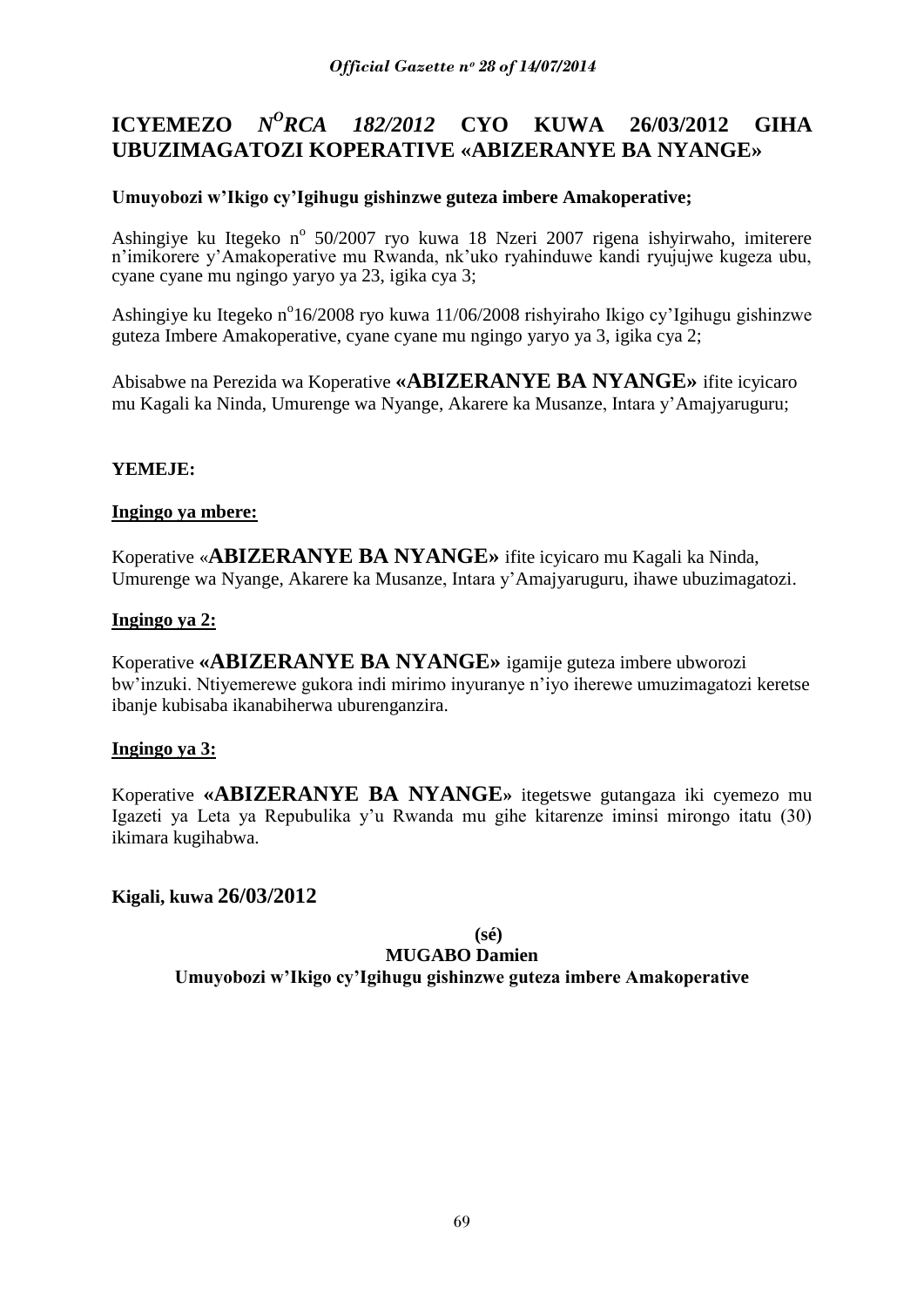# **ICYEMEZO** *N<sup>O</sup>RCA 0374/2014* **CYO KUWA 16/04/2014 GIHA UBUZIMAGATOZI KOPERATIVE «NYEREKIBIGANZA BYAWE»**

## **Umuyobozi w"Ikigo cy"Igihugu gishinzwe guteza imbere Amakoperative;**

Ashingiye ku Itegeko nº 50/2007 ryo kuwa 18 Nzeri 2007 rigena ishyirwaho, imiterere n"imikorere y"Amakoperative mu Rwanda, nk"uko ryahinduwe kandi ryujujwe kugeza ubu, cyane cyane mu ngingo yaryo ya 23, igika cya 3;

Ashingiye ku Itegeko n°48/2013 ryo kuwa 28/06/2013 rishyiraho Ikigo cy'Igihugu gishinzwe guteza Imbere Amakoperative, cyane cyane mu ngingo yaryo ya 3, igika cya 2;

Abisabwe na Perezida wa Koperative **«NYEREKIBIGANZA BYAWE»** ifite icyicaro i Ngoma, Umurenge wa Ngoma, Akarere ka Huye, Intara y"Amajyepfo;

## **YEMEJE:**

## **Ingingo ya mbere:**

Koperative «**NYEREKIBIGANZA BYAWE»** ifite icyicaro i Ngoma, Umurenge wa Ngoma, Akarere ka Huye, Intara y"Amajyepfo, ihawe ubuzimagatozi.

## **Ingingo ya 2:**

Koperative **«NYEREKIBIGANZA BYAWE»** igamije guteza imbere ubudozi bw"imyenda. Ntiyemerewe gukora indi mirimo inyuranye n"iyo iherewe umuzimagatozi keretse ibanje kubisaba ikanabiherwa uburenganzira.

## **Ingingo ya 3:**

Koperative **«NYEREKIBIGANZA BYAWE»** itegetswe gutangaza iki cyemezo mu Igazeti ya Leta ya Repubulika y"u Rwanda mu gihe kitarenze iminsi mirongo itatu (30) ikimara kugihabwa.

## **Kigali, kuwa 16/04/2014**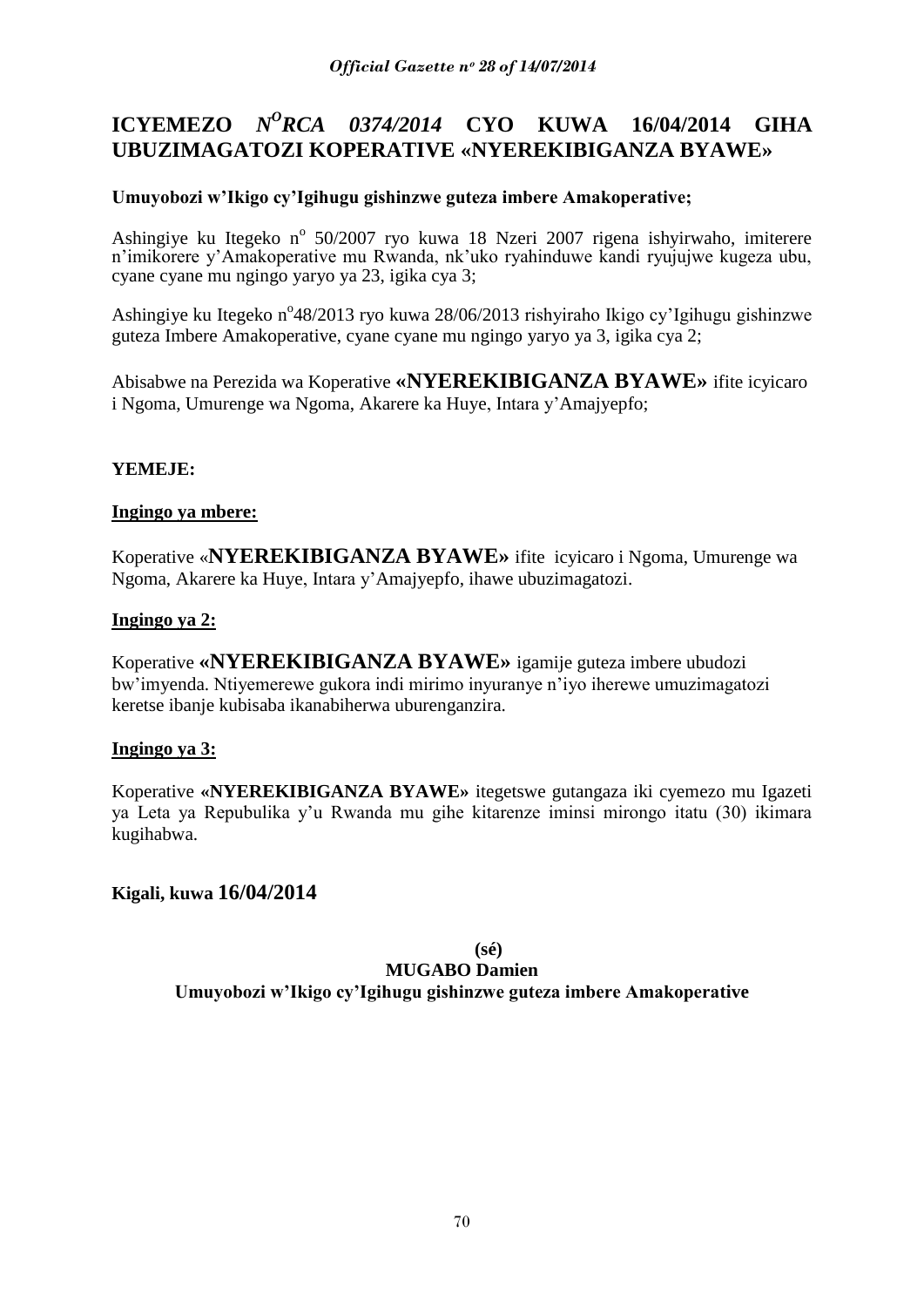# **ICYEMEZO** *N<sup>O</sup>RCA 0224/2014* **CYO KUWA 27/02/2014 GIHA UBUZIMAGATOZI KOPERATIVE Y"ABAJYANAMA B"UBUZIMA YO GUCURUZA IMYAKA NO GUTEZA IMBERE IBIKORWA BY"UBUZIMA I MUKOMA «KOAGGIMU»**

## **Umuyobozi w"Ikigo cy"Igihugu gishinzwe guteza imbere Amakoperative;**

Ashingiye ku Itegeko nº 50/2007 ryo kuwa 18 Nzeri 2007 rigena ishyirwaho, imiterere n"imikorere y"Amakoperative mu Rwanda, nk"uko ryahinduwe kandi ryujujwe kugeza ubu, cyane cyane mu ngingo yaryo ya 23, igika cya 3;

Ashingiye ku Itegeko n°48/2013 ryo kuwa 28/06/2013 rishyiraho Ikigo cy'Igihugu gishinzwe guteza Imbere Amakoperative, cyane cyane mu ngingo yaryo ya 3, igika cya 2;

Abisabwe na Perezida wa Koperative **«KOAGGIMU»** ifite icyicaro i Mukoma, Umurenge wa Nyabitekeri, Akarere ka Nyamasheke, Intara y"Iburengerazuba;

## **YEMEJE:**

## **Ingingo ya mbere:**

Koperative «**KOAGGIMU»** ifite i Mukoma, Umurenge wa Nyabitekeri, Akarere ka Nyamasheke, Intara y"Iburengerazuba, ihawe ubuzimagatozi.

## **Ingingo ya 2:**

Koperative **«KOAGGIMU»** igamije gutanga serivisi zijyanye n"ubujyanama bw"ubuzima no guteza imbere ubucuruzi bw"imyaka (Ibishyimbo, Soya, ibigori n"ubunyobwa). Ntiyemerewe gukora indi mirimo inyuranye n"iyo iherewe umuzimagatozi keretse ibanje kubisaba ikanabiherwa uburenganzira.

## **Ingingo ya 3:**

Icyemezo N°/RCA/ 1280/2010 cyo kuwa 22/11/2010 gikuweho

## **Ingingo ya 4:**

Koperative **«KOAGGIMU»** itegetswe gutangaza iki cyemezo mu Igazeti ya Leta ya Repubulika y"u Rwanda mu gihe kitarenze iminsi mirongo itatu (30) ikimara kugihabwa.

## **Kigali, kuwa 27/02/2014**

## **(sé)**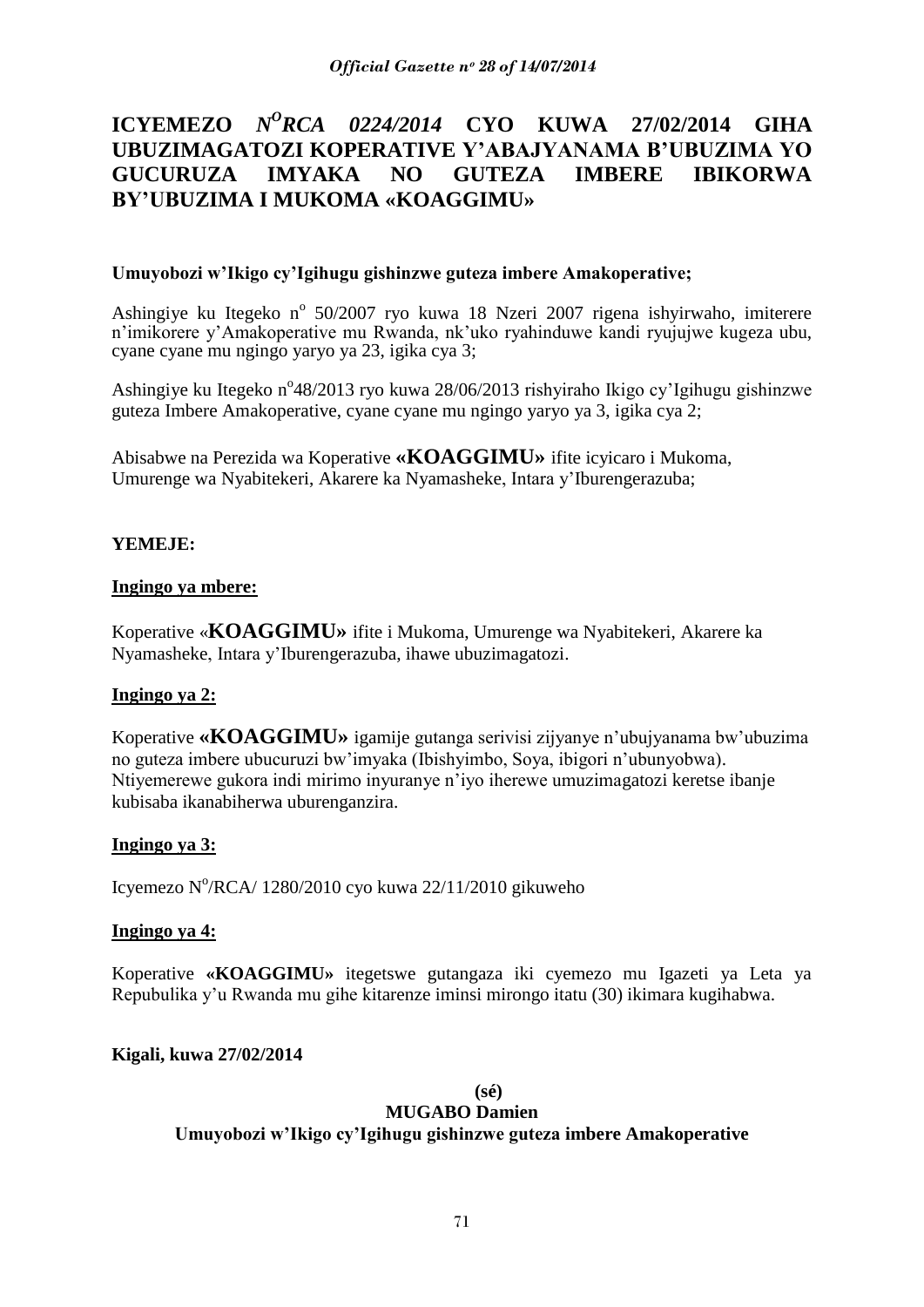### **ICYEMEZO** *N <sup>O</sup>RCA/671/2013* **CYO KUWA 16/07/2013 GIHA UBUZIMAGATOZI «COOPERATIVE DES AGRICULTEURS DE LEGUMES DE GISHWERU » (COALEGI)**

## **Umuyobozi w"Ikigo cy"Igihugu gishinzwe guteza imbere Amakoperative;**

Ashingiye ku Itegeko nº 50/2007 ryo kuwa 18 Nzeri 2007 rigena ishyirwaho, imiterere n"imikorere y"Amakoperative mu Rwanda, nk"uko ryahinduwe kandi ryujujwe kugeza ubu, cyane cyane mu ngingo yaryo ya 23, igika cya 3;

Ashingiye ku Itegeko n<sup>o</sup>16/2008 ryo kuwa 11/06/2008 rishyiraho Ikigo cy'Igihugu gishinzwe guteza Imbere Amakoperative, cyane cyane mu ngingo yaryo ya 3, igika cya 2;

Abisabwe na Perezida wa Koperative **«COALEGI»** ifite icyicaro i Gishweru, Umurenge wa Mwendo, Akarere ka Ruhango, Intara y"Amajyepfo;

## **YEMEJE:**

## **Ingingo ya mbere:**

Koperative «**COALEGI»** ifite icyicaro i Gishweru, Umurenge wa Mwendo, Akarere ka Ruhango, Intara y"Amajyepfo, ihawe ubuzimagatozi.

## **Ingingo ya 2:**

Koperative **«COALEGI»** igamije guteza imbere ubuhinzi bw"imboga. Ntiyemerewe gukora indi mirimo inyuranye n"iyo iherewe umuzimagatozi keretse ibanje kubisaba ikanabiherwa uburenganzira.

## **Ingingo ya 3:**

Koperative **«COALEGI»** itegetswe gutangaza iki cyemezo mu Igazeti ya Leta ya Repubulika y"u Rwanda mu gihe kitarenze iminsi mirongo itatu (30) ikimara kugihabwa.

## **Kigali, kuwa 16/07/2013**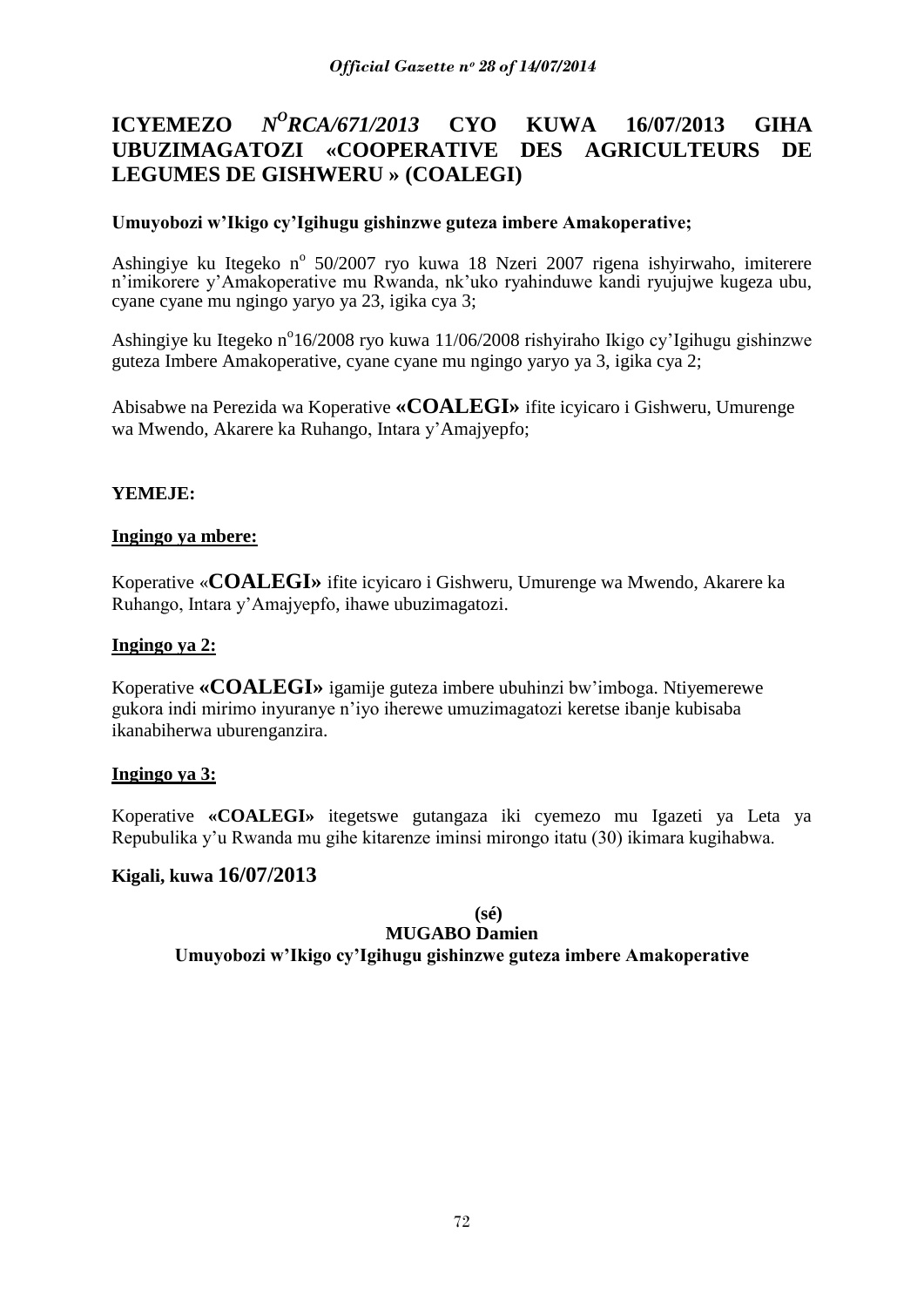#### **ICYEMEZO** *N <sup>O</sup>RCA/0316/2014* **CYO KUWA 28/03/2014 GIHA UBUZIMAGATOZI KOPERATIVE «TUZAMURANE NYANZA»**

# **Umuyobozi w"Ikigo cy"Igihugu gishinzwe guteza imbere Amakoperative;**

Ashingiye ku Itegeko nº 50/2007 ryo kuwa 18 Nzeri 2007 rigena ishyirwaho, imiterere n"imikorere y"Amakoperative mu Rwanda, nk"uko ryahinduwe kandi ryujujwe kugeza ubu, cyane cyane mu ngingo yaryo ya 23, igika cya 3;

Ashingiye ku Itegeko n°48/2013 ryo kuwa 28/06/2013 rishyiraho Ikigo cy'Igihugu gishinzwe guteza Imbere Amakoperative, cyane cyane mu ngingo yaryo ya 3, igika cya 2;

Abisabwe na Perezida wa Koperative **«TUZAMURANE NYANZA»** ifite icyicaro i Nyanza, Umurenge wa Busasamana, Akarere ka Nyanza, Intara y"Amajyepfo;

# **YEMEJE:**

## **Ingingo ya mbere:**

Koperative «**TUZAMURANE NYANZA»** ifite icyicaro i Nyanza, Umurenge wa Busasamana, Akarere ka Nyanza, Intara y"Amajyepfo, ihawe ubuzimagatozi.

## **Ingingo ya 2:**

Koperative **«TUZAMURANE NYANZA»** igamije gutanga serivisi zijyanye no gutwara imizigo hakoreshejwe imodoka zo mu bwoko bw"amakamyo n"amakamyoneti. Ntiyemerewe gukora indi mirimo inyuranye n"iyo iherewe umuzimagatozi keretse ibanje kubisaba ikanabiherwa uburenganzira.

# **Ingingo ya 3:**

Koperative **«TUZAMURANE NYANZA»** itegetswe gutangaza iki cyemezo mu Igazeti ya Leta ya Repubulika y'u Rwanda mu gihe kitarenze iminsi mirongo itatu (30) ikimara kugihabwa.

# **Kigali, kuwa 28/03/2014**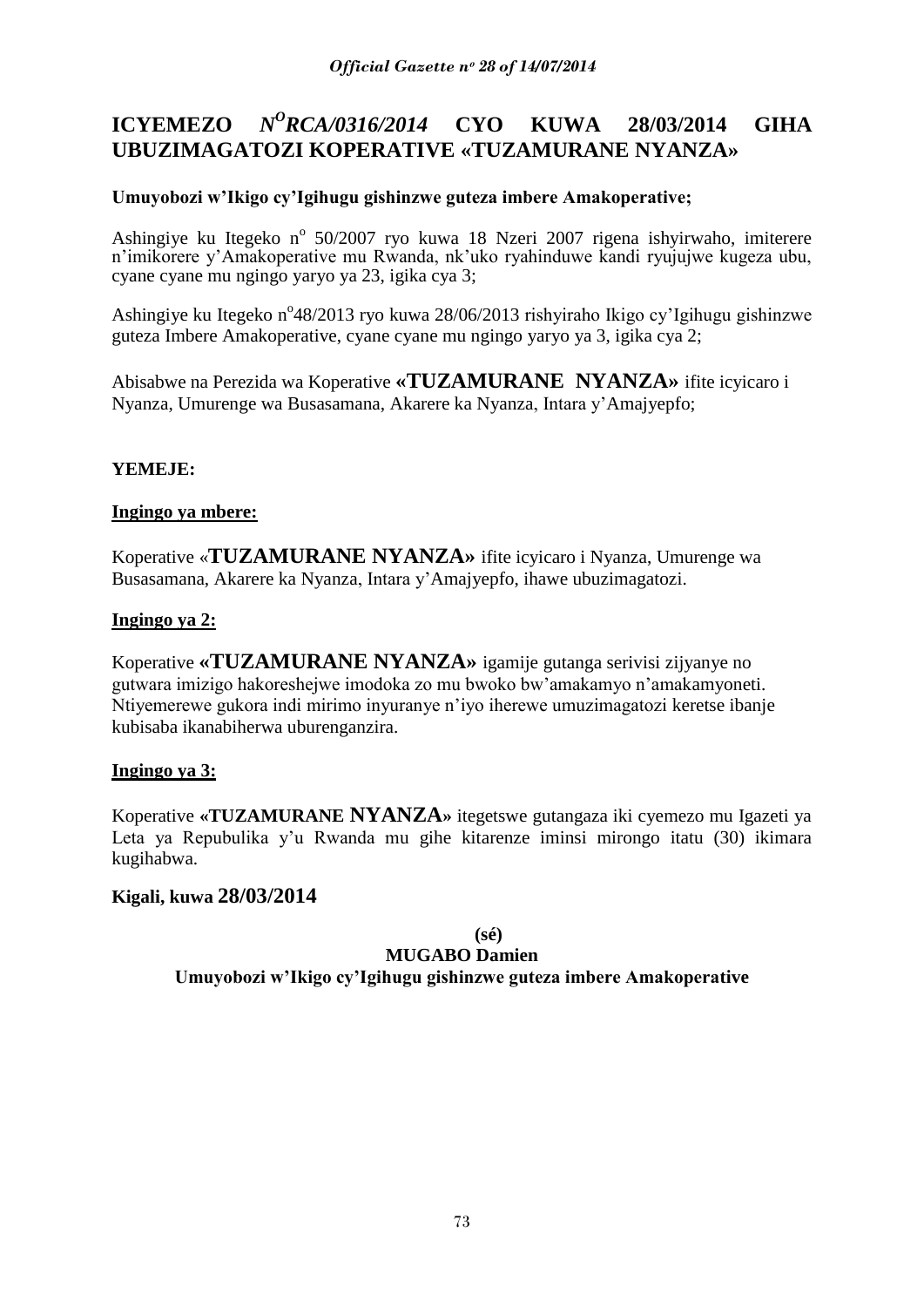#### **ICYEMEZO** *<sup>O</sup>RCA/805/2011* **CYO KUWA 12/09/2011 GIHA UBUZIMAGATOZI KOPERATIVE «TURATE UBUHINZI»**

# **Umuyobozi w"Ikigo cy"Igihugu gishinzwe guteza imbere Amakoperative;**

Ashingiye ku Itegeko nº 50/2007 ryo kuwa 18 Nzeri 2007 rigena ishyirwaho, imiterere n"imikorere y"Amakoperative mu Rwanda, nk"uko ryahinduwe kandi ryujujwe kugeza ubu, cyane cyane mu ngingo yaryo ya 23, igika cya 3;

Ashingiye ku Itegeko n°16/2008 ryo kuwa 11/06/2008 rishyiraho Ikigo cy'Igihugu gishinzwe guteza Imbere Amakoperative, cyane cyane mu ngingo yaryo ya 3, igika cya 2;

Abisabwe na Perezida wa Koperative **«TURATE UBUHINZI»** ifite icyicaro i Nyonirima, Umurenge wa Kinigi, Akarere ka Musanze, Intara y"Amajyaruguru, mu rwandiko rwe rwakiriwe kuwa 02 Nzeri 2011;

# **YEMEJE:**

# **Ingingo ya mbere:**

Koperative «**TURATE UBUHINZI»** ifite icyicaro i Nyonirima, Umurenge wa Kinigi, Akarere ka Musanze, Intara y"Amajyaruguru, ihawe ubuzimagatozi.

## **Ingingo ya 2:**

Koperative **«TURATE UBUHINZI»** igamije guteza imbere ubuhinzi bw"Ibirayi. Ntiyemerewe gukora indi mirimo inyuranye n"iyo iherewe umuzimagatozi keretse ibanje kubisaba ikanabiherwa uburenganzira.

### **Ingingo ya 3:**

Iki cyemezo kigira agaciro guhera umunsi cyatangarijweho mu Igazeti ya Leta ya Repubulika y"u Rwanda.

# **Kigali, kuwa 12/09/2011**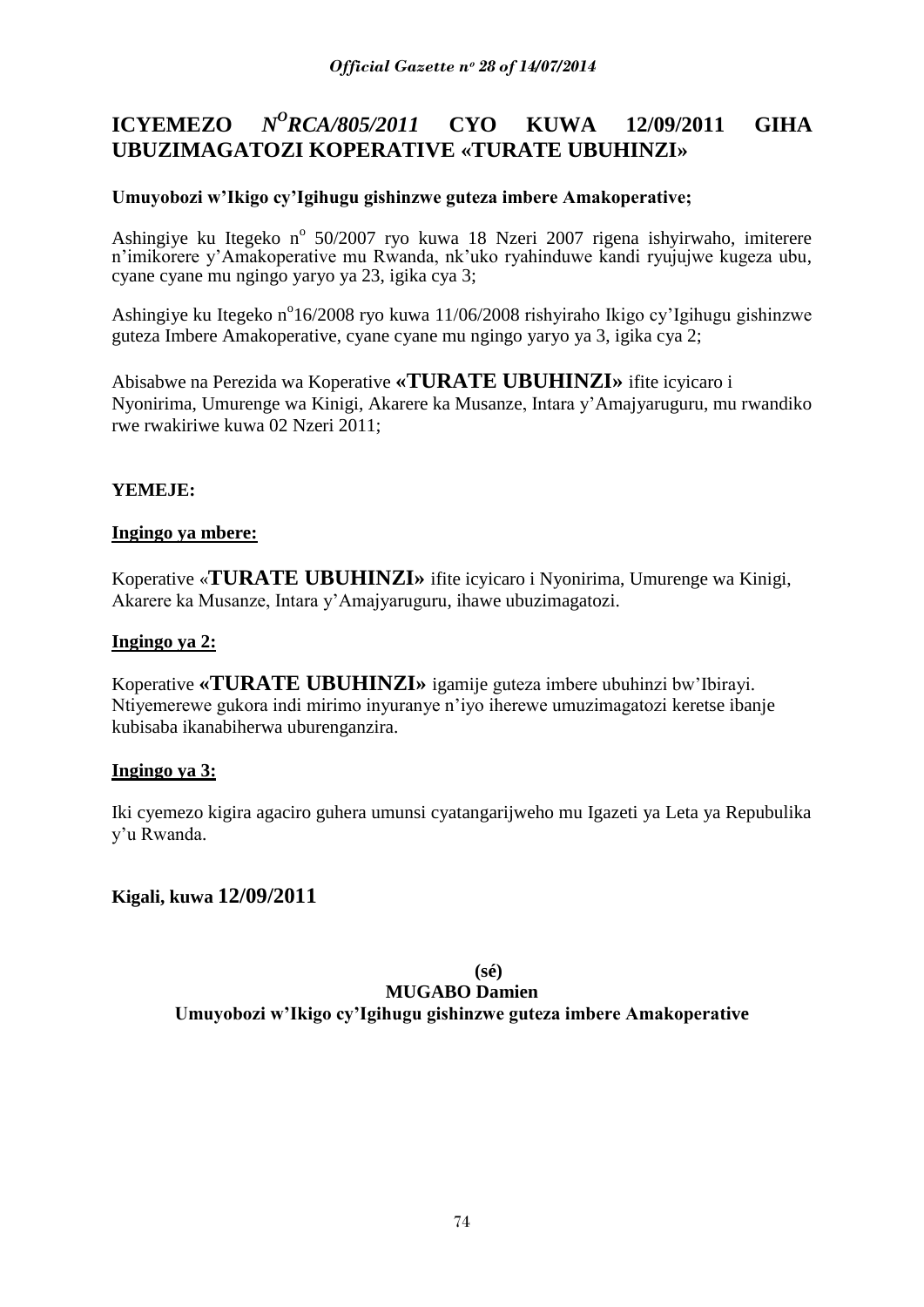#### **ICYEMEZO** *<sup>O</sup>RCA/0207/2014* **CYO KUWA 19/02/2014 GIHA UBUZIMAGATOZI «COOPERATIVE DE COMMERCE EMERA BIGUFASHE» (COCOEBI)**

## **Umuyobozi w"Ikigo cy"Igihugu gishinzwe guteza imbere Amakoperative;**

Ashingiye ku Itegeko nº 50/2007 ryo kuwa 18 Nzeri 2007 rigena ishyirwaho, imiterere n"imikorere y"Amakoperative mu Rwanda, nk"uko ryahinduwe kandi ryujujwe kugeza ubu, cyane cyane mu ngingo yaryo ya 23, igika cya 3;

Ashingiye ku Itegeko n°48/2013 ryo kuwa 28/06/2013 rishyiraho Ikigo cy'Igihugu gishinzwe guteza Imbere Amakoperative, cyane cyane mu ngingo yaryo ya 3, igika cya 2;

Abisabwe na Perezida wa Koperative **«COCOEBI»** ifite icyicaro i Byinza, Umurenge wa Rubona, Akarere ka Rwamagana, Intara y"Iburasirazuba;

## **YEMEJE:**

### **Ingingo ya mbere:**

Koperative «**COCOEBI»** ifite icyicaro i Byinza, Umurenge wa Rubona, Akarere ka Rwamagana, Intara y"Iburasirazuba, ihawe ubuzimagatozi.

#### **Ingingo ya 2:**

Koperative **«COCOEBI»** igamije guteza imbere ubucuruzi bw"imyaka (ibishyimbo n"amasaka). Ntiyemerewe gukora indi mirimo inyuranye n"iyo iherewe umuzimagatozi keretse ibanje kubisaba ikanabiherwa uburenganzira.

### **Ingingo ya 3:**

Koperative **«COCOEBI»** itegetswe gutangaza iki cyemezo mu Igazeti ya Leta ya Repubulika y"u Rwanda mu gihe kitarenze iminsi mirongo itatu (30) ikimara kugihabwa.

## **Kigali, kuwa 19/02/2014**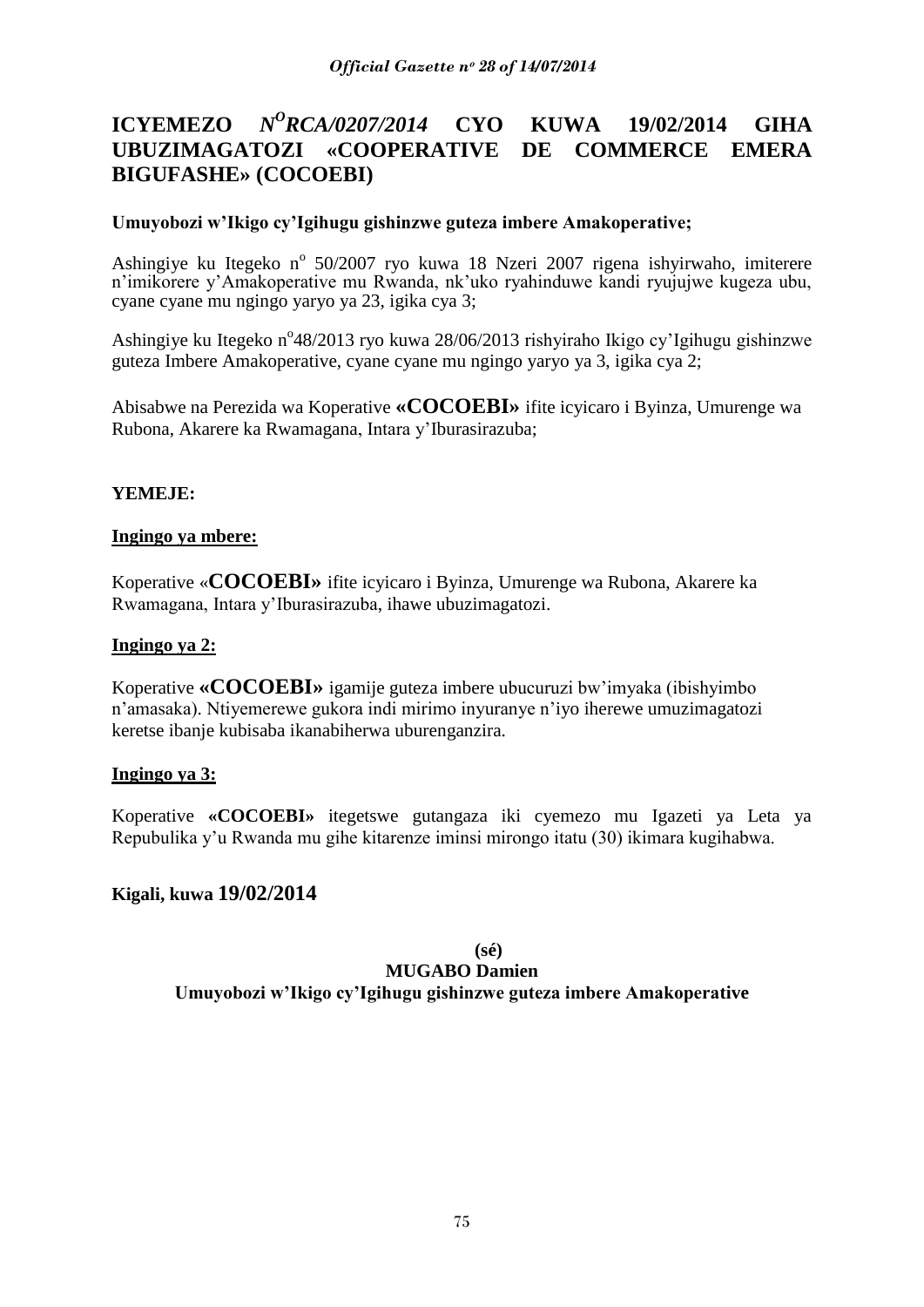#### **ICYEMEZO** *N <sup>O</sup>RCA/0368/2014* **CYO KUWA 16/04/2014 GIHA UBUZIMAGATOZI «COOPERATIVE POUR LA PROMOTION DE LA SANTE ET DE L"ELEVAGEDE PORCS» (COPROSEPO)**

# **Umuyobozi w"Ikigo cy"Igihugu gishinzwe guteza imbere Amakoperative;**

Ashingiye ku Itegeko nº 50/2007 ryo kuwa 18 Nzeri 2007 rigena ishyirwaho, imiterere n"imikorere y"Amakoperative mu Rwanda, nk"uko ryahinduwe kandi ryujujwe kugeza ubu, cyane cyane mu ngingo yaryo ya 23, igika cya 3;

Ashingiye ku Itegeko n°48/2013 ryo kuwa 28/06/2013 rishyiraho Ikigo cy'Igihugu gishinzwe guteza Imbere Amakoperative, cyane cyane mu ngingo yaryo ya 3, igika cya 2;

Abisabwe na Perezida wa Koperative **«COPROSEPO»** ifite icyicaro i Giheke, Umurenge wa Giheke, Akarere ka Rusizi, Intara y"Iburengerazuba;

# **YEMEJE:**

### **Ingingo ya mbere:**

Koperative «**COPROSEPO»** ifite icyicaro i Giheke, Umurenge wa Giheke, Akarere ka Rusizi, Intara y"Iburengerazuba, ihawe ubuzimagatozi.

## **Ingingo ya 2:**

Koperative **«COPROSEPO»** igamije gutanga serivisi z"ubujyanama bw"ubuzima no guteza imbere ubworozi bw"ingurube. Ntiyemerewe gukora indi mirimo inyuranye n"iyo iherewe umuzimagatozi keretse ibanje kubisaba ikanabiherwa uburenganzira.

### **Ingingo ya 3:**

Koperative **«COPROSEPO»** itegetswe gutangaza iki cyemezo mu Igazeti ya Leta ya Repubulika y"u Rwanda mu gihe kitarenze iminsi mirongo itatu (30) ikimara kugihabwa.

# **Kigali, kuwa 16/04/2014**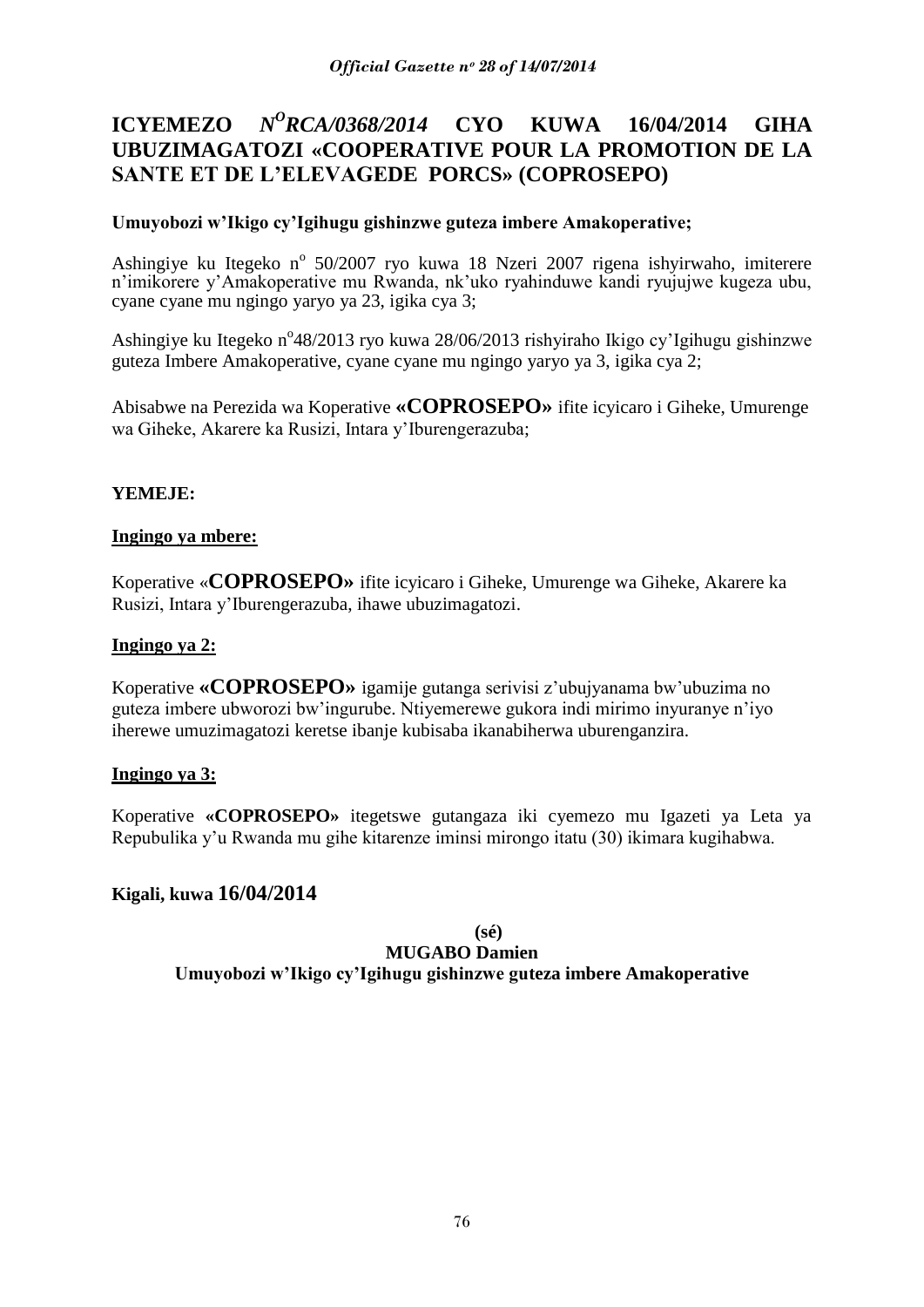#### **ICYEMEZO** *N <sup>O</sup>RCA/0318/2014* **CYO KUWA 28/03/2014 GIHA UBUZIMAGATOZI KOPERATIVE «TWIYUBAKE BABUMBYI»**

# **Umuyobozi w"Ikigo cy"Igihugu gishinzwe guteza imbere Amakoperative;**

Ashingiye ku Itegeko nº 50/2007 ryo kuwa 18 Nzeri 2007 rigena ishyirwaho, imiterere n"imikorere y"Amakoperative mu Rwanda, nk"uko ryahinduwe kandi ryujujwe kugeza ubu, cyane cyane mu ngingo yaryo ya 23, igika cya 3;

Ashingiye ku Itegeko n°48/2013 ryo kuwa 28/06/2013 rishyiraho Ikigo cy'Igihugu gishinzwe guteza Imbere Amakoperative, cyane cyane mu ngingo yaryo ya 3, igika cya 2;

Abisabwe na Perezidante wa Koperative **«TWIYUBAKE BABUMBYI»** ifite icyicaro i Gacuriro, Umurenge wa Kinyinya, Akarere ka Gasabo, Umujyi wa Kigali;

# **YEMEJE:**

## **Ingingo ya mbere:**

Koperative «**TWIYUBAKE BABUMBYI»** ifite icyicaro i Gacuriro, Umurenge wa Kinyinya, Akarere ka Gasabo, Umujyi wa Kigali, ihawe ubuzimagatozi.

## **Ingingo ya 2:**

Koperative **«TWIYUBAKE BABUMBYI»** igamije guteza imbere ububumbyi bw"amavase. Ntiyemerewe gukora indi mirimo inyuranye n"iyo iherewe umuzimagatozi keretse ibanje kubisaba ikanabiherwa uburenganzira.

# **Ingingo ya 3:**

Koperative **«TWIYUBAKE BABUMBYI»** itegetswe gutangaza iki cyemezo mu Igazeti ya Leta ya Repubulika y'u Rwanda mu gihe kitarenze iminsi mirongo itatu (30) ikimara kugihabwa.

# **Kigali, kuwa 28/03//2014**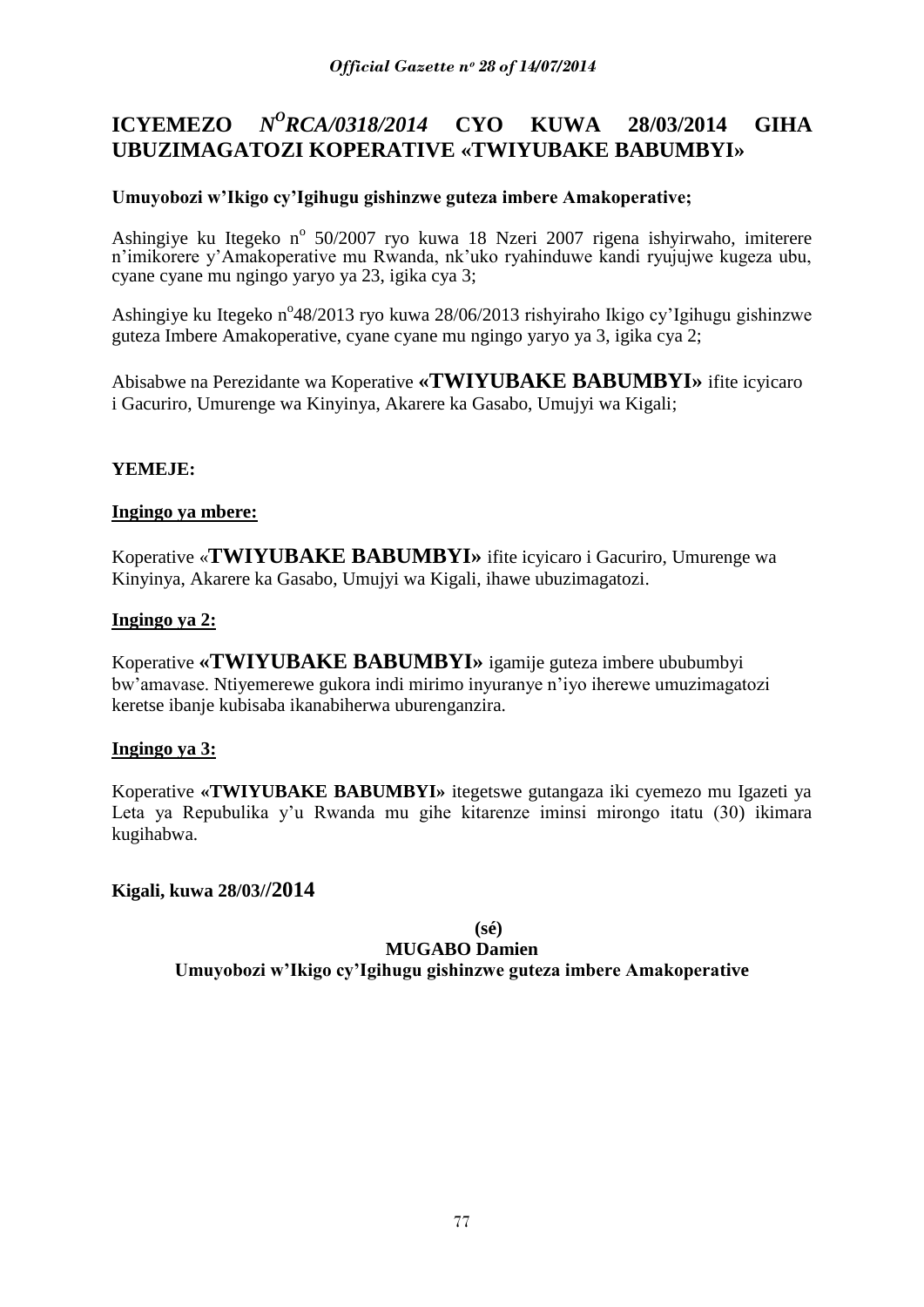#### **ICYEMEZO** *N <sup>O</sup>RCA/0087/2014* **CYO KUWA 28/01/2014 GIHA UBUZIMAGATOZI KOPERATIVE «KUNDUBUZIMA SOVU»**

# **Umuyobozi w"Ikigo cy"Igihugu gishinzwe guteza imbere Amakoperative;**

Ashingiye ku Itegeko nº 50/2007 ryo kuwa 18 Nzeri 2007 rigena ishyirwaho, imiterere n"imikorere y"Amakoperative mu Rwanda, nk"uko ryahinduwe kandi ryujujwe kugeza ubu, cyane cyane mu ngingo yaryo ya 23, igika cya 3;

Ashingiye ku Itegeko n°48/2013 ryo kuwa 28/06/2013 rishyiraho Ikigo cy'Igihugu gishinzwe guteza Imbere Amakoperative, cyane cyane mu ngingo yaryo ya 3, igika cya 2;

Abisabwe na Perezida wa Koperative **«KUNDUBUZIMA SOVU»** ifite icyicaro i Musenyi, Umurenge wa Sovu, Akarere ka Ngororero, Intara y"Iburengerazuba;

# **YEMEJE:**

## **Ingingo ya mbere:**

Koperative «**KUNDUBUZIMA SOVU»** ifite icyicaro i Musenyi, Umurenge wa Sovu, Akarere ka Ngororero, Intara y"Iburengerazuba, ihawe ubuzimagatozi.

## **Ingingo ya 2:**

Koperative **«KUNDUBUZIMA SOVU»** igamije gutanga serivisi z"ubujyanama bw"ubuzima no guteza imbere ubworozi bw"ingurube za kijyambere. Ntiyemerewe gukora indi mirimo inyuranye n"iyo iherewe umuzimagatozi keretse ibanje kubisaba ikanabiherwa uburenganzira.

# **Ingingo ya 3:**

Icyemezo Nº RCA/899/2010 cyo kuwa 16/07/2010 gkuweho.

# **Ingingo ya 4:**

Koperative **«KUNDUBUZIMA SOVU»** itegetswe gutangaza iki cyemezo mu Igazeti ya Leta ya Repubulika y'u Rwanda mu gihe kitarenze iminsi mirongo itatu (30) ikimara kugihabwa.

# **Kigali, kuwa 28/01/2014**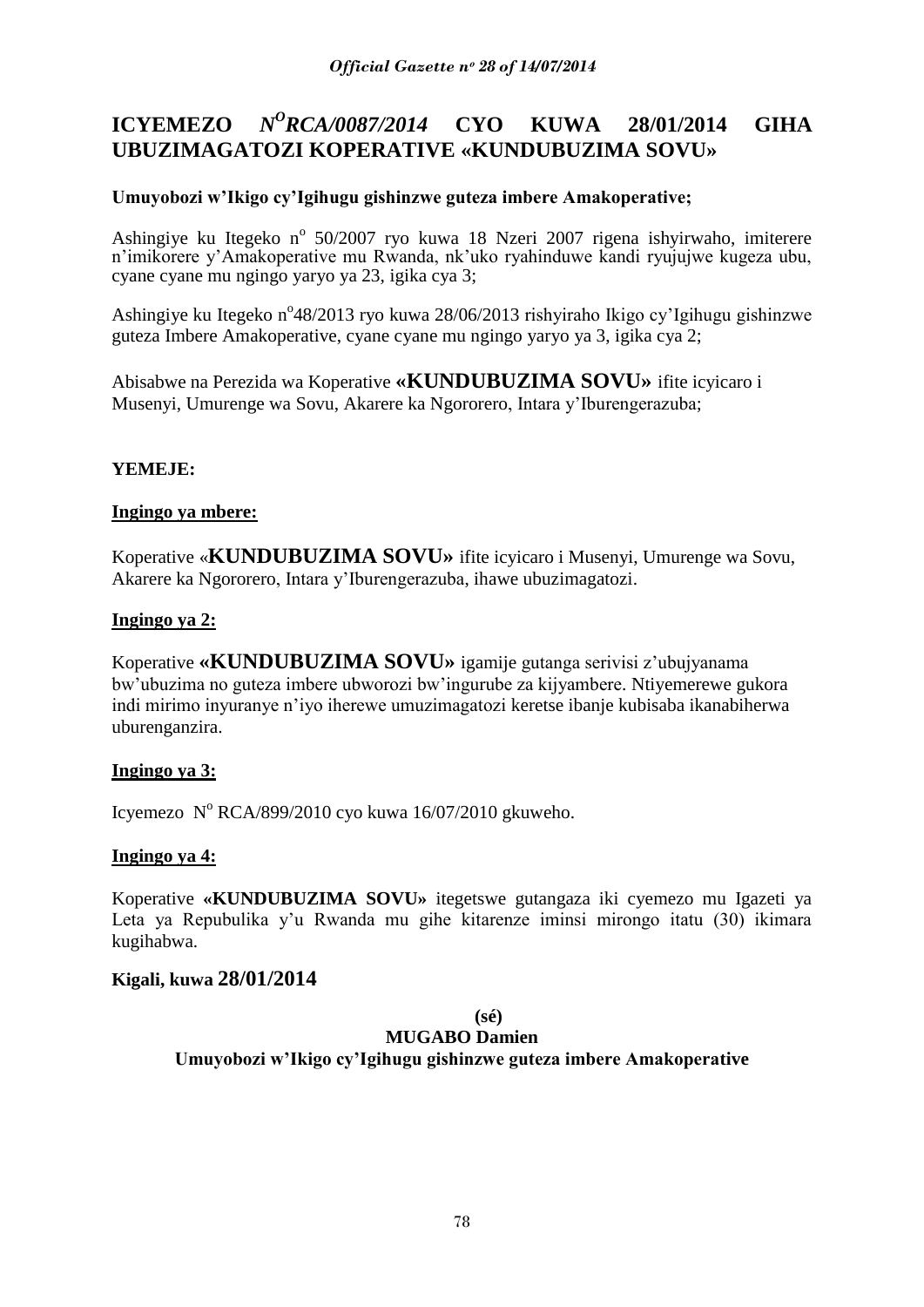#### **ICYEMEZO** *<sup>O</sup>RCA/0254/2014* **CYO KUWA 10/03/2014 GIHA UBUZIMAGATOZI KOPERATIVE «INDATWAMIHIGO»**

# **Umuyobozi w"Ikigo cy"Igihugu gishinzwe guteza imbere Amakoperative;**

Ashingiye ku Itegeko nº 50/2007 ryo kuwa 18 Nzeri 2007 rigena ishyirwaho, imiterere n"imikorere y"Amakoperative mu Rwanda, nk"uko ryahinduwe kandi ryujujwe kugeza ubu, cyane cyane mu ngingo yaryo ya 23, igika cya 3;

Ashingiye ku Itegeko n°48/2013 ryo kuwa 28/06/2013 rishyiraho Ikigo cy'Igihugu gishinzwe guteza Imbere Amakoperative, cyane cyane mu ngingo yaryo ya 3, igika cya 2;

Abisabwe na Perezida wa Koperative **«INDATWAMIHIGO»** ifite icyicaro mu Murenge wa Ngororero, Akarere ka Ngororero, Intara y"Iburengerazuba;

# **YEMEJE:**

## **Ingingo ya mbere:**

Koperative «**INDATWAMIHIGO»** ifite icyicaro mu Murenge wa Ngororero, Akarere ka Ngororero, Intara y"Iburengerazuba, ihawe ubuzimagatozi.

## **Ingingo ya 2:**

Koperative **«INDATWAMIHIGO»** igamije guteza imbere ubucuruzi bw"ibikoresho by"ubwubatsi. Ntiyemerewe gukora indi mirimo inyuranye n"iyo iherewe umuzimagatozi keretse ibanje kubisaba ikanabiherwa uburenganzira.

# **Ingingo ya 3:**

Koperative **«INDATWAMIHIGO»** itegetswe gutangaza iki cyemezo mu Igazeti ya Leta ya Repubulika y"u Rwanda mu gihe kitarenze iminsi mirongo itatu (30) ikimara kugihabwa.

# **Kigali, kuwa 10/03/2014**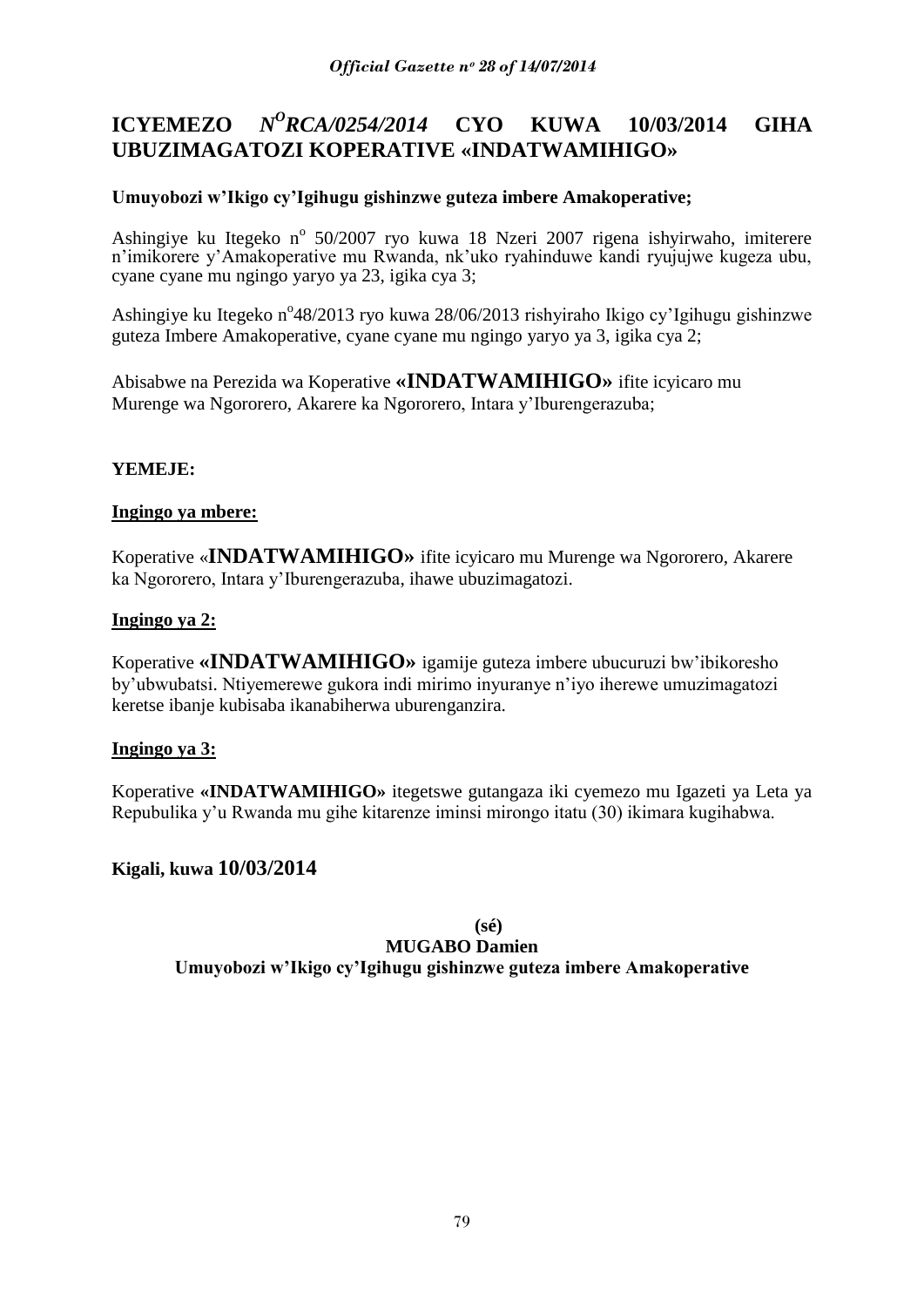# **ICYEMEZO** *N<sup>O</sup>RCA/0307/2014* **CYO KUWA 26/03/2014 GIHA UBUZIMAGATOZI KOPERATIVE YO GUTANGA SERIVISI ZIJYANYE N"UBUZIMA N"UBUHINZI BWA KAWA I HANIKA «KOSEBUKAHA»**

## **Umuyobozi w"Ikigo cy"Igihugu gishinzwe guteza imbere Amakoperative;**

Ashingiye ku Itegeko nº 50/2007 ryo kuwa 18 Nzeri 2007 rigena ishyirwaho, imiterere n"imikorere y"Amakoperative mu Rwanda, nk"uko ryahinduwe kandi ryujujwe kugeza ubu, cyane cyane mu ngingo yaryo ya 23, igika cya 3;

Ashingiye ku Itegeko n°48/2013 ryo kuwa 28/06/2013 rishyiraho Ikigo cy'Igihugu gishinzwe guteza Imbere Amakoperative, cyane cyane mu ngingo yaryo ya 3, igika cya 2;

Abisabwe na Perezida wa Koperative **«KOSEBUKAHA»** ifite icyicaro mu Kagali ka Rugali, Umurenge wa Macuba, Akarere ka Nyamasheke, Intara y"Iburengerazuba;

# **YEMEJE:**

### **Ingingo ya mbere:**

Koperative «**KOSEBUKAHA»** ifite icyicaro mu Kagali ka Rugali, Umurenge wa Macuba, Akarere ka Nyamasheke, Intara y"Iburengerazuba, ihawe ubuzimagatozi.

### **Ingingo ya 2:**

Koperative **«KOSEBUKAHA»** igamije gutanga serivisi zijyanye n"ubujyanama bw"ubuzima n"ubuhinzi bwa Kawa. Ntiyemerewe gukora indi mirimo inyuranye n"iyo iherewe umuzimagatozi keretse ibanje kubisaba ikanabiherwa uburenganzira.

### **Ingingo ya 3:**

Koperative **«KOSEBUKAHA»** itegetswe gutangaza iki cyemezo mu Igazeti ya Leta ya Repubulika y"u Rwanda mu gihe kitarenze iminsi mirongo itatu (30) ikimara kugihabwa.

# **Kigali, kuwa 26/03/2014**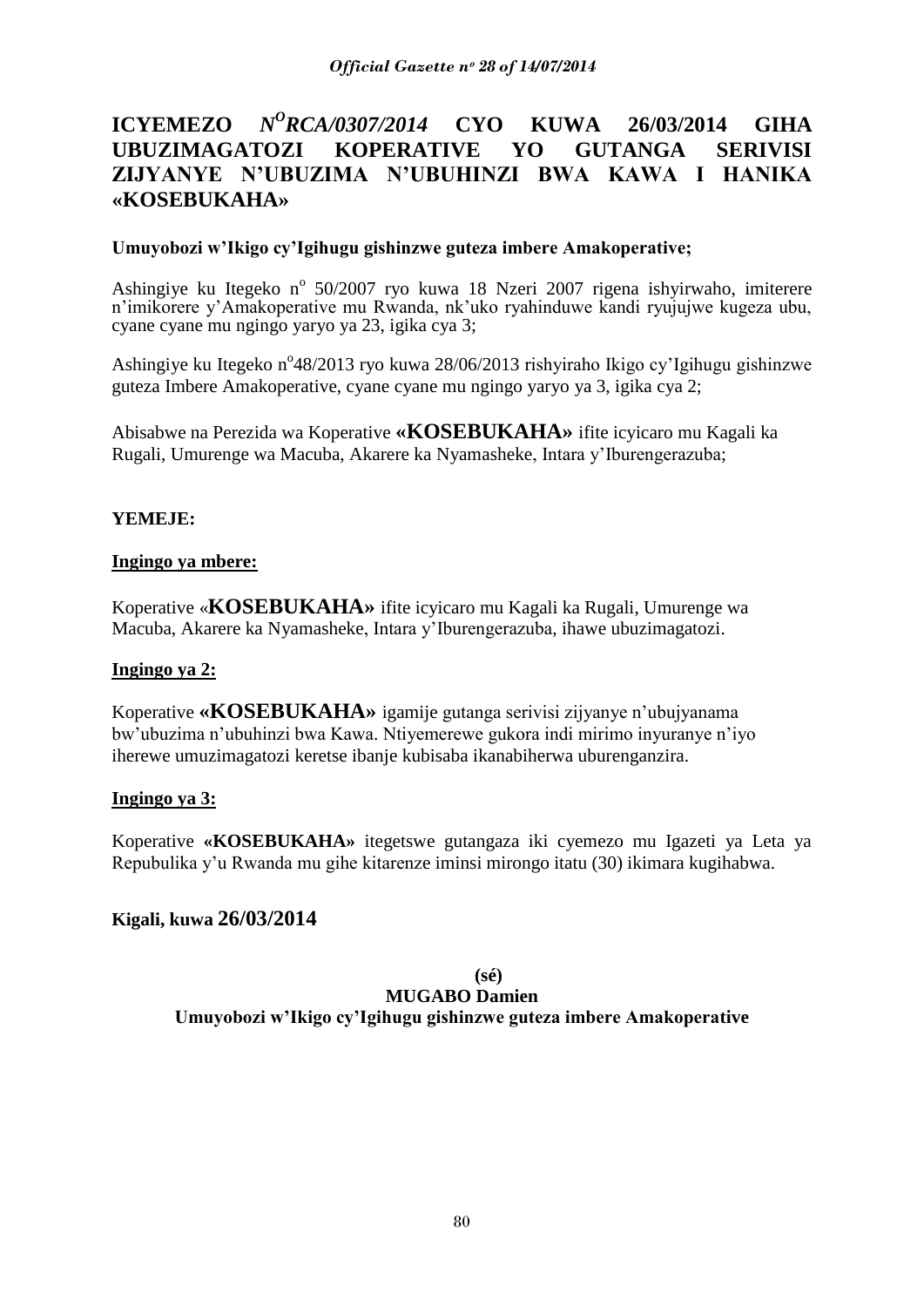#### **ICYEMEZO** *N <sup>O</sup>RCA/0364/2014* **CYO KUWA 15/04/2014 GIHA UBUZIMAGATOZI «KOPERATIVE RINDUBUZIMA-GATARE» (KORIGA)**

## **Umuyobozi w"Ikigo cy"Igihugu gishinzwe guteza imbere Amakoperative;**

Ashingiye ku Itegeko nº 50/2007 ryo kuwa 18 Nzeri 2007 rigena ishyirwaho, imiterere n"imikorere y"Amakoperative mu Rwanda, nk"uko ryahinduwe kandi ryujujwe kugeza ubu, cyane cyane mu ngingo yaryo ya 23, igika cya 3;

Ashingiye ku Itegeko n°48/2013 ryo kuwa 28/06/2013 rishyiraho Ikigo cy'Igihugu gishinzwe guteza Imbere Amakoperative, cyane cyane mu ngingo yaryo ya 3, igika cya 2;

Abisabwe na Perezida wa Koperative **«KORIGA»** ifite icyicaro mu Kagali ka Gatare, Umurenge wa Macuba, Akarere ka Nyamasheke, Intara y"Iburengerazuba;

## **YEMEJE:**

### **Ingingo ya mbere:**

Koperative «**KORIGA»** ifite icyicaro mu Kagali ka Gatare, Umurenge wa Macuba, Akarere ka Nyamasheke, Intara y"Iburengerazuba, ihawe ubuzimagatozi.

## **Ingingo ya 2:**

Koperative **«KORIGA»** igamije gutanga serivisi zijyanye n"ubujyanama bw"ubuzima no guteza imbere ubucuruzi bw"ifu (ibigori n"imyumbati). Ntiyemerewe gukora indi mirimo inyuranye n"iyo iherewe umuzimagatozi keretse ibanje kubisaba ikanabiherwa uburenganzira.

### **Ingingo ya 3:**

Koperative **«KORIGA»** itegetswe gutangaza iki cyemezo mu Igazeti ya Leta ya Repubulika y"u Rwanda mu gihe kitarenze iminsi mirongo itatu (30) ikimara kugihabwa.

# **Kigali, kuwa 15/04/2014**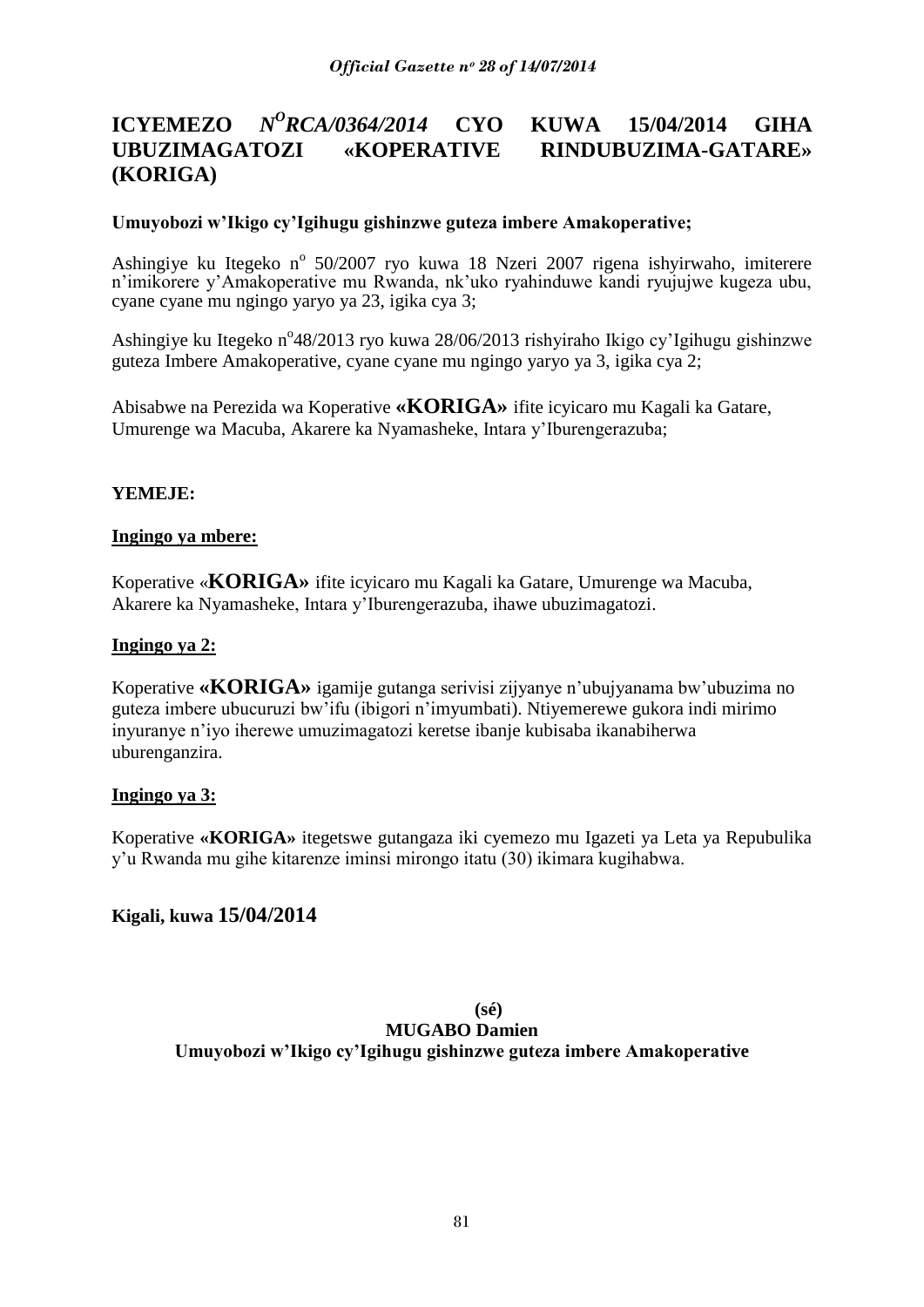#### **ICYEMEZO** *<sup>O</sup>RCA/0221/2014* **CYO KUWA 24/02/2014 GIHA UBUZIMAGATOZI KOPERATIVE «DUHARANIRUBUZIMA RUSORO»**

## **Umuyobozi w"Ikigo cy"Igihugu gishinzwe guteza imbere Amakoperative;**

Ashingiye ku Itegeko nº 50/2007 ryo kuwa 18 Nzeri 2007 rigena ishyirwaho, imiterere n"imikorere y"Amakoperative mu Rwanda, nk"uko ryahinduwe kandi ryujujwe kugeza ubu, cyane cyane mu ngingo yaryo ya 23, igika cya 3;

Ashingiye ku Itegeko n°48/2013 ryo kuwa 28/06/2013 rishyiraho Ikigo cy'Igihugu gishinzwe guteza Imbere Amakoperative, cyane cyane mu ngingo yaryo ya 3, igika cya 2;

Abisabwe na Perezida wa Koperative **«DUHARANIRUBUZIMA RUSORO»** ifite icyicaro i Kabatesi, Umurenge wa Muzo, Akarere ka Gakenke, Intara y"Amajyaruguru;

## **YEMEJE:**

### **Ingingo ya mbere:**

Koperative «**DUHARANIRUBUZIMA RUSORO»** ifite icyicaro i Kabatesi, Umurenge wa Muzo, Akarere ka Gakenke, Intara y"Amajyaruguru, ihawe ubuzimagatozi.

### **Ingingo ya 2:**

Koperative **«DUHARANIRUBUZIMA RUSORO»** igamije gutanga serivisi zijyanye n"ubujyanama bw"ubuzima no guteza imbere ubucuruzi bw"ibikoresho by"ishuri n"ibyo mu biro (Papeterie). Ntiyemerewe gukora indi mirimo inyuranye n"iyo iherewe umuzimagatozi keretse ibanje kubisaba ikanabiherwa uburenganzira.

### **Ingingo ya 3:**

Koperative **«DUHARANIRUBUZIMA RUSORO»** itegetswe gutangaza iki cyemezo mu Igazeti ya Leta ya Repubulika y"u Rwanda mu gihe kitarenze iminsi mirongo itatu (30) ikimara kugihabwa.

### **Kigali, kuwa 24/02/2014**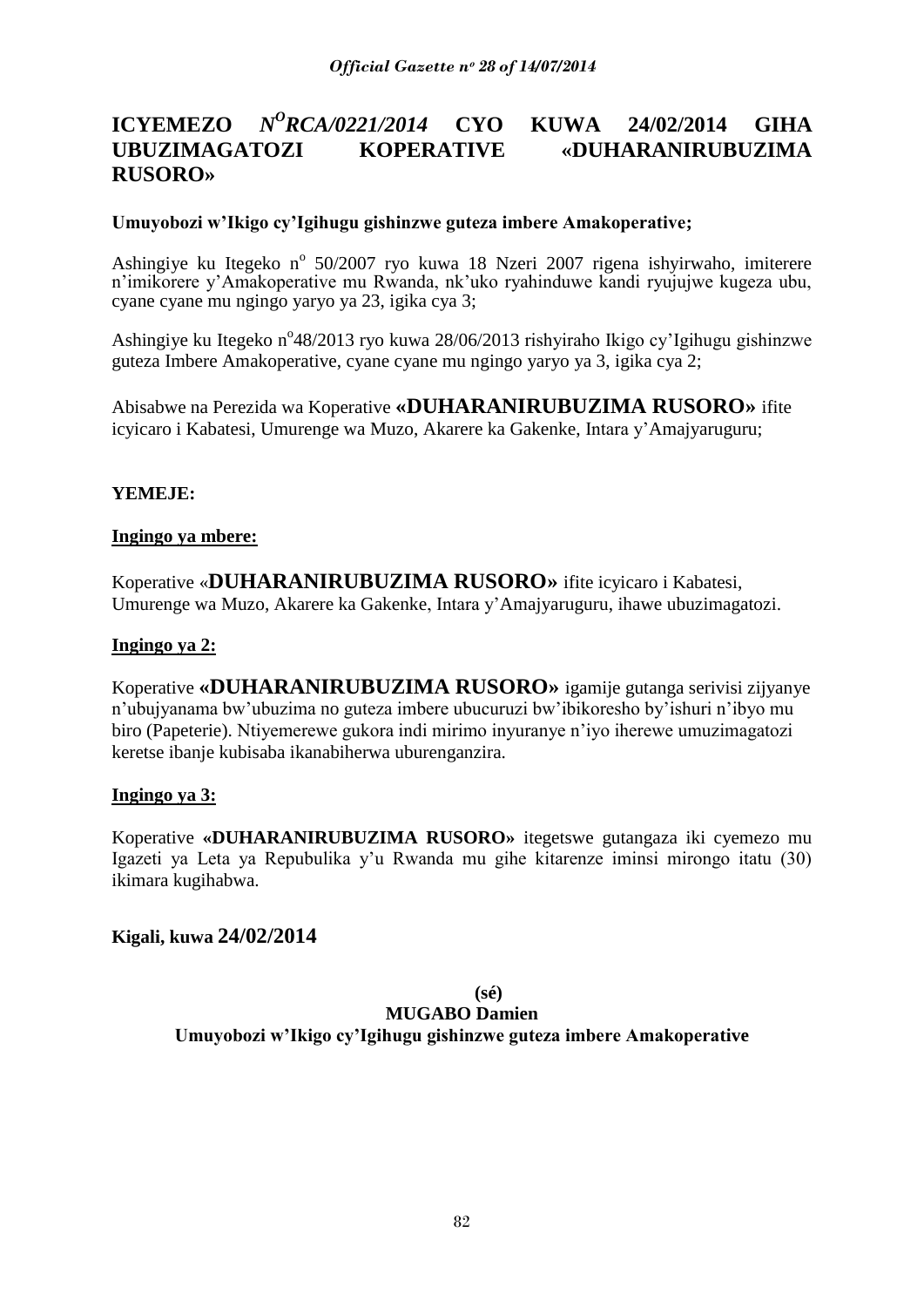#### **ICYEMEZO** *N <sup>O</sup>RCA/0350/2014* **CYO KUWA 10/04/2014 GIHA UBUZIMAGATOZI KOPERATIVE «ABAHUJINTEGO RUSHAKI»**

# **Umuyobozi w"Ikigo cy"Igihugu gishinzwe guteza imbere Amakoperative;**

Ashingiye ku Itegeko nº 50/2007 ryo kuwa 18 Nzeri 2007 rigena ishyirwaho, imiterere n"imikorere y"Amakoperative mu Rwanda, nk"uko ryahinduwe kandi ryujujwe kugeza ubu, cyane cyane mu ngingo yaryo ya 23, igika cya 3;

Ashingiye ku Itegeko n°48/2013 ryo kuwa 28/06/2013 rishyiraho Ikigo cy'Igihugu gishinzwe guteza Imbere Amakoperative, cyane cyane mu ngingo yaryo ya 3, igika cya 2;

Abisabwe na Perezida wa Koperative **«ABAHUJINTEGO RUSHAKI»** ifite icyicaro i Karurama, Umurenge wa Rushaki, Akarere ka Gicumbi, Intara y"Amajyaruguru;

# **YEMEJE:**

## **Ingingo ya mbere:**

Koperative «**ABAHUJINTEGO RUSHAKI»** ifite icyicaro i Karurama, Umurenge wa Rushaki, Akarere ka Gicumbi, Intara y"Amajyaruguru, ihawe ubuzimagatozi.

## **Ingingo ya 2:**

Koperative **«ABAHUJINTEGO RUSHAKI»** igamije gutanga serivisi zijyanye n"ubujyanama bw"ubuzima no guteza imbere ubworozi bw"inkoko. Ntiyemerewe gukora indi mirimo inyuranye n"iyo iherewe umuzimagatozi keretse ibanje kubisaba ikanabiherwa uburenganzira.

# **Ingingo ya 3:**

Icyemezo n<sup>o</sup> RCA/1164/2010 cyo kuwa 18/10/2010 gikuweho.

# **Ingingo ya 4:**

Koperative **«ABAHUJINTEGO RUSHAKI»** itegetswe gutangaza iki cyemezo mu Igazeti ya Leta ya Repubulika y"u Rwanda mu gihe kitarenze iminsi mirongo itatu (30) ikimara kugihabwa.

# **Kigali, kuwa 10/04/2014**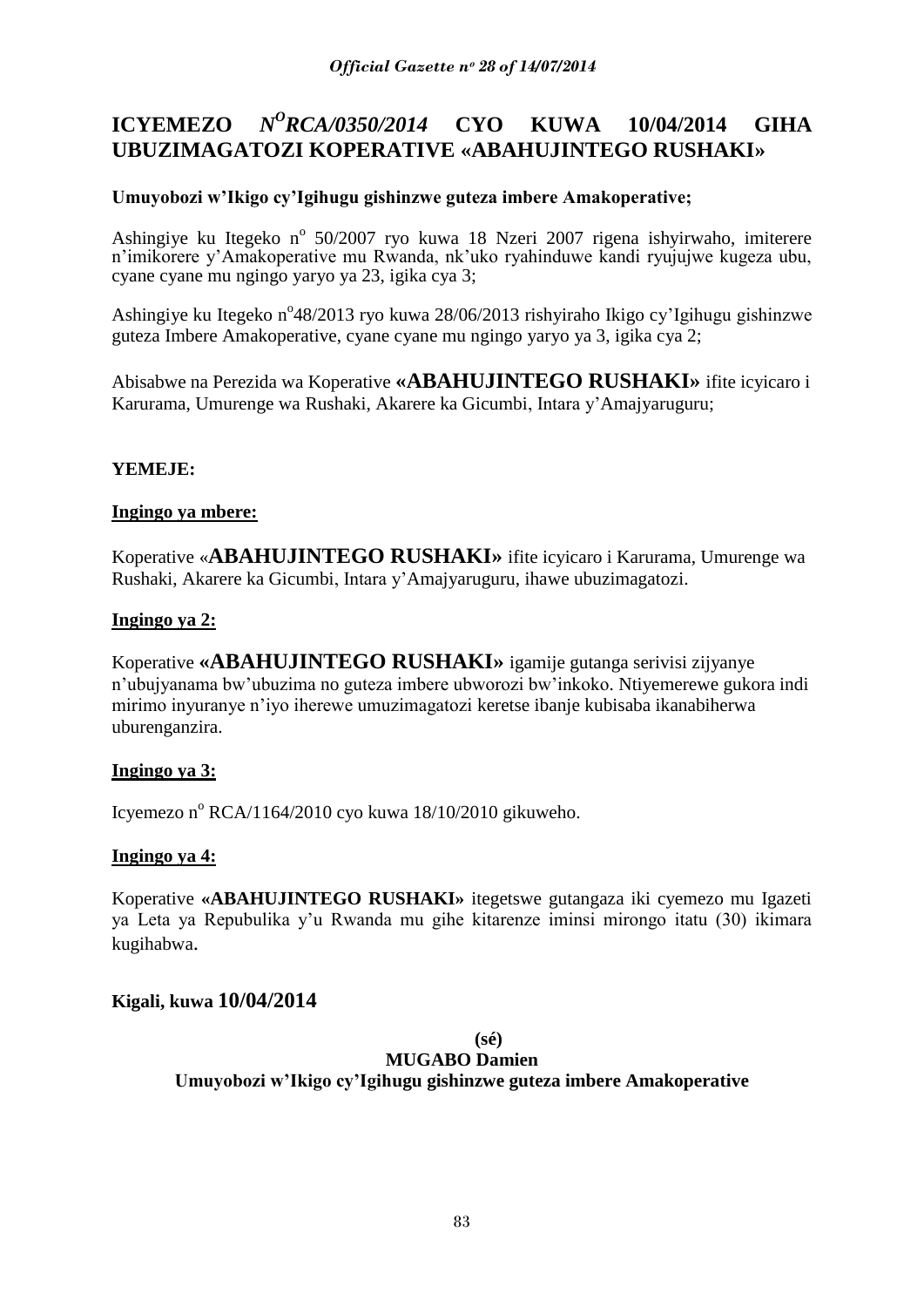#### **ICYEMEZO** *<sup>O</sup>RCA/0288/2014* **CYO KUWA 21/03/2014 GIHA UBUZIMAGATOZI «KINYINYA LEADING BICYCLE COOPERATIVE» (K.L.B.C)**

## **Umuyobozi w"Ikigo cy"Igihugu gishinzwe guteza imbere Amakoperative;**

Ashingiye ku Itegeko nº 50/2007 ryo kuwa 18 Nzeri 2007 rigena ishyirwaho, imiterere n"imikorere y"Amakoperative mu Rwanda, nk"uko ryahinduwe kandi ryujujwe kugeza ubu, cyane cyane mu ngingo yaryo ya 23, igika cya 3;

Ashingiye ku Itegeko n°48/2013 ryo kuwa 28/06/2013 rishyiraho Ikigo cy'Igihugu gishinzwe guteza Imbere Amakoperative, cyane cyane mu ngingo yaryo ya 3, igika cya 2;

Abisabwe na Perezida wa Koperative **«K.L.B.C»** ifite icyicaro i Kinyinya, Umurenge wa Kinyinya, Akarere ka Gasabo, Umujyi wa Kigali;

## **YEMEJE:**

### **Ingingo ya mbere:**

Koperative «**K.L.B.C»** ifite icyicaro i Kinyinya, Umurenge wa Kinyinya, Akarere ka Gasabo, Umujyi wa Kigali, ihawe ubuzimagatozi.

## **Ingingo ya 2:**

Koperative **«K.L.B.C»** igamije gutanga serivisi zijyanye no gutwara abagenzi n"ibintu ku magare. Ntiyemerewe gukora indi mirimo inyuranye n"iyo iherewe umuzimagatozi keretse ibanje kubisaba ikanabiherwa uburenganzira.

### **Ingingo ya 3:**

Koperative **«K.L.B.C»** itegetswe gutangaza iki cyemezo mu Igazeti ya Leta ya Repubulika y"u Rwanda mu gihe kitarenze iminsi mirongo itatu (30) ikimara kugihabwa.

# **Kigali, kuwa 21/03/2014**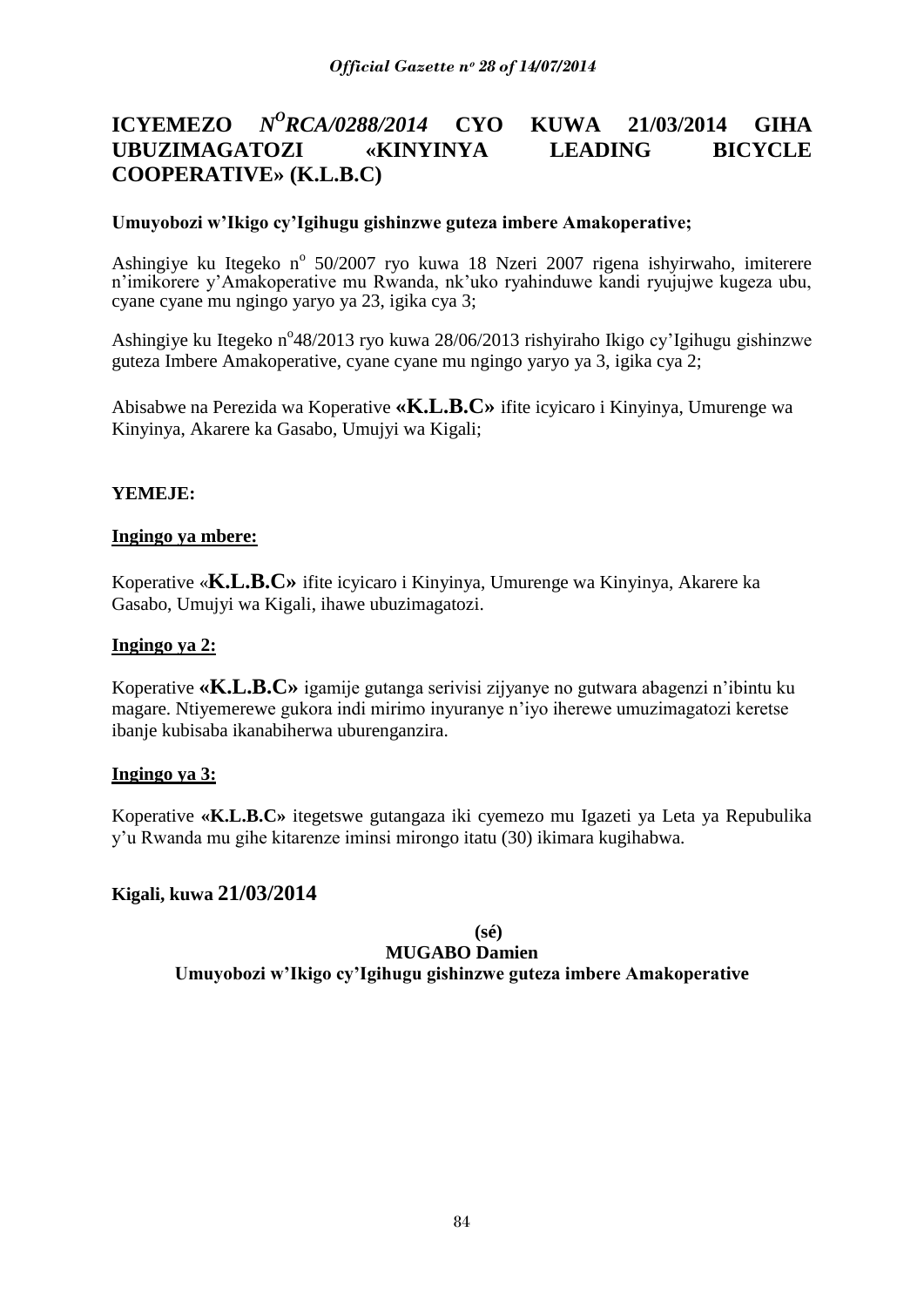#### **ICYEMEZO** *N <sup>O</sup>RCA/0273/2014* **CYO KUWA 13/03/2014 GIHA UBUZIMAGATOZI KOPERATIVE «TWITEZIMBERE RUHANGO»**

# **Umuyobozi w"Ikigo cy"Igihugu gishinzwe guteza imbere Amakoperative;**

Ashingiye ku Itegeko nº 50/2007 ryo kuwa 18 Nzeri 2007 rigena ishyirwaho, imiterere n"imikorere y"Amakoperative mu Rwanda, nk"uko ryahinduwe kandi ryujujwe kugeza ubu, cyane cyane mu ngingo yaryo ya 23, igika cya 3;

Ashingiye ku Itegeko n°48/2013 ryo kuwa 28/06/2013 rishyiraho Ikigo cy'Igihugu gishinzwe guteza Imbere Amakoperative, cyane cyane mu ngingo yaryo ya 3, igika cya 2;

Abisabwe na Perezidante wa Koperative **«TWITEZIMBERE RUHANGO»** ifite icyicaro i Nyamagana, Umurenge wa Ruhango, Akarere ka Ruhango, Intara y"Amajyepfo;

# **YEMEJE:**

## **Ingingo ya mbere:**

Koperative «**TWITEZIMBERE RUHANGO»** ifite icyicaro i Nyamagana, Umurenge wa Ruhango, Akarere ka Ruhango, Intara y"Amajyepfo, ihawe ubuzimagatozi.

## **Ingingo ya 2:**

Koperative **«TWITEZIMBERE RUHANGO»** igamije guteza imbere ubucuruzi bw"imyaka. Ntiyemerewe gukora indi mirimo inyuranye n"iyo iherewe umuzimagatozi keretse ibanje kubisaba ikanabiherwa uburenganzira.

# **Ingingo ya 3:**

Koperative **«TWITEZIMBERE RUHANGO»** itegetswe gutangaza iki cyemezo mu Igazeti ya Leta ya Repubulika y"u Rwanda mu gihe kitarenze iminsi mirongo itatu (30) ikimara kugihabwa.

# **Kigali, kuwa 13/03/2014**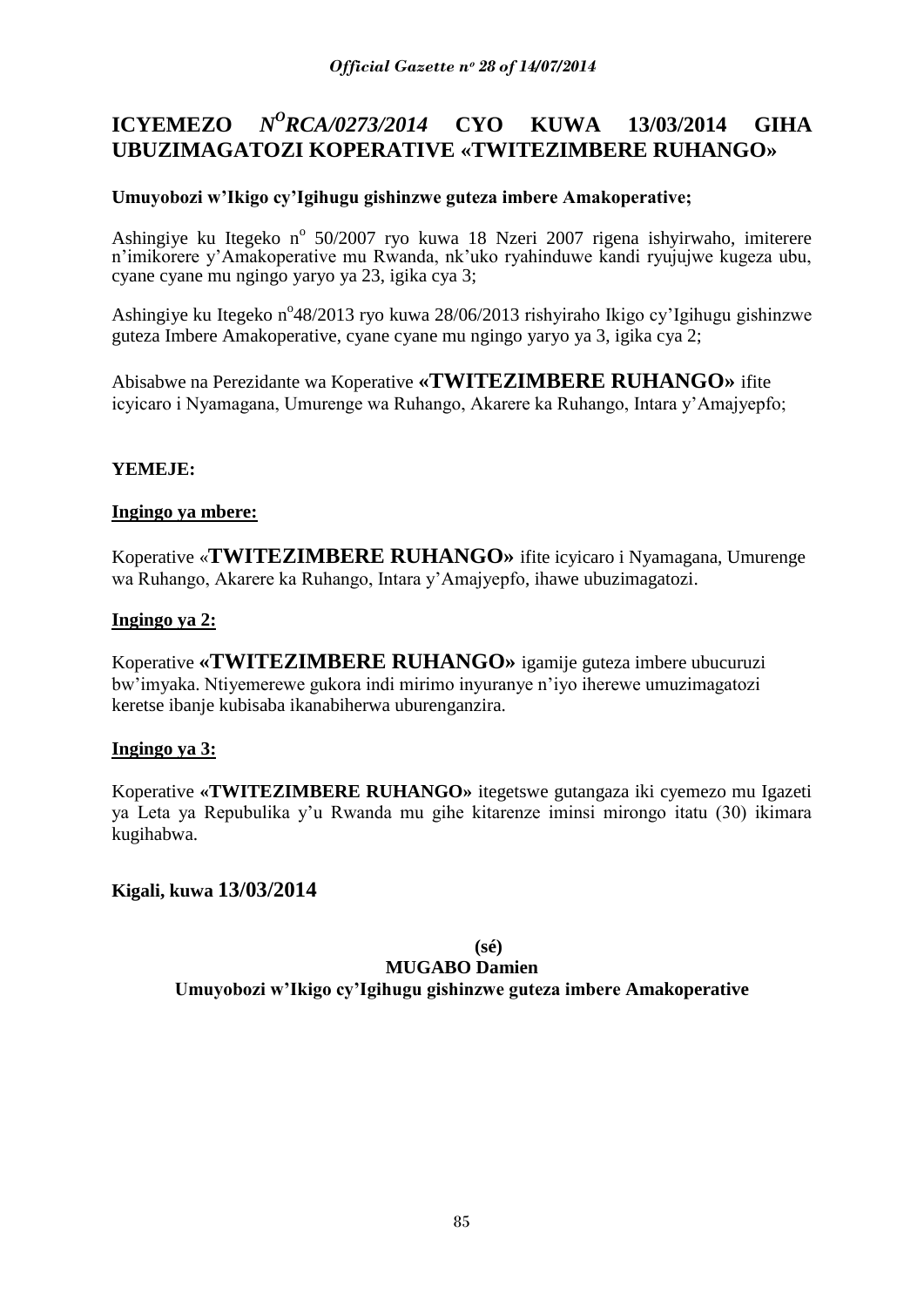#### **ICYEMEZO** *N <sup>O</sup>RCA/286/2010* **CYO KUWA 26/02/2010 GIHA UBUZIMAGATOZI «INDATSIKIRA SAVINGS AND CREDIT COOPERATIVE GASHALI» (INDATSIKIRA SACCO GISHALI)**

## **Umuyobozi w"Ikigo cy"Igihugu gishinzwe guteza imbere Amakoperative;**

Ashingiye ku Itegeko nº 50/2007 ryo kuwa 18 Nzeri 2007 rigena ishyirwaho, imiterere n"imikorere y"Amakoperative mu Rwanda, nk"uko ryahinduwe kandi ryujujwe kugeza ubu, cyane cyane mu ngingo yaryo ya 23, igika cya 3;

Ashingiye ku Itegeko n<sup>o</sup>16/2008 ryo kuwa 11/06/2008 rishyiraho Ikigo cy'Igihugu gishinzwe guteza Imbere Amakoperative, cyane cyane mu ngingo yaryo ya 3, igika cya 2;

Abisabwe na Perezida wa **«INDATSIKIRA SACCO GISHALI»** ifite icyicaro mu Birambo, Umurenge wa Gashali, Akarere ka Karongi, Intara y"Iburengerazuba; mu rwandiko rwe rwakiriwe kuwa 11 Gashyantare 2010

## **YEMEJE:**

### **Ingingo ya mbere:**

«**INDATSIKIRA SACCO GISHALI»** ifite icyicaro mu Birambo, Umurenge wa Gashali, Akarere ka Karongi, Intara y"Iburengerazuba, ihawe ubuzimagatozi.

### **Ingingo ya 2:**

**«INDATSIKIRA SACCO GISHALI»** igamije guteza imbere abanyamuryango ibafasha kwizigamira no kubona inguzanyo. Ntiyemerewe gukora indi mirimo inyuranye n"iyo iherewe umuzimagatozi keretse ibanje kubisaba ikanabiherwa uburenganzira.

### **Ingingo ya 3:**

Iki cyemezo kigira agaciro guhera umunsi cyatangarijweho mu Igazeti ya Leta ya Repubulika y"u Rwanda.

# **Kigali, kuwa 26/02/2010**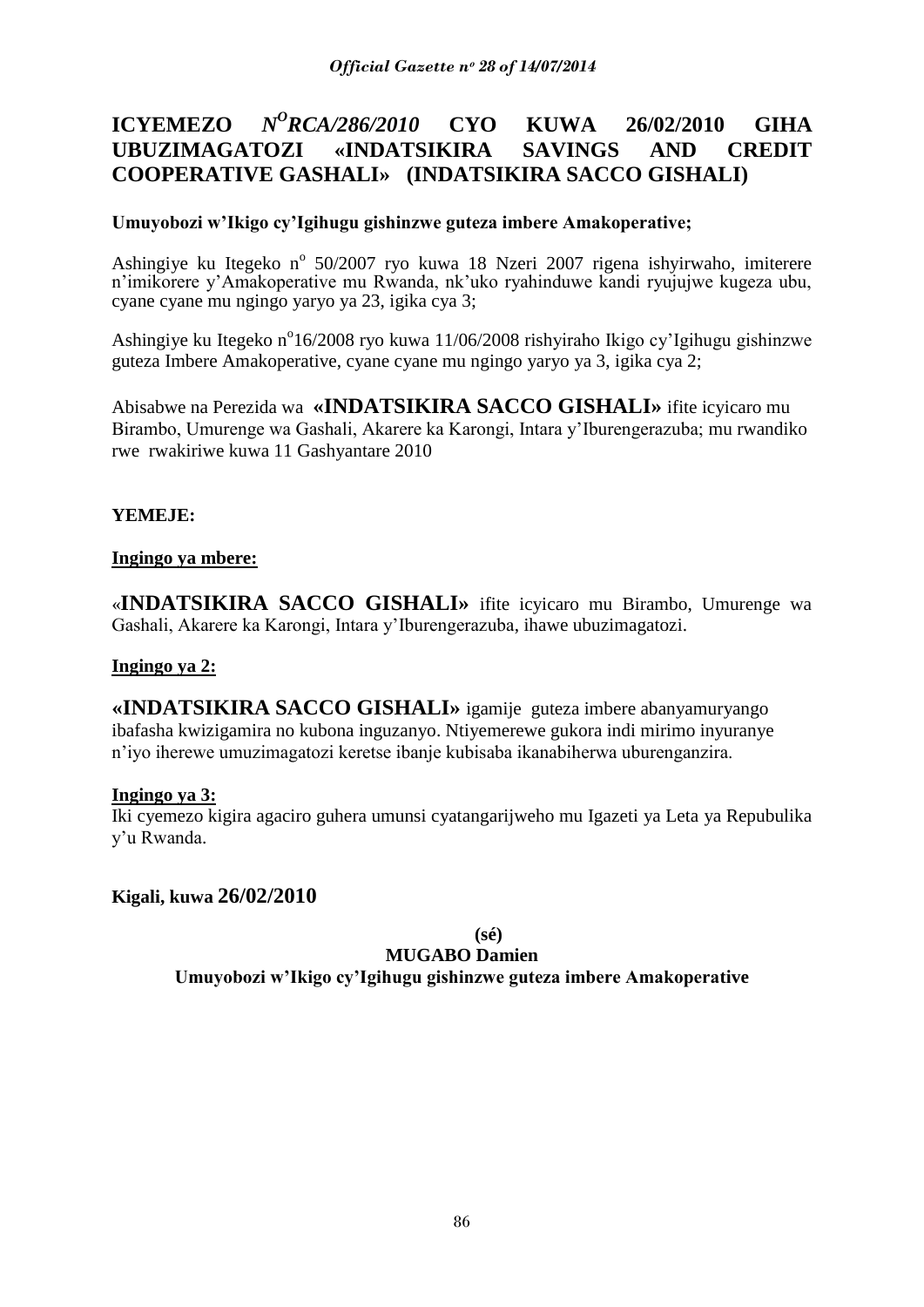#### **ICYEMEZO** *N <sup>O</sup>RCA/0366/2014* **CYO KUWA 15/04/2014 GIHA UBUZIMAGATOZI KOPERATIVE TUGIRE UBUZIMA BWIZA NYABIHEKE «KOTUBUNYA»**

## **Umuyobozi w"Ikigo cy"Igihugu gishinzwe guteza imbere Amakoperative;**

Ashingiye ku Itegeko nº 50/2007 ryo kuwa 18 Nzeri 2007 rigena ishyirwaho, imiterere n"imikorere y"Amakoperative mu Rwanda, nk"uko ryahinduwe kandi ryujujwe kugeza ubu, cyane cyane mu ngingo yaryo ya 23, igika cya 3;

Ashingiye ku Itegeko n°48/2013 ryo kuwa 28/06/2013 rishyiraho Ikigo cy'Igihugu gishinzwe guteza Imbere Amakoperative, cyane cyane mu ngingo yaryo ya 3, igika cya 2;

Abisabwe na Perezida wa Koperative **«KOTUBUNYA»** ifite icyicaro i Nyabwicwamba, Umurenge wa Gatsibo, Akarere ka Gatsibo, Intara y"Iburasirazuba;

## **YEMEJE:**

### **Ingingo ya mbere:**

Koperative «**KOTUBUNYA»** ifite icyicaro i Nyabwicwamba, Umurenge wa Gatsibo, Akarere ka Gatsibo, Intara y"Iburasirazuba, ihawe ubuzimagatozi.

## **Ingingo ya 2:**

Koperative **«KOTUBUNYA»** igamije gutanga serivisi zijyanye n"ubujyanama bw"ubuzima no guteza imbere ubucuruzi bw"imyaka (ibishyimbo, ibigori n"amasaka). Ntiyemerewe gukora indi mirimo inyuranye n"iyo iherewe umuzimagatozi keretse ibanje kubisaba ikanabiherwa uburenganzira.

### **Ingingo ya 3:**

Koperative **«KOTOBUNYA»** itegetswe gutangaza iki cyemezo mu Igazeti ya Leta ya Repubulika y"u Rwanda mu gihe kitarenze iminsi mirongo itatu (30) ikimara kugihabwa.

# **Kigali, kuwa 15/04/2014**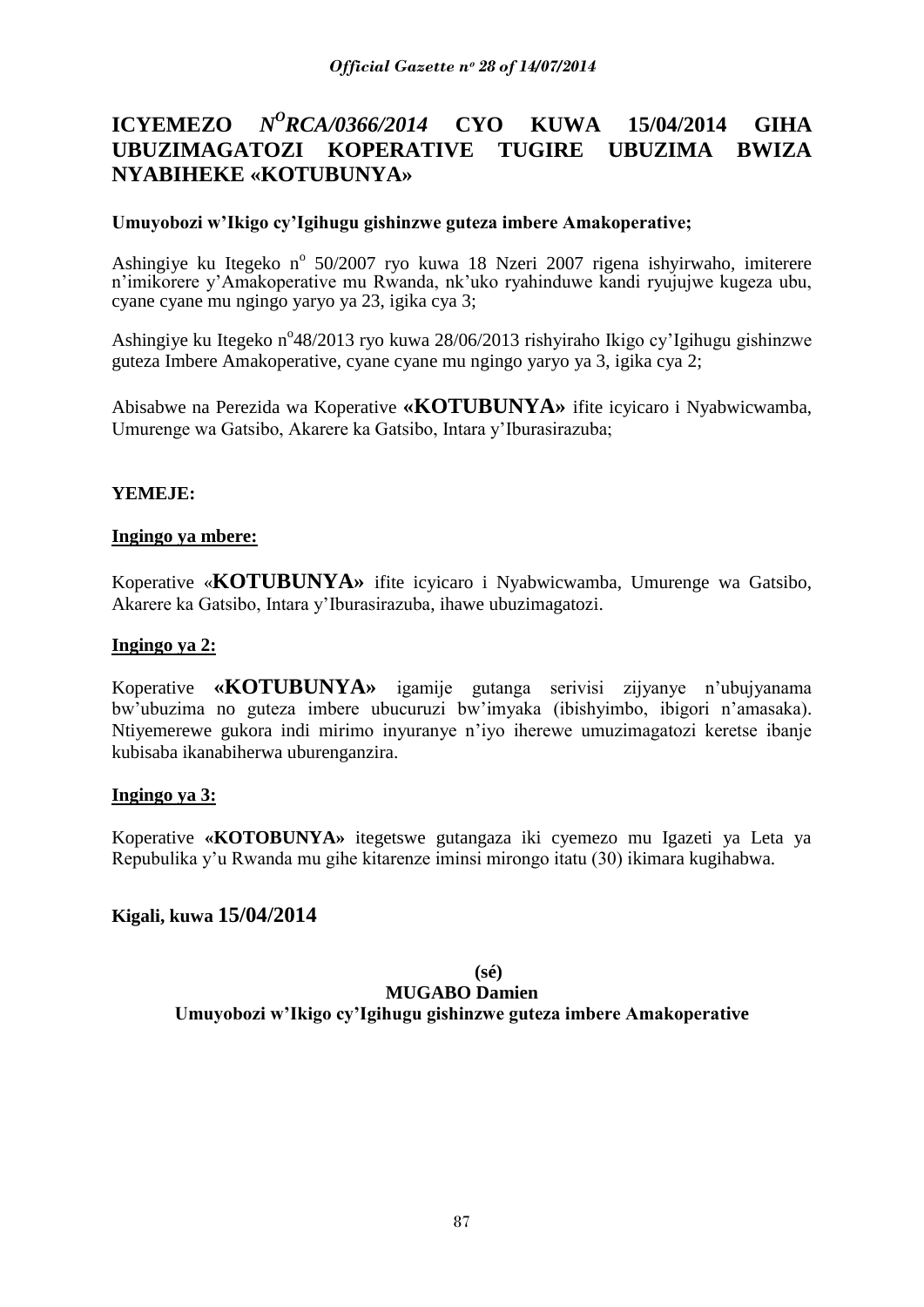#### **ICYEMEZO** *<sup>O</sup>RCA/0077/2014* **CYO KUWA 28/01/2014 GIHA UBUZIMAGATOZI KOPERATIVE «RENGERA UBUZIMA RUSUSA» (KORU RUSUSA)**

## **Umuyobozi w"Ikigo cy"Igihugu gishinzwe guteza imbere Amakoperative;**

Ashingiye ku Itegeko nº 50/2007 ryo kuwa 18 Nzeri 2007 rigena ishyirwaho, imiterere n"imikorere y"Amakoperative mu Rwanda, nk"uko ryahinduwe kandi ryujujwe kugeza ubu, cyane cyane mu ngingo yaryo ya 23, igika cya 3;

Ashingiye ku Itegeko n°48/2013 ryo kuwa 28/06/2013 rishyiraho Ikigo cy'Igihugu gishinzwe guteza Imbere Amakoperative, cyane cyane mu ngingo yaryo ya 3, igika cya 2;

Abisabwe na Perezida wa Koperative **«KORU RUSUSA»** ifite icyicaro i Rususa, Umurenge wa Ngororero, Akarere ka Ngororero, Intara y"Iburengerazuba;

## **YEMEJE:**

### **Ingingo ya mbere:**

Koperative «**KORU RUSUSA»** ifite icyicaro i Rususa, Umurenge wa Ngororero, Akarere ka Ngororero, Intara y"Iburengerazuba, ihawe ubuzimagatozi.

## **Ingingo ya 2:**

Koperative **«KORU RUSUSA»** igamije gutanga serivisi zijyanye n"ubujyanama bw"ubuzima no guteza imbere ubworozi bw"ingurube. Ntiyemerewe gukora indi mirimo inyuranye n"iyo iherewe umuzimagatozi keretse ibanje kubisaba ikanabiherwa uburenganzira.

### **Ingingo ya 3:**

Koperative **«KORU RUSUSA»** itegetswe gutangaza iki cyemezo mu Igazeti ya Leta ya Repubulika y"u Rwanda mu gihe kitarenze iminsi mirongo itatu (30) ikimara kugihabwa.

# **Kigali, kuwa 28/01/2014**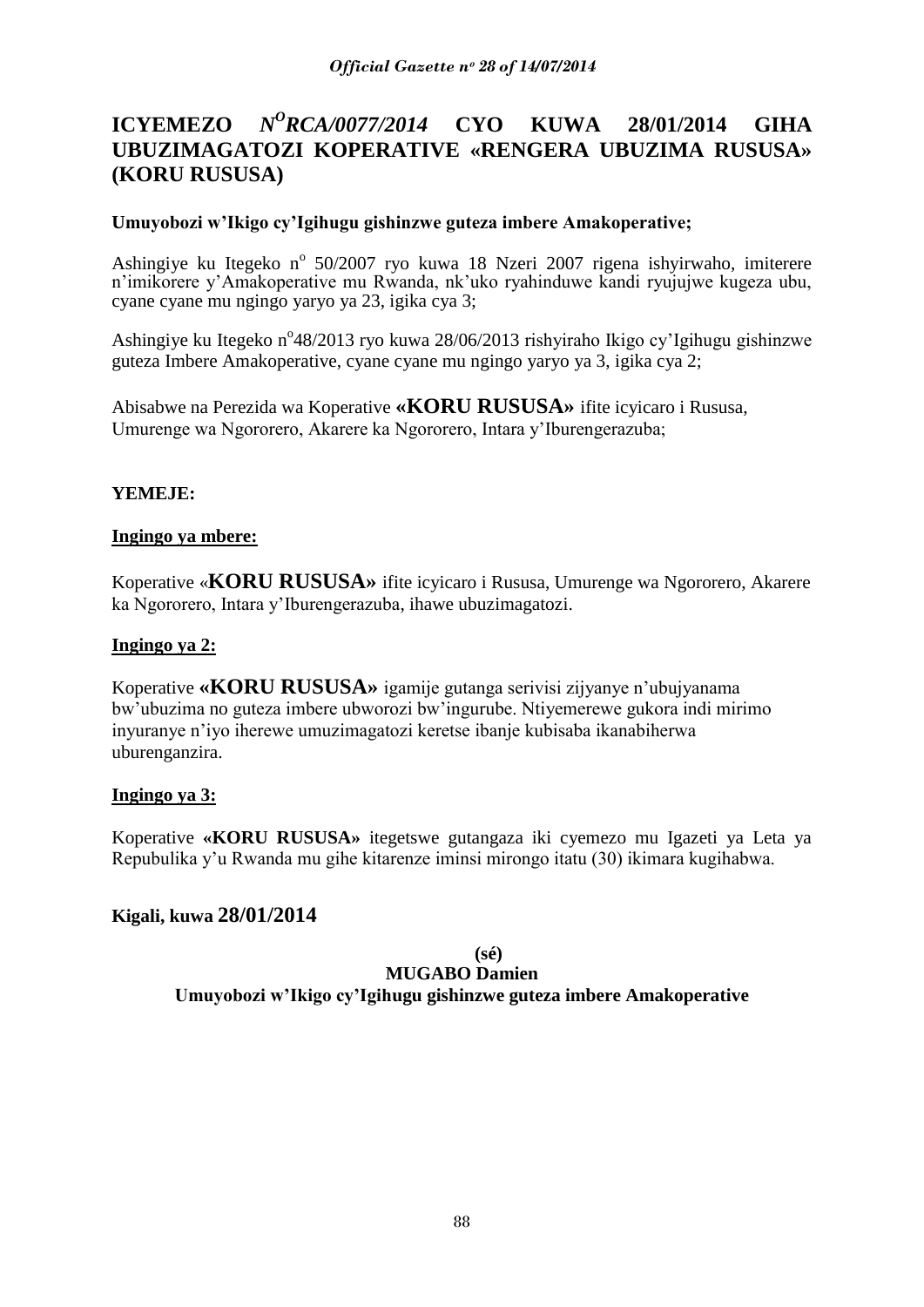#### **ICYEMEZO** *N <sup>O</sup>RCA/0109/2014* **CYO KUWA 03/02/2014 GIHA UBUZIMAGATOZI KOPERATIVE «KUNDUBUZIMA BURAMBA»**

# **Umuyobozi w"Ikigo cy"Igihugu gishinzwe guteza imbere Amakoperative;**

Ashingiye ku Itegeko nº 50/2007 ryo kuwa 18 Nzeri 2007 rigena ishyirwaho, imiterere n"imikorere y"Amakoperative mu Rwanda, nk"uko ryahinduwe kandi ryujujwe kugeza ubu, cyane cyane mu ngingo yaryo ya 23, igika cya 3;

Ashingiye ku Itegeko n°48/2013 ryo kuwa 28/06/2013 rishyiraho Ikigo cy'Igihugu gishinzwe guteza Imbere Amakoperative, cyane cyane mu ngingo yaryo ya 3, igika cya 2;

Abisabwe na Perezida wa Koperative **«KUNDUBUZIMA BURAMBA»** ifite icyicaro i Buramba, Umurenge wa Kabacuzi, Akarere ka Muhanga, Intara y"Amajyepfo;

# **YEMEJE:**

### **Ingingo ya mbere:**

Koperative «**KUNDUBUZIMA BURAMBA»** ifite icyicaro i Buramba, Umurenge wa Kabacuzi, Akarere ka Muhanga, Intara y"Amajyepfo, ihawe ubuzimagatozi.

## **Ingingo ya 2:**

Koperative **«KUNDUBUZIMA BURAMBA»** igamije gutanga serivisi zijyanye n"ubujyanama bw"ubuzima no guteza imbere ubucuruzi bw"imyaka. Ntiyemerewe gukora indi mirimo inyuranye n"iyo iherewe umuzimagatozi keretse ibanje kubisaba ikanabiherwa uburenganzira.

# **Ingingo ya 3:**

Icyemezo nº 1304/2010 cyo kuwa 30 Ugushyingo 2010 kivanyweho.

# **Ingingo ya 4:**

Koperative **«KUNDUBUZIMA BURAMBA»** itegetswe gutangaza iki cyemezo mu Igazeti ya Leta ya Repubulika y"u Rwanda mu gihe kitarenze iminsi mirongo itatu (30) ikimara kugihabwa.

# **Kigali, kuwa 03/02/2014**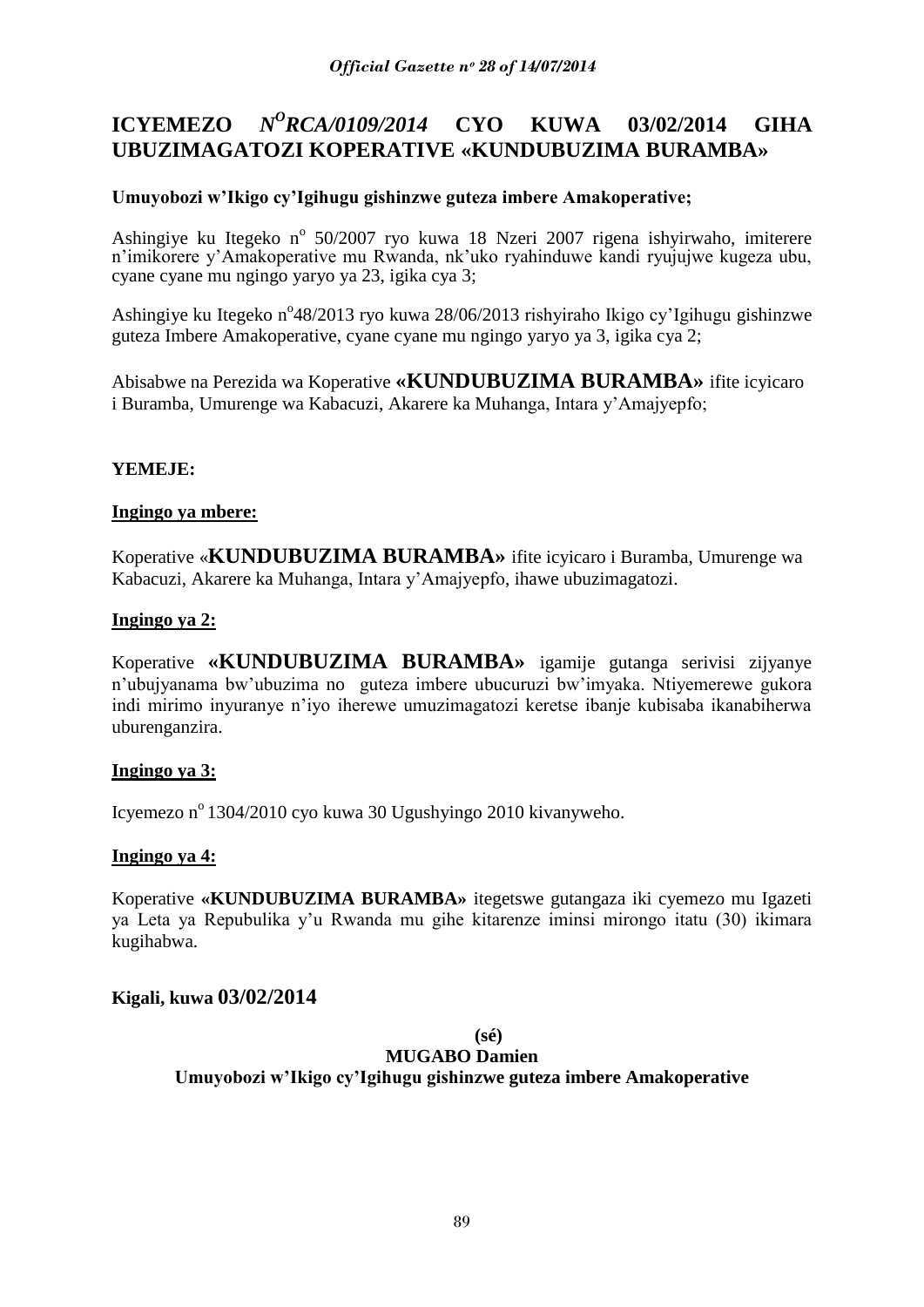#### **ICYEMEZO** *N <sup>O</sup>RCA/0135/2014* **CYO KUWA 06/02/2014 GIHA UBUZIMAGATOZI KOPERATIVE «UBUZIMA TWORORE INGURUBE KISARO» (KUTIKI)**

## **Umuyobozi w"Ikigo cy"Igihugu gishinzwe guteza imbere Amakoperative;**

Ashingiye ku Itegeko nº 50/2007 ryo kuwa 18 Nzeri 2007 rigena ishyirwaho, imiterere n"imikorere y"Amakoperative mu Rwanda, nk"uko ryahinduwe kandi ryujujwe kugeza ubu, cyane cyane mu ngingo yaryo ya 23, igika cya 3;

Ashingiye ku Itegeko n°48/2013 ryo kuwa 28/06/2013 rishyiraho Ikigo cy'Igihugu gishinzwe guteza Imbere Amakoperative, cyane cyane mu ngingo yaryo ya 3, igika cya 2;

Abisabwe na Perezida wa Koperative **«KUTIKI»** ifite icyicaro i Murama, Umurenge wa Kisaro, Akarere ka Rulindo, Intara y"Amajyaruguru;

## **YEMEJE:**

### **Ingingo ya mbere:**

Koperative «**KUTIKI»** ifite icyicaro i Murama, Umurenge wa Kisaro, Akarere ka Rulindo, Intara y"Amajyaruguru, ihawe ubuzimagatozi.

## **Ingingo ya 2:**

Koperative **«KUTIKI»** igamije gutanga serivisi z"ubujyanama bw"ubuzima no guteza imbere ubworozi bw"ingurube. Ntiyemerewe gukora indi mirimo inyuranye n"iyo iherewe umuzimagatozi keretse ibanje kubisaba ikanabiherwa uburenganzira.

### **Ingingo ya 3:**

Koperative **«KUTIKI»** itegetswe gutangaza iki cyemezo mu Igazeti ya Leta ya Repubulika y"u Rwanda mu gihe kitarenze iminsi mirongo itatu (30) ikimara kugihabwa.

### **Kigali, kuwa 06/02/2014**

**(sé)**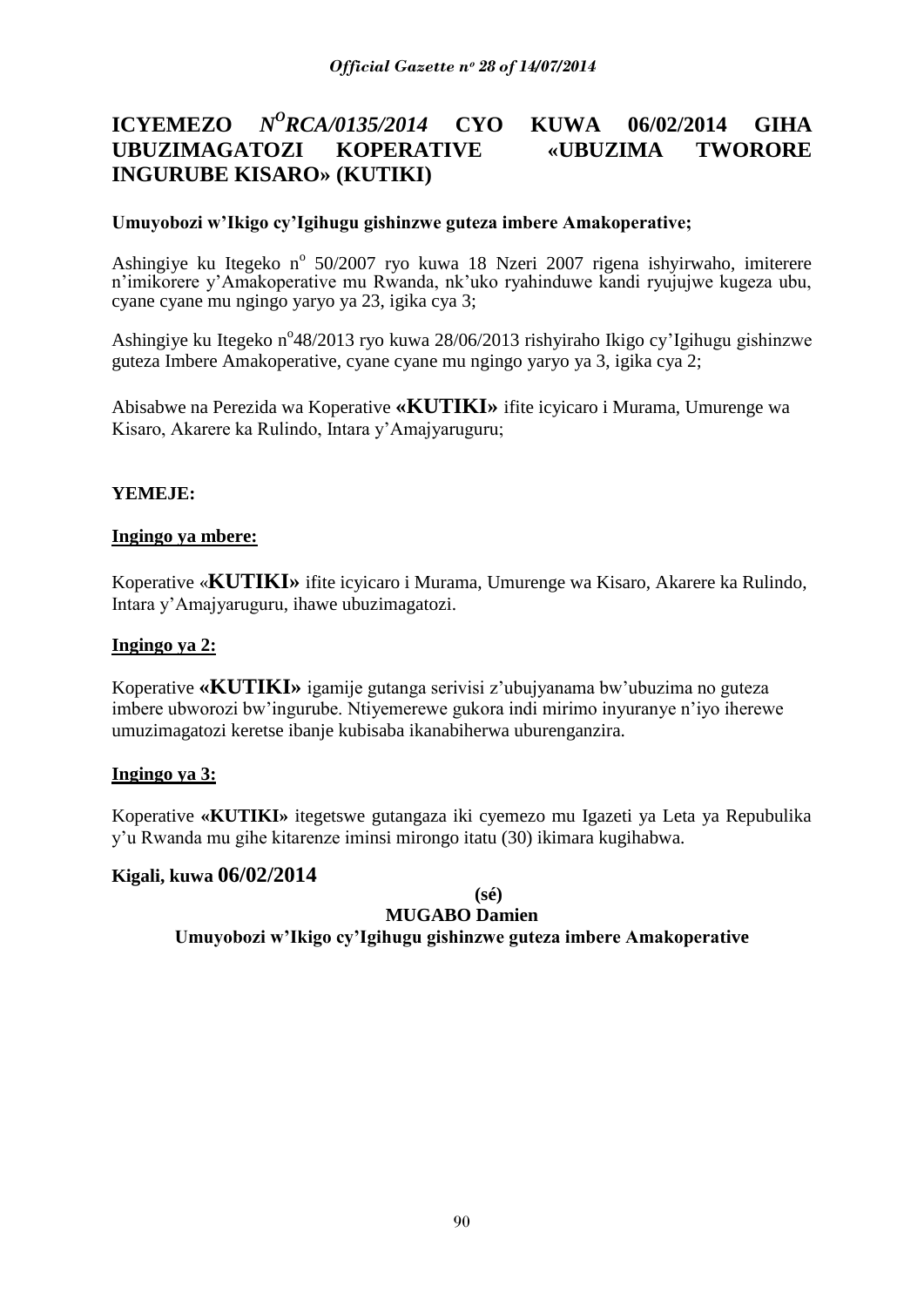#### **ICYEMEZO** *<sup>O</sup>RCA/0395/2014* **CYO KUWA 23/04/2014 GIHA UBUZIMAGATOZI KOPERATIVE «AMIZERO RUKURA»**

# **Umuyobozi w"Ikigo cy"Igihugu gishinzwe guteza imbere Amakoperative;**

Ashingiye ku Itegeko nº 50/2007 ryo kuwa 18 Nzeri 2007 rigena ishyirwaho, imiterere n"imikorere y"Amakoperative mu Rwanda, nk"uko ryahinduwe kandi ryujujwe kugeza ubu, cyane cyane mu ngingo yaryo ya 23, igika cya 3;

Ashingiye ku Itegeko n°48/2013 ryo kuwa 28/06/2013 rishyiraho Ikigo cy'Igihugu gishinzwe guteza Imbere Amakoperative, cyane cyane mu ngingo yaryo ya 3, igika cya 2;

Abisabwe na Perezidante wa Koperative **«AMIZERO RUKURA»** ifite icyicaro i Rukura, Umurenge wa Gashenyi, Akarere ka Gakenke, Intara y"Amajyaruguru;

# **YEMEJE:**

# **Ingingo ya mbere:**

Koperative «**AMIZERO RUKURA»** ifite icyicaro i Rukura, Umurenge wa Gashenyi, Akarere ka Gakenke, Intara y"Amajyaruguru, ihawe ubuzimagatozi.

## **Ingingo ya 2:**

Koperative **«AMIZERO RUKURA»** igamije gutanga serivisi zijyanye n"ubujyanama bw"ubuzima no guteza imbere ubworozi bw"ingurube. Ntiyemerewe gukora indi mirimo inyuranye n"iyo iherewe umuzimagatozi keretse ibanje kubisaba ikanabiherwa uburenganzira.

# **Ingingo ya 3:**

Koperative **«AMIZERO RUKURA»** itegetswe gutangaza iki cyemezo mu Igazeti ya Leta ya Repubulika y"u Rwanda mu gihe kitarenze iminsi mirongo itatu (30) ikimara kugihabwa.

# **Kigali, kuwa 23/04/2014**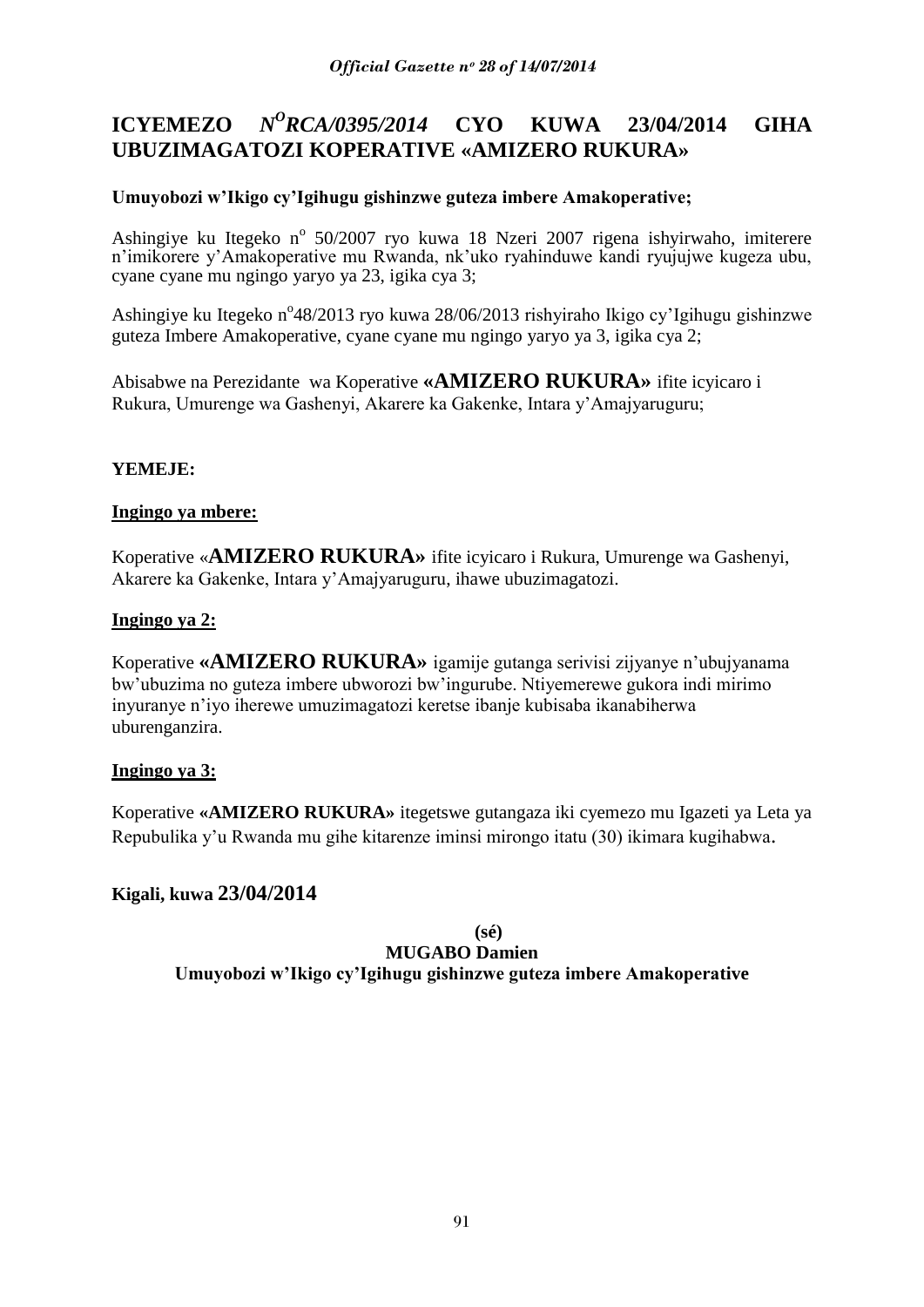#### **ICYEMEZO** *N <sup>O</sup>RCA/0397/2014* **CYO KUWA 23/04/2014 GIHA UBUZIMAGATOZI KOPERATIVE «KORA RUSHASHI» (KOKORU)**

# **Umuyobozi w"Ikigo cy"Igihugu gishinzwe guteza imbere Amakoperative;**

Ashingiye ku Itegeko nº 50/2007 ryo kuwa 18 Nzeri 2007 rigena ishyirwaho, imiterere n"imikorere y"Amakoperative mu Rwanda, nk"uko ryahinduwe kandi ryujujwe kugeza ubu, cyane cyane mu ngingo yaryo ya 23, igika cya 3;

Ashingiye ku Itegeko n°48/2013 ryo kuwa 28/06/2013 rishyiraho Ikigo cy'Igihugu gishinzwe guteza Imbere Amakoperative, cyane cyane mu ngingo yaryo ya 3, igika cya 2;

Abisabwe na Perezida wa Koperative **«KOKORU»** ifite icyicaro i Kageyo, Umurenge wa Rushashi, Akarere ka Gakenke, Intara y"Amajyaruguru;

# **YEMEJE:**

## **Ingingo ya mbere:**

Koperative «**KOKORU»** ifite icyicaro i Kageyo, Umurenge wa Rushashi, Akarere ka Gakenke, Intara y"Amajyaruguru, ihawe ubuzimagatozi.

## **Ingingo ya 2:**

Koperative **«KOKORU»** igamije gutanga serivisi zijyanye n"ubujyanama bw"ubuzima no guteza imbere ubucuruzi bw"amata. Ntiyemerewe gukora indi mirimo inyuranye n"iyo iherewe umuzimagatozi keretse ibanje kubisaba ikanabiherwa uburenganzira.

### **Ingingo ya 3:**

Koperative **«KOKORU»** itegetswe gutangaza iki cyemezo mu Igazeti ya Leta ya Repubulika y"u Rwanda mu gihe kitarenze iminsi mirongo itatu (30) ikimara kugihabwa.

# **Kigali, kuwa 24/04/2014**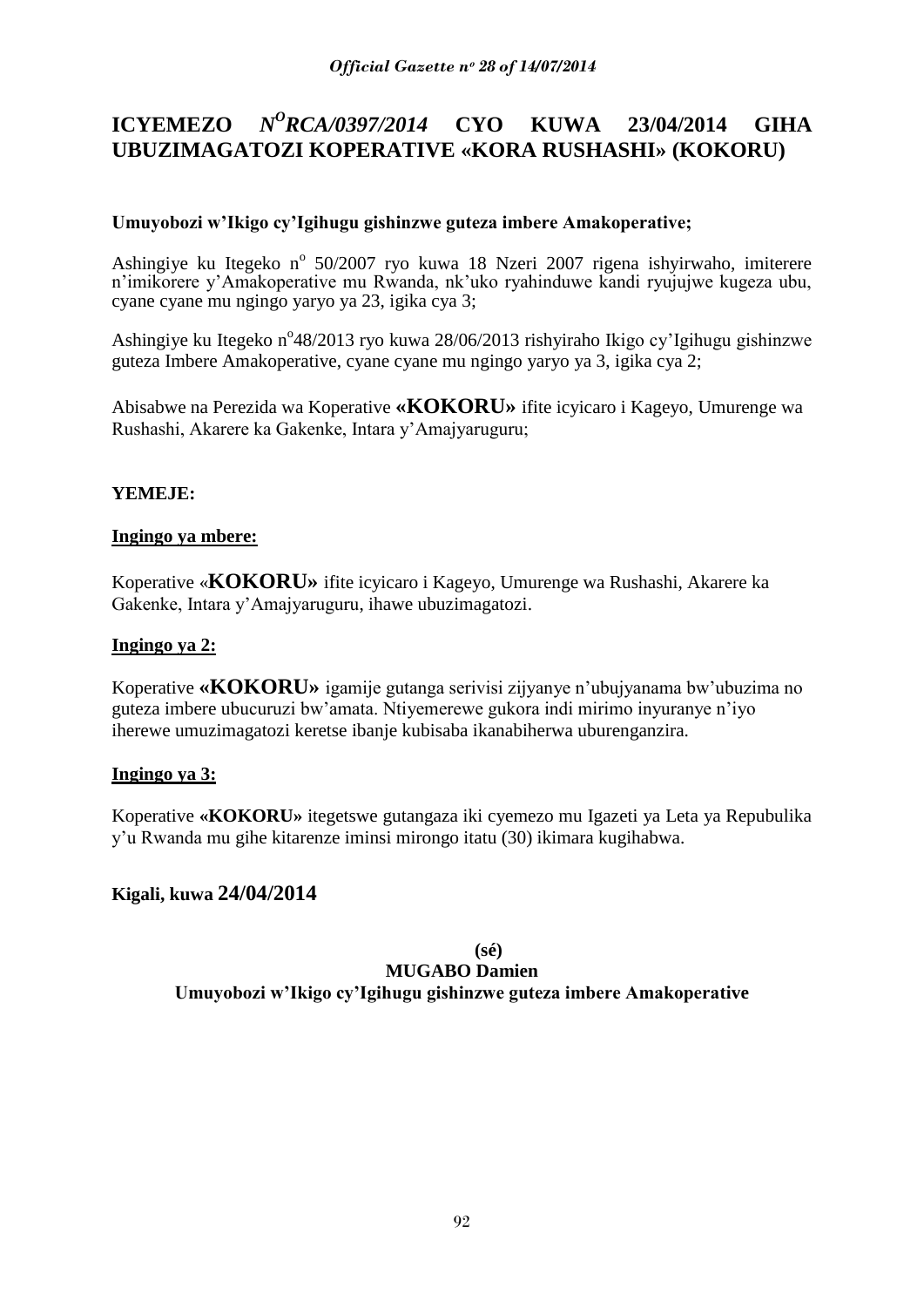#### **ICYEMEZO** *N <sup>O</sup>RCA/235/2010* **CYO KUWA 18/02/2010 GIHA UBUZIMAGATOZI KOPERATIVE «NEW LINE»**

## **Umuyobozi w"Ikigo cy"Igihugu gishinzwe guteza imbere Amakoperative;**

Ashingiye ku Itegeko nº 50/2007 ryo kuwa 18 Nzeri 2007 rigena ishyirwaho, imiterere n"imikorere y"Amakoperative mu Rwanda, nk"uko ryahinduwe kandi ryujujwe kugeza ubu, cyane cyane mu ngingo yaryo ya 23, igika cya 3;

Ashingiye ku Itegeko n°16/2008 ryo kuwa 11/06/2008 rishyiraho Ikigo cy'Igihugu gishinzwe guteza Imbere Amakoperative, cyane cyane mu ngingo yaryo ya 3, igika cya 2;

Abisabwe na Perezida wa Koperative **«NEW LINE»** ifite icyicaro mu Murenge wa Gatenga, Akarere ka Kicukiro, Umujyi wa Kigali, mu rwandi rwakiriwe ku wa 17 Gashyantare 2010;

## **YEMEJE:**

### **Ingingo ya mbere:**

Koperative «**NEW LINE»** ifite icyicaro mu Murenge wa Gatenga, Akarere ka Kicukiro, Umujyi wa Kigali, ihawe ubuzimagatozi.

#### **Ingingo ya 2:**

Koperative **«NEW LINE»** igamije gutanga serivisi no gupakira no gupakurura imizigo. Ntiyemerewe gukora indi mirimo inyuranye n"iyo iherewe umuzimagatozi keretse ibanje kubisaba ikanabiherwa uburenganzira.

### **Ingingo ya 3:**

Iki Cyemezo kigira agaciro guhera umunsi cyatangajweho mu Igazeti ya Leta a ya Repubulika y"u Rwanda.

### **Kigali, kuwa 18/02/2010**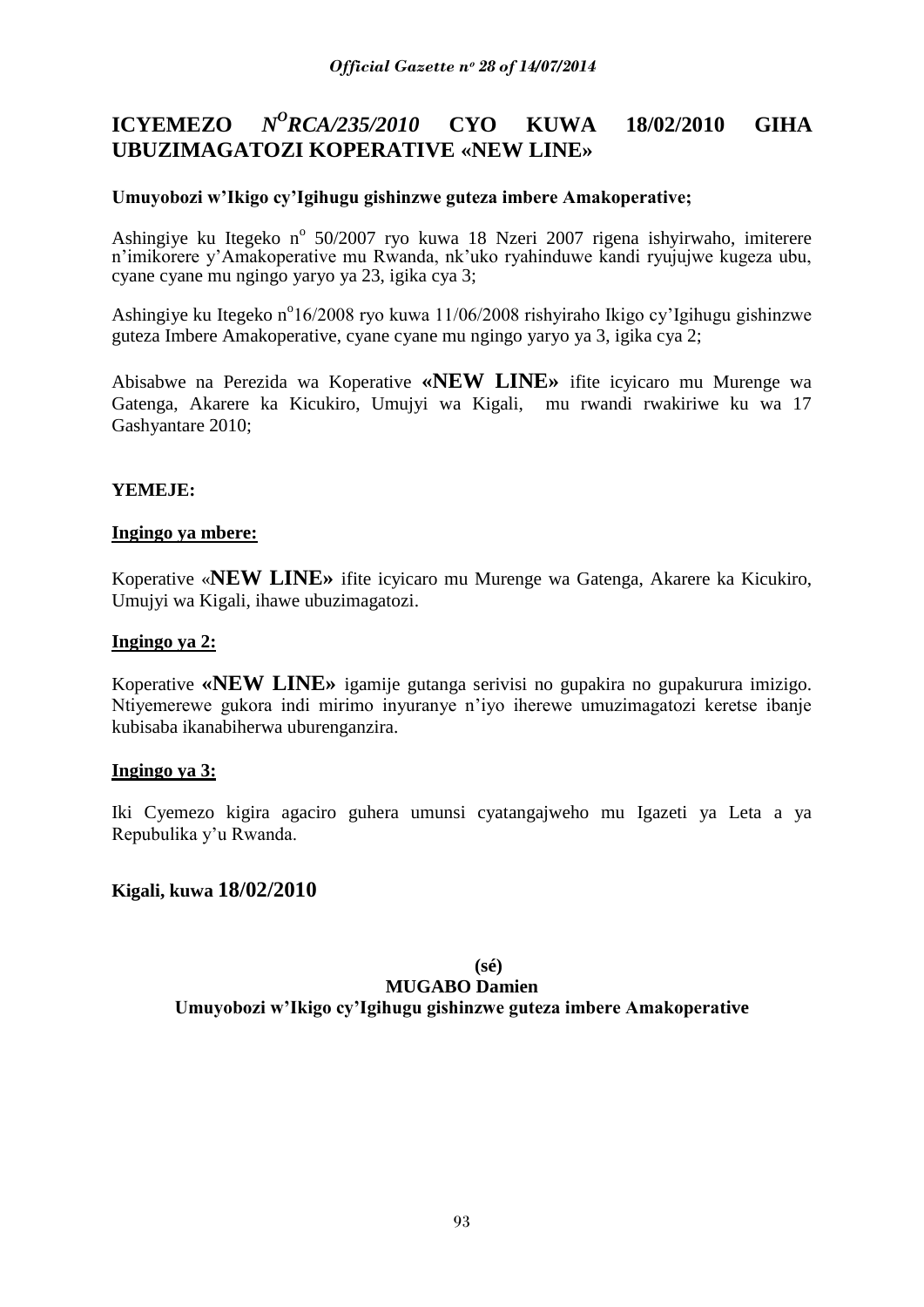# **ICYEMEZO** *N<sup>O</sup>RCA/0342/2014* CYO KUWA 08/04/2014 GIHA UBUZIMAGATOZI **«EAST GATE COOPERATIVE KAGITUMBA»**

## **Umuyobozi w"Ikigo cy"Igihugu gishinzwe guteza imbere Amakoperative;**

Ashingiye ku Itegeko nº 50/2007 ryo kuwa 18 Nzeri 2007 rigena ishyirwaho, imiterere n"imikorere y"Amakoperative mu Rwanda, nk"uko ryahinduwe kandi ryujujwe kugeza ubu, cyane cyane mu ngingo yaryo ya 23, igika cya 3;

Ashingiye ku Itegeko n°48/2013 ryo kuwa 28/06/2013 rishyiraho Ikigo cy'Igihugu gishinzwe guteza Imbere Amakoperative, cyane cyane mu ngingo yaryo ya 3, igika cya 2;

Abisabwe na Perezidante wa **«EAST GATE COOPERATIVE KAGITUMBA»** ifite icyicaro i Kagitumba, Umurenge wa Matimba, Akarere ka Nyagatare, Intara y"Iburasirazuba;

## **YEMEJE:**

### **Ingingo ya mbere:**

«**EAST GATE COOPERATIVE KAGITUMBA»** ifite icyicaro i Kagitumba, Umurenge wa Matimba, Akarere ka Nyagatare, Intara y"Iburasirazuba, ihawe ubuzimagatozi.

### **Ingingo ya 2:**

**«EAST GATE COOPERATIVE KAGITUMBA»** igamije guteza imbere ubucuruzi bw"ibiribwa (ifu y"ibigori, umuceri, ibishyimbo n"ibirayi). Ntiyemerewe gukora indi mirimo inyuranye n"iyo iherewe umuzimagatozi keretse ibanje kubisaba ikanabiherwa uburenganzira.

### **Ingingo ya 3:**

**«EAST GATE COOPERATIVE KAGITUMBA»** itegetswe gutangaza iki cyemezo mu Igazeti ya Leta ya Repubulika y"u Rwanda mu gihe kitarenze iminsi mirongo itatu (30) ikimara kugihabwa.

### **Kigali, kuwa 08/04/2014**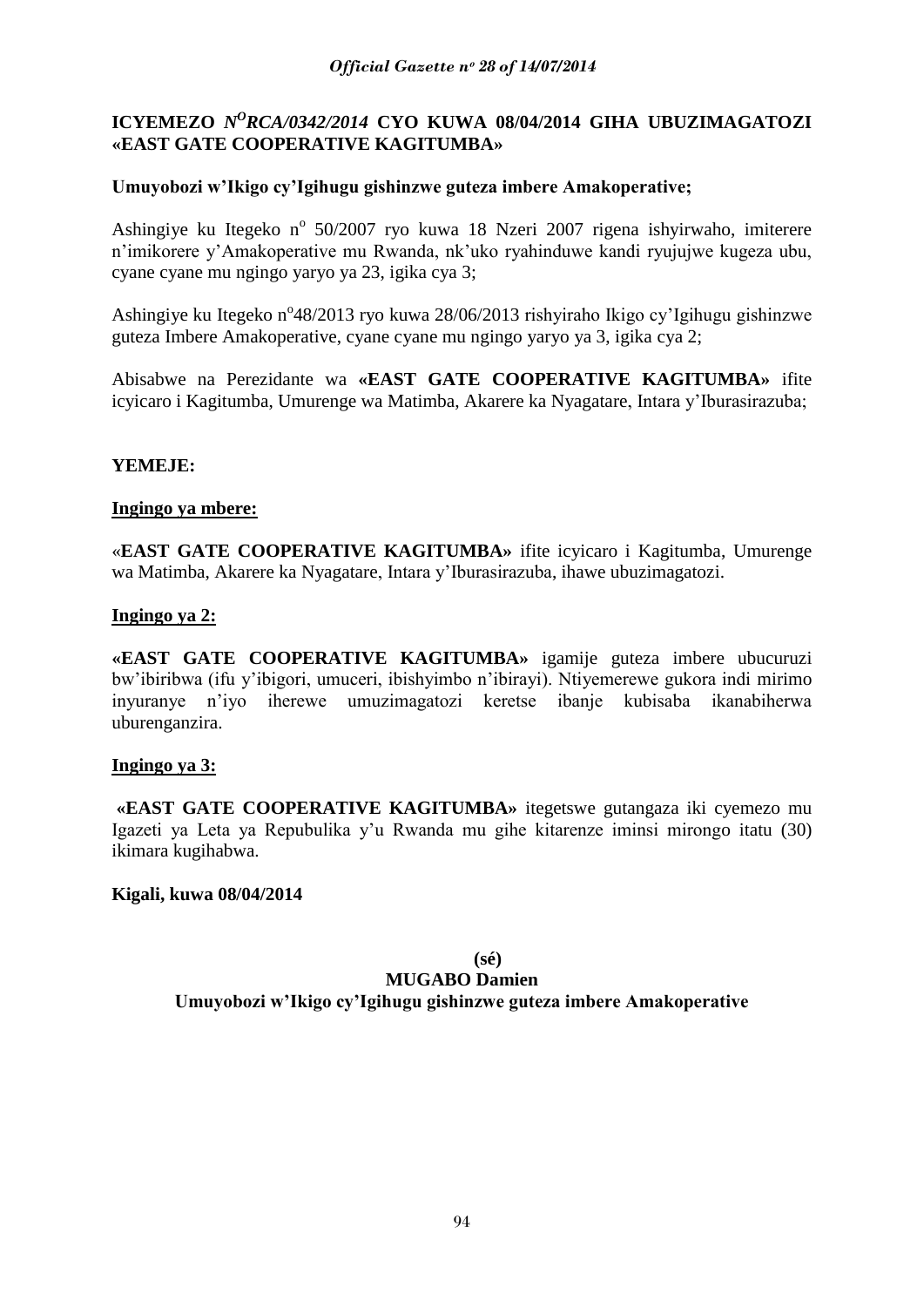# **ICYEMEZO** *N<sup>O</sup>RCA/0371/2014* CYO KUWA 16/04/2014 GIHA UBUZIMAGATOZI **KOPERATIVE. «ISOKO Y"IBYIZA NYAMUGALI»**

# **Umuyobozi w"Ikigo cy"Igihugu gishinzwe guteza imbere Amakoperative;**

Ashingiye ku Itegeko nº 50/2007 ryo kuwa 18 Nzeri 2007 rigena ishyirwaho, imiterere n"imikorere y"Amakoperative mu Rwanda, nk"uko ryahinduwe kandi ryujujwe kugeza ubu, cyane cyane mu ngingo yaryo ya 23, igika cya 3;

Ashingiye ku Itegeko n°48/2013 ryo kuwa 28/06/2013 rishyiraho Ikigo cy'Igihugu gishinzwe guteza Imbere Amakoperative, cyane cyane mu ngingo yaryo ya 3, igika cya 2;

Abisabwe na Perezida wa Koperative **«ISOKO Y"IBYIZA NYAMUGALI»** ifite icyicaro i Nyamugali, Umurenge wa Nyamugali, Akarere ka Kirehe, Intara y"Iburasirazuba;

## **YEMEJE:**

## **Ingingo ya mbere:**

Koperative «**ISOKO Y"IBYIZA NYAMUGALI»** ifite icyicaro i Nyamugali, Umurenge wa Nyamugali, Akarere ka Kirehe, Intara y"Iburasirazuba, ihawe ubuzimagatozi.

## **Ingingo ya 2:**

Koperative **«ISOKO Y"IBYIZA NYAMUGALI»** igamije gutanga serivisi zijyanye n"ubujyanama bw"ubuzima no guteza imbere ubucuruzi bw"imyaka (ibishyimbo, ibigori n"amasaka). Ntiyemerewe gukora indi mirimo inyuranye n"iyo iherewe umuzimagatozi keretse ibanje kubisaba ikanabiherwa uburenganzira.

### **Ingingo ya 3:**

Koperative **«ISOKO Y"IBYIZA NYAMUGALI»** itegetswe gutangaza iki cyemezo mu Igazeti ya Leta ya Repubulika y"u Rwanda mu gihe kitarenze iminsi mirongo itatu (30) ikimara kugihabwa.

### **Kigali, kuwa 16/04/2014**

**(sé)**